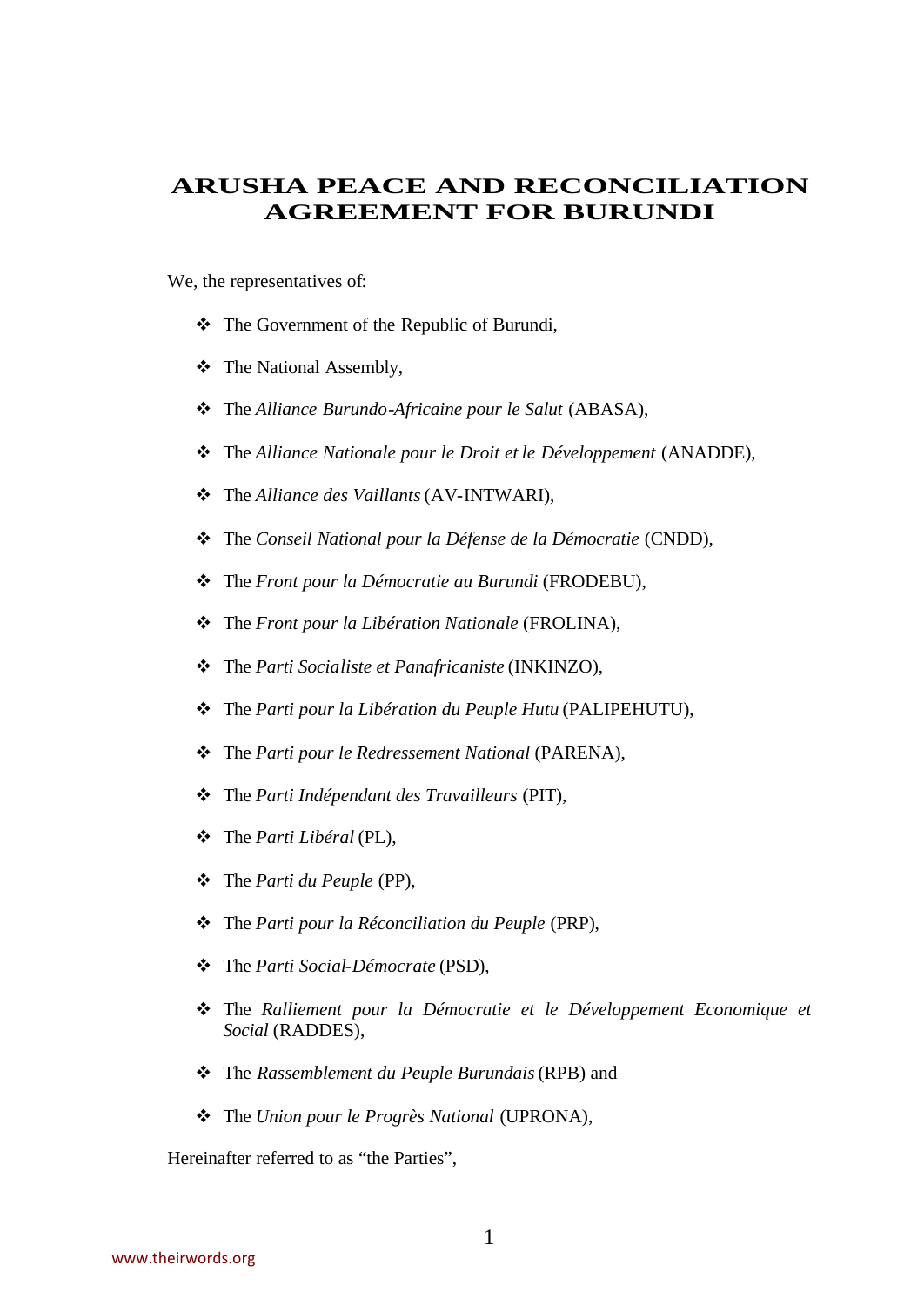Considering the rounds of talks held in Mwanza in 1996,

Having participated in the negotiations held in Arusha pursuant to the Declaration by the Participants in the Burundi Peace Negotiations involving all the Parties of the Burundi Conflict signed at Arusha on 21 June 1998 ("the Declaration of 21 June 1998") under the facilitation of the late Mwalimu Julius Kambarage Nyerere, and subsequently of Mr. Nelson Rolihlahla Mandela, on behalf of the States of the Great Lakes region and the international community,

Expressing our deep appreciation for the persistent efforts of the Facilitators, the late Mwalimu Julius Kambarage Nyerere and Mr. Nelson Rolihlahla Mandela, the States of the Great Lakes region and the international community with a view to assisting the people of Burundi to return to peace and stability,

Determined to put aside our differences in all their manifestations in order to promote the factors that are common to us and which unite us, and to work together for the realization of the higher interests of the people of Burundi,

Aware of the fact that peace, stability, justice, the rule of law, national reconciliation, unity and development are the major aspirations of the people of Burundi,

Reaffirming our unwavering determination to put an end to the root causes underlying the recurrent state of violence, bloodshed, insecurity, political instability, genocide and exclusion which is inflicting severe hardships and suffering on the people of Burundi, and seriously hampers the prospects for economic development and the attainment of equality and social justice in our country,

Reaffirming our commitment to shape a political order and a system of government inspired by the realities of our country and founded on the values of justice, democracy, good governance, pluralism, respect for the fundamental rights and freedoms of the individual, unity, solidarity, mutual understanding, tolerance and cooperation among the different ethnic groups within our society,

## In the presence of:

- v Jean-Baptiste Bagaza and Sylvestre Ntibantunganya, former Presidents of Burundi,
- $\hat{\mathbf{v}}$  The representatives of Burundian civil society and women's organizations and Burundian religious leaders,
- v H. E. Mr. Nelson Rolihlahla Mandela, Facilitator,
- v H. E. General Gnassingbé Eyadéma, President of the Republic of Togo and current Chairman of the Organization of African Unity,
- v H. E. Yoweri Kaguta Museveni, President of the Republic of Uganda,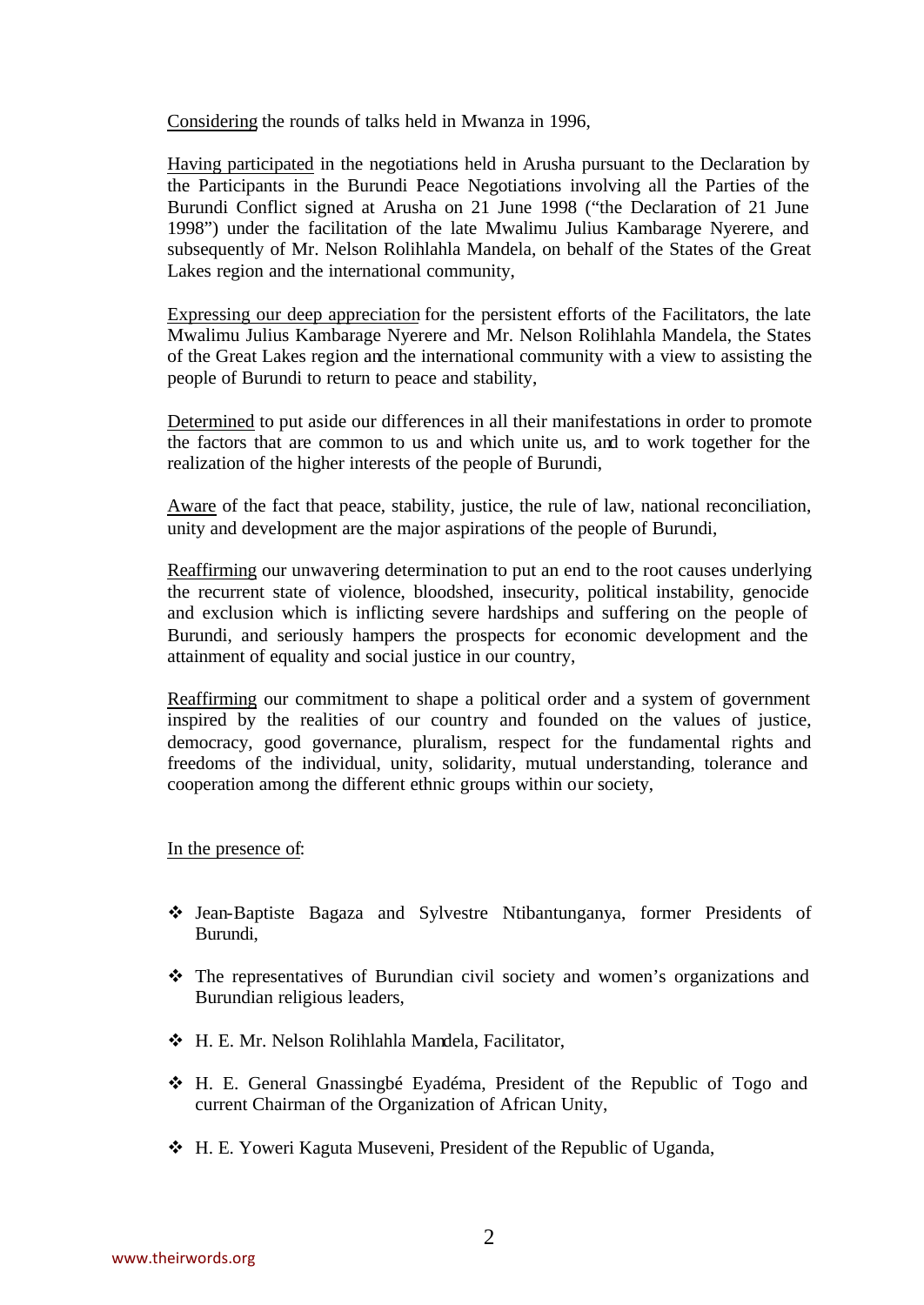- v H. E. Daniel T. arap Moi, President of the Republic of Kenya,
- v H. E. Benjamin William Mkapa, President of the United Republic of Tanzania,
- v H. E. Frederick J. T. Chiluba, President of the Republic of Zambia,
- v H. E. Major-General Paul Kagame, President of the Republic of Rwanda,
- v H. E. Laurent Désiré Kabila, President of the Democratic Republic of the Congo,
- v H. E. Meles Zenawi, Prime Minister of the Republic of Ethiopia,
- v H. E. Mr. Kofi Annan, Secretary-General of the United Nations,
- v H. E. Dr. Salim Ahmed Salim, Secretary-General of the Organization of African Unity,
- v Hon. Charles Josselin, Minister of Cooperation of the French Republic, representing the European Union,
- v H. E. Dr. Boutros Boutros Ghali, Secretary-General of the International Organization of la Francophonie, and
- v Mr. Joseph Waryoba Butiku, Executive Director of the Mwalimu Nyerere Foundation,

Do hereby resolve and commit ourselves to be bound by the provisions of the Arusha Peace and Reconciliation Agreement for Burundi, hereinafter referred to as "the Agreement".

#### Article 1

The Parties accept as binding the following Protocols and Annexes thereto, which form an integral part of the Arusha Peace and Reconciliation Agreement for Burundi:

| Protocol I:   | Nature of the conflict, problems of genocide.<br>and exclusion and their solutions; |
|---------------|-------------------------------------------------------------------------------------|
| Protocol II:  | Democracy and good governance;                                                      |
| Protocol III: | Peace and security for all;                                                         |
| Protocol IV:  | Reconstruction and development;                                                     |
| Protocol V:   | Guarantees on the implementation of the<br>Agreement.                               |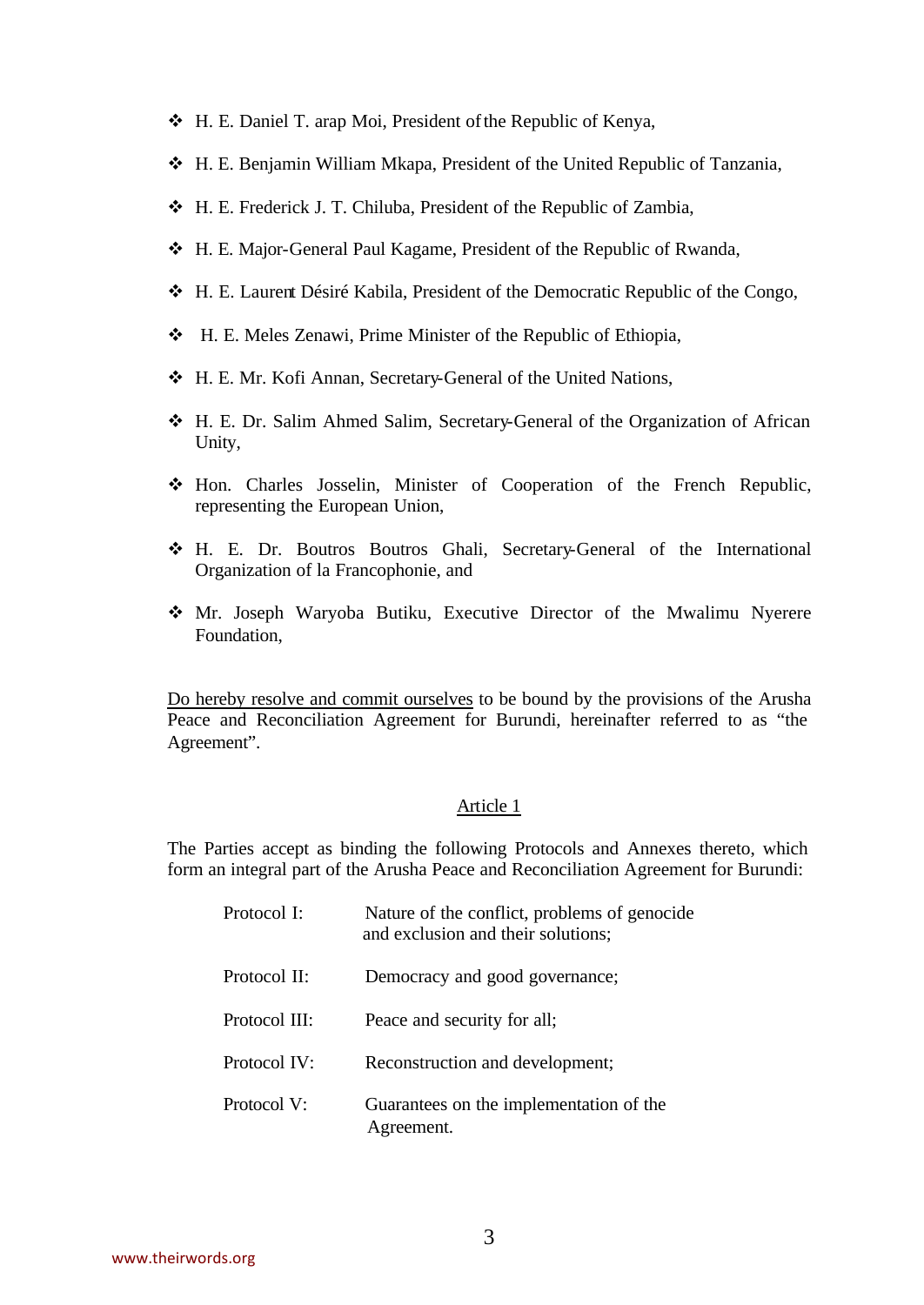#### ANNEXES

| Annex I:   | Pledge by participating parties;        |
|------------|-----------------------------------------|
| Annex II:  | Structure of the National Police Force; |
| Annex III: | Ceasefire agreement;                    |
| Annex IV:  | Report of Committee IV;                 |
| Annex V:   | Implementation timetable.               |

- 2. The Parties, recognizing the need to provide in the Agreement for contingencies unforeseen at the time that the protocols were finalized, agree that the provisions of the Agreement over-ride any contrary provisions within the protocols, and further agree as follows.
- (a) Where the Protocols of the Agreement contemplates that decision was to be taken by the Parties at the time of signature of the Agreement, and such matters or decisions have not been so taken at the date of signature of the Agreement, they shall be taken by the signatory parties, with or without the assistance of the Facilitator, within 30 days of signature.
- (b) Any provision of the Agreement or the protocols may be amended as provided for in article 20 of Protocol II or, pending the establishment of the Transitional National Assembly, with the consent of nine-tenths of the Parties;
- (c) Pending the negotiation and agreement of a comprehensive cease-fire agreement with the armed wings of non-signatory parties, Chapter III of Protocol III to the Agreement shall not come into effect; following the conclusion of the ceasefire agreement, it shall be deemed to be amended so as to be consistent with the provisions thereof.

Members of the parties to the Burundi Peace Negotiations in Arusha which do not sign the Agreement shall not be entitled to participate or hold office in the transitional Government or the transitional Legislature unless such parties are admitted as participating parties in accordance with article 14 of Protocol II to the Agreement with the consent of four-fifths of the Parties.

## Article 2

- 1. The Parties acknowledge the need for the Agreement to be accompanied by and to be a condition for lasting peace and a cessation of violence in Burundi.
- 2. The Parties accordingly call upon armed wings of non-signatory parties to suspend hostilities and violent actions immediately, and invite such non-signatory parties to participate in or engage in serious negotiations towards a cease-fire. The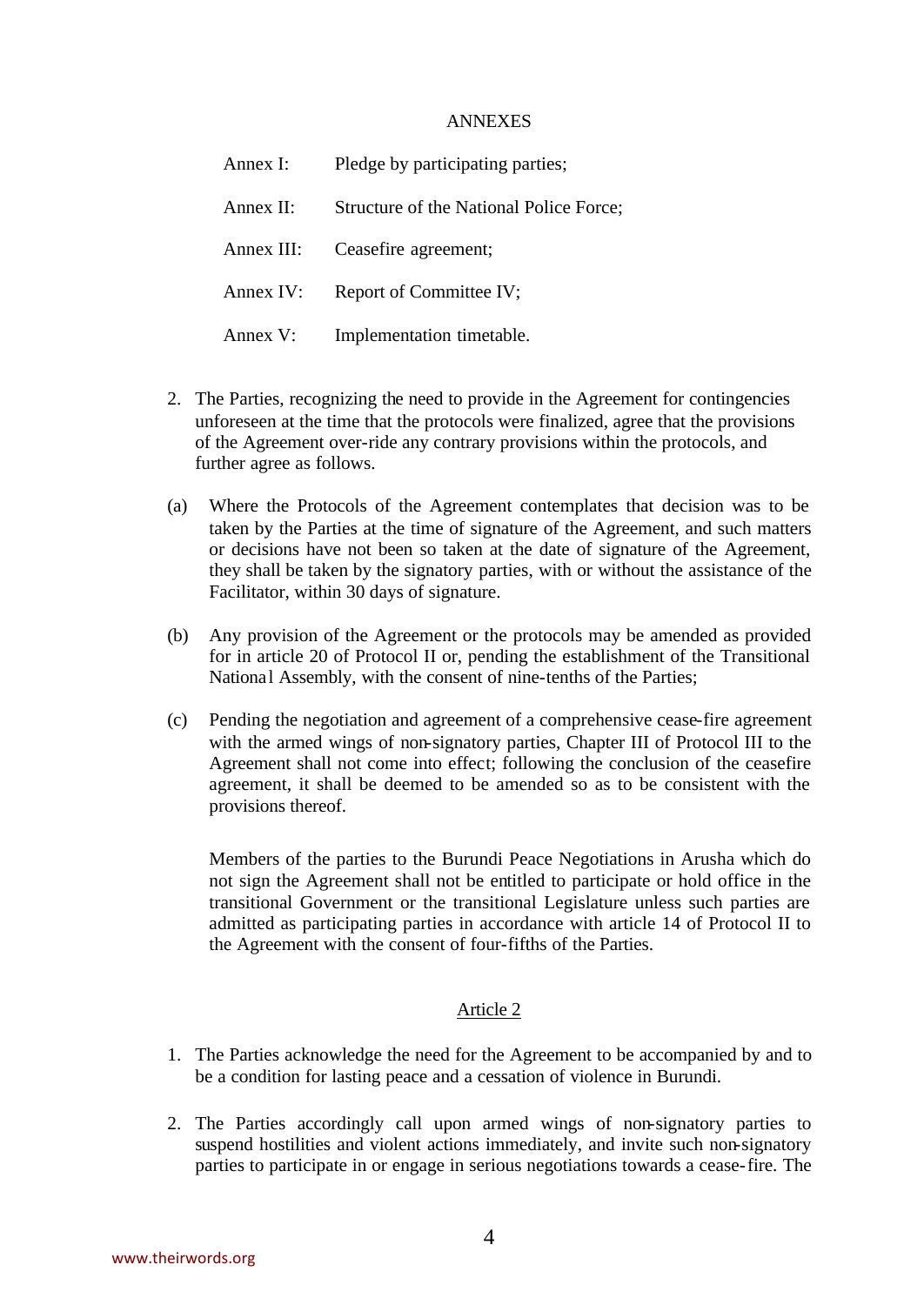Parties agree that in addition to this public invitation included herein, they will as a priority take all reasonable and necessary steps to invite such Parties to participate in cease-fire negotiations.

3. The Parties pledge that in the event of belligerent parties spurning or refusing such an invitation and continuing their belligerent activities against the people of Burundi, or any section of them, the violent acts of such parties will be deemed to be constitute an attack on all the Parties comprising this national platform of the Burundian people, as well as on this endeavour to establish an inclusive democratic Burundian state. In such an event the Parties agree to call collectively, through the appropriate agencies including the Implementation Monitoring Committee, upon the Governments of neighbouring States, the international agencies which are guarantors of the Agreement and other appropriate national and international bodies to take the necessary steps to prohibit, demobilize, disarm, and if necessary arrest, detain and repatriate, members of such armed groups, and further to take such steps as are appropriate against any Party which encourages or supports such activities.

## Article 3

The Parties commit themselves to refrain from any act or behaviour contrary to the provisions of the Agreement, and to spare no effort to ensure that the said provisions are respected and implemented in their letter and spirit in order to ensure the attainment of genuine unity, reconciliation, lasting peace, security for all, solid democracy and on equitable sharing of resources in Burundi.

## Article 4

The Agreement shall be signed by the Parties. The Facilitator, the President of the Republic of Uganda as the Chairman of the Regional Peace Initiative on Burundi, the President of the Republic of Kenya as the region's elder statesman and the President of the United Republic of Tanzania as the host, and the representatives of the United Nations, the Organization of African Unity, the European Union and the Mwalimu Nyerere Foundation shall also affix their signatures hereto as witnesses and as an expression of their moral support for the peace process.

## Article 5

The Agreement shall enter into force on the date of its signature.

#### Article 6

All of the final documents shall be drawn up in English, French and Kirundi. The English and French texts be equally authentic. The French text, being the original, shall be deposited with the Secretary-General of the United Nations, the Secretary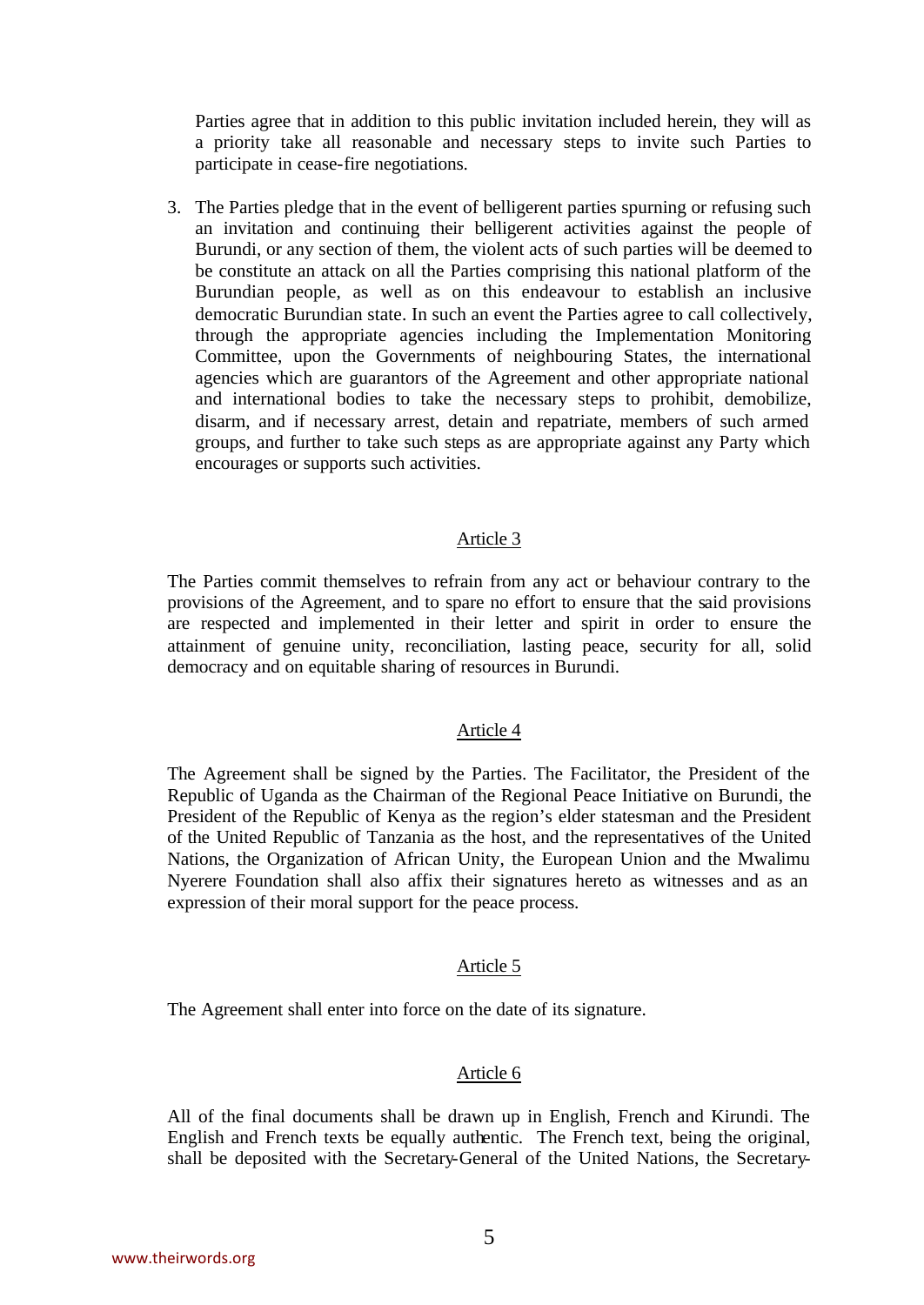General of the Organization of African Unity and the Government of Burundi, and certified true copies thereof shall be transmitted by the Government to all Parties.

Signed in Arusha on the 28th day of the month of August 2000.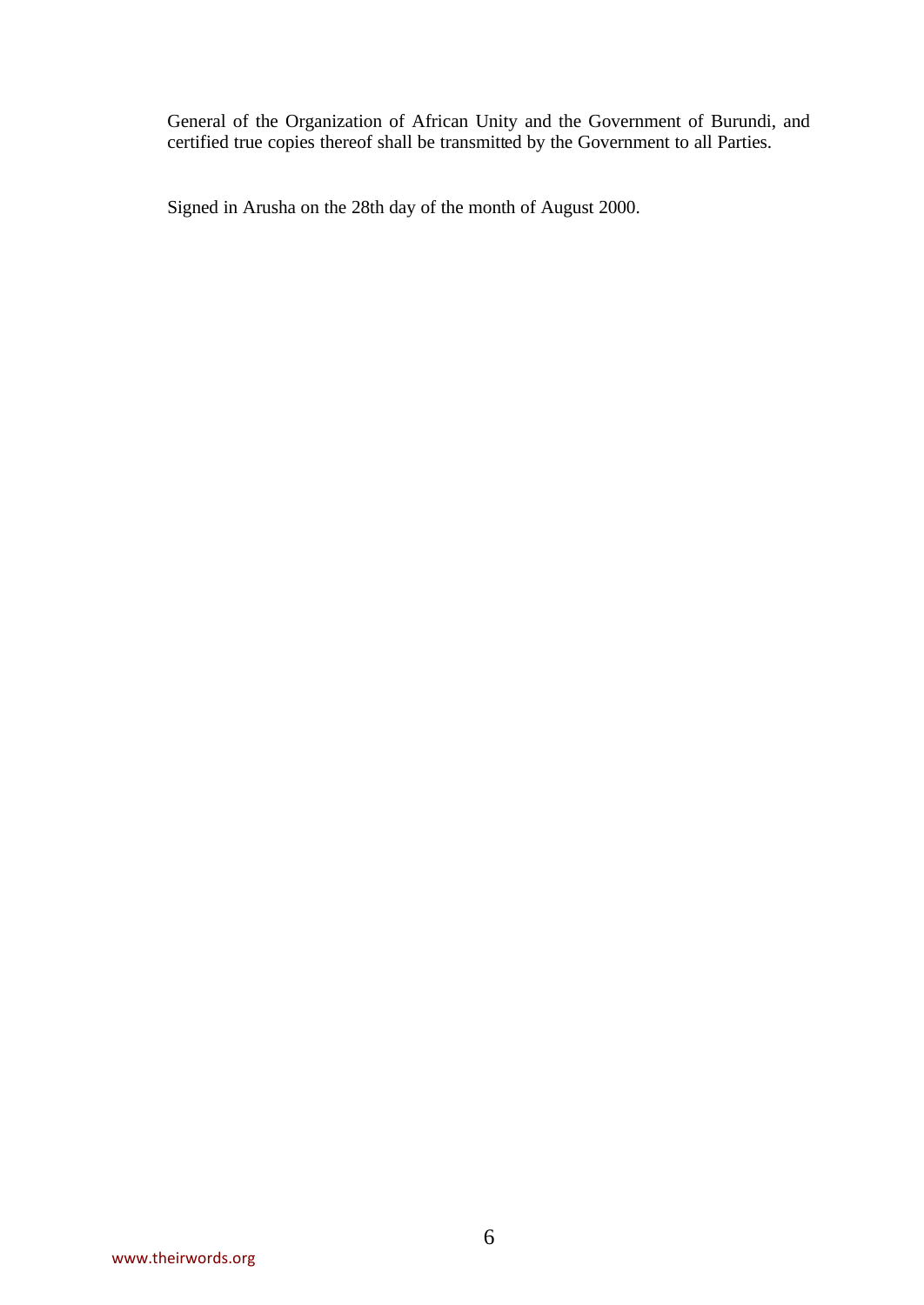# **SIGNATORY PARTIES**

# For the **Government of Burundi**

\_\_\_\_\_\_\_\_\_\_\_\_\_\_\_\_\_\_\_\_\_\_\_\_\_\_\_\_\_\_\_\_\_\_

Name of Representative: Mr. Ambroise NIYONSABA Title: Minister for the Peace Process *\* \* \* \** 

For the **National Assembly**

\_\_\_\_\_\_\_\_\_\_\_\_\_\_\_\_\_\_\_\_\_\_\_\_\_\_\_\_\_\_\_\_\_

| Name of Representative: | Hon. Léonce NGENDAKUMANA         |
|-------------------------|----------------------------------|
| Title:                  | Speaker of the National Assembly |
|                         | * * * *                          |

For **ABASA**

\_\_\_\_\_\_\_\_\_\_\_\_\_\_\_\_\_\_\_\_\_\_\_\_\_\_\_\_\_\_\_\_\_\_

Name of the Party's representative: Amb. Térence NSANZE

Title: Chairman

*\* \* \* \** 

For **ANADDE**

\_\_\_\_\_\_\_\_\_\_\_\_\_\_\_\_\_\_\_\_\_\_\_\_\_\_\_\_\_\_\_\_\_\_

Name of the Party's representative: Prof. Patrice NSABABAGANWA

Title: Chairman

*\* \* \* \**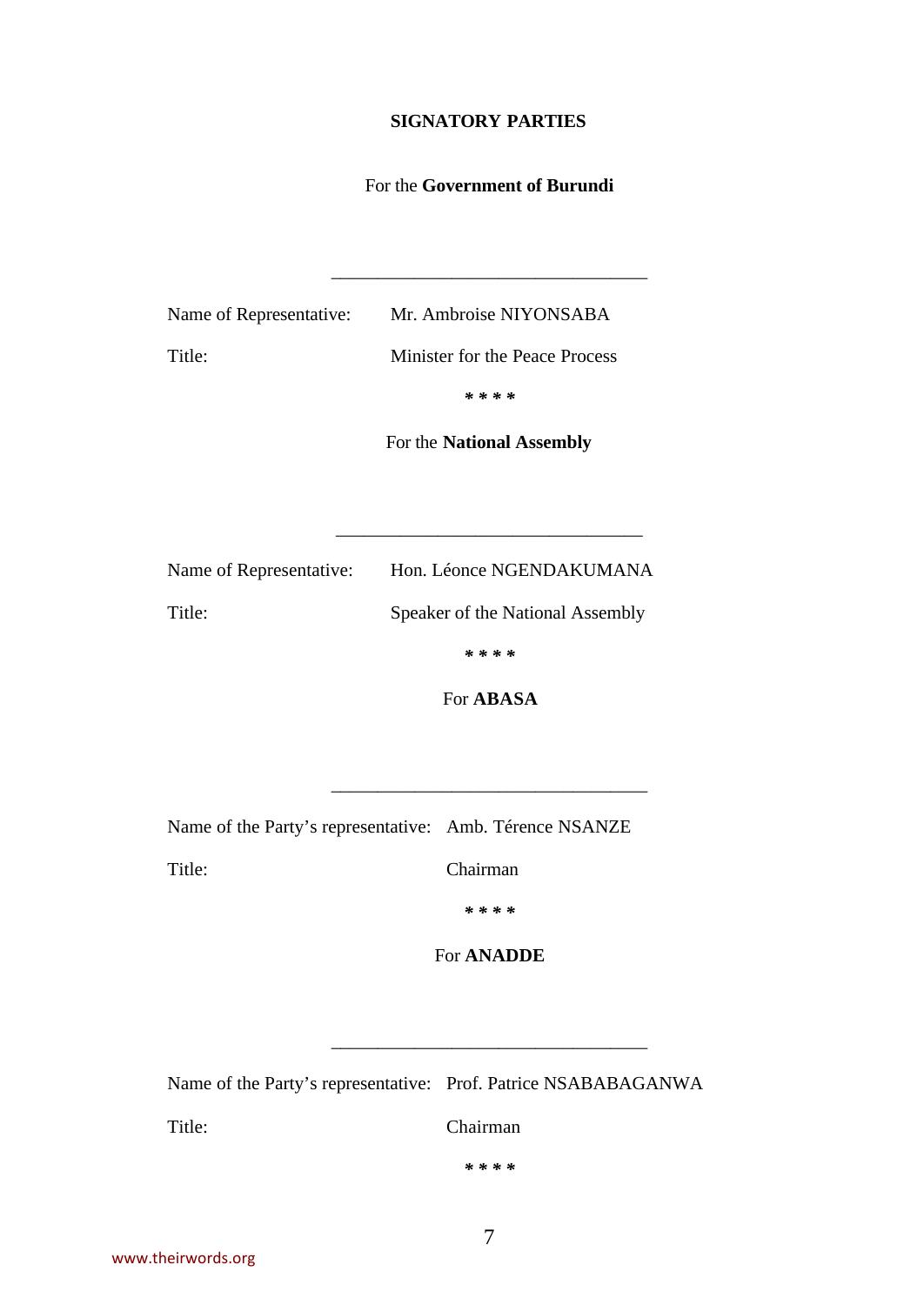## For **AV-INTWARI**

\_\_\_\_\_\_\_\_\_\_\_\_\_\_\_\_\_\_\_\_\_\_\_\_\_\_\_\_\_\_\_\_\_\_

Name of the Party's representative: Prof. André NKUNDIKIJE Title: Chairman

*\* \* \* \** 

For **CNDD**

\_\_\_\_\_\_\_\_\_\_\_\_\_\_\_\_\_\_\_\_\_\_\_\_\_\_\_\_\_\_\_\_\_

Name of the Party's representative: Mr. Léonard NYANGOMA

Title: Chairman

*\* \* \* \** 

For **FRODEBU**

Name of the Party's representative: Dr. Jean MINANI

Title: Chairman

\_\_\_\_\_\_\_\_\_\_\_\_\_\_\_\_\_\_\_\_\_\_\_\_\_\_\_\_\_\_\_\_

*\* \* \* \** 

For **FROLINA**

\_\_\_\_\_\_\_\_\_\_\_\_\_\_\_\_\_\_\_\_\_\_\_\_\_\_\_\_\_\_\_\_\_\_

Name of the Party's representative: Mr. Joseph KARUMBA

Title: Chairman

*\* \* \* \**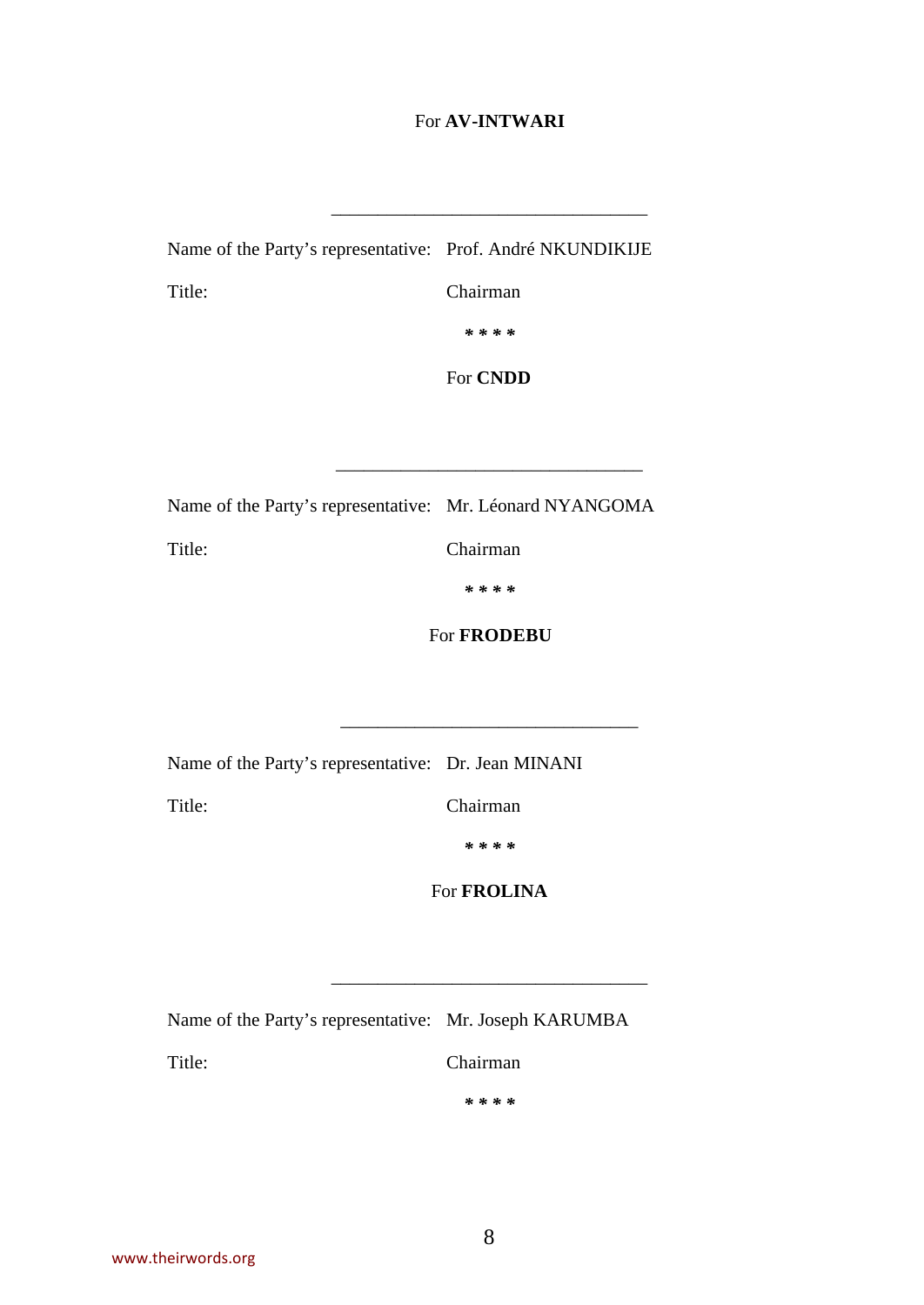# For **INKINZO**

\_\_\_\_\_\_\_\_\_\_\_\_\_\_\_\_\_\_\_\_\_\_\_\_\_\_\_\_\_\_\_\_\_\_

Name of the Party's representative: Dr. Alphose RUGAMBARARA

Title: Chairman

*\* \* \* \** 

## For **PALIPEHUTU**

\_\_\_\_\_\_\_\_\_\_\_\_\_\_\_\_\_\_\_\_\_\_\_\_\_\_\_\_\_\_\_

Name of the Party's representative: Dr. Etiénne KARATASI

Title: Chairman

*\* \* \* \** 

For **PARENA**

\_\_\_\_\_\_\_\_\_\_\_\_\_\_\_\_\_\_\_\_\_\_\_\_\_\_\_\_\_\_\_\_\_

| Name of the Party's representative: H. E. Jean-Baptiste BAGAZA |                |
|----------------------------------------------------------------|----------------|
| Title:                                                         | Chairman       |
|                                                                | * * * *        |
|                                                                | For <b>PIT</b> |

|        | Name of the Party's representative: Prof. Nicéphore NDIMURUKUNDO |
|--------|------------------------------------------------------------------|
| Title: | <b>Chairman</b>                                                  |

*\* \* \* \** 

\_\_\_\_\_\_\_\_\_\_\_\_\_\_\_\_\_\_\_\_\_\_\_\_\_\_\_\_\_\_\_\_\_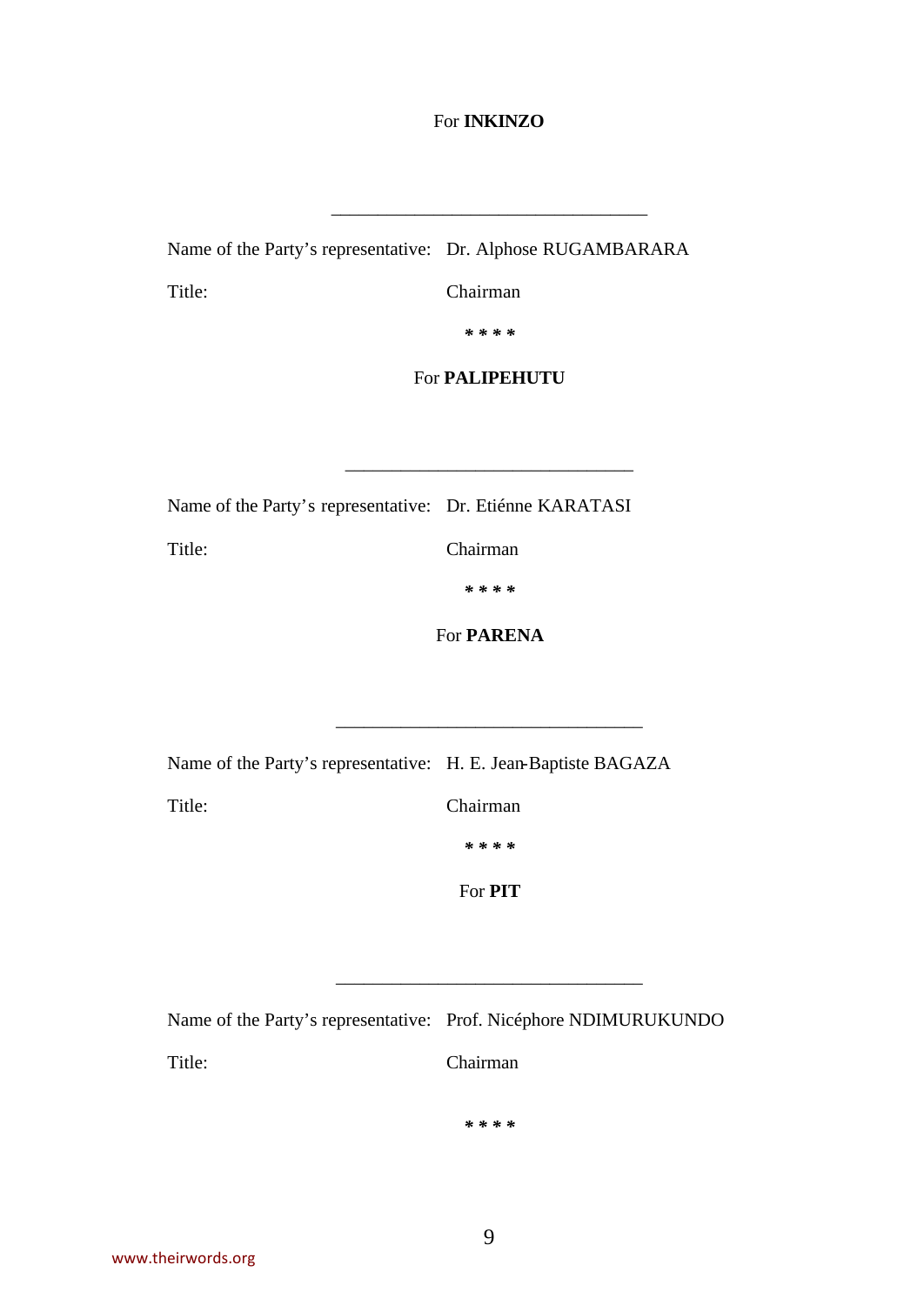For **PL**

\_\_\_\_\_\_\_\_\_\_\_\_\_\_\_\_\_\_\_\_\_\_\_\_\_\_\_\_\_\_\_\_\_

| Name of the Party's representative: Mr. Gaëtan NIKOBAMYE |               |
|----------------------------------------------------------|---------------|
| Title:                                                   | Chairman      |
|                                                          | * * * *       |
|                                                          | For <b>PP</b> |

| Name of the Party's representative: Mr. Shadrack NIYONKURU |          |
|------------------------------------------------------------|----------|
| Title:                                                     | Chairman |
|                                                            | * * * *  |
|                                                            |          |

For **PRP**

\_\_\_\_\_\_\_\_\_\_\_\_\_\_\_\_\_\_\_\_\_\_\_\_\_\_\_\_\_\_\_\_

\_\_\_\_\_\_\_\_\_\_\_\_\_\_\_\_\_\_\_\_\_\_\_\_\_\_\_\_\_\_\_\_\_\_

| Name of the Party's representative: Mr. Mathias HITIMANA |          |
|----------------------------------------------------------|----------|
| Title:                                                   | Chairman |
|                                                          | * * * *  |

For **PSD**

\_\_\_\_\_\_\_\_\_\_\_\_\_\_\_\_\_\_\_\_\_\_\_\_\_\_\_\_\_\_\_\_\_

| Name of the Party's representative: Mr. Godefroy HAKIZIMANA |          |
|-------------------------------------------------------------|----------|
| Title:                                                      | Chairman |

*\* \* \* \**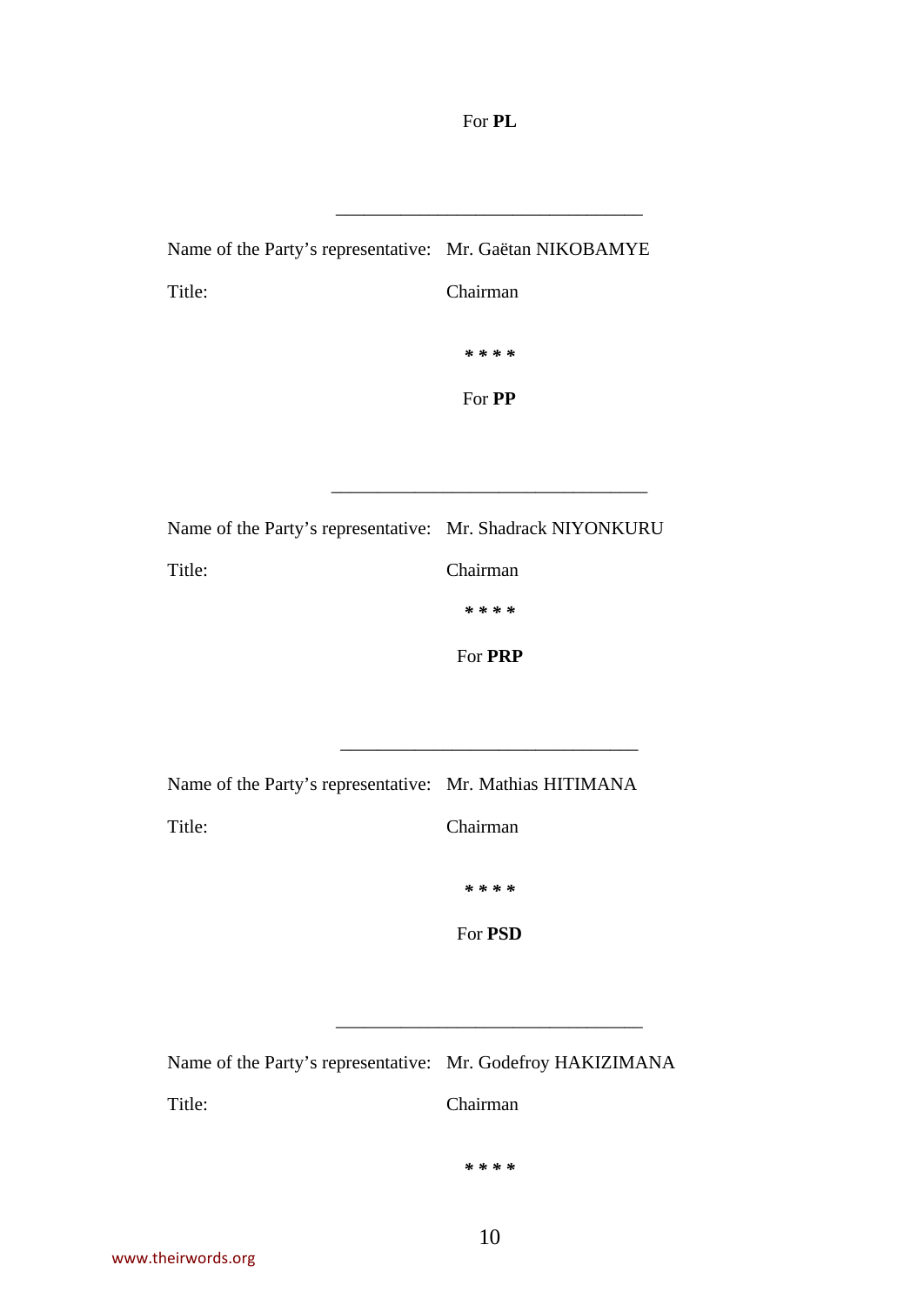# For **RADDES**

\_\_\_\_\_\_\_\_\_\_\_\_\_\_\_\_\_\_\_\_\_\_\_\_\_\_\_\_\_\_\_

| Name of the Party's representative: Mr. Joseph NZEYIMANA     |                   |
|--------------------------------------------------------------|-------------------|
| Title:                                                       | Chairman          |
|                                                              | * * * *           |
|                                                              | For RPB           |
|                                                              |                   |
|                                                              |                   |
| Name of the Party's representative: Mr. Balthazar BIGIRIMANA |                   |
| Title:                                                       | Chairman          |
|                                                              | * * * *           |
|                                                              | For <b>UPRONA</b> |
|                                                              |                   |
|                                                              |                   |

Name of the Party's representative: Mr. Libère BARARUNYERETSE

Title: Chairman

*\* \* \* \**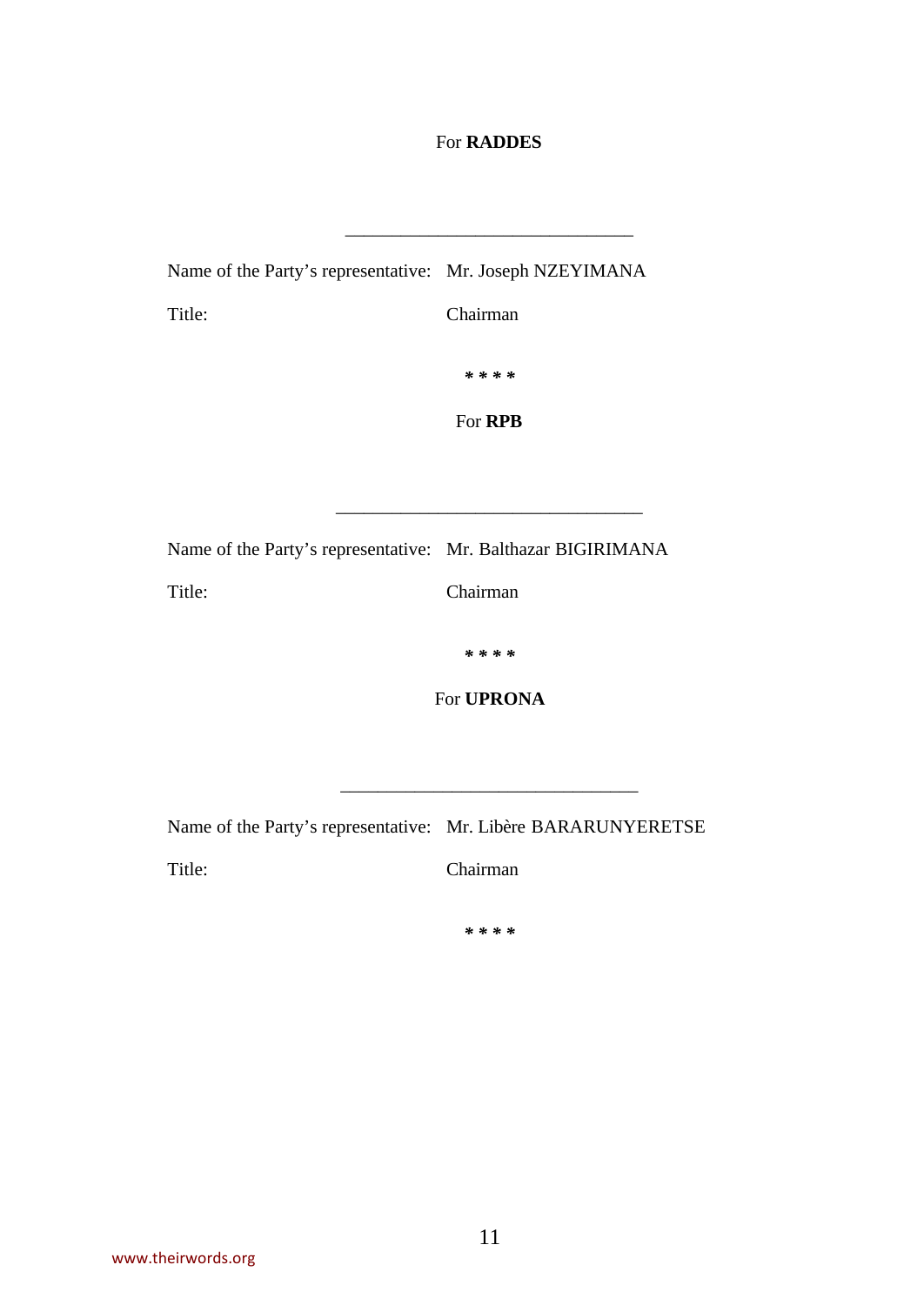#### **COSIGNATORIES**

H. E. Mr. Nelson Rolilhalha Mandela, Facilitator;

*\* \* \* \** 

\_\_\_\_\_\_\_\_\_\_\_\_\_\_\_\_\_\_\_\_\_\_\_\_\_\_\_\_\_\_\_\_

H. E. Yoweri Kaguta Museveni, President of the Republic of Uganda,

*\* \* \* \** 

\_\_\_\_\_\_\_\_\_\_\_\_\_\_\_\_\_\_\_\_\_\_\_\_\_\_\_\_\_\_\_\_

H. E. Daniel T. arap Moi, President of the Republic of Kenya,

*\* \* \* \** 

\_\_\_\_\_\_\_\_\_\_\_\_\_\_\_\_\_\_\_\_\_\_\_\_\_\_\_\_\_\_\_\_

H. E. Benjamin William Mkapa, President of the United Republic of Tanzania

*\* \* \* \** 

\_\_\_\_\_\_\_\_\_\_\_\_\_\_\_\_\_\_\_\_\_\_\_\_\_\_\_\_\_\_\_\_

H. E. Mr. Kofi Annan, Secretary-General of the United Nations,

*\* \* \* \** 

\_\_\_\_\_\_\_\_\_\_\_\_\_\_\_\_\_\_\_\_\_\_\_\_\_\_\_\_\_\_\_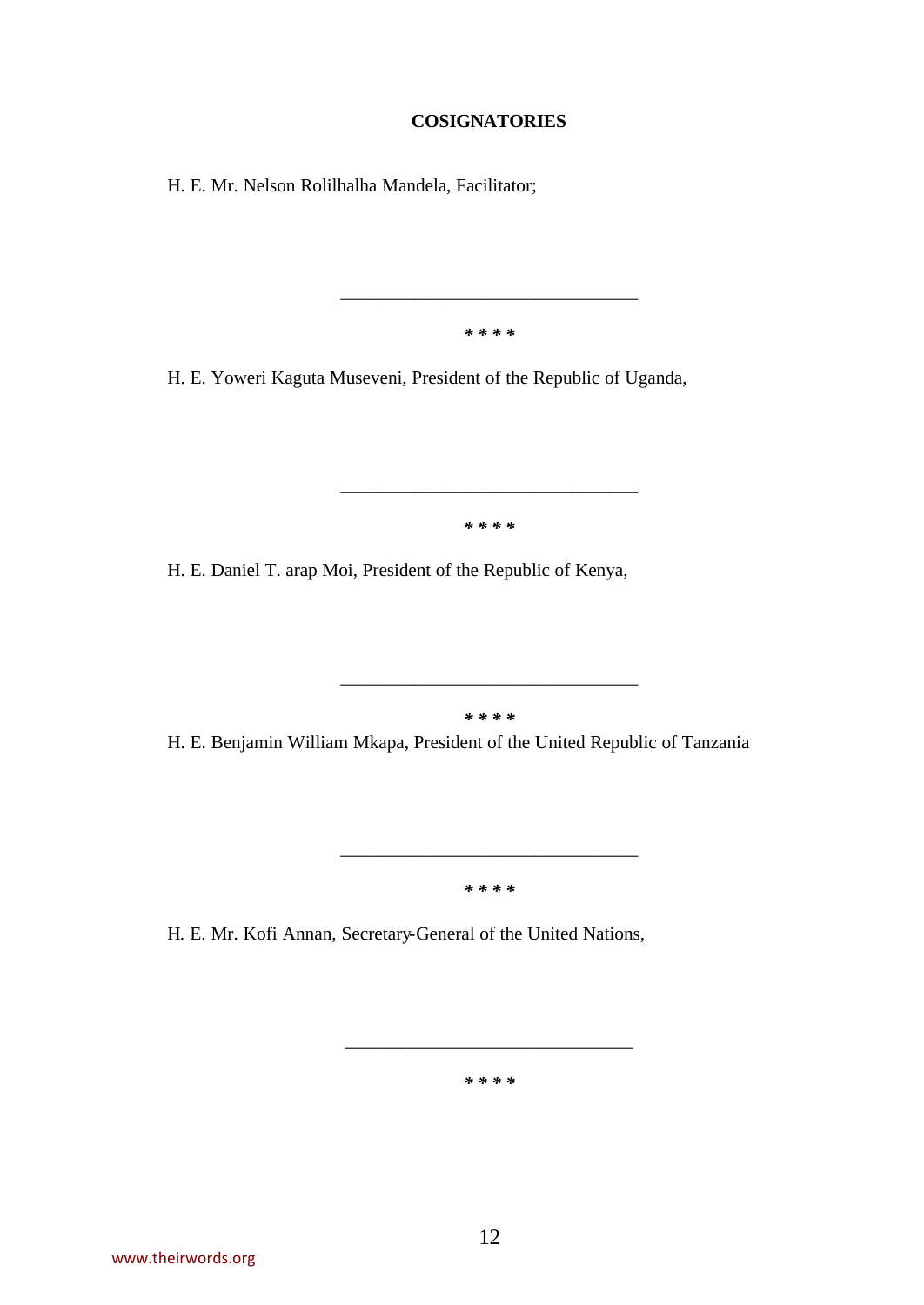H. E. Dr. Salim Ahmed Salim, Secretary-General of the Organization of African Unity,

*\* \* \* \** 

\_\_\_\_\_\_\_\_\_\_\_\_\_\_\_\_\_\_\_\_\_\_\_\_\_\_\_\_\_\_\_\_

Hon.Charles Josselin, Minister of Cooperation of the French Republic, representing the European Union,

*\* \* \* \** 

\_\_\_\_\_\_\_\_\_\_\_\_\_\_\_\_\_\_\_\_\_\_\_\_\_\_\_\_\_\_\_\_

Mr. Joseph Waryoba Butiku, Executive Director of the Mwalimu Nyerere Foundation

*\* \* \* \** 

\_\_\_\_\_\_\_\_\_\_\_\_\_\_\_\_\_\_\_\_\_\_\_\_\_\_\_\_\_\_\_\_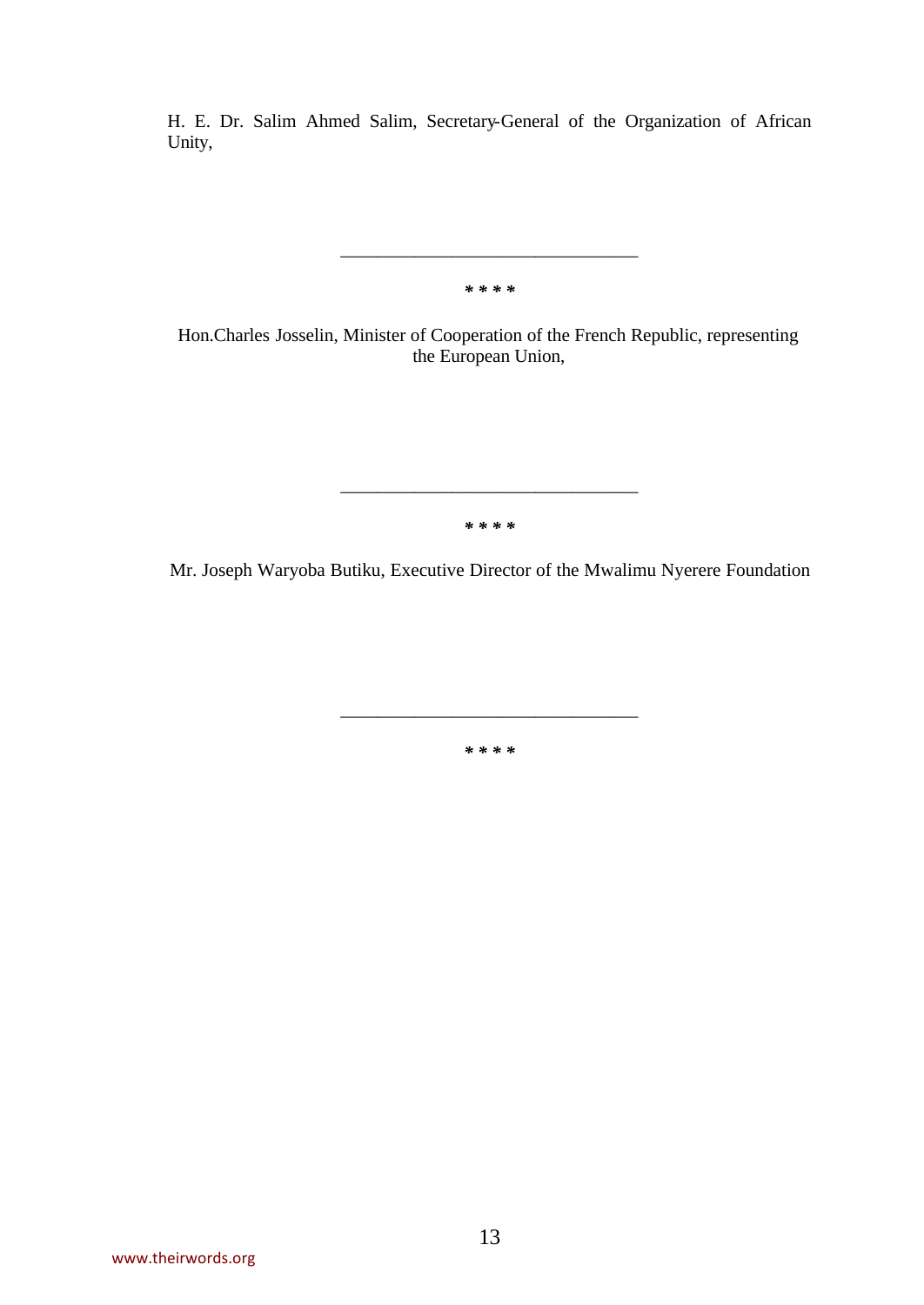# **PROTOCOL I**

# **NATURE OF THE BURUNDI CONFLICT, PROBLEMS OF GENOCIDE AND EXCLUSION AND THEIR SOLUTIONS**

#### PREAMBLE

We, the Parties,

Having analysed the historical causes of the conflict in Burundi during the precolonial, colonial and post-colonial periods,

Having engaged in a lengthy, exhaustive, introspective and frank debate on the perceptions, root causes, practice and ideology of genocide, war crimes and other crimes against humanity, the role of the national political class and institutions in this regard, the regional and international context in which they occur and their manifestation in Burundi,

Having also discussed the origins and evolution, causes and manifestations of exclusion in Burundi,

Resolved to eradicate genocide and to reject all forms of division, discrimination and exclusion,

Motivated by the concern to work towards national reconciliation,

Have agreed as follows:

#### **CHAPTER I**

## **NATURE AND HISTORICAL CAUSES OF THE CONFLICT**

## Article 1

#### Precolonial period

1. During the precolonial period, all the ethnic groups inhabiting Burundi owed allegiance to the same monarch, *Umwami*, believed in the same god, *Imana*, had the same culture and the same language, Kirundi, and lived together in the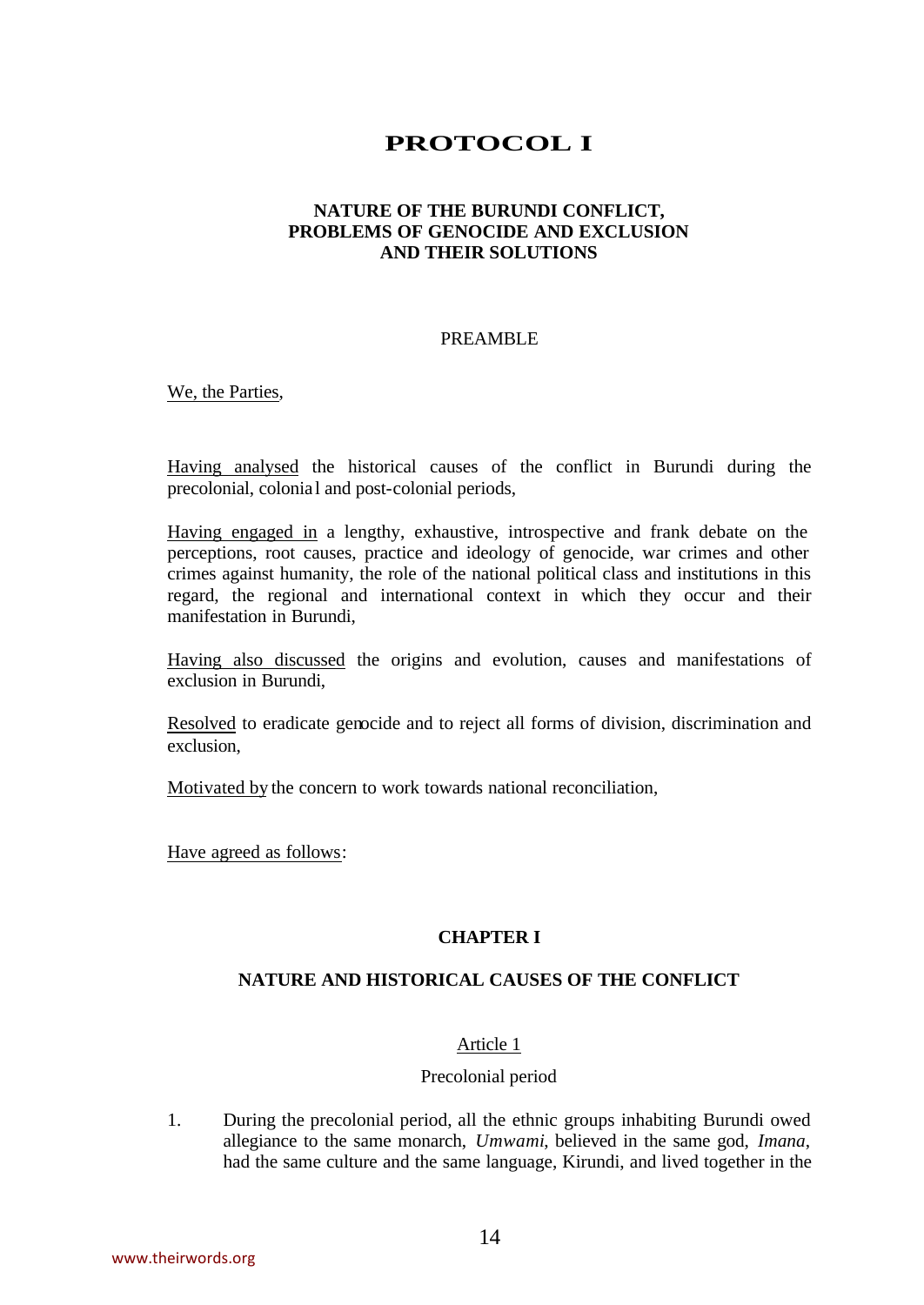same territory. Notwithstanding the migratory movements that accompanied the settlement of the various groups in Burundi, everyone recognized themselves as Barundi.

- 2. The existence of *Bashingantahe* who came from among the Baganwa, the Bahutu and the Batutsi and were judges and advisors at all levels of power was, *inter alia,* a factor in promoting cohesion.
- 3. As a result of the mode of management of national affairs, there were no known ethnic conflicts between the various groups during this period.
- 4. Nevertheless, certain traditional practices such as *Ukunena, Ukwihutura, Ubugeregwa, Ubugabire, Ukunyaga, Ukwangaza, Ugutanga ikimazi-muntu, Ugushorerwako inka* and others could, depending on the circumstances, constitute sources of injustice and of frustration both among the Bahutu and the Batutsi and among the Batwa.

# Article 2

## Colonial period

- 1. The colonial administration, first German and then Belgian under a League of Nations mandate and United Nations trusteeship, played a decisive role in the heightening of frustrations among the Bahutu, the Batutsi and the Batwa, and in the divisions which led to ethnic tensions.
- 2. In the context of a strategy of "divide and rule", the colonial administration injected and imposed a caricatured, racist vision of Burundian society, accompanied by prejudices and clichés relating to morphological considerations designed to set the different components of Burundi's population against one another on the basis of physical characteristics and character traits.
- 3. It also introduced an identity card which indicated ethnic origin, thus reinforcing ethnic awareness to the detriment of national awareness. This also enabled the colonizer to accord specific treatment to each ethnic group in accordance with its theories.
- 4. It manipulated the existing system to its advantage by resorting to discriminatory practices.
- 5. Moreover, it undertook to destroy certain cultural values that until then had constituted a factor for national unity and cohesion.
- 6. On the eve of independence the colonizer, sensing that its power was threatened, intensified divisionist tactics and orchestrated socio-political struggles. However, the charismatic leadership of Prince Louis Rwagasore and his colleagues made it possible for Burundi to avoid political confrontation based on ethnic considerations and enabled it to attain independence in peace and national harmony.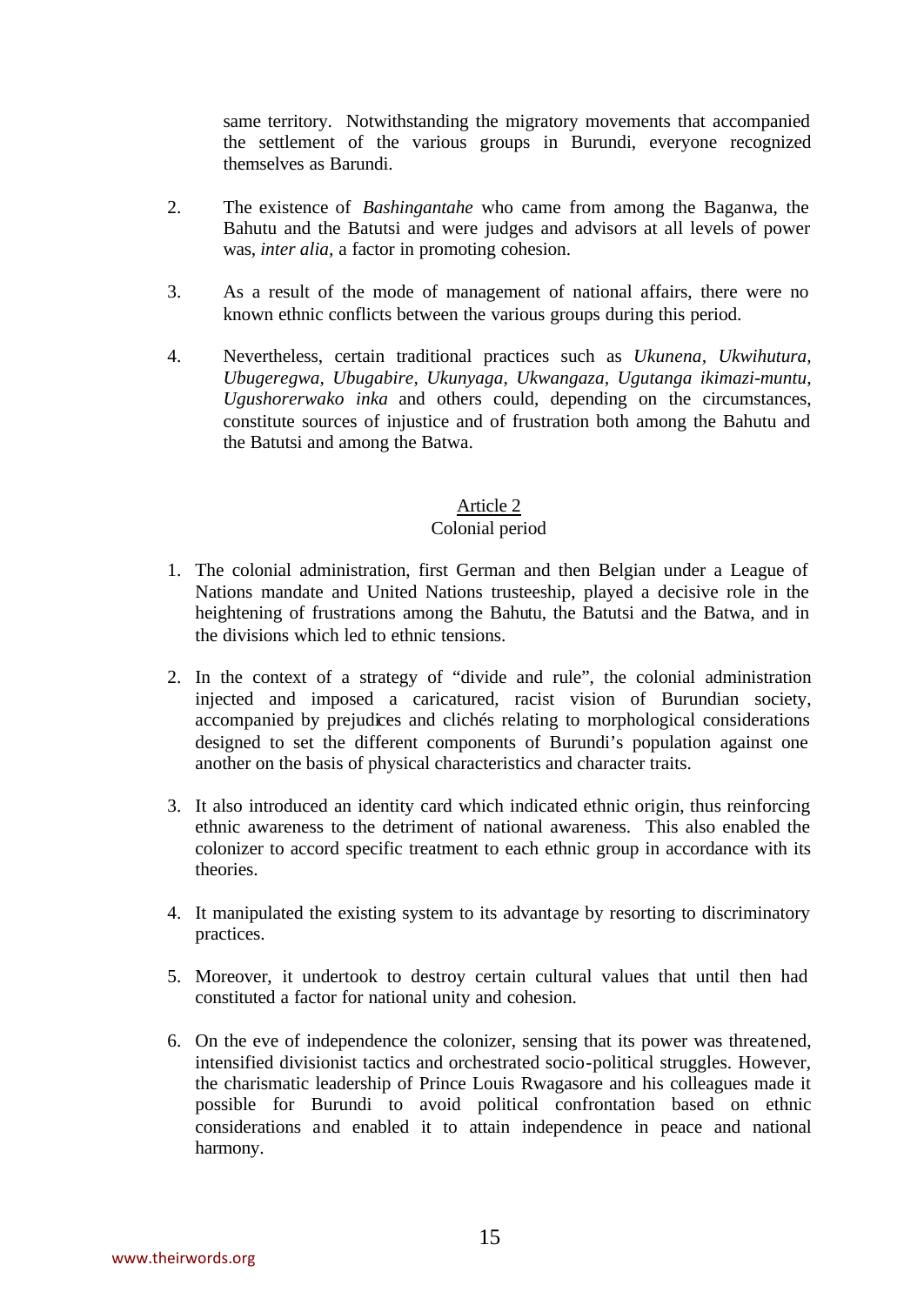# Article 3

# Post-colonial period

- 1. Since independence, and throughout the different regimes, there have been a number of constant phenomena which have given rise to the conflict that has persisted up to the present time: massive and deliberate killings, widespread violence and exclusion have taken place during this period.
- 2. Views differ as to the interpretation of these phenomena and their influence on the current political, economic and socio-cultural situation in Burundi, as well as of their impact on the conflict.
- 3. Nevertheless, without prejudice to the results and conclusions of the International Judicial Commission of Inquiry and National Truth and Reconciliation Commission to be established pursuant to Chapter II of the present Protocol in order to shed light on these phenomena, the Parties recognize that acts of genocide, war crimes and other crimes against humanity have been perpetrated since independence against Tutsi and Hutu ethnic communities in Burundi.

# Article 4 Nature of the Burundi conflict

With regard to the nature of the Burundi conflict, the Parties recognize that:

- (a) The conflict is fundamentally political, with extremely important ethnic dimensions;
- (b) It stems from a struggle by the political class to accede to and/or remain in power.

In the light of the foregoing**,** the Parties undertake to abide by the principles and implement the measures set forth in Chapter II of the present Protocol.

# **CHAPTER II**

# **SOLUTIONS**

# Article 5 General political measures

1. Institution of a new political, economic, social and judicial order in Burundi, in the context of a new constitution inspired by Burundian realities and founded on the values of justice, the rule of law, democracy, good governance, pluralism, respect for the fundamental rights and freedoms of the individual, unity, solidarity, equality between women and men, mutual understanding and tolerance among the various political and ethnic components of the Burundian people.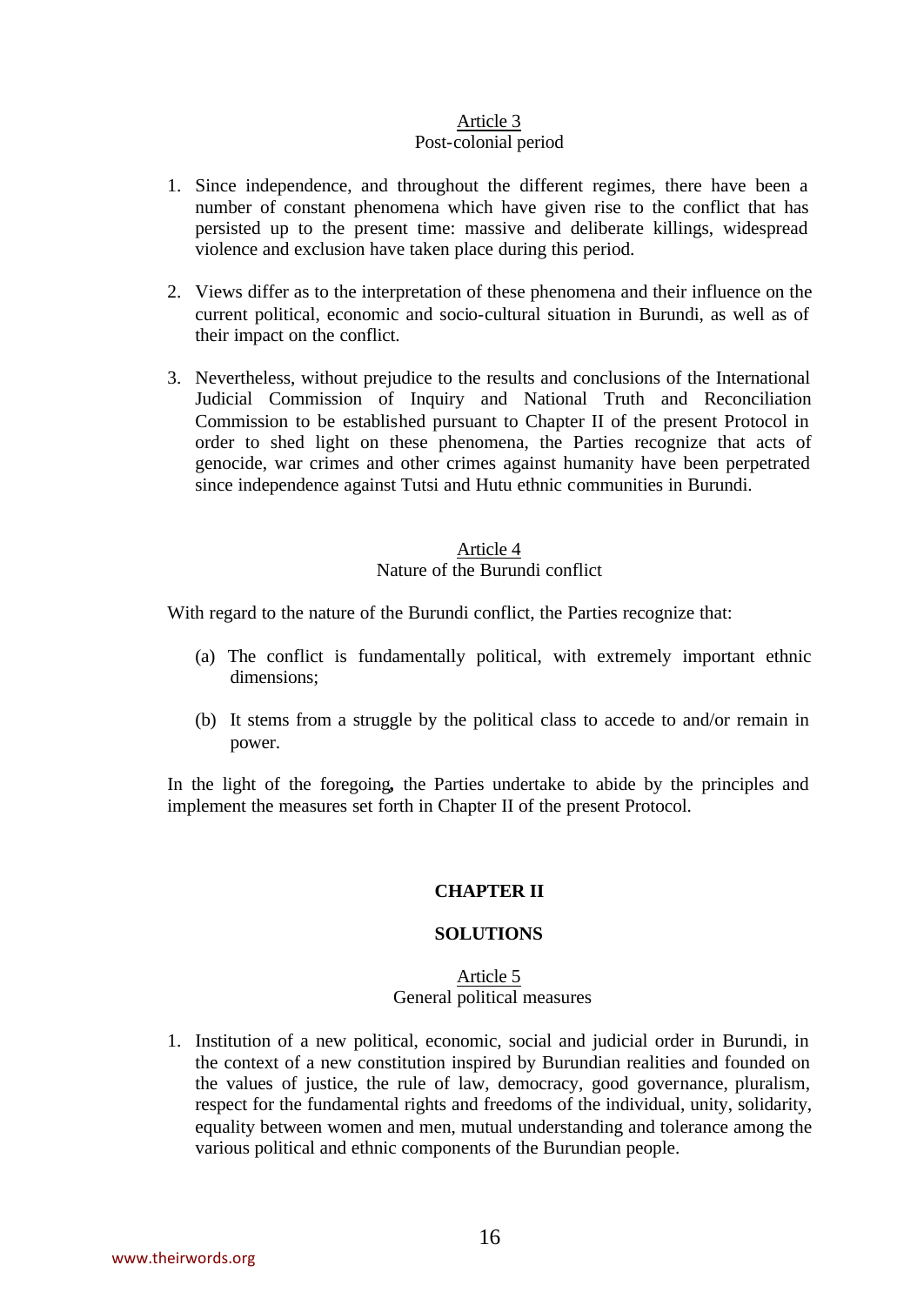- 2. A reorganization of the State institutions to make them capable of integrating and reassuring all the ethnic components of Burundian society.
- 3. Speedy establishment of the transitional institutions pursuant to the provisions of Protocol II to the Agreement.
- 4. Orientation of political parties' programmes towards the ideals of unity and national reconciliation and of socio-economic development rather than the protection of a specific component of the Burundian people.
- 5. Adoption of constitutional provisions embodying the principle of separation of powers (executive, legislative and judicial), pursuant to the provisions of Protocol II to the Agreement.
- 6. Enactment of an electoral law that takes into account the concerns and interests of all components of the nation on the basis of the provisions of Protocol II to the Agreement.
- 7. Prevention of *coups d'état*.

## Article 6 Principles and measures relating to genocide, war crimes and other crimes against humanity

## *Political principles and measures*

- 1. Combating the impunity of crimes.
- 2. Prevention, suppression and eradication of acts of genocide, war crimes and other crimes against humanity, as well as violations of human rights, including those which are gender-based.
- 3. Implementation of a vast awareness and educational programme for national peace, unity and reconciliation.
- 4. Establishment of a national observatory for the prevention and eradication of genocide, war crimes and other crimes against humanity.
- 5. Promotion of regional cooperation to establish a regional observatory for the prevention and eradication of genocide, war crimes and other crimes against humanity.
- 6. Promotion of a national inter-ethnic resistance front to combat genocide, war crimes and other crimes against humanity, as well as generalization and collective attribution of guilt.
- 7. Erection of a national monument in memory of all victims of genocide, war crimes and other crimes against humanity, bearing the words "NEVER AGAIN".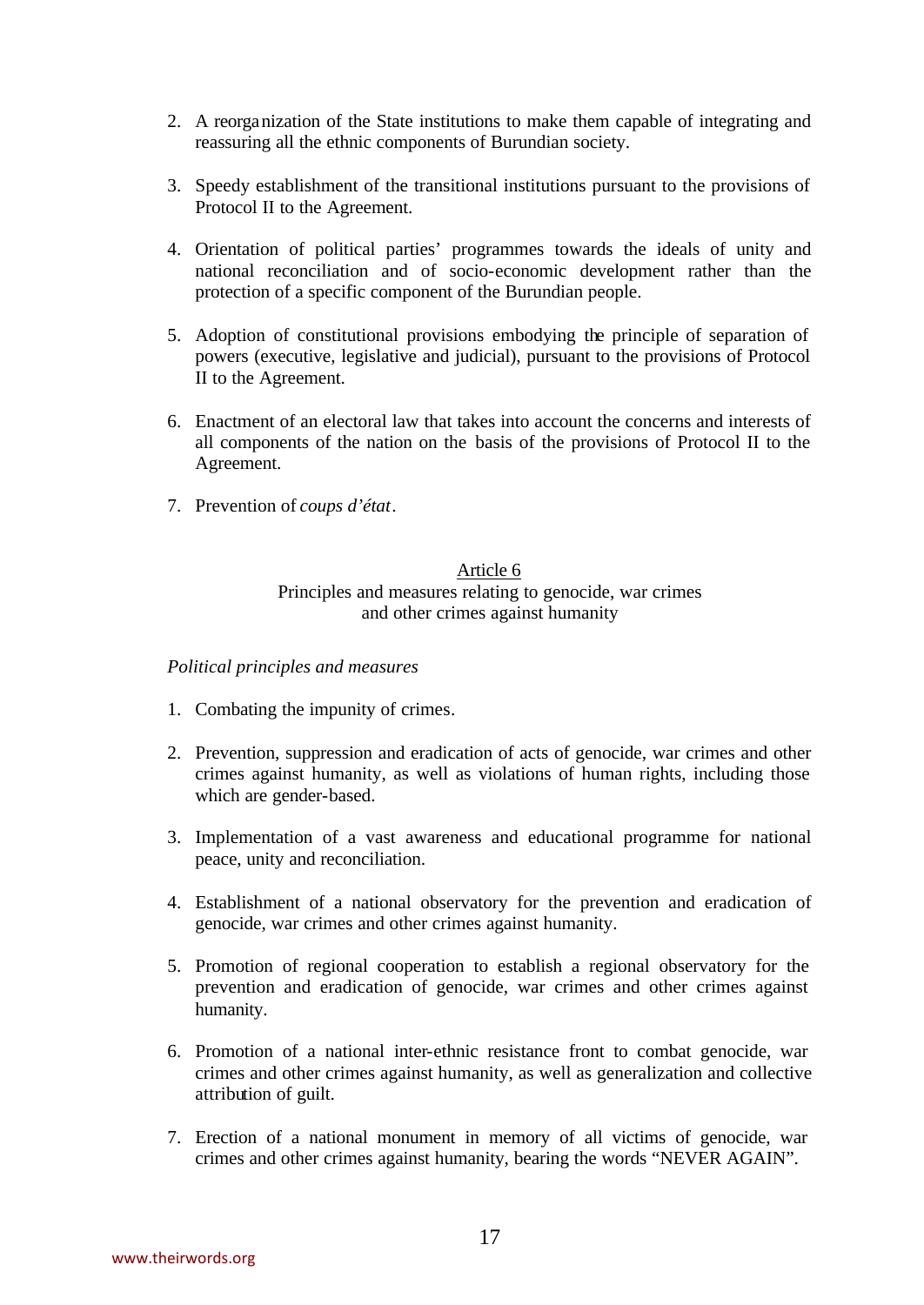8. Institution of a national day of remembrance for victims of genocide, war crimes and other crimes against humanity, and taking of measures that would facilitate the identification of mass graves and ensure a dignified burial for the victims.

#### *Principles and measures in the area of justice*

- 9. Enactment of legislation to counter genocide, war crimes and other crimes against humanity, as well as human rights violations.
- 10. Request by the transitional Government for the establishment by the United Nations Security Council of an International Judicial Commission of Inquiry on genocide, war crimes and other crimes against humanity responsible for:
	- (a) Investigating and establishing the facts relating to the period from independence to the date of signature of the Agreement;
	- (b) Classifying them;
	- (c) Determining those responsible;
	- (d) Submitting its report to the United Nations Security Council;
	- (e) The Commission shall make use of all the reports that already exist on this subject, including the 1985 Whitaker report, the 1994 nongovernmental organizations' report, the 1994-1994 report by ambassadors and the 1996 report of the United Nations International Commission of Inquiry.
- 11. Request by the Government of Burundi for the establishment by the United Nations Security Council of an international criminal tribunal to try and punish those responsible should the findings of the report point to the existence of acts of genocide, war crimes and other crimes against humanity.

# Article 7 Principles and measures relating to exclusion

- 1. Constitutional guarantees of the principle of the equality of rights and duties for all citizens, men and women, and all the ethnic, political, regional and social components of Burundian society.
- 2. Combating conflict-generating injustices of all kinds.
- 3. Banning of all political or other associations advocating ethnic, regional, religious or gender discrimination or ideas contrary to national unity.
- 4. Deliberate promotion of disadvantaged groups, particularly the Batwa, to correct the existing imbalances in all sectors. This exercise shall be conducted, while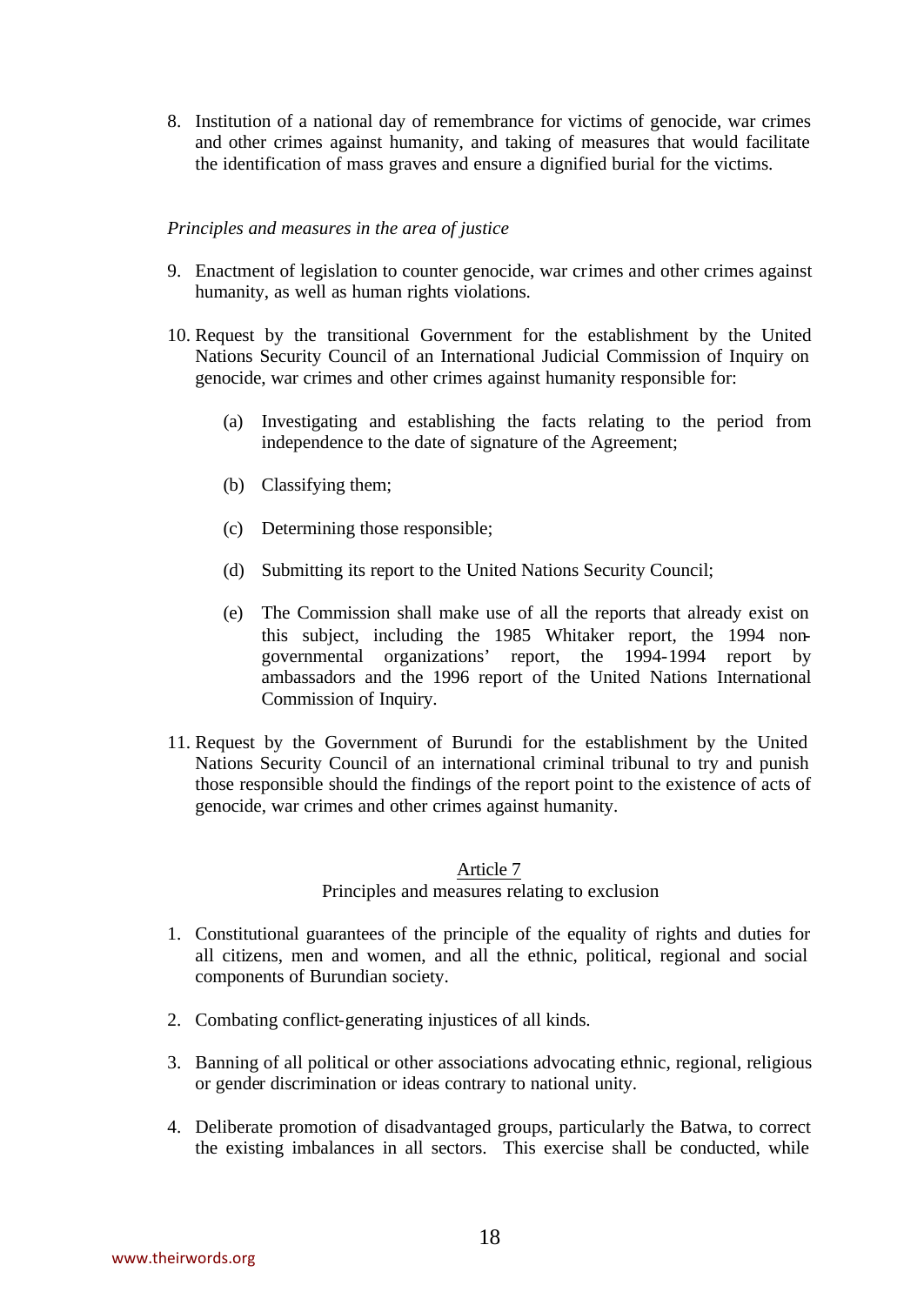maintaining professionalism and avoiding the quota system, in accordance with a timetable starting at the same time as the transition period.

## *Principles and measures relating to public administration*

- 5. A qualified, efficient and responsible administration that shall work in the general interest and promote balance, including gender balance.
- 6. A transparent administration committed to the sound management of public affairs.
- 7. Training, in such a way as to include all the components of Burundian society, of civil servants, particularly for regional and local government, by establishing a national school of administration.
- 8. Equal opportunities of access to this sector for all men and women through strict respect for, or the introduction of, laws and regulations governing the recruitment of State personnel and the staff of public and parastatal enterprises, as well as through transparency of competitive entrance examinations.
- 9. Depoliticization of the public administration to ensure its stability; in this respect, there is a need for legislation that will distinguish between political and technical functions; staff in the first category may change with the Government, whereas the technical staff must be guaranteed continuity.
- 10. Reinstatement of former refugees, taking into account experience gained before and during their exile.

## *Principles and measures relating to education*

- 11. Equitable regional distribution of school buildings, equipment and textbooks throughout the national territory, in such a way as to benefit girls and boys equally.
- 12. Deliberate promotion of compulsory primary education that ensures gender parity through joint financial support from the State and the communes.
- 13. Transparency and fairness in non-competitive and competitive examinations.
- 14. Restoration of the rights of girls and boys whose education has been interrupted as a result of the Burundi conflict or of exclusion, by effectively reintegrating them into the school system and later into working life.

## *Principles and measures relating to the defence and security forces*

15. Clear definition of the roles of the defence and security forces.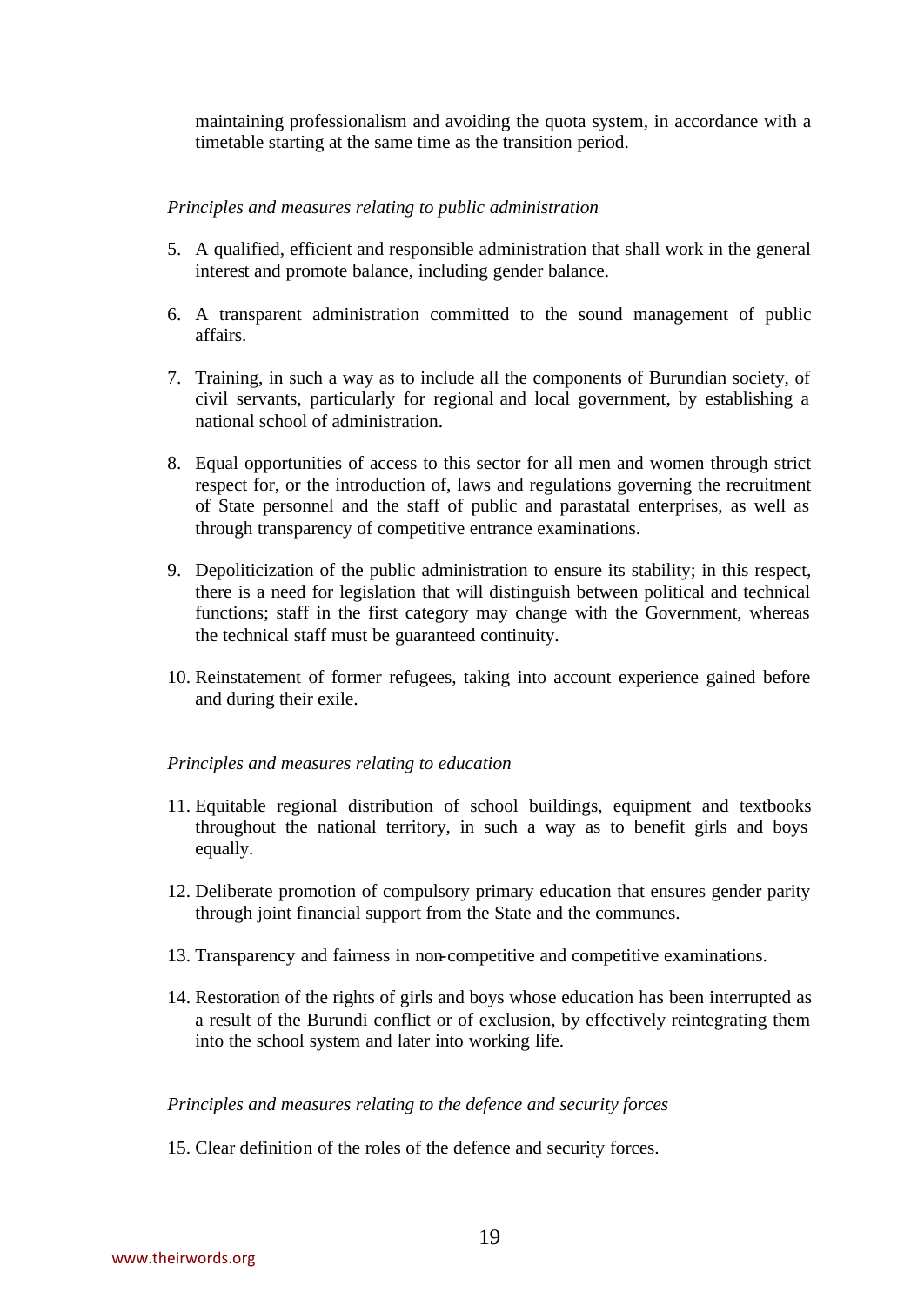- 16. Organization of the defence and security forces as a voluntary and professional entity, and their modernization.
- 17. Relevant reforms to correct the ethnic, gender and regional imbalances within these forces pursuant to the relevant provisions of Protocol III to the Agreement.

#### *Principles and measures relating to justice*

- 18. Pursuant to the relevant provisions of Protocol II to the Agreement:
	- (a) Promotion of impartial and independent justice. In this respect, all petitions and appeals relating to assassinations and political trials shall be made through the National Truth and Reconciliation Commission established pursuant to the provisions of article 8 of the present Protocol;
	- (b) Reform of the judicial machinery at all levels, *inter alia* with a view to correcting ethnic and gender imbalances where they exist;
	- (c) Amendment of laws where necessary (Criminal Code, Code of Criminal Procedure, Civil Code, Nationality Act, etc.);
	- (d) Reform of the Judicial Service Commission so as to ensure its independence and that of the judicial system;
	- (e) Organization of a judicial training programme, *inter alia* through the establishment of a National School for the Magistracy;
	- (f) Provision of adequate human and material resources for the courts;
	- (g) Establishment of the post of Ombudsperson.

#### *Principles and measures relating to the economy*

- 19. Equitable apportionment and redistribution of national resources throughout the country.
- 20. Urgent implementation of an economic recovery programme with a view to combating poverty and raising the income of the people and of a programme for the reconstruction of destroyed economic infrastructures.
- 21. Legislation and structures for combating financial crime and corruption (tax legislation, customs legislation, legislation on public markets, etc.).
- 22. Recovery of State property plundered by some citizens.
- 23. Introduction of incentives for economic development in the context of fairness and harmony.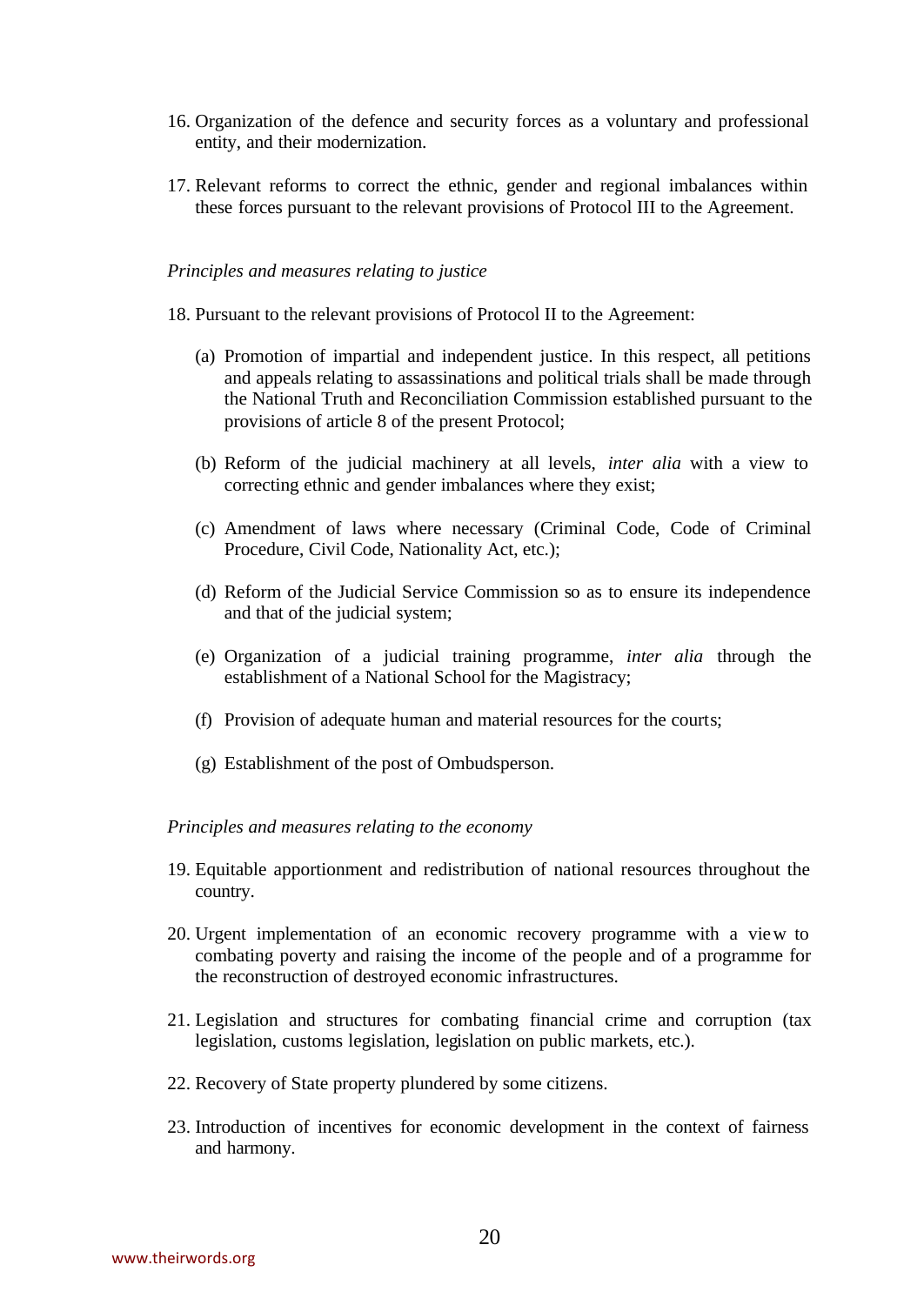24. Development of the private sector by means of incentives with a view to creating new jobs and reducing the burden and pressures on the public sector.

#### *Principles and measures relating to social services*

- 25. Pursuant to the relevant provisions of Protocol IV to the Agreement:
	- (a) Equitable distribution of and access to social infrastructures, particularly schools and hospitals;
	- (b) Promotion of a policy of assumption by the communes of responsibility for their own affairs, in the context of decentralization;
	- (c) Definitive resolution of the issues relating to refugees, displaced persons, regrouped persons, dispersed persons and other *sinistrés*: rehabilitation, resettlement, reintegration and compensation for plundered property;
	- (d) Return to the rightful successors of the victims of the various crises of property confiscated by certain bodies or by the State or stolen by third parties: movable and immovable property, bank and Savings Bank (CADBU) assets, contributions to the Social Security Fund (INSS);
	- (e) Establishment of a National Commission for the Rehabilitation of *Sinistrés* to benefit the victims of the various crises;
	- (f) Establishment by the State of mechanisms to facilitate the recovery and repatriation of refugees' assets abroad.

#### *Cultural principles and measures*

- 26. Education of the population, particularly of youth, in positive traditional cultural values such as solidarity, social cooperation, forgiveness and mutual tolerance, *Ibanga* (discretion and sense of responsibility), *Ubupfasoni* (respect for others and for oneself) and *Ubuntu* (humanism and character).
- 27. Rehabilitation of the institution of *Ubushingantahe*.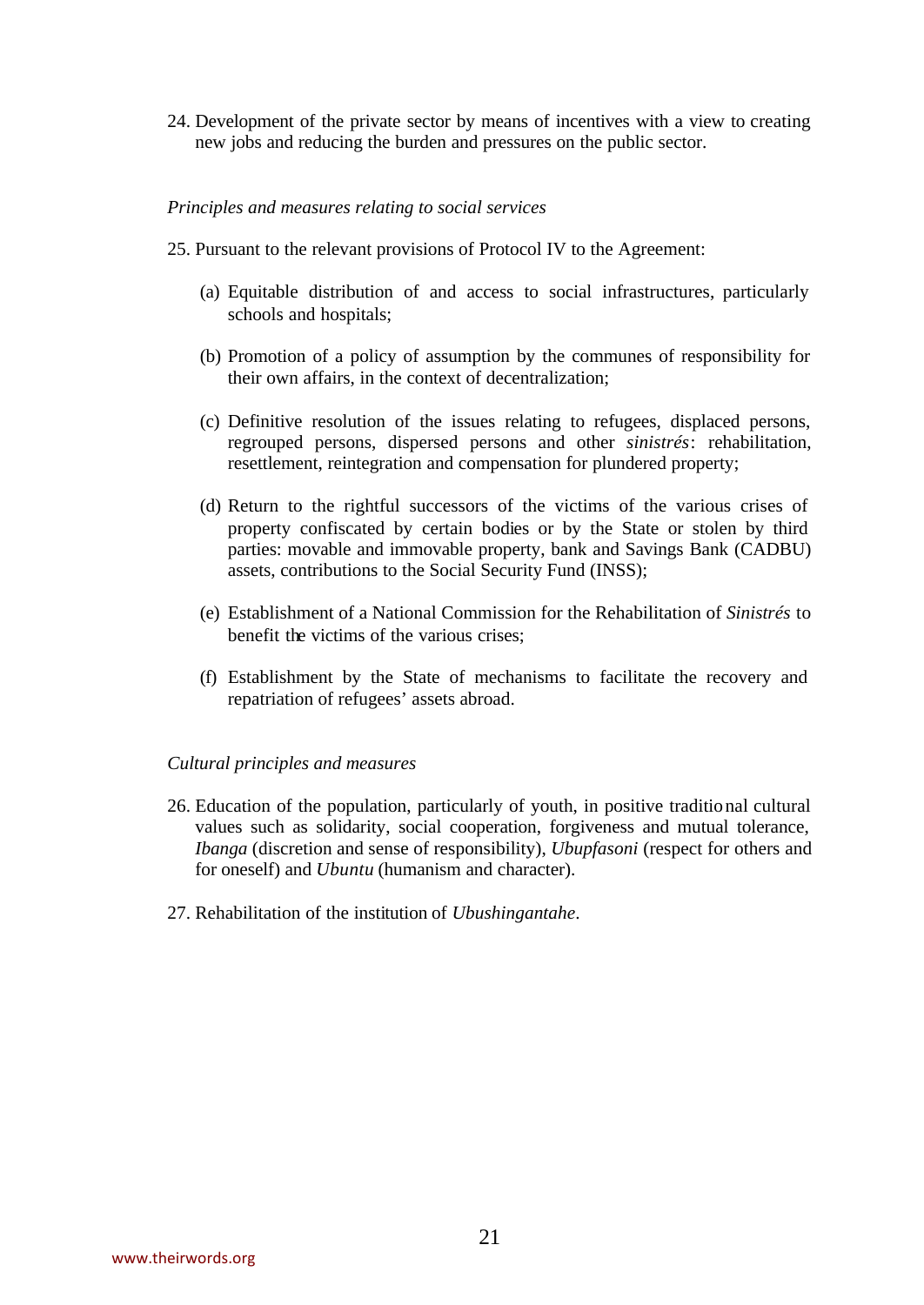#### Article 8

## Principles and measures relating to national reconciliation

- 1. A national commission known as the National Truth and Reconciliation Commission shall be established. This Commission shall have the following functions:
- (a) Investigation

The Commission shall bring to light and establish the truth regarding the serious acts of violence committed during the cyclical conflicts which cast a tragic shadow over Burundi from independence (1 July 1962) to the date of signature of the Agreement, classify the crimes and establish the responsibilities, as well as the identity of the perpetrators and the victims. However, the Commission shall not be competent to classify acts of genocide, crimes against humanity and war crimes;

(b) Arbitration and reconciliation

The Burundian crisis is a profound one: the task of reconciliation will be long and exacting. There are still gaping wounds which will need to be healed.

To this end the Commission shall, upon completion of its investigations, propose to the competent institutions or adopt measures likely to promote reconciliation and forgiveness, order indemnification or restoration of disputed property, or propose any political, social or other measures it deems appropriate.

In this context, the transitional National Assembly may pass a law or laws providing a framework for granting an amnesty consistent with international law for such political crimes as it or the National Truth and Reconciliation Commission may find appropriate;

(c) Clarification of history

The Commission shall also be responsible for clarifying the entire history of Burundi, going as far back as possible in order to inform Burundians about their past. The purpose of this clarification exercise shall be to rewrite Burundi's history so that all Burundians can interpret it in the same way.

- *2.* Membership of the commission
- (a) Source

Candidates for membership of the Commission shall be put forward by civil society associations, political parties, religious denominations or women's organizations, or may stand as individual candidates.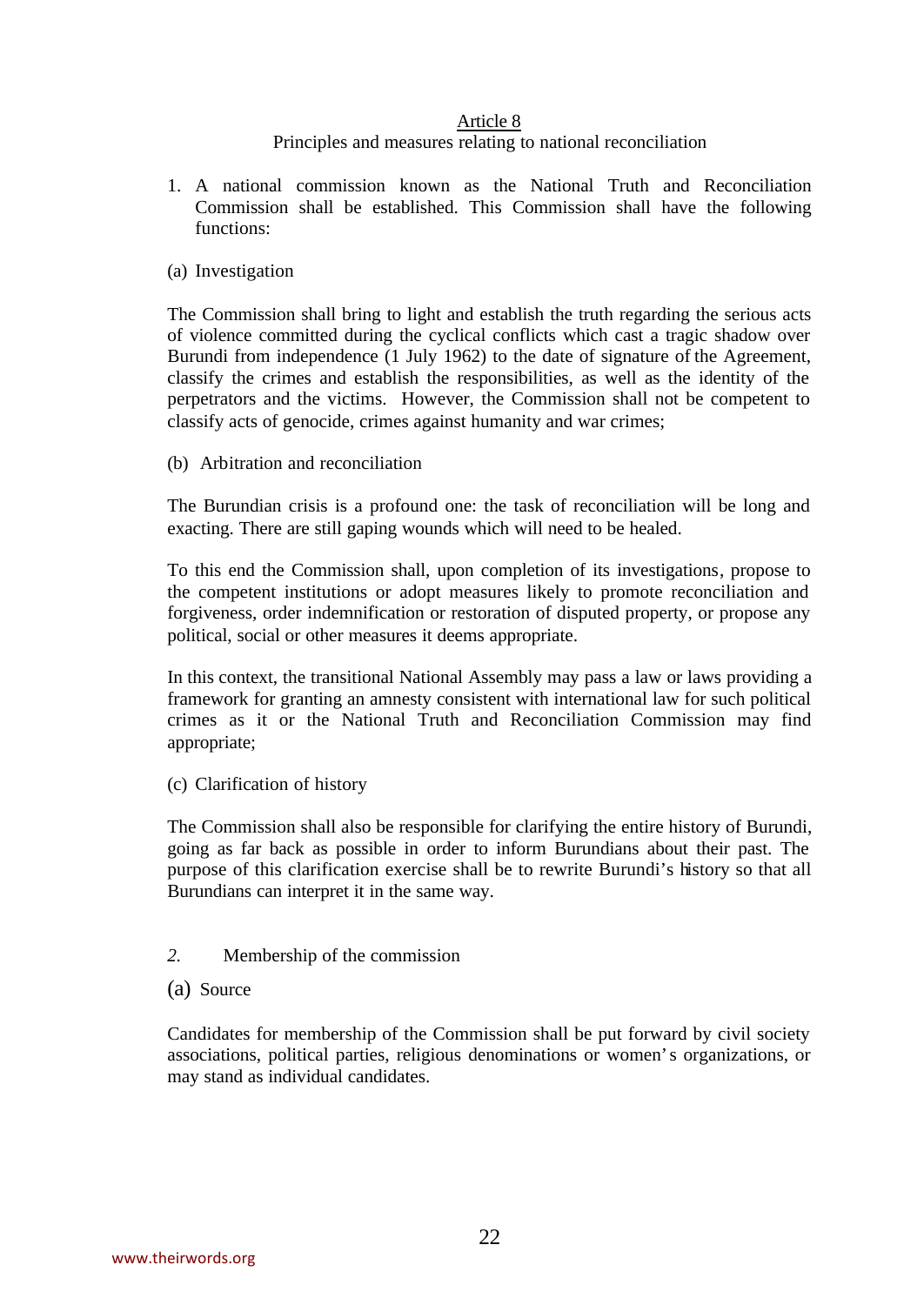#### (b) Appointing body

Members of the Commission shall be appointed by the transitional Government in consultation with the Bureau of the transitional National Assembly.

(c) Profile and selection of candidates

Members of the Commission must show probity, integrity and ability to rise above divisions of all kinds. In the selection of candidates, balance must be taken into account, and the following criteria shall apply:

- (i) Age of members: at least 35 years;
- (ii) Level of education: at least a full secondary education certificate or equivalent.
- 3. Functioning of the Commission

The Commission must have the leeway to work independently, *inter alia* through autonomy in managing the material and financial resources to be allocated to it.

The Commission shall, whenever necessary, propose additional reconciliation mechanisms, and shall be free to set up sub-commissions as appropriate.

The public authorities shall have the obligation to do their utmost to enable the Commission to accomplish its mission without hindrance, by providing it with sufficient material, technical and financial resources.

## 4. Duration

The Commission shall conduct its work over a two-year period. At the end of two years, the appropriate transitional institutions shall assess the work done, and may decide on an extension for one year.

*\* \* \* \**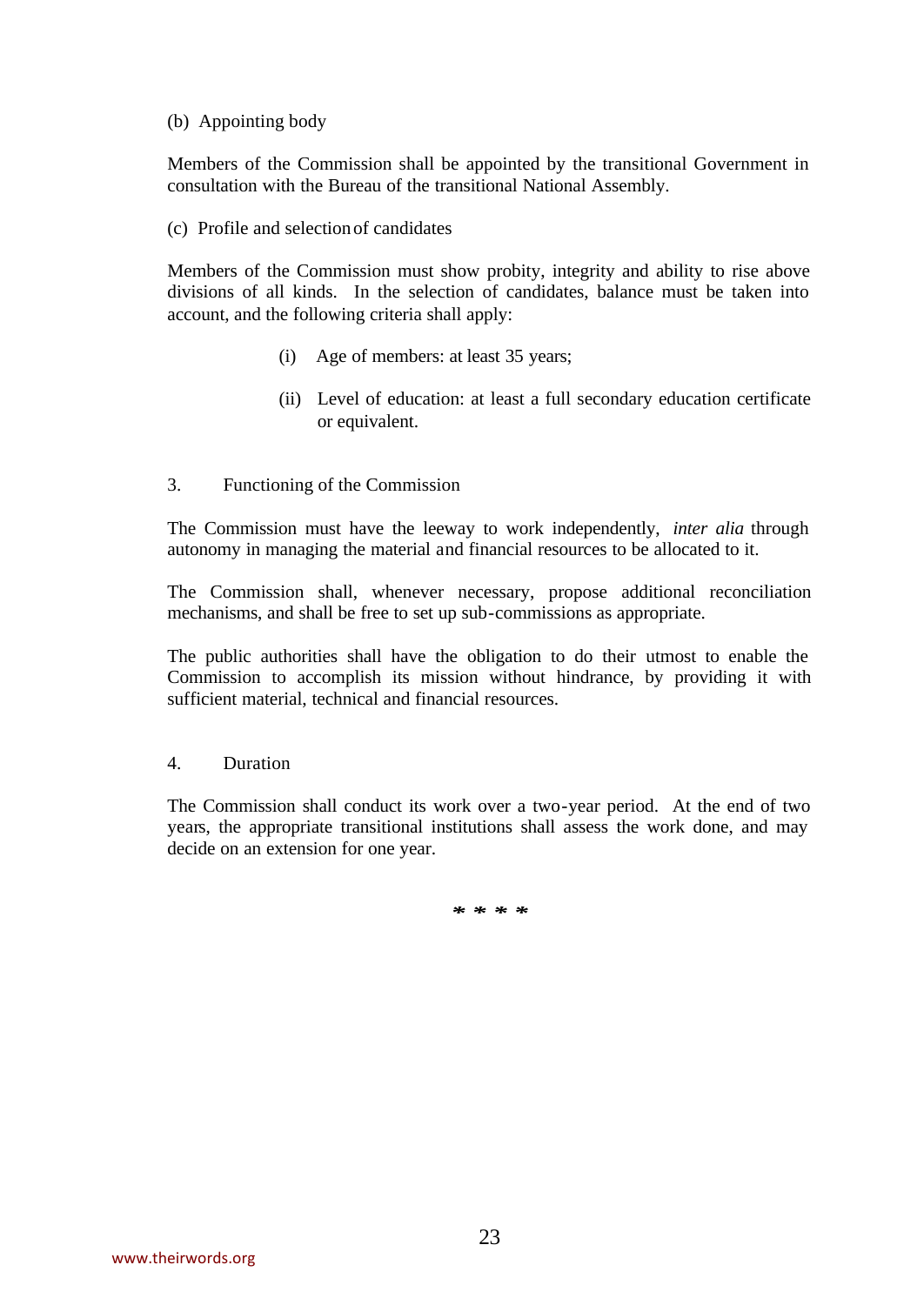# **PROTOCOL II**

# **DEMOCRACY AND GOOD GOVERNANCE**

## PREAMBLE

We, the Parties,

Aware of the vital need to promote lasting peace in Burundi and to put an end to the conflict, division and suffering inflicted on the Burundian people,

Reaffirming our commitment to a democratic system of government, inspired by the realities of our country, that guarantees security and justice for all, and is founded on the values of unity without exclusion,

#### Have agreed:

- 1. To ensure that a constitutional text for the people of Burundi is drafted during the transition period that is in conformity with the principles set forth in Chapter I of the present Protocol, and to ensure that such a text is adopted and brought into force in accordance with the time-frames and procedures herein, in conformity with a vision of democracy and good governance and the principles listed hereunder.
- 2. To provide for a transition period that is in conformity with the transitional arrangements set forth in Chapter II of the present Protocol.
- 3. To give effect, within the designated time limits, to the obligations set forth in this and other protocols with regard to the establishment of the transitional institutions.

## **CHAPTER I**

# **CONSTITUTIONAL PRINCIPLES OF THE POST-TRANSITION CONSTITUTION**

#### Article 1 Fundamental values

1. All Burundians are equal in value and dignity. All citizens are entitled to equal rights and to equal protection of the law. No Burundian shall be excluded from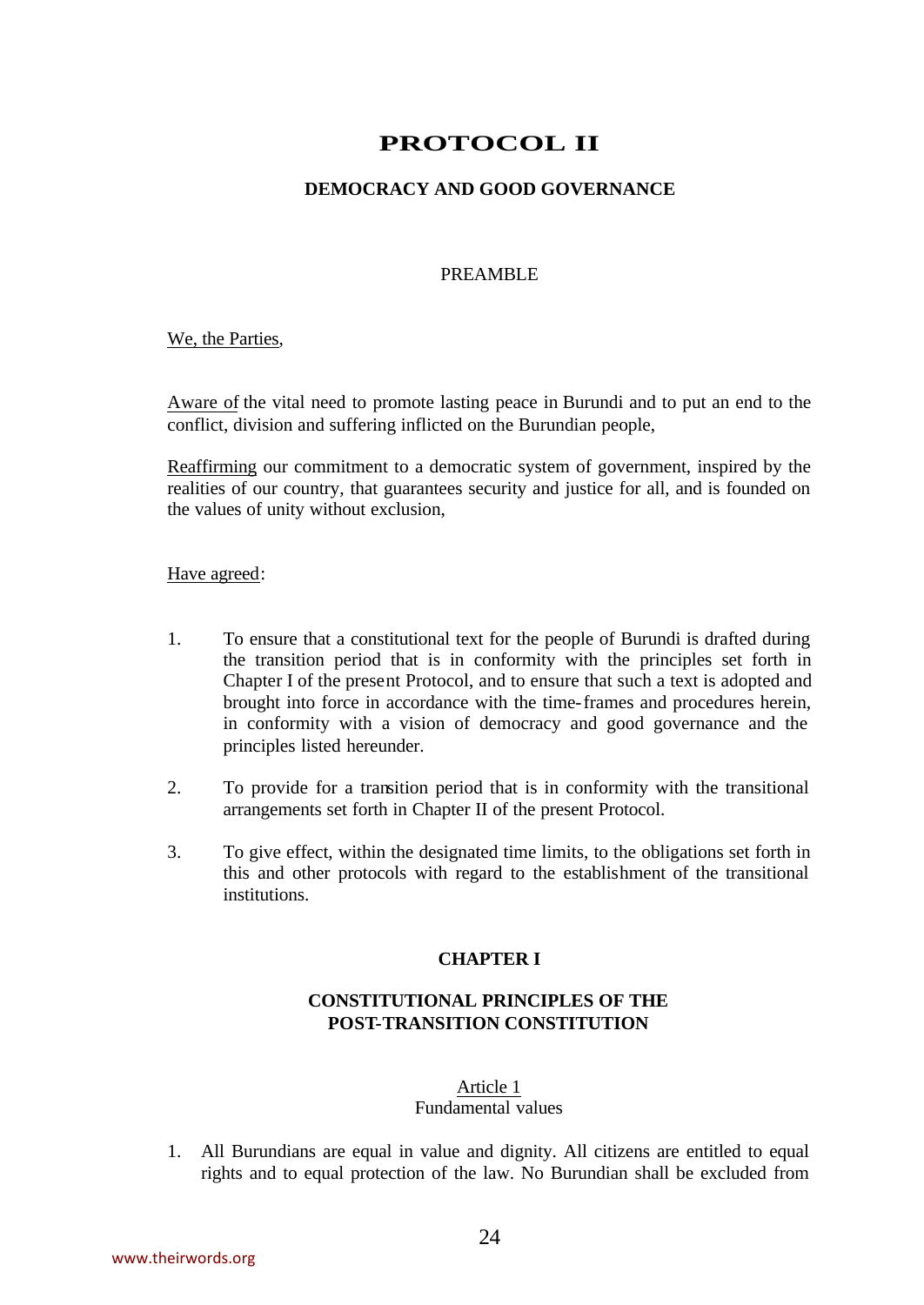the social, economic or political life of the nation on account of her/his race, language, religion, gender, or ethnic origin.

- 2. All Burundians are entitled to live in Burundi in security and peace, and must live in harmony with one another while respecting one another's dignity and tolerating one another's differences.
- 3. Government shall be based on the will of the Burundian people, shall be accountable to them, and shall respect their fundamental rights and freedoms.
- 4. The Government of Burundi shall be so structured as to ensure that all Burundians are represented in and by it; that there is equal opportunity to serve in it; that all citizens have access to government services; and that the decisions and actions of government enjoy the widest possible level of support.
- 5. The task of government shall be to realize the aspirations of the Burundian people, and in particular to heal the divisions of the past, to improve the quality of life of all Burundians, and to ensure that all Burundians are able to live in Burundi free from fear, discrimination, disease and hunger.
- 6. The function of the political system shall be to unite, reassure and reconcile all Burundians while ensuring that the Government is able to serve the people of Burundi, who are its source of power and authority. In its functioning the Government shall respect the separation of powers, the rule of law, and the principles of good governance and transparency in the management of public affairs.

## Article 2

## General principles

- 1. Burundi shall be a sovereign independent nation, united but respecting its ethnic and religious diversity and recognizing the Bahutu, the Batutsi and the Batwa, who make up the one nation of Burundi.
- 2. The national territory of Burundi shall be inalienable and indivisible subject to the provisions of the Constitution. Its frontiers shall be those recognized by international law.
- 3. Burundi shall be divided into provinces, communes and *collines* or zones, and such other subdivisions as are provided for by law. Their organization and operation shall be determined by the Constitution and by law.
- 4. The National Assembly shall take a decision regarding the status and revival of the monarchy, and any party peacefully promoting the restoration of the monarchy shall be allowed to function.
- 5. The national language of Burundi shall be Kirundi. The official languages shall be Kirundi and any other languages decided upon by the National Assembly.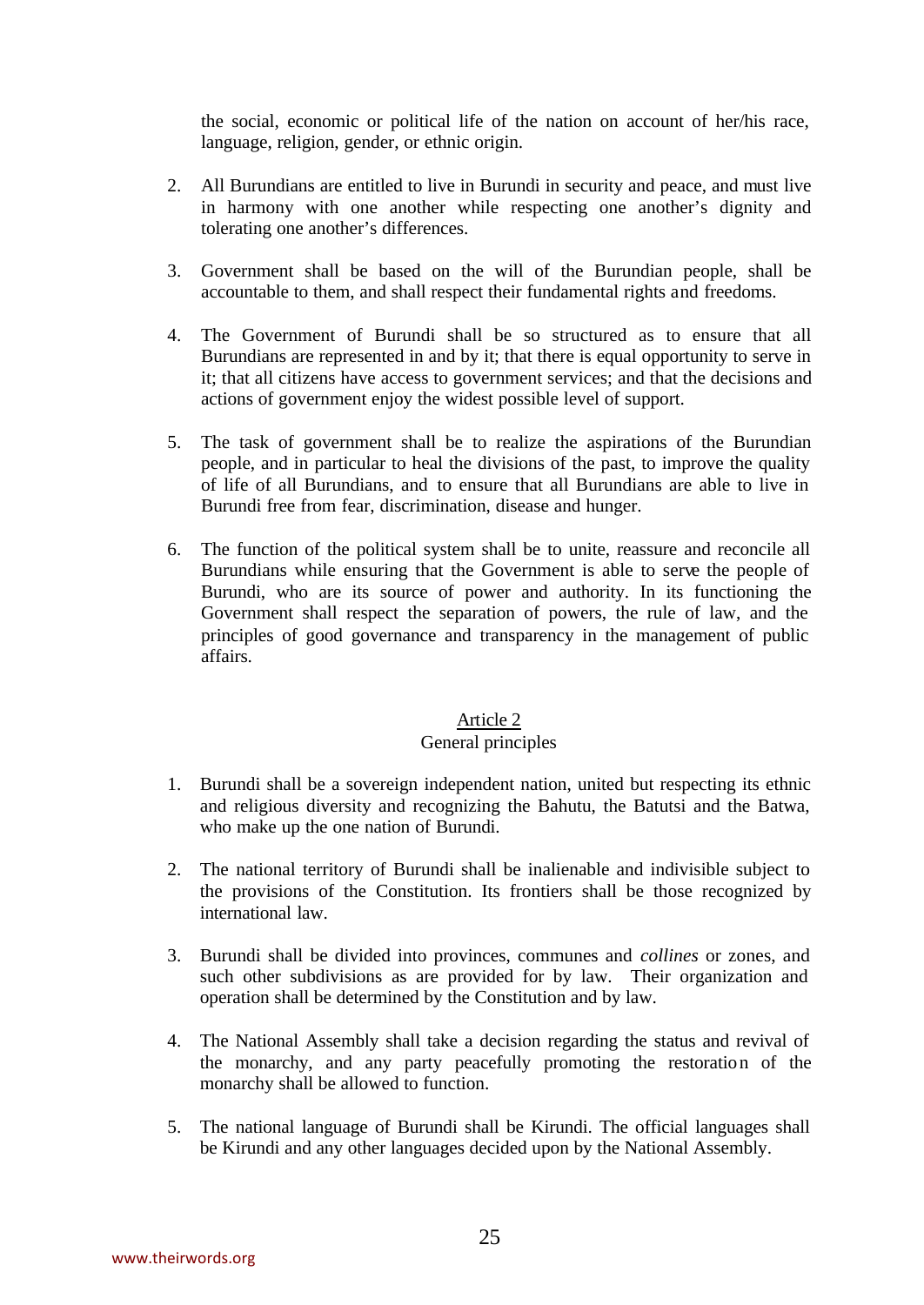#### Article 3 Charter of Fundamental Rights

- 1. The rights and duties proclaimed and guaranteed *inter alia* by the Universal Declaration of Human Rights, the International Covenants on Human Rights, the African Charter on Human and Peoples' Rights, the Convention on the Elimination of All Forms of Discrimination against Women and the Convention on the Rights of the Child shall form an integral part of the Constitution of the Republic of Burundi. These fundamental rights shall not be limited or derogated from, except in justifiable circumstances acceptable in international law and set forth in the Constitution.
- 2. All citizens shall have rights and obligations.
- 3. Human dignity shall be respected and protected.
- 4. All women and men shall be equal. No one may be discriminated against, *inter alia*, on grounds of origin, race, ethnicity, gender, colour, language, social situation, or religious, philosophical or political convictions, or by reason of a physical or mental handicap. All citizens shall enjoy equal protection of the law, as well as equal treatment under the law.
- 5. No person shall be arbitrarily dealt with by the State or its organs.
- 6. All women and men shall have the right to life.
- 7. All women and men shall have the right to personal freedom, including to physical and mental integrity, and to freedom of movement. Torture and any other kind of cruel, inhuman, degrading treatment or punishment shall be prohibited. Everyone shall have the right to be free from violence from either public or private sources.
- 8. No one shall be held in slavery or servitude. Slavery and the slave trade shall be prohibited in all their forms.
- 9. The State shall to the extent possible ensure that all citizens have the means to lead an existence consistent with human dignity.
- 10. All women and men shall have the right to respect for their private and family life, residence and personal communications.
- 11. There shall be freedom of marriage, including the right to choose one's partner. Marriage shall be entered into only with the free and full consent of the intending spouses.
- 12. The family, as the fundamental unit of society, shall be entitled to protection by society and the State.
- 13. Freedom of expression and of the media shall be guaranteed. The State shall respect freedom of religion, belief, conscience and opinion.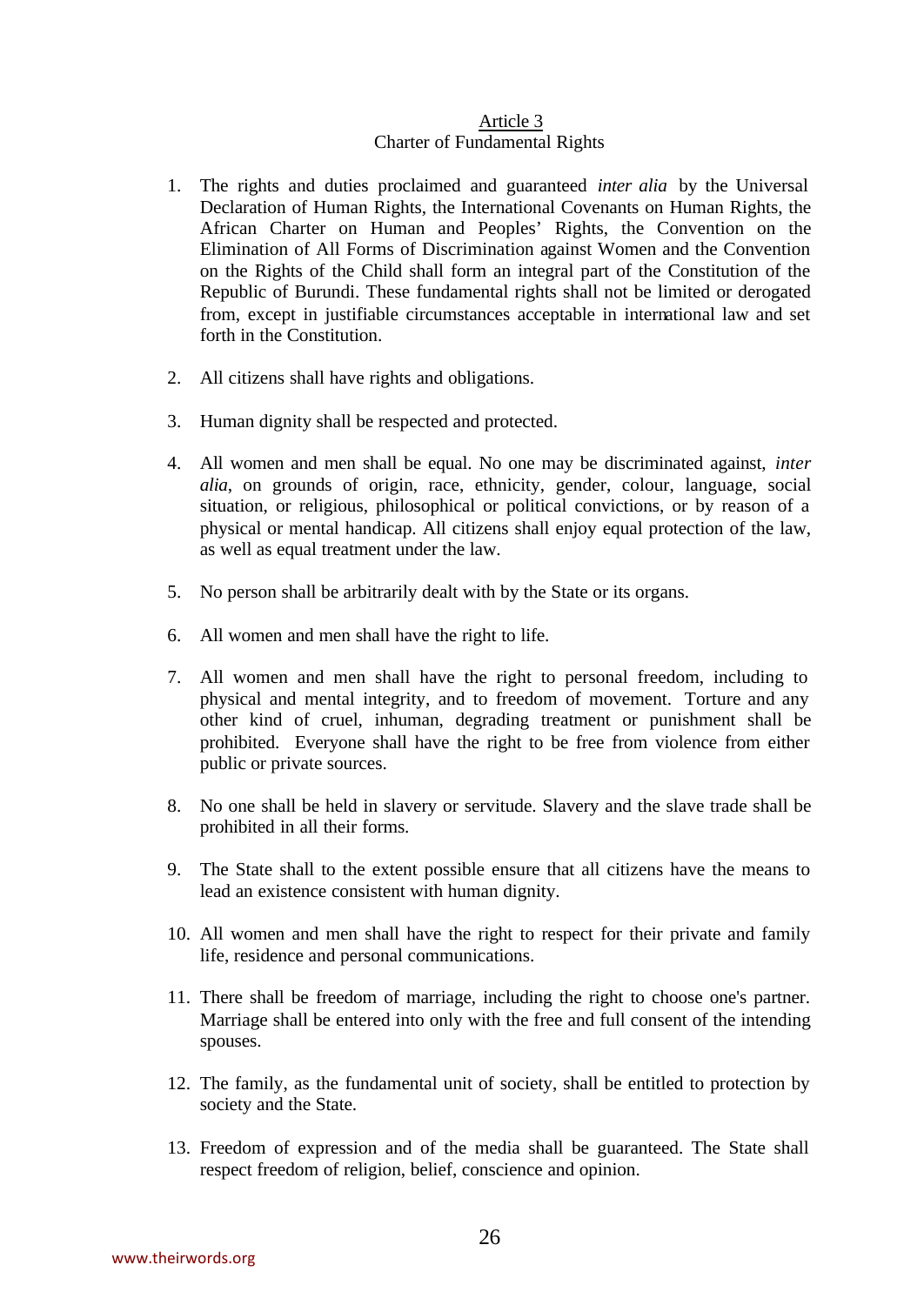- 14. Freedom of assembly and association shall be guaranteed, as shall freedom to form non-profit-making associations or organizations in conformity with the law.
- 15. All Burundian citizens shall have the right to move and settle freely anywhere in the national territory, as well as to leave it and return to it.
- 16. No one shall be arbitrarily deprived of her/his nationality or denied the right to change it.
- 17. No one may be denied access to basic education. The State shall organize public education, and shall develop and promote access to secondary and post-secondary education.
- 18. The State shall ensure the good management and utilization of the nation's natural resources on a sustainable basis, conserving such resources for future generations.
- 19. Property rights shall be guaranteed for all women and men. Compensation that is fair and equitable under the circumstances shall be payable in case of expropriation, which shall be allowed only in the public interest and in accordance with a law which shall also set forth the basis of compensation.
- 20. The right to form and join trade unions and to strike shall be recognized. The law may regulate the exercise of these rights and prohibit certain categories of persons from going on strike.
- 21. Everyone shall have the right, in judicial or administrative proceedings, for her/his case to be dealt with equitably and decided within a reasonable time limit. Everyone shall have the right to due process and a fair trial.
- 22. No one may be deprived of her/his liberty other than in conformity with the law.
- 23. The State shall be under an obligation to promote the development of the country, especially rural development.
- 24. Each individual shall have the duty to respect and show consideration for her/his fellow citizens without any discrimination.
- 25. All citizens shall be required to discharge their civic obligations, and to defend their homeland.
- 26. Every child shall have the right to special measures to protect or promote her/his care, welfare, health and physical security, and to be protected from maltreatment, abuse or exploitation.
- 27. No child shall be used directly in armed conflict, and children shall be protected in times of armed conflict.
- 28. No child shall be detained except as a measure of last resort, in which case the child may be detained only for the shortest appropriate period of time and shall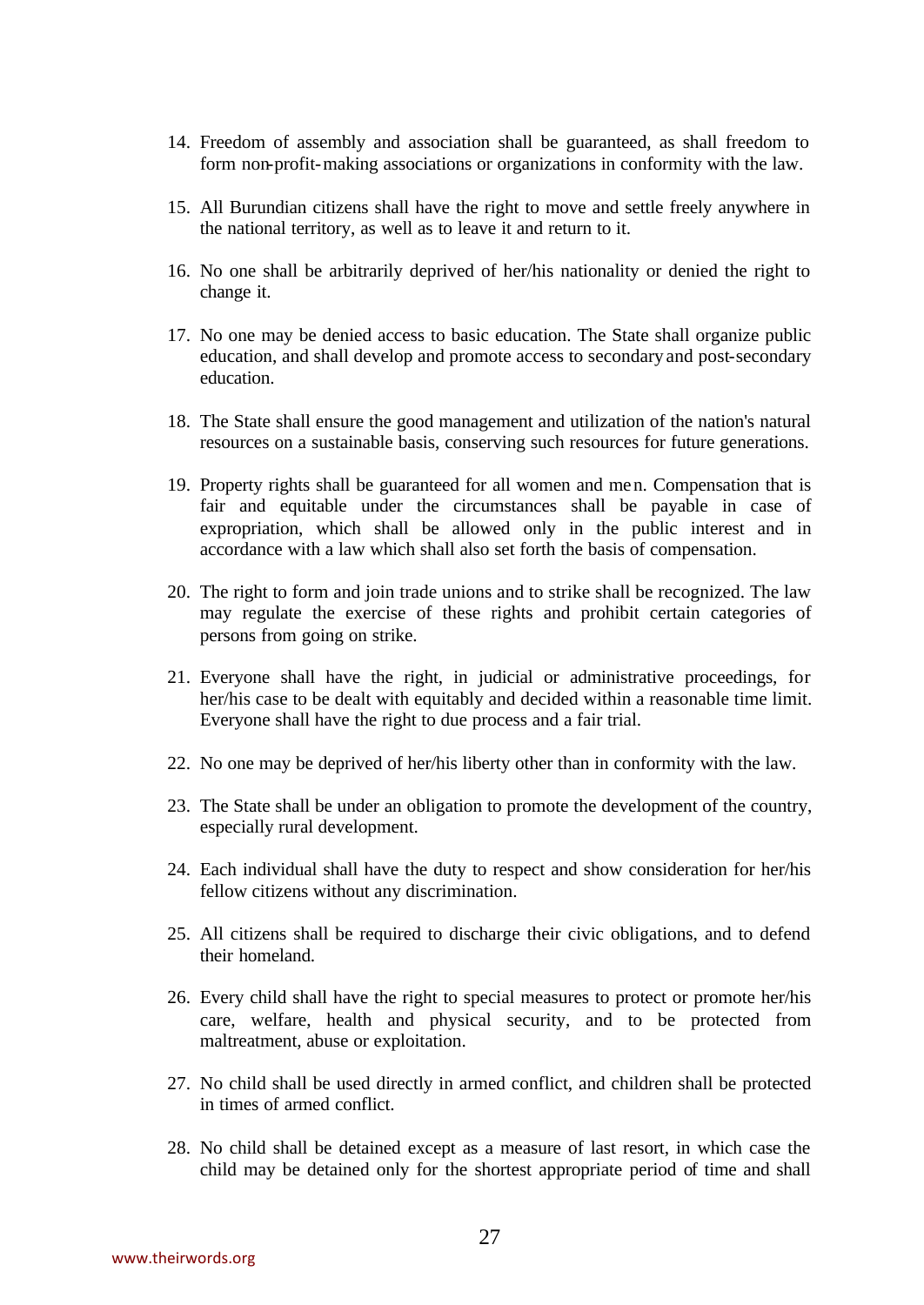have the right to be kept separately from detained persons over the age of 16 years and to be treated in a manner, and kept in conditions, that take account of her/his age.

- 29. Any restriction of a fundamental right must have a legal basis; it must be justified by the public interest or by the protection of another person's fundamental right; it must be proportional to the objective pursued.
- 30. Fundamental rights must be respected throughout the legal, administrative and institutional order. The Constitution shall be the supreme law and must be upheld by the Legislature, the Executive and the Judiciary. Any law that is not in conformity with the Constitution shall be invalid.

# Article 4

# Political parties

- 1. The multiparty system shall be recognized in the Republic of Burundi.
- 2. Political parties may be formed freely in conformity with the law.
- 3. A political party shall be a non-profit association uniting citizens around a democratic blueprint for society founded on national unity, and having a political programme with precise objectives dictated by the desire to serve the public interest and ensure the development of all citizens.
- 4. Political parties must comply with democratic principles in their organization and functioning, be open to all Burundians and be national in character and leadership, and shall not promote ethnic, regional or religious violence and hatred.
- 5. Political parties and coalitions of political parties shall promote the free expression of suffrage and shall participate in political life by peaceful means.
- 6. For the purposes of promoting democracy, a national law may authorize the financing of political parties on an equitable basis in proportion to the number of seats they hold in the National Assembly. Such financing may apply both to the functioning of the political parties and to electoral campaigns, and shall be transparent. The law shall define the types of subsidies, benefits and facilities that the State may grant political parties.
- 7. Registration of political parties shall fall within the competence of the Ministry of the Interior.
- 8. The law shall guarantee non-interference by the public authorities in the internal functioning of political parties, save for such restrictions as may be necessary for the prevention of ethnic hatred and the maintenance of public order.
- 9. Political parties may form coalitions during elections in accordance with the electoral law.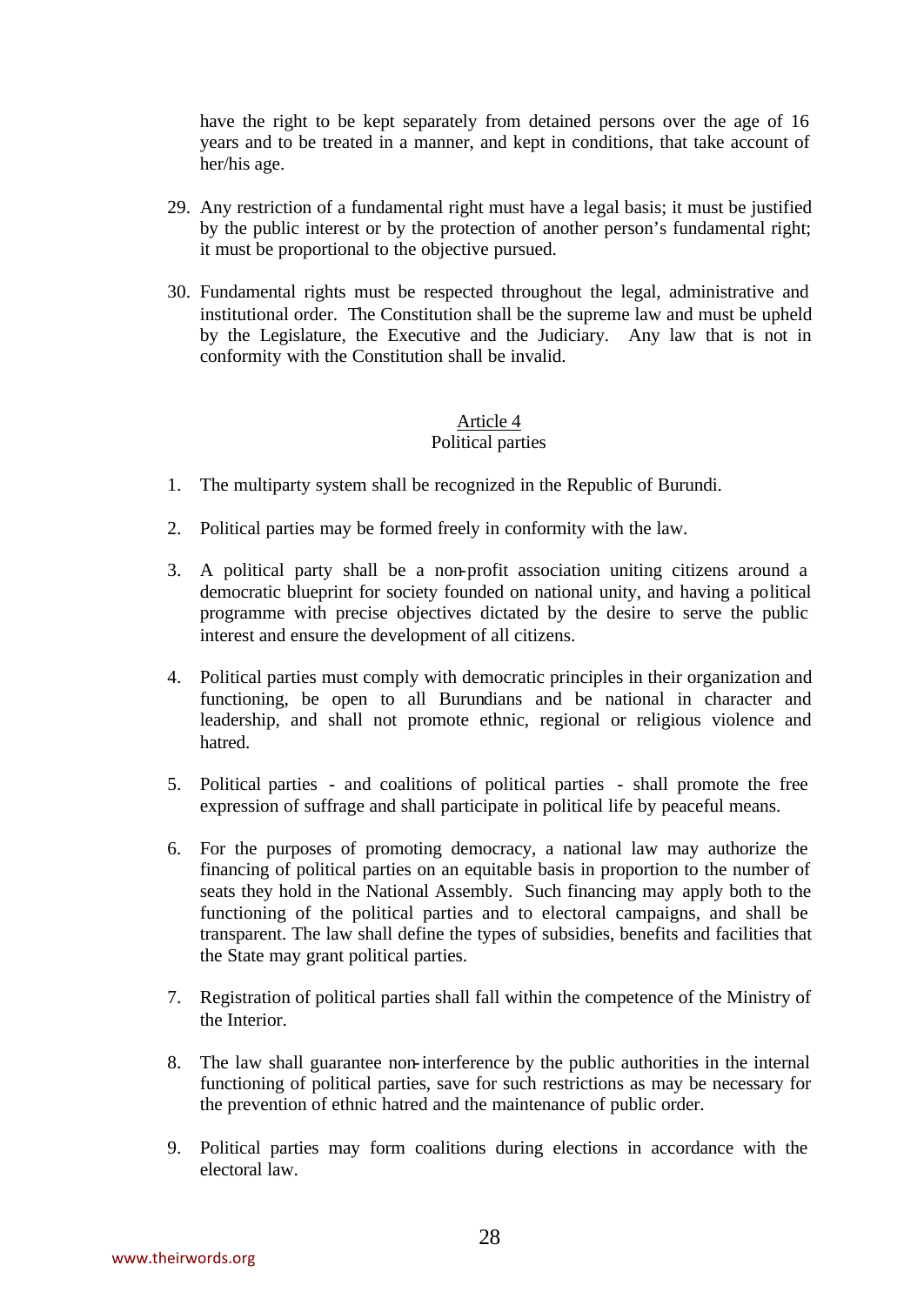#### Article 5 Elections

- 1. The right to vote shall be guaranteed.
- 2. Elections shall be free, fair and regular in accordance with the electoral law and the law governing political parties.
- 3. Elections shall be organized impartially at the national, commune and *colline* levels and at other levels prescribed by the Constitution or by law.
- 4. Until amended in accordance with the post-transition Constitution, the rules relating to the electoral system shall be the same as those governing the elections for institutions at the national, commune and *colline* levels to be held during the transition period.
- 5. An Independent National Electoral Commission constituted in conformity with the provisions of article 20 of the present Protocol shall guarantee the freedom, impartiality and independence of the electoral process.

## Article 6

## The Legislature

- 1. Legislative power shall be exercised by the National Assembly and, where specified herein, by the National Assembly and the Senate. A law adopted by a legislative body or bodies may only be amended by the same body or bodies.
- 2. The number of members of the National Assembly shall be specified in the Constitution, and in the first instance shall be 100. The Constitution may allow for the number of members to be determined in accordance with a designated ratio per number of inhabitants or by setting an absolute number.
- 3. The National Assembly shall pass legislation, oversee the actions of the Government and exercise all other functions assigned to it by the Constitution. The National Assembly shall be responsible for approving the national budget. This provision shall not preclude the submission of matters for popular approval by way of referendum.
- 4. A Court of Audit responsible for examining and certifying the accounts of all public services shall be established and organized by law. Its composition shall be specified in the post-transition Constitution. It shall be given the resources required for the performance of its duties. Administrative departments shall not withhold their co-operation from the Court of Audit. The Court of Audit shall submit to the National Assembly a report on the regularity of the general account of the State, and shall also ascertain whether public funds have been spent in accordance with the proper procedures and in accordance with the budget approved by the National Assembly.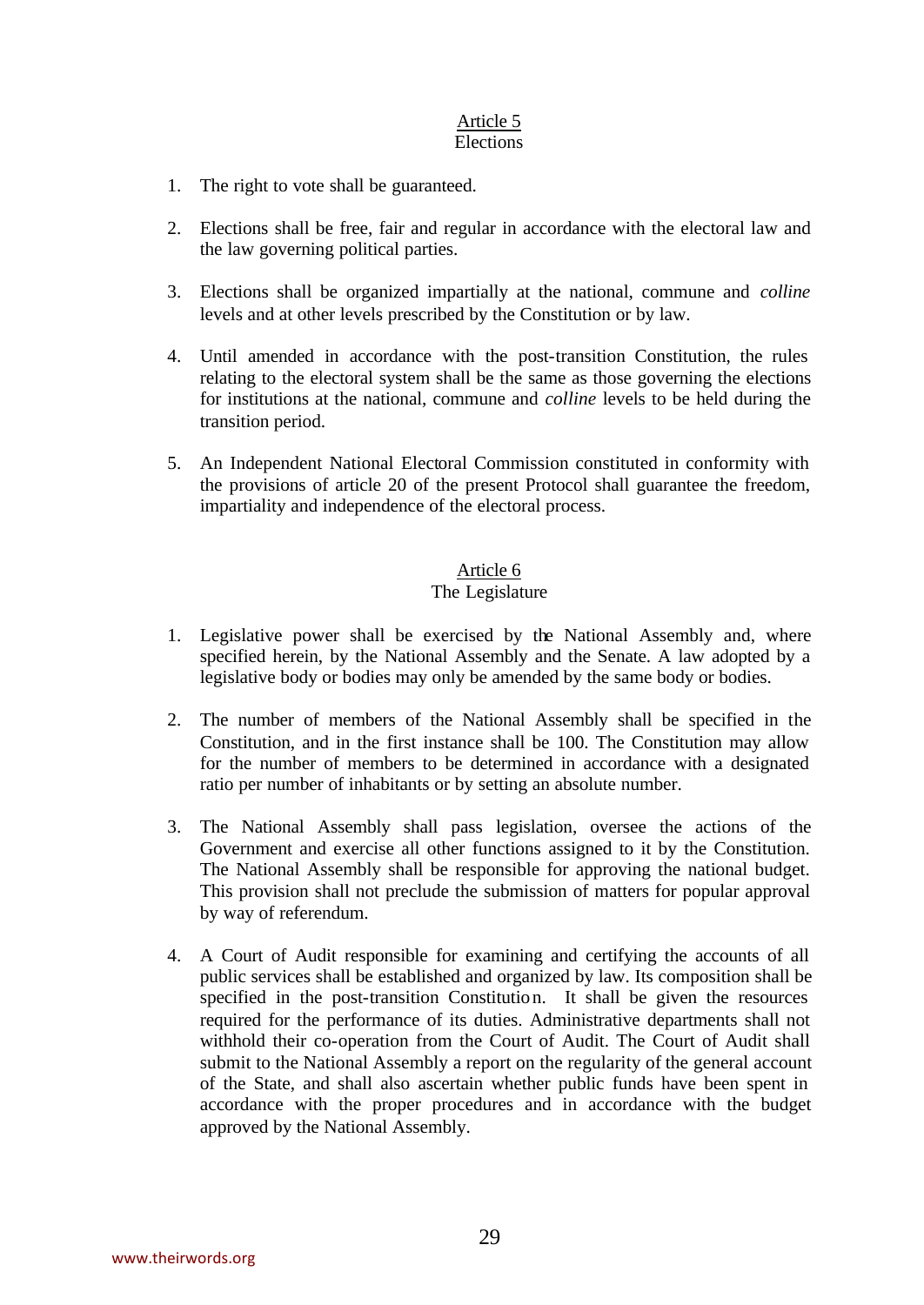- 5. The Constitution may not be amended except with the support of a **four-fifths** majority in the National Assembly and a **two-thirds** majority in the Senate.
- 6. Organic laws may not be amended except by a **three-fifths** majority in the National Assembly and with the approval of the Senate.
- 7. Members of the National Assembly and the Senate may not be prosecuted, made the subject of a warrant, arrested, detained or subjected to a penalty for acts performed as a member of the National Assembly or of the Senate.
- 8. Any criminal case involving a person holding political office shall be referred to a Chamber of the Supreme Court, and in the event of conviction, any appeal shall be receivable by the Chambers of the Supreme Court sitting together.
- 9. During sessions, a member of the National Assembly or the Senate may be prosecuted in respect of acts other than those referred to in paragraph 7 above only with the authorization of the National Assembly or the Senate, as the case may be.
- 10. The mechanisms for replacing members of the National Assembly or the Senate in the event of the vacancy of a seat shall be determined by law.
- 11. The National Assembly and the Senate shall adopt the rules of procedure governing their respective organization and functioning and the election of their bureaux. The post-transition Constitution must specify the duties of the bureaux, when the National Assembly shall convene for the first time and who shall preside at the initial meeting. The National Assembly's Bureau shall have a multiparty character, while the Senate's Bureau shall be of a multi-ethnic character.
- 12. The compensation and benefits regime, as well as the incompatibility regime, for members of the National Assembly and of the Senate shall be established by law.
- 13. The opposition parties within the National Assembly shall participate by right in parliamentary commissions, whether sectoral or of inquiry.
- 14. There shall be a Senate having the functions set forth herein, and such other functions as are allocated to it in the Constitution or in any law. The Senate shall comprise two delegates from each province. They shall be elected by an Electoral College comprising members of the commune councils in the province in question, shall be from different ethnic communities and shall be elected in separate ballots.
- 15. A former president shall be entitled to sit in the Senate. The Senate may co-opt up to three members of the Batwa group so as to ensure representation of this community.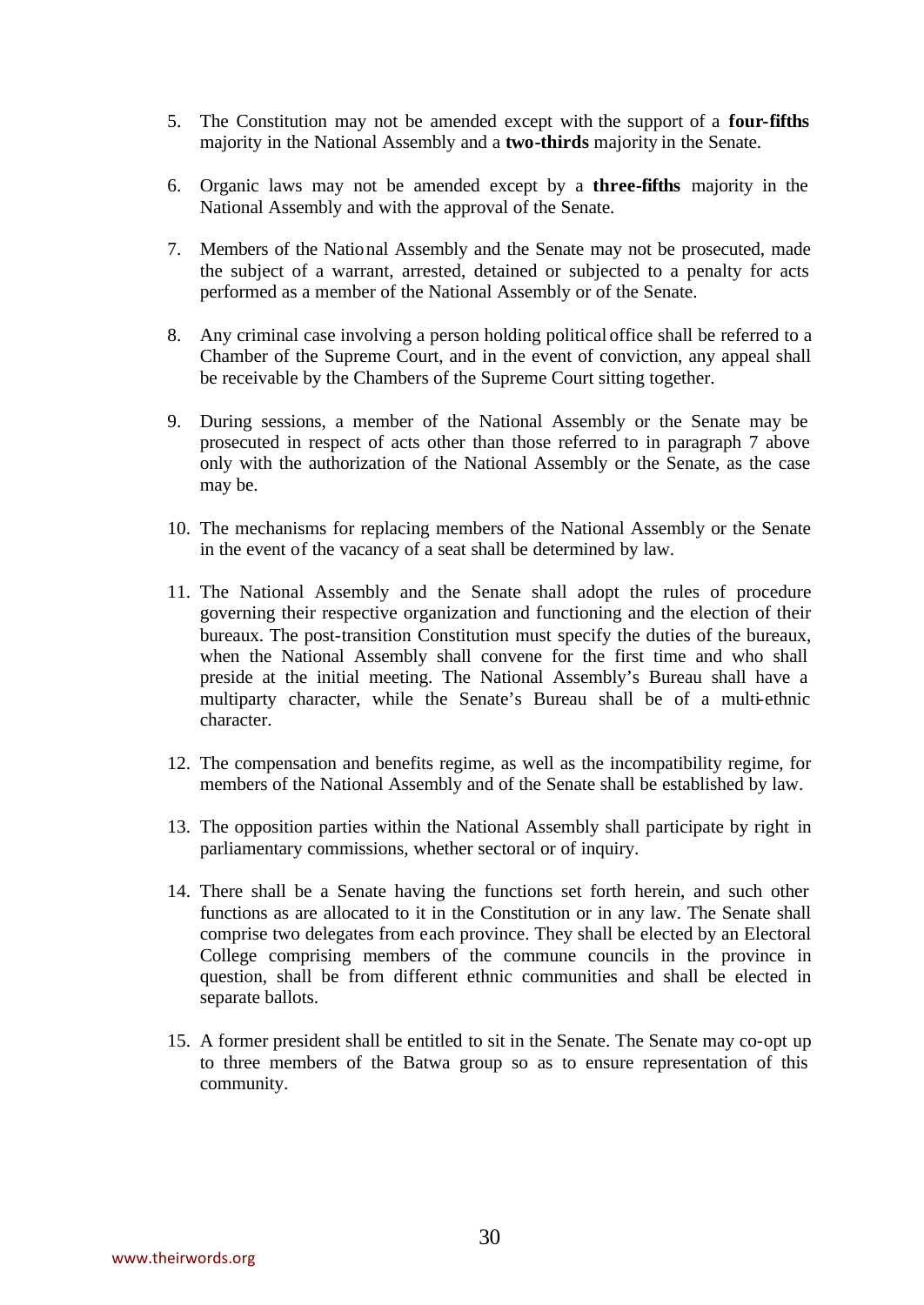- 16. The Senate shall have the following functions:
	- (a) To approve constitutional amendments and organic laws, including laws governing the electoral process;
	- (b) To receive the report of the Ombudsperson on any aspect of the public administration;
	- (c) To conduct inquiries into the public administration and where necessary recommend action, to ensure that no region or group is excluded from the delivery of public services;
	- (d) To monitor compliance with those prescripts of the Constitution requiring representativeness or balance in the composition of any part of the public service, including the defence and security forces;
	- (e) To advise the President and the National Assembly on any matter, including legislation;
	- (f) To monitor compliance with the present Protocol;
	- (g) To comment on or suggest amendments to legislation adopted by the National Assembly, as well as to initiate and introduce bills for consideration by the National Assembly;
	- (h) To approve laws dealing with the boundaries, functions and powers of provinces, communes and *collines*.
- 17. The Senate shall approve solely the following appointments:
	- (a) The heads of the defence forces, the police and the intelligence service;
	- (b) The provincial governors appointed by the President of the Republic;
	- (c) The Ombudsperson;
	- (d) The members of the Judicial Service Commission;
	- (e) The members of the Supreme Court;
	- (f) The members of the Constitutional Court;
	- (g) The Principal State Prosecutor and members of the National Department of Public Prosecutions;
	- (h) The presidents of the Court of Appeal and the Administrative Court;
	- (i) The principal State Prosecutor in the Court of Appeal;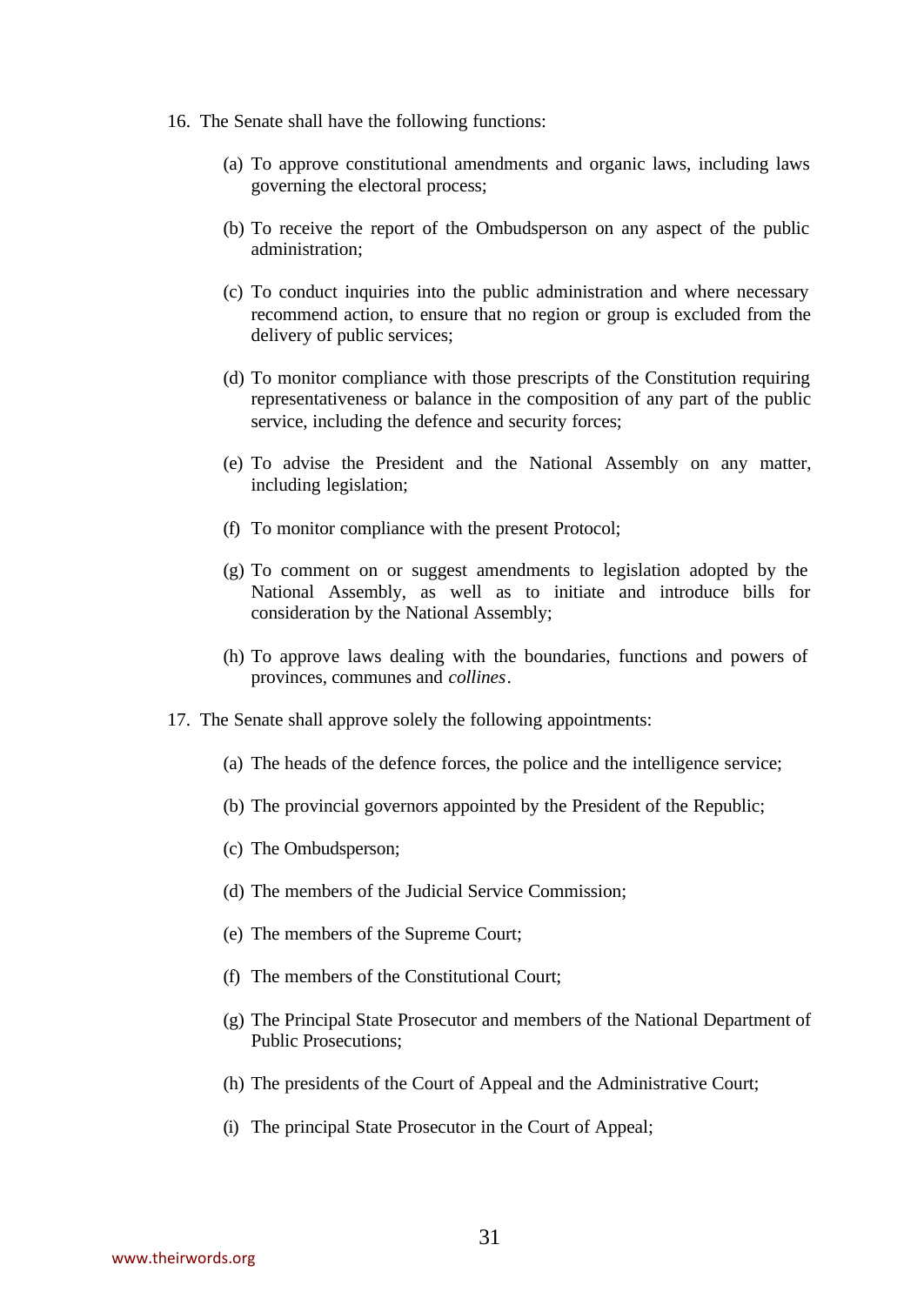- (j) The presidents of the Court of First Instance, the Commercial Court and the Labour Court;
- (k) The State Prosecutors.
- 18. The Senate shall ensure that commune councils in general reflect the ethnic diversity of their constituencies; if the composition of any Commune Council does not do so, it may order the co-optation of persons by the Commune Council from an underrepresented ethnic group to that Council, provided that no more than **one-fifth** of the Council may consist of such co-opted persons. The persons to be co-opted shall be identified by the Senate from a list of names supplied to it by the Commune Council or by any *colline* chief within the commune.
- 19. Where the Senate proposes amendments to laws other than those in respect of which its consent is necessary, the National Assembly must consider those proposed amendments, and may if it so chooses give effect to them, before referring the bill to the President for his formal assent.
- 20. Members of the National Assembly and of the Senate shall have the right to debate the Government's actions and policies.
- 21. The Constitution shall grant the Senate the powers and resources necessary to perform its functions.

# Article 7

## The Executive

- 1.
- (a) The Constitution shall provide that, save for the very first election of a President, the President of the Republic shall be elected by direct universal suffrage in which each elector may vote for only one candidate. The President of the Republic shall be elected by an absolute majority of the votes cast. If this majority is not obtained in the first round, a second round shall follow within 15 days.
- (b) Only the two candidates who have received the greatest number of votes during the first round may stand in the second round. The candidate who receives the majority of votes cast in the second round shall be declared the President of the Republic.
- (c) For the first election, to be held during the transition period, the President shall be indirectly elected as specified in article 20, paragraph 10 below.
- 2. The President of the Republic shall exercise regulatory power and shall ensure the proper enforcement and administration of legislation. She/he shall exercise her/his powers by decrees, countersigned, where required, by a Vice-President or a minister concerned.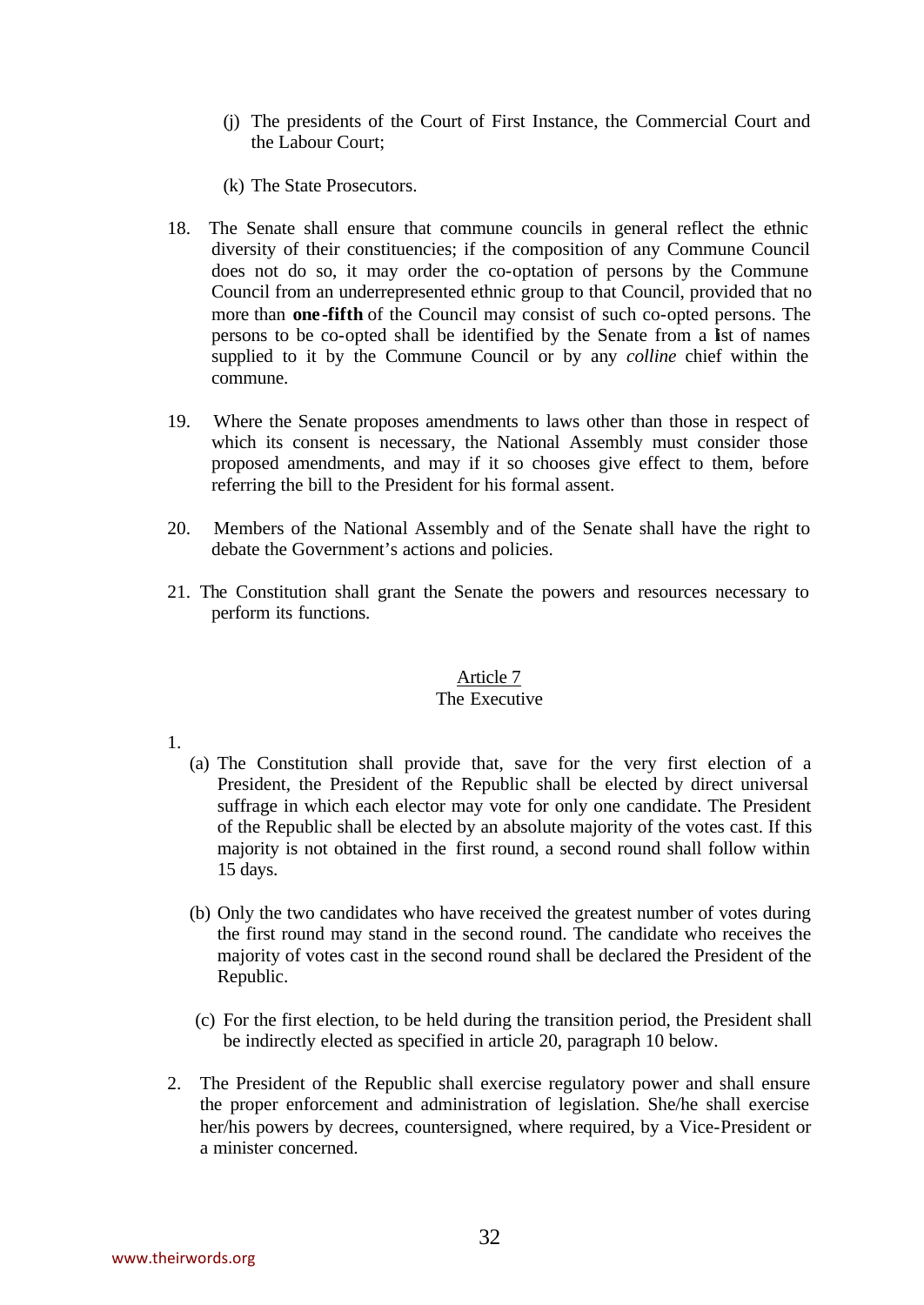- 3. She/he shall be elected for a term of five years, renewable only once. No one may serve more than two presidential terms.
- 4. In the exercise of her/his functions, the President of the Republic shall be assisted by two Vice-Presidents. They shall be appointed by the President of the Republic, who shall previously have submitted their candidacy for approval by the National Assembly and the Senate, voting separately, by a majority of their members. The President of the Republic may dismiss the Vice-Presidents. They shall belong to different ethnic groups and political parties.
- 5. The President of the Republic, after consultation with the two Vice-Presidents, shall appoint the members of the Government and terminate their appointments.
- 6. Parties or coalitions thereof shall be invited, but not obliged, to submit to the President a list of persons to serve as ministers if such parties or coalitions have received more than **one-twentieth** of the vote. They shall be entitled to at least the same proportion, rounded off downwards, of the total number of ministers as their proportion of members in the National Assembly. If the President dismisses a minister, she/he must choose a replacement from a list submitted by the party or coalition of the minister in question.
- 7. The President of the Republic shall be the Head of State and Commander-in-Chief of the defence and security forces. She/he shall declare war and sign armistices following consultation with the Government and the bureaux of the National Assembly and of the Senate.
- 8. The President of the Republic may be impeached for serious misconduct, impropriety or corruption by resolution of **two -thirds** of the members of the National Assembly and the Senate sitting together.
- 9. The President of the Republic may be charged only with the crime of high treason. The case shall be heard by the Supreme Court and the Constitutional Court sitting together and presided over by the President of the Supreme Court.
- 10. The Supreme Court shall receive a written statement of the assets and property of the President, the Vice-Presidents and members of the Government when they assume and relinquish office.

## Article 8

## Local government

- 1. The provinces shall be administered by civilian governors appointed by the President of the Republic and confirmed by the Senate.
- 2. Communes shall be decentralized administrative entities. They sha ll be the basis of economic and social development, and shall be divided into *collines* or zones and such other subdivisions as are provided for by law.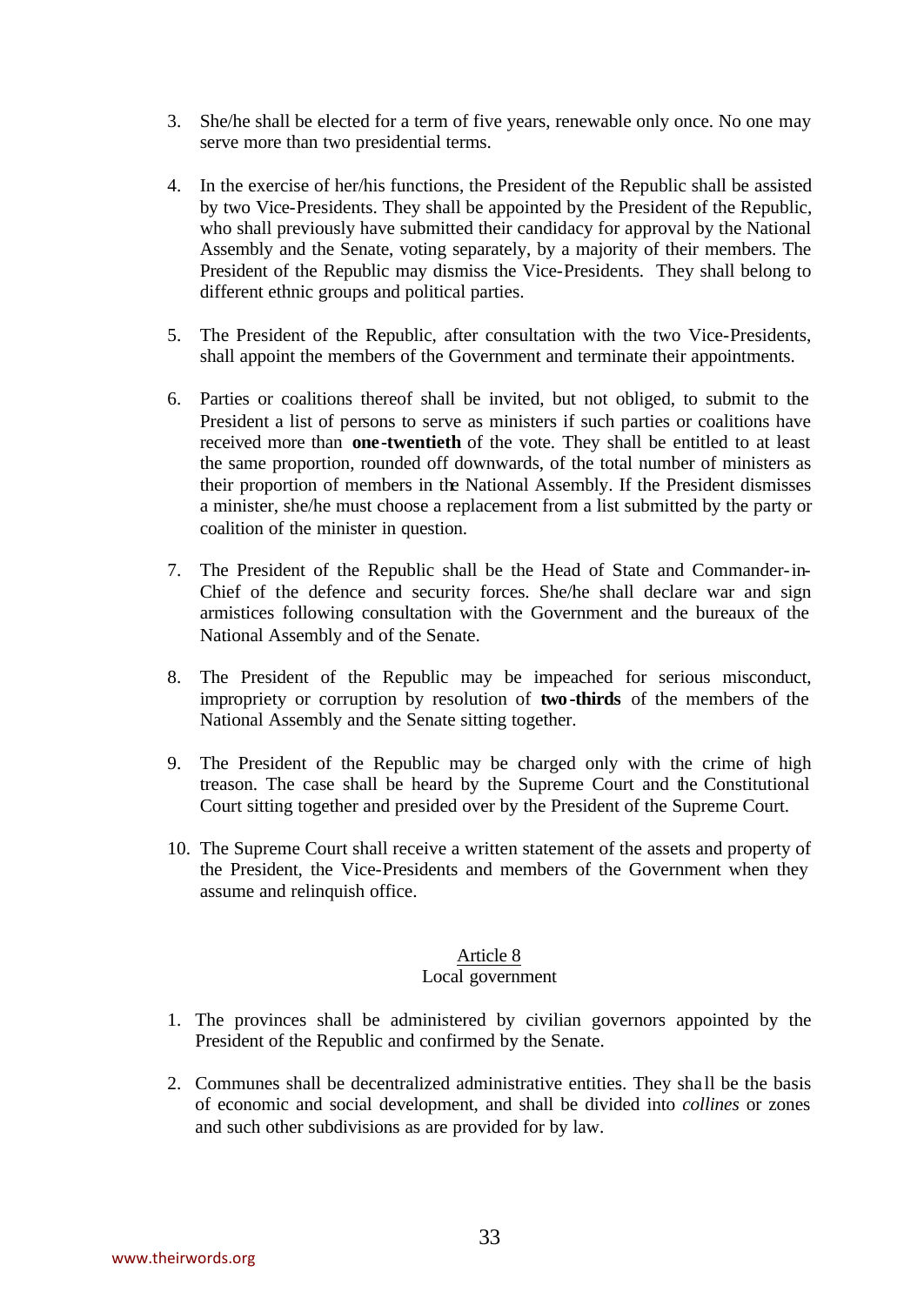3. The law shall make provision for the circumstances under which a commune administrator may be dismissed or suspended, by the central authorities or by the Commune Council, for good cause including incompetence, corruption, gross misconduct or embezzlement.

## Article 9

# The Judiciary

- 1. The judicial authority of the Republic of Burundi shall be vested in the courts.
- 2. The Judiciary shall be impartial and independent and shall be governed solely by the Constitution and the law. No person may interfere with the Judiciary in the performance of its judicial functions.
- 3. The Judiciary shall be so structured as to promote the ideal that its composition should reflect that of the population as a whole.
- 4. The courts and tribunals shall operate in Kirundi and the other official languages. Laws shall be enacted and published in Kirundi and the other official languages.
- 5. The Constitution shall provide for a Supreme Court of Burundi. Its Rules of Procedure, composition and chambers, and the organization of its chambers, shall be determined by an organic law.
- 6. The judges of the Supreme Court shall be appointed by the President from a list of candidates nominated by the Judicial Service Commission and approved by the National Assembly and the Senate.
- 7. There shall be a National Department of Public Prosecutions attached to the Supreme Court; its members shall be appointed in the same manner as the judges of the Supreme Court.
- 8. The other courts and tribunals recognized in the Republic of Burundi shall be the Court of Appeal, the High Courts, the Resident Magistrates' Courts and such other courts and tribunals as are provided for by law. The *Ubushingantahe* Council shall sit at the level of the *colline*. It shall administer justice in a conciliatory spirit.
- 9. The President of the Court of Appeal, the presidents of the High Courts, the public prosecutors and the state counsels shall be appointed by the President of the Republic following nomination by the Judicial Service Commission and confirmation by the Senate.
- 10. The Government, within the limits of its resources, shall ensure that magistrates possess the desired qualifications and necessary training for the performance of their duties, and that the resources needed by the Judiciary are made available to it.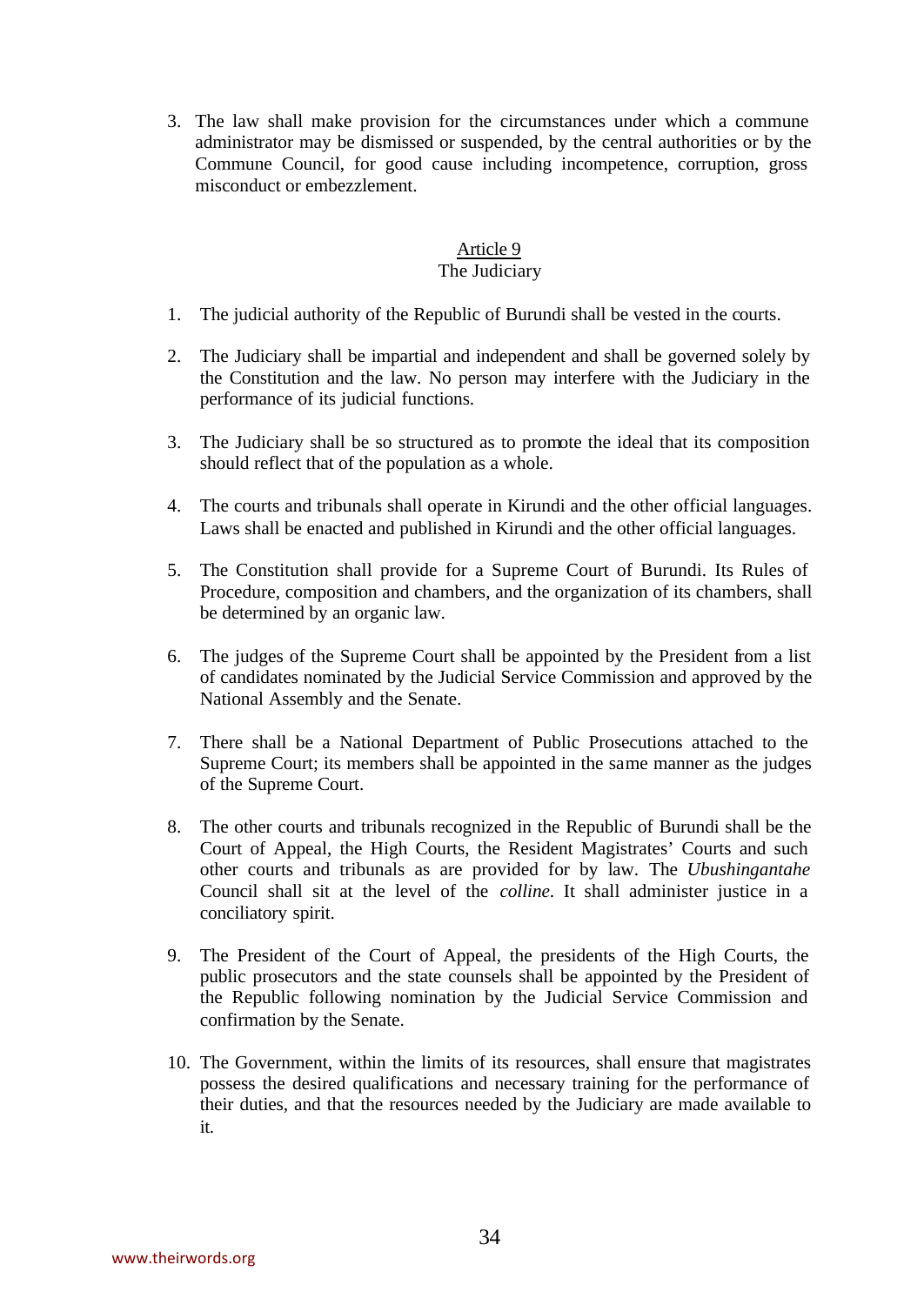- 11. No one shall be denied a post in the magistracy on grounds of ethnic origin or gender.
- 12. A Judicial Service Commission with an ethnically balanced composition shall be established. It shall be made up of five members nominated by the Executive, three judges of the Supreme Court, two magistrates from the National Department of Public Prosecutions, two judges from the resident magistrates' courts and three members of the legal profession in private practice. The judges, magistrates and members of the legal profession shall be chosen by their peers. All members of the Commission shall be approved by the Senate.
- 13. The Commission shall have a secretariat. It shall be chaired by the President of the Republic, assisted by the Minister of Justice. It shall meet on an *ad hoc* basis. Its members who are not members of the Judiciary shall not be construed as members of the Judiciary solely because they are members of this oversight commission.
- 14. The Judicial Service Commission shall be the highest disciplinary body of the magistracy. It shall hear complaints by individuals, or by the Ombudsperson, against the professional conduct of magistrates, as well as appeals against disciplinary measures and grievances concerning the career of magistrates. No magistrate may be dismissed other than for professional misconduct or incompetence, and solely on the basis of a finding by the Judicial Service Commission.
- 15. Trials shall be public except where the interests of justice or a compelling public interest require otherwise. Judgements shall be reasoned and shall be handed down in public.
- 16. Magistrates shall be appointed by decree of the President on the proposal of the Judicial Service Commission. The presidents of resident magistrates' courts shall be appointed in the same manner except that the nominees shall be proposed to the President after obtaining the approval of the Senate.
- 17. The Constitutional Court shall be the highest court for constitutional matters. Its jurisdictions shall be those set forth in the 1992 Constitution. The organization of the Court shall be laid down in an organic law. Reference is made for this purpose to the elements contained in Chapter II of the present Protocol.
- 18. The members of the Constitutional Court, seven in number, shall be appointed by the President of the Republic and confirmed by the Senate by a **two-thirds** majority. They shall have a term of office of six years non-renewable. The first Constitutional Court shall be that established under Chapter II of the present Protocol for the transition period. The members shall have the qualifications set forth in Chapter II of the present Protocol.
- 19. Matters shall be referred to the Constitutional Court by the President of the Republic, the President of the National Assembly or the President of the Senate, by petition by **one quarter** of the Members of the National Assembly or **one quarter** of the Members of the Senate, or by the Ombudsperson. In addition,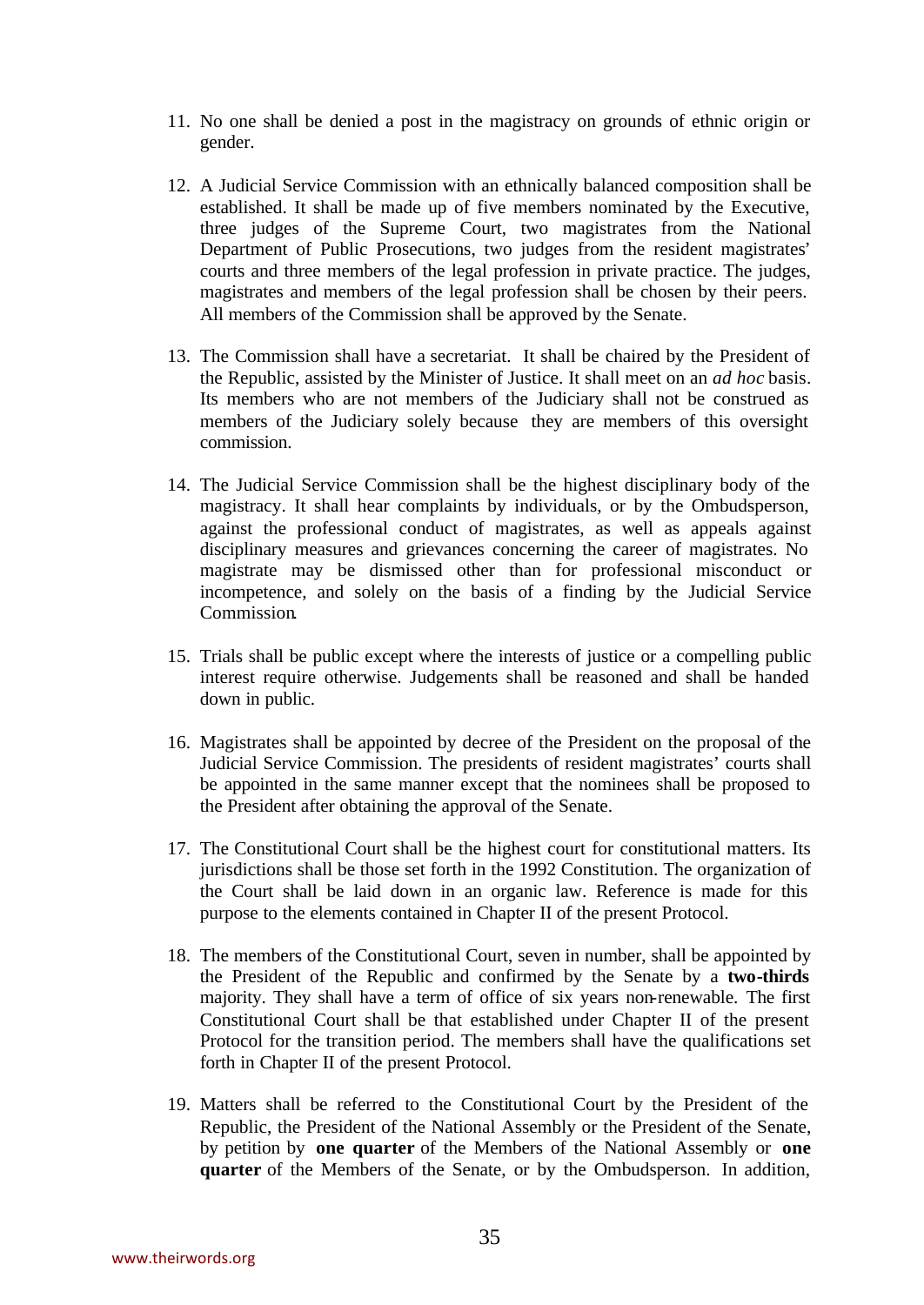every natural person with a direct interest in the matter, as well as the Public Prosecutor, may request the Constitutional Court to rule on the constitutionality of laws, either directly by means of an action or by an exceptional procedure for claiming unconstitutionality raised in a matter which concerns that person before an authority.

- 20. The Constitutional Court may sit validly only if at least five of its members are present.
- 21. Decisions of the Constitutional Court shall be taken by an absolute majority of its members, except that the President of the Court shall have a casting vote if the Court is evenly split on any matter.
- 22. The Constitutional Court shall be competent to:
	- (a) Rule on the constitutionality of adopted laws and regulatory acts;
	- (b) Rule on the constitutionality of executive action;
	- (c) Interpret the Constitution and rule on vacancies in the posts of President of the Republic and President of the National Assembly if a dispute arises in regard thereto;
	- (d) Rule on the regularity of presidential and legislative elections;
	- (e) Administer the oath to the President of the Republic before she/he assumes office;
	- (f) Verify the constitutionality of organic laws before their promulgation, and of the Rules of Procedure of the National Assembly before their application;
	- (g) Rule on any other matters expressly provided for in the Constitution.

#### Article 10 The administration

- 1. The administration shall function in accordance with the democratic values and principles enshrined in the Constitution, and with the law.
- 2. The administration shall be so structured, and all civil servants shall so perform their duties, as to serve all users of public services with efficiency, courtesy, impartiality and equity. Embezzlement, corruption, extortion and misappropriation of all kinds shall be punishable in accordance with the law. Any state employee convicted of corruption shall be dismissed from the public administration following a disciplinary inquiry.
- 3. The administration shall be organized in ministries, and every minister in charge of a ministry shall report to the President of the Republic and to the National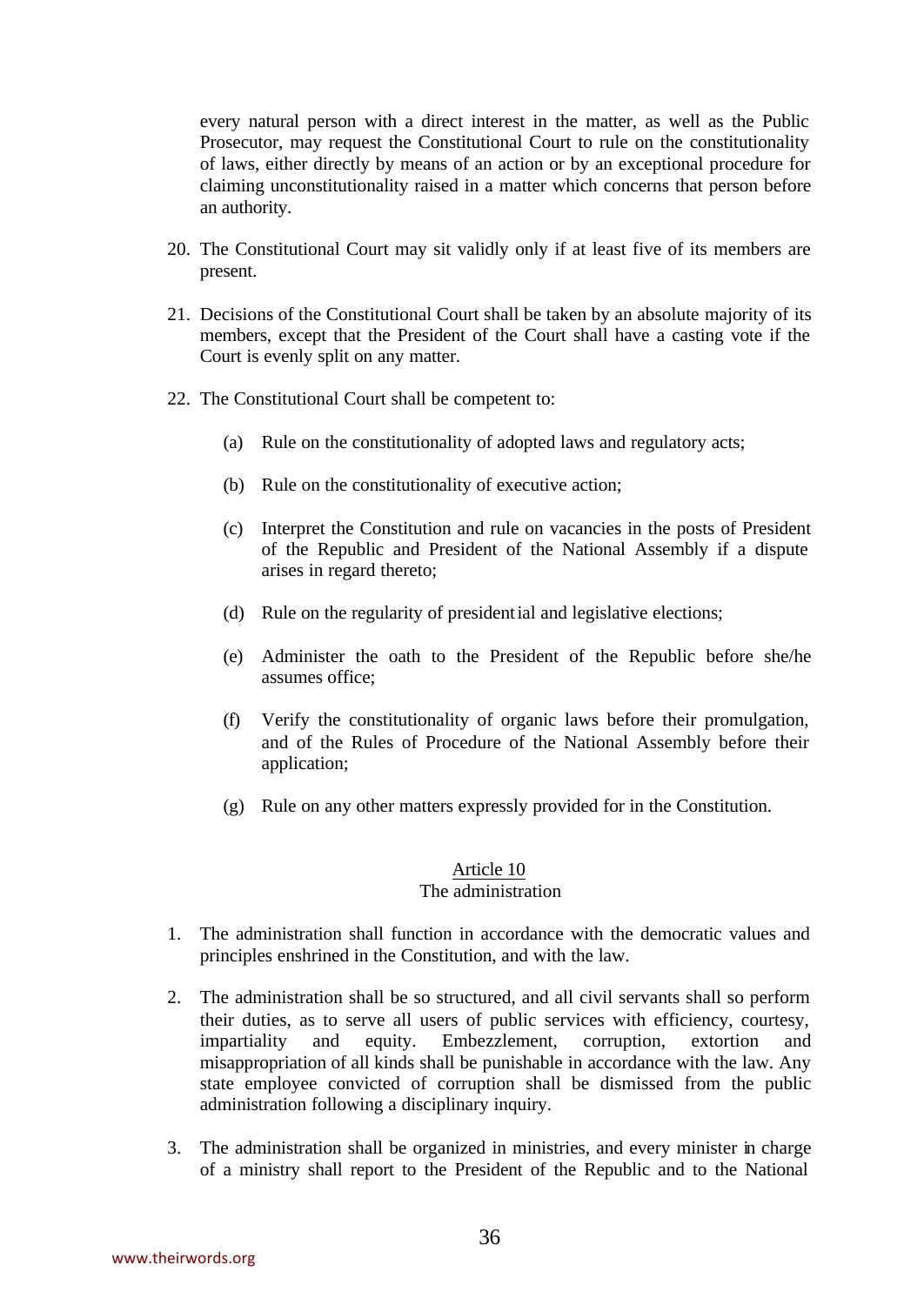Assembly on the manner in which the ministry performs its functions and utilizes the funds allocated to it.

- 4. The administration shall be broadly representative and reflect the diversity of the components of the Burundian nation. The practices with respect to employment shall be based on objective and equitable criteria of aptitude and on the need to correct the imbalances and achieve broad representation.
- 5. A law shall specify the distinction between posts that are career or technical posts and those that are political posts.
- 6. No civil servant or member of the Judiciary may be accorded favourable or unfavourable treatment solely on grounds of her/his gender, ethnicity or political affiliation.
- 7. An independent Ombudsperson shall be created by the Constitution. The organization and functioning of her/his service shall be determined by law.
- 8. The Ombudsperson shall hear complaints and conduct inquiries relating to mismanagement and infringements of citizens' rights committed by members of the public administration and the judiciary, and shall make recommendations thereon to the appropriate authorities. She/he shall also mediate between the administration and citizens and between administrative departments, and shall act as an observer of the functioning of the public administration.
- 9. The Ombudsperson shall possess the powers and resources required to perform her/his duty. She/he shall report annually to the National Assembly and the Senate. Her/his report shall be published in the Official Gazette of Burundi.
- 10. The Ombudsperson shall be appointed by the National Assembly by a threequarters majority. The appointment shall be subject to confirmation by the Senate.

## Article 11 Defence and security forces

- 1. The post-transition Constitution shall contain in full the principles relating to the defence and security forces and principles of organization of those forces set forth respectively in articles 10 and 11 of Protocol III to the Agreement.
- 2. An organic law shall determine the organization and functioning of the defence and security forces.
- 3. The military head of the defence force shall be appointed by the President, subject to confirmation by the Senate.
- 4.
- (a) The defence and security forces shall be subordinate to the civil authority of the State, and shall uphold the Constitution and the law.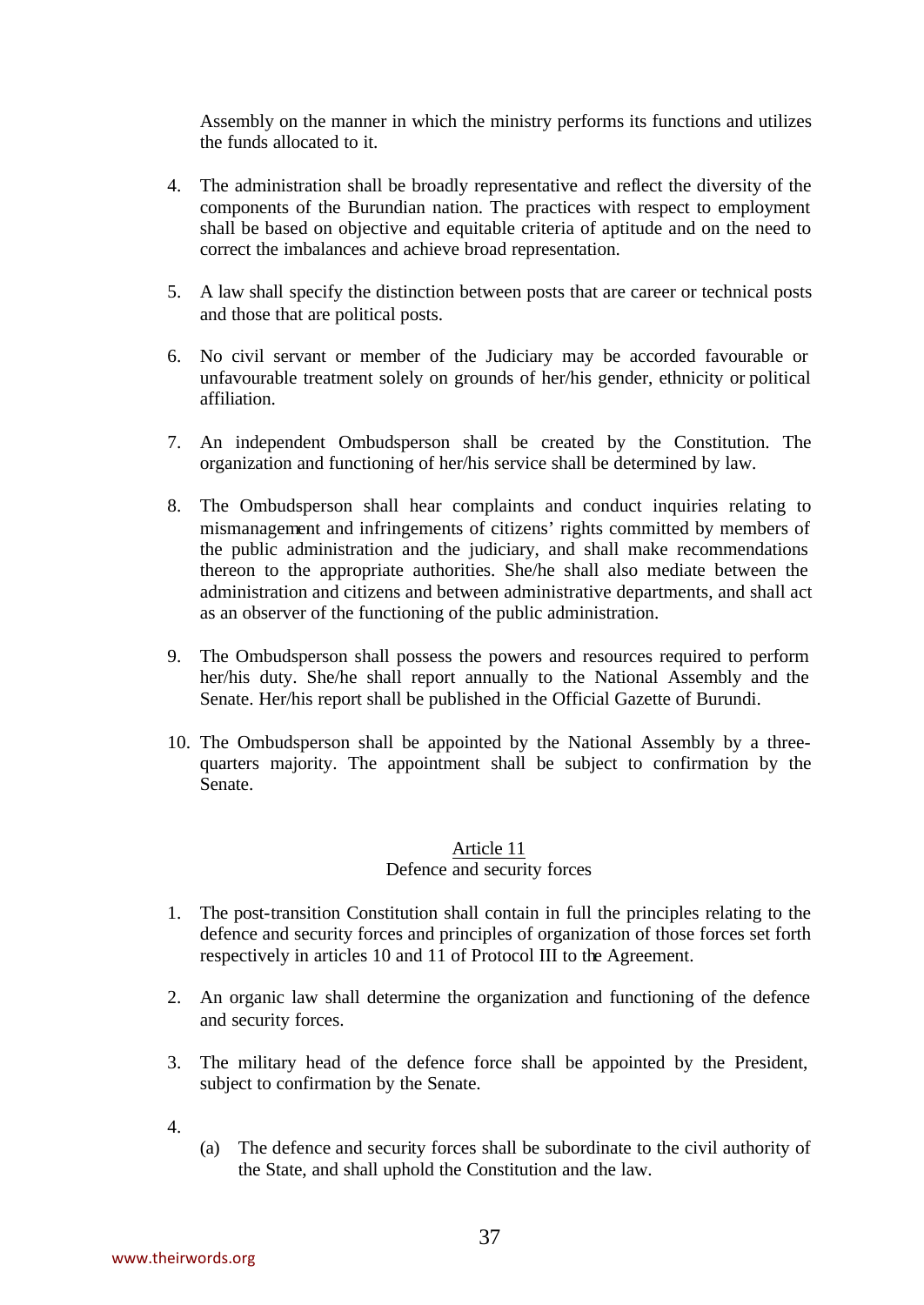- (b) The defence and security forces shall be professional and non-partisan, and shall not promote or disadvantage any political party or ethnic group.
- (c) The defence and security forces shall be trained at all levels to respect international humanitarian law and the supremacy of the Constitution.
- (d) For a period to be determined by the Senate, not more than 50% of the national defence force shall be drawn from any one ethnic group, in view of the need to achieve ethnic balance and to prevent acts of genocide and *coups d'état*.
- (e) No civilian shall be subject to a military code of justice or tried by a military court.
- 5. Only the President may authorize the employment of the defence and security forces:
	- (a) In defence of the State;
	- (b) In the restoration of order and public safety;
	- (c) In the discharge of international obligations and commitments.

If the defence and security forces are employed in any of the capacities set forth above, the President shall promptly inform the National Assembly and the Senate of the nature, extent and reasons for this employment. If the National Assembly is not in session it shall be convened within seven days for the consideration of such matter, as specified in Protocol III to the Agreement.

#### **CHAPTER II**

#### **TRANSITIONAL ARRANGEMENTS**

#### Article 12 **Objectives**

- 1. Exceptional and special arrangements concerning the government of Burundi shall be made pending the adoption and entry into force of a Constitution that is in conformity with the constitutional principles set forth in Chapter I of the present Protocol.
- 2. The objectives of the transitional arrangements shall be:
	- (a) To ensure the adoption of a post-transition Constitution that is in conformity with the constitutional principles;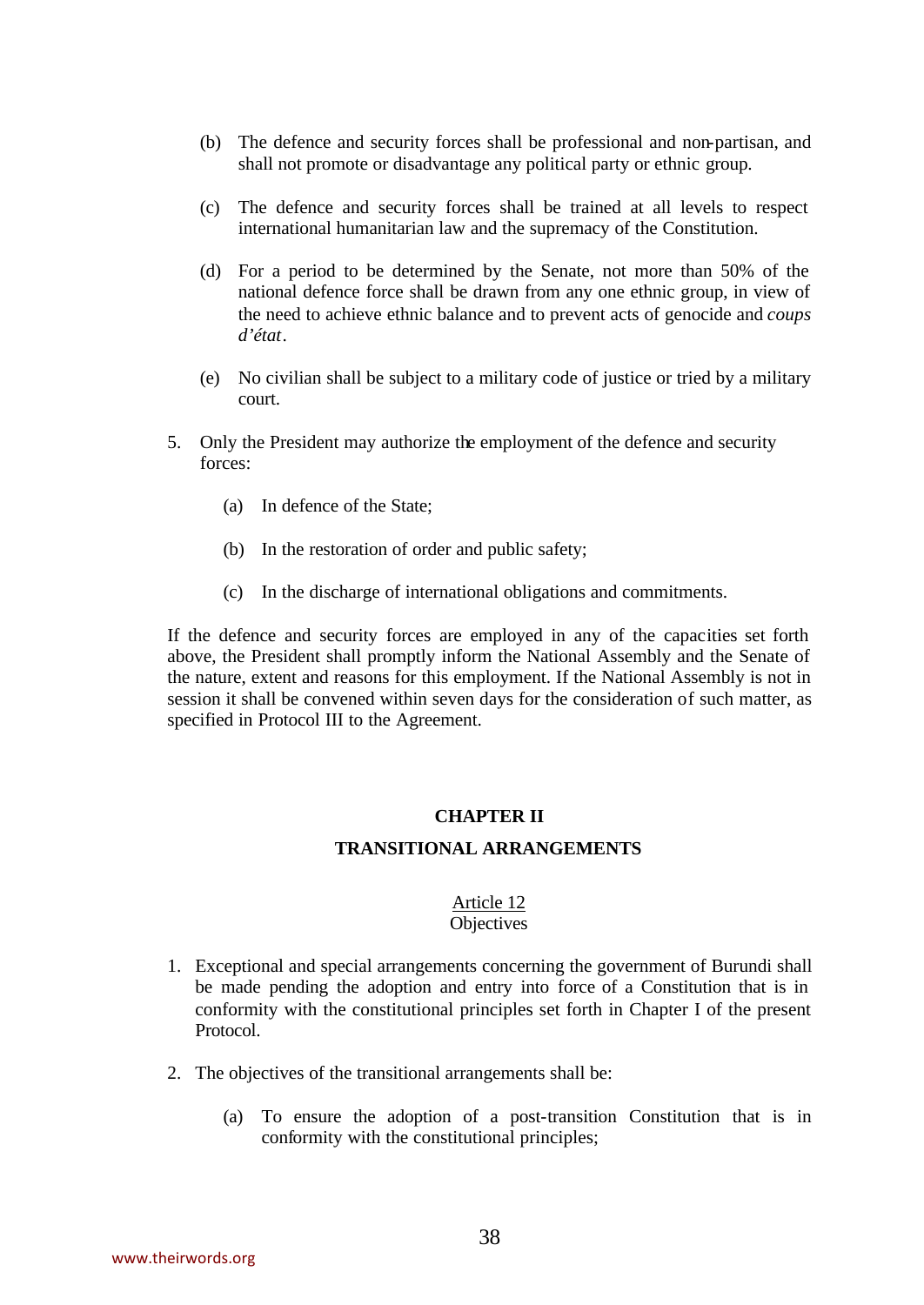- (b) To reconcile and unite Burundians and lay the foundations for a democratic and united Burundi, *inter alia* by promoting a broad programme of education in peace, democracy and ethnic tolerance;
- (c) To ensure the repatriation, resettlement and reintegration of Burundians living outside the national territory and the rehabilitation of the *sinistrés*;
- (d) To apply the measures and arrangements relating to the restoration of peace, the cessation of hostilities and the building of a professional army loyal to Burundi;
- (e) To ensure the adoption of agreed measures to confront the consequences of the past and avoid any recurrence of genocide, exclusion and impunity;
- (f) To implement the measures and carry out the reforms relating to the Judiciary, the administration and the defence and security forces in accordance with the Agreement;
- (g) To adopt an electoral law, establish an independent electoral commission and ensure the holding during the transition period of elections at the local and national levels as provided for in article 20 below;
- (h) To adopt laws on political parties, local administration, the press and other matters as required by the present Protocol and by the needs of the transitional institutions;
- (i) To implement the Agreement in accordance with the implementation timetable in Annex V to the Agreement.

# Duration of the transition

- 1. The transition period shall commence from the time that the conditions necessary for installing the transitional Government in accordance with the applicable instruments have been met, which shall be as soon as possible after three months, and in any event not later than six months, from the date of signature of the Agreement. The Implementation Monitoring Committee alone shall determine this date, and may bring it forward if it decides that the necessary conditions exist. Until the transition period commences, all parties shall meet their obligations under the Agreement to establish or co-operate in establishing the agreed legal and institutional framework. The Implementation Monitoring Committee, established as set forth in Protocol V, shall be the mechanism for guaranteeing compliance with the Agreement.
- 2. The transition period shall culminate upon the election of the new President. The presidential election shall take place after the first democratic election of the National Assembly. Both elections shall take place within 30 months of the commencement of the transition period.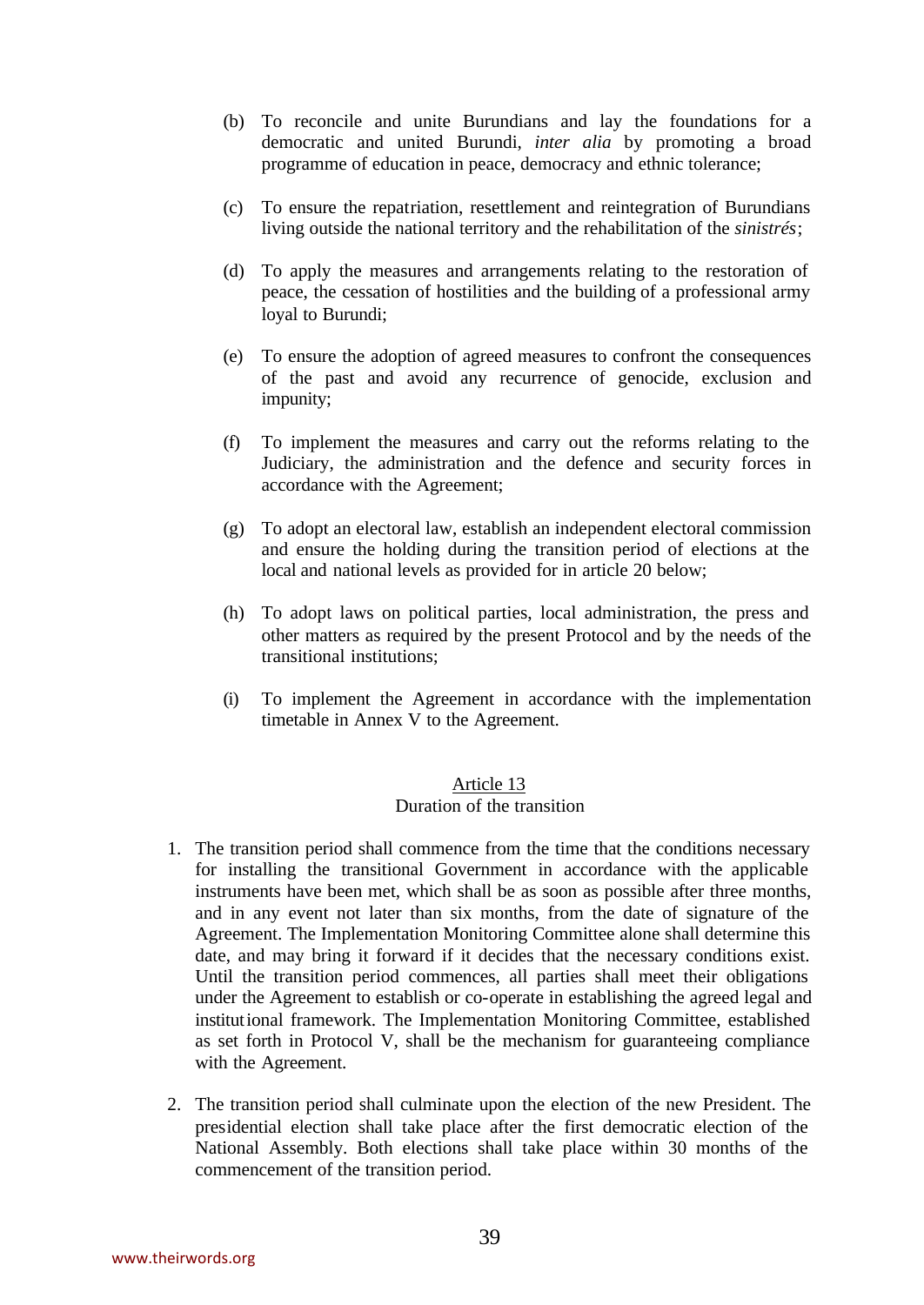#### Article 14 Political parties during the transition

- 1. The transitional National Assembly shall within twelve months of its installation adopt a law setting forth the qualifications and procedure for registration of political parties.
- 2. The said law shall specify a judicial authority which shall receive and adjudicate on applications by political parties for registration. Decision of the authority shall be posted in public places and published in the official Gazette of Burundi.
- 3. Pending the adoption of such a law, all political parties shall be entitled to function in accordance with the 1993 law on political parties.
- 4. The political parties shall commit themselves in writing to oppose any political ideology and any action that has at its purpose the promotion of violence, hatred or unlawful discrimination.
- 5. In order to promote national renewal, reconciliation and unity, no party shall be registered if it is established on the basis of ethnic or regional exclusivity. This sub-clause shall take effect nine months after the commencement of the transition period, in order to enable parties whose names or constitution do not satisfy this requirement to duly amend them so as to comply.
- 6. No political party may participate in the transitional arrangements, including those relating to the integration of the defence and security forces, if they do not respect the commitments embodied in the Agreement. Each such "participating party" must sign the pledge annexed hereto confirming its intention to participate in the transitional arrangements and its commitment to peace, reconciliation and democracy.
- 7. If political parties represented within the transitional National Assembly decide to merge, the merging parties shall retain the number of seats they had acquired initially.
- 8. Subject to the provisions of paragraphs 6 and 9 of this article, all Parties shall be entitled, but not obliged, to become participating parties.
- 9. The Government and National Assembly that are signatories to the Agreement shall not be participating parties unless specifically so provided in the Agreement.
- 10. A non-signatory party may become a participating party subsequent to the date of signature of the Agreement if **four-fifths** of the Parties represented in the Implementation Monitoring Committee so agree.
- 11. If a non-signatory party is admitted as a participating party in accordance with the present Protocol, it shall be accorded the same entitlement to participate in the transitional institutions and the Implementation Monitoring Committee as the other participating parties.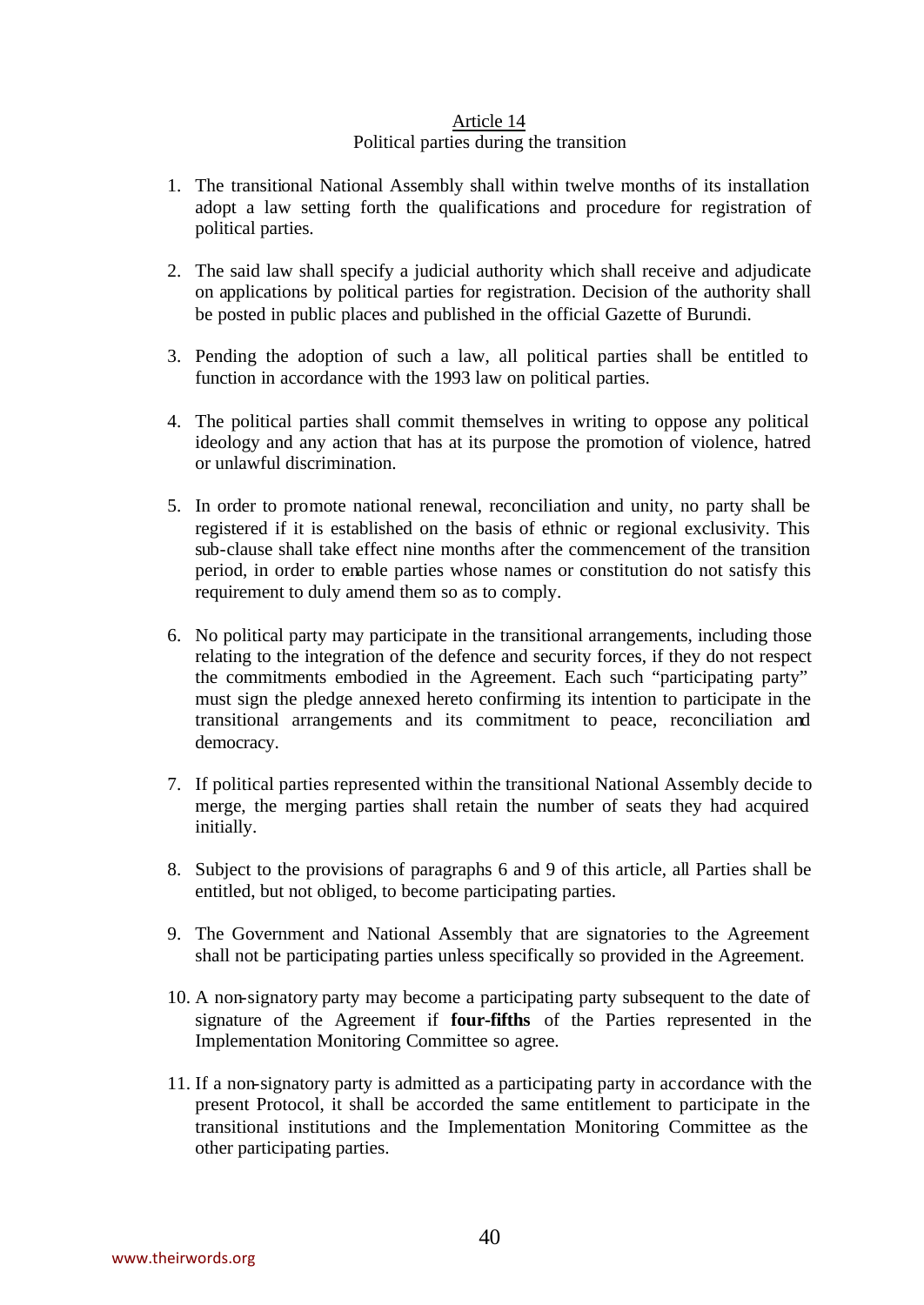#### Article 15 Transitional institutions

- 1. There shall be a transitional Legislature made up of a National Assembly and a Senate, a transitional Executive, a Judiciary and other transitional institutions as set forth in the present Protocol.
- 2. The constitutional provisions governing the powers, duties and functioning of the transitional Executive, the transitional Legislature and the Judiciary, as well as the rights and duties of citizens and of political parties and associations, shall be as set forth hereunder and, where this text is silent, in the Constitution of the Republic of Burundi of 13 March 1992. When there is any conflict between that Constitution and the Agreement, the provisions of the Agreement shall prevail. To give legal effect to this provision, the terms of the Agreement shall be appropriately adopted and promulgated within Burundi within four weeks of its signature.
- 3. The composition of the transitional National Assembly shall be as follows:

The National Assembly

- (a) The Members of the National Assembly elected in 1993 shall retain or resume their seats. Where vacancies have occurred, the parties whose members occupied the vacant seats before the vacancy occurred shall fill them or allow those who have already filled them to remain;
- (b) The transitional National Assembly shall be augmented so that each of the participating parties which are not represented under (a) will be entitled to at least three seats so as to be represented within the transitional National Assembly;
- (c) It shall thereafter be augmented by the 28 members representing civil society currently sitting in the National Assembly;
- (d) The appointed members of the National Assembly shall retain their seats in the transitional National Assembly regardless of the return from exile of the members of the National Assembly elected in 1993.

The Senate

- (a) The Senate shall be put in place by the President of the Republic and the Bureau of the National Assembly, while ensuring respect for the political, regional and ethnic balances;
- (b) It shall include *inter alia* former heads of State, three individuals from the Twa ethnic group and members of the transitional National Assembly coopted by the President of the Republic and the Bureau of the transitional National Assembly;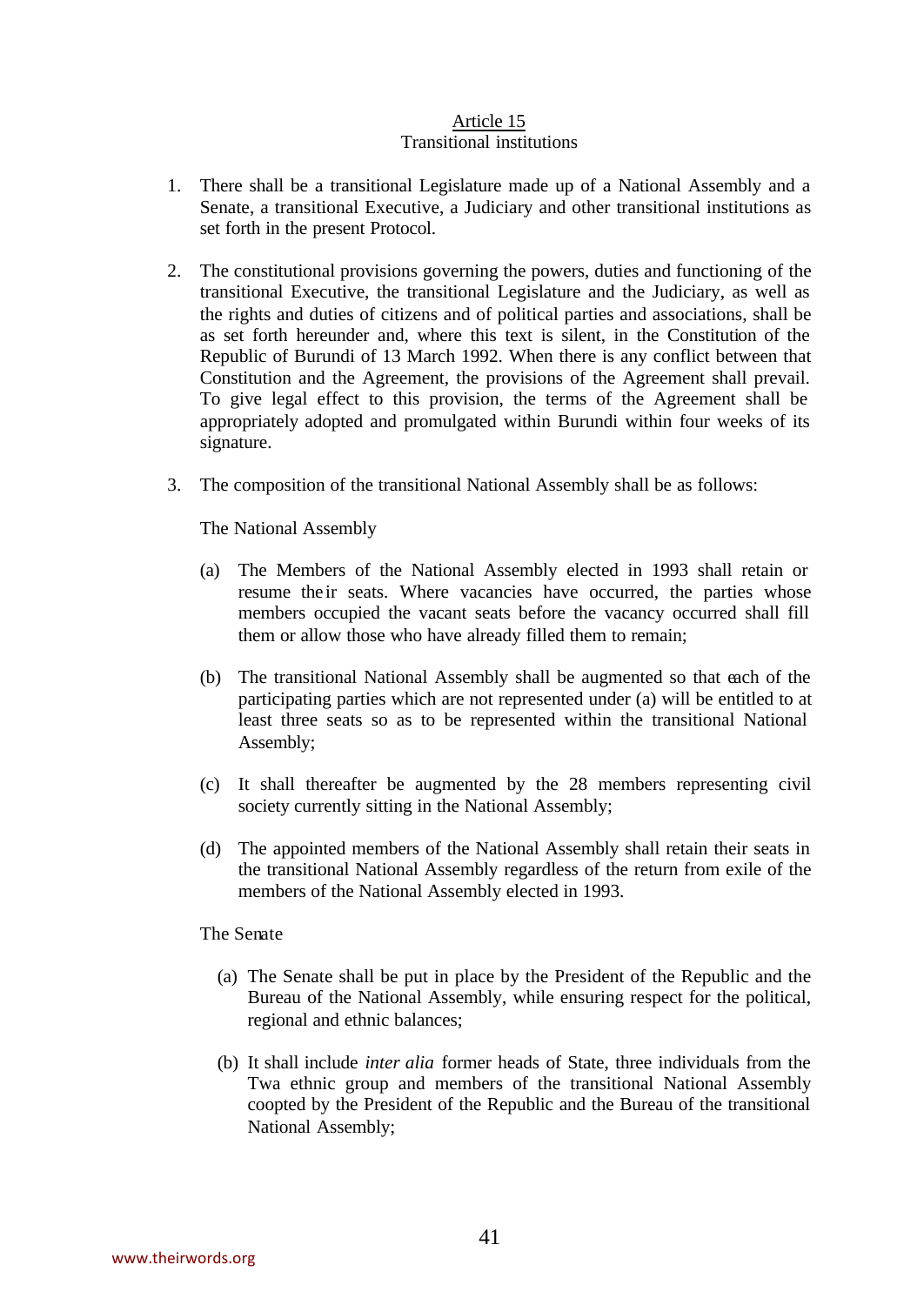- (c) No provision shall be made for replacement of the members of the transitional National Assembly coopted to sit in the transitional Senate;
- (d) The transitional Senate shall perform the functions provided for *inter alia* in article 6 paragraph 16, and all such other functions and are expressly provided for in the constitutional principles embodied in the Agreement;
- (e) The Senate shall draw up its rules of procedure, which shall go into effect following verification by the Constitutional Court of their conformity with the transitional arrangements. Its first session shall be devoted to drawing up its rules of procedure and establishing its bureau. This session shall be presided over by the oldest Senator;
- (f) Its Bureau shall consist of a Speaker, and a Deputy Speaker, a Secretary-General and a Deputy Secretary-General.
- 4. The transitional National Assembly and the traditional Senate shall within 18 months adopt in the same terms, by a **two -thirds** majority, a post-transition Constitution in conformity with the principles set forth in Chapter I of the present Protocol.
- 5. After such adoption, the text in question shall be submitted to the Constitutional Court for verification of its compliance with the principles set forth in Chapter I. If the text does not so comply, the Court shall indicate which provisions must be amended. If and whenever the Court declines to certify a text submitted to it pursuant to this provision, the transitional National Assembly and the transitional Senate shall within 30 days amend the text and resubmit it to the Court.
- 6. A text referred to above shall, if certified, be submitted for popular approval by way of referendum. A text which is so approved shall be the post-transition Constitution and shall come into force upon the termination of the transition period.
- 7. If no duly adopted text has been certified and approved by referendum within 23 months of the commencement of the transition, the Implementation Monitoring Committee may instruct experts - either national or international - to prepare a text in conformity with Chapter I of the present Protocol. The experts shall have regard to any judgements of the Constitutional Court and to any constitutional texts not certified by it. The text prepared by the experts shall be submitted for direct approval by way of referendum. If approved, it shall become the posttransition Constitution. If not approved, it shall serve provisionally as the Constitution for purposes of the Legislature and Executive elected during the transition period under the provisions of article 20 of the present Protocol. Such first elected Legislature shall draft a post-transition Constitution and adopt it in conformity with the procedure for amending the post-transition Constitution set forth in Chapter I of the present Protocol.
- 8.
- (a) The rules of procedure of the transitional National Assembly shall be those of the National Assembly elected in 1993 until they are duly amended.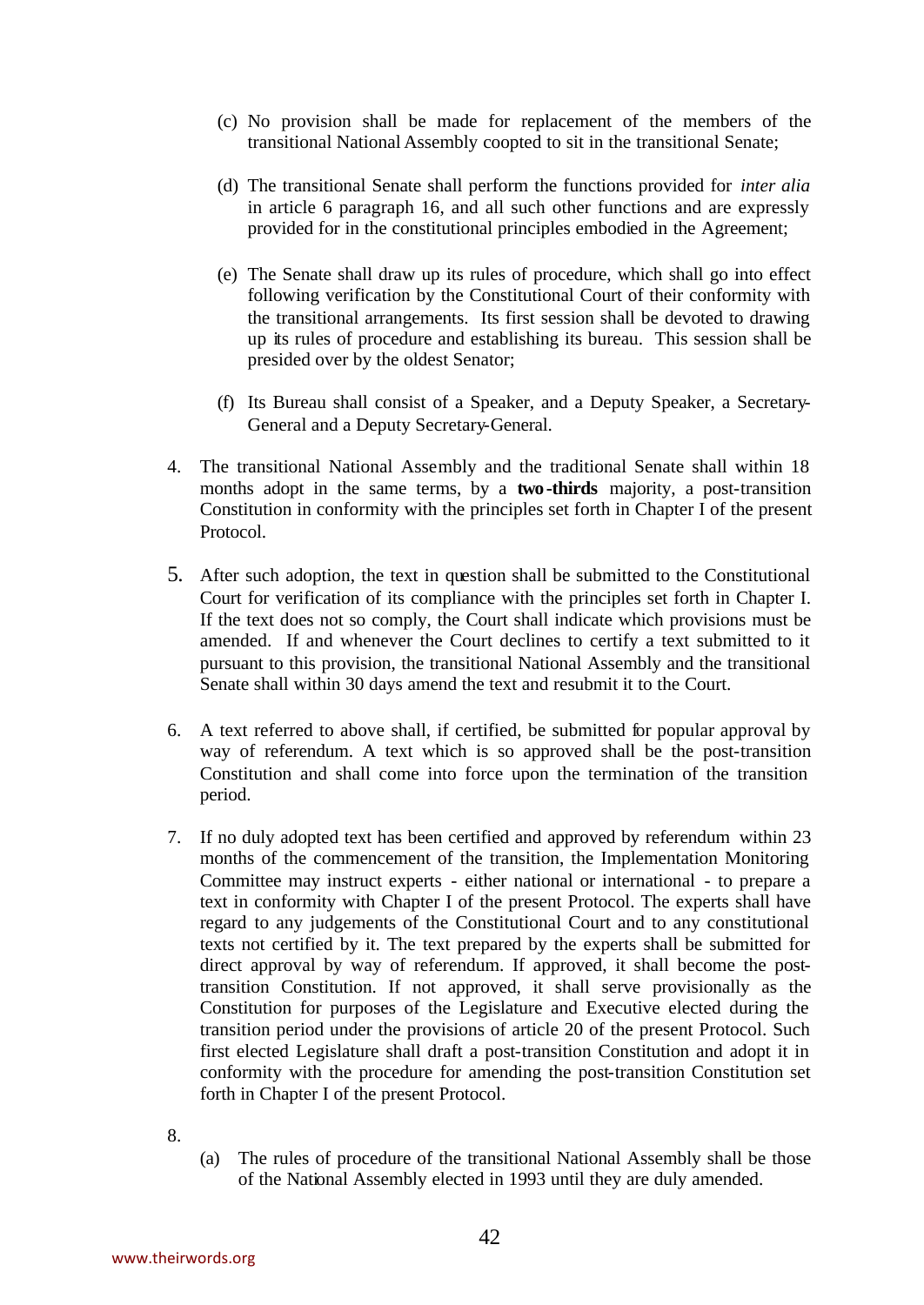- (b) The President and the Vice-President of the transitional National Assembly shall come from two different political families.
- 9. During the transition period, the National Assembly shall not pass a vote of no confidence and may not be dissolved.
- 10. A **two -thirds** majority shall be required for the adoption of legislation.
- 11. Any commission required under the present Protocol to be established by the transitional National Assembly shall be established by the Bureau of the transitional National Assembly unless otherwise indicated in the present Protocol.
- 12. The first transitional President and Vice-President of the Republic shall come from different ethnic groups and political parties. In the event of the death or incapacity of either of them, the new transitional President or Vice-President of the Republic shall be elected by the transitional National Assembly by a resolution which receives the support of **two-thirds** of the members. Pending the election of a new President, the President of the transitional National Assembly, assisted by the Vice-President of the Republic, shall act as President. The term of the transitional President and Vice-President shall terminate upon the election of the first President under the provisions of this Protocol.
- 13. During the transition period, there shall be a broad-based transitional Government of national unity. The Government shall include representatives of different parties in a proportion whereby more than **half** and less than **three-fifths** of the portfolios are allocated amongst the G-7 group of parties.
- 14. The precise identity of the members of the transitional Executive shall be decided by the transitional President and Vice-President after consultations with the heads of the parties participating in the transitional National Assembly.
- 15.
- (a) There shall be between 24 and 26 members of the transitional Executive, in addition to the transitional President and Vice-President.
- (b) The transitional President and Vice-President shall determine the initial function of each Minister when allocating the ministries to parties. The transitional President and Vice-President shall ensure that the minister in charge of the defence force belongs to a different family of parties from the minister responsible for the police.
- 16. The transitional Executive shall take its decisions and otherwise function in accordance with the spirit embodied in the concept of a Government of national unity, and shall make or propose appointments to the public administration and to diplomatic positions in the same spirit. It shall strive to take its decisions by consensus. It shall also take into account the need to reflect ethnic, religious, political, and gender balance in its decisions and appointments.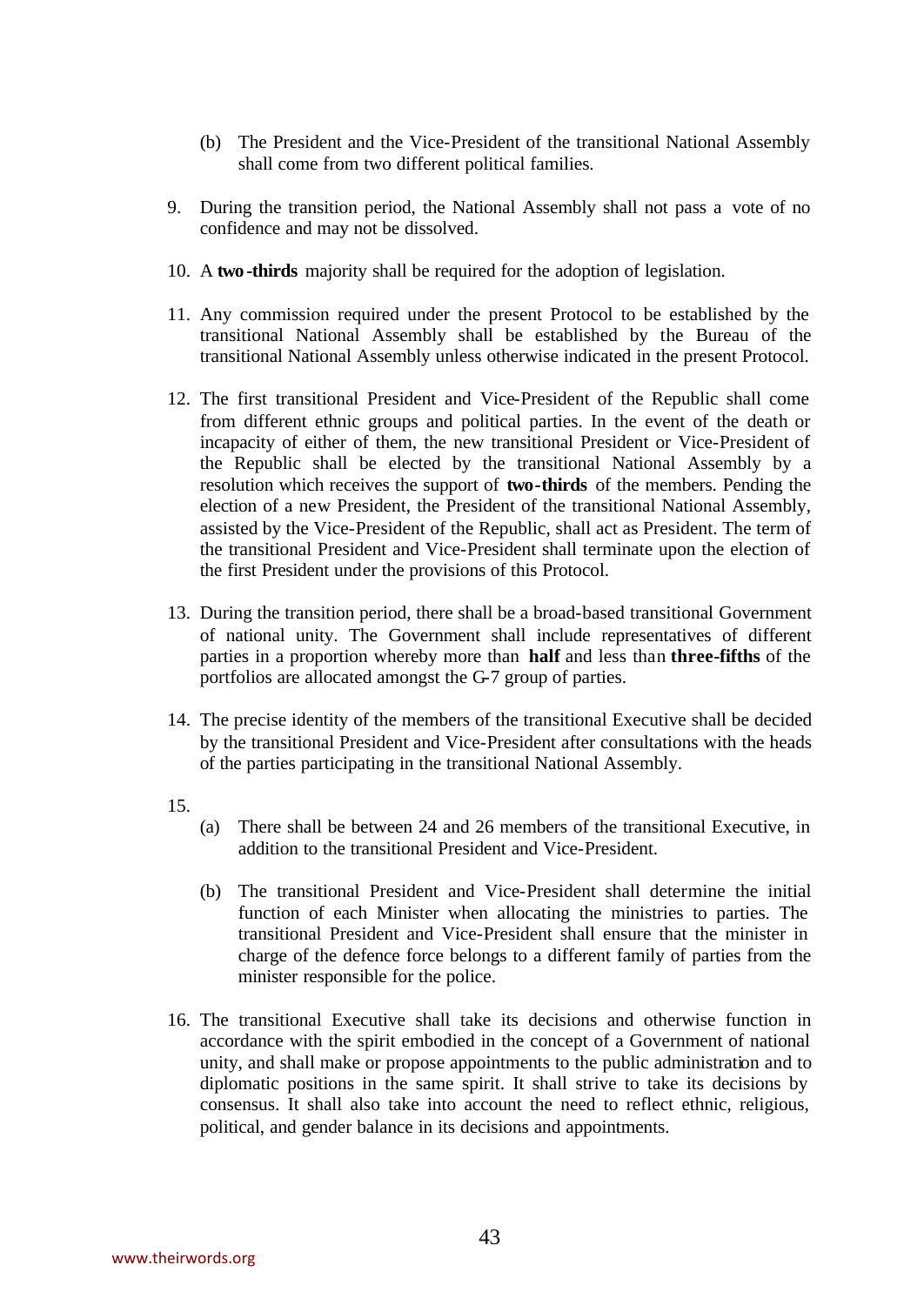- 17. Any decision to be taken, by law or in accordance with the present Protocol, by the transitional President shall be taken only after consultation with the transitional Vice-President or the transitional Executive.
- 18. The transitional Executive shall confirm the appointment of the heads of the police and the defence force.
- 19. The transitional President, after consultation with the transitional Executive, shall within 30 days prepare for submission to the transitional Senate in accordance with the present Protocol a list of appointments for a period or periods specified by her/him to the offices listed below:
	- (a) Provincial governors;
	- (b) Judges of the Constitutional Court;
	- (c) Commune administrators.
- 20.
- (a) The transitional Government shall within 30 days of the commencement of the transition establish a commission under the chairmanship of a judge to investigate, as a matter of urgency, and to make recommendations on:
	- (i) The conditions in jails, the treatment of prisoners and the training and conditions of service of warders;
	- (ii) The release of prisoners awaiting trial in respect of whom there has been an undue delay in the prosecution of their cases;
	- (iii) The existence of and release of any political prisoners.
- (b) The establishment of this commission shall not preclude the transitional Government or the transitional National Assembly dealing with the above matters.
- 21. The transitional National Assembly and the transitional Executive may establish commissions with or without expert participation to assist in preparing texts or for any other purpose which is part of their respective missions during the transition.

## Legal and administrative continuity

- 1. For purposes of continuity, all laws in force prior to the commencement of the transition shall remain in force until amended or repealed.
- 2. The transitional National Assembly shall as a priority review all legislation in force with a view to amending or repealing legislation incompatible with the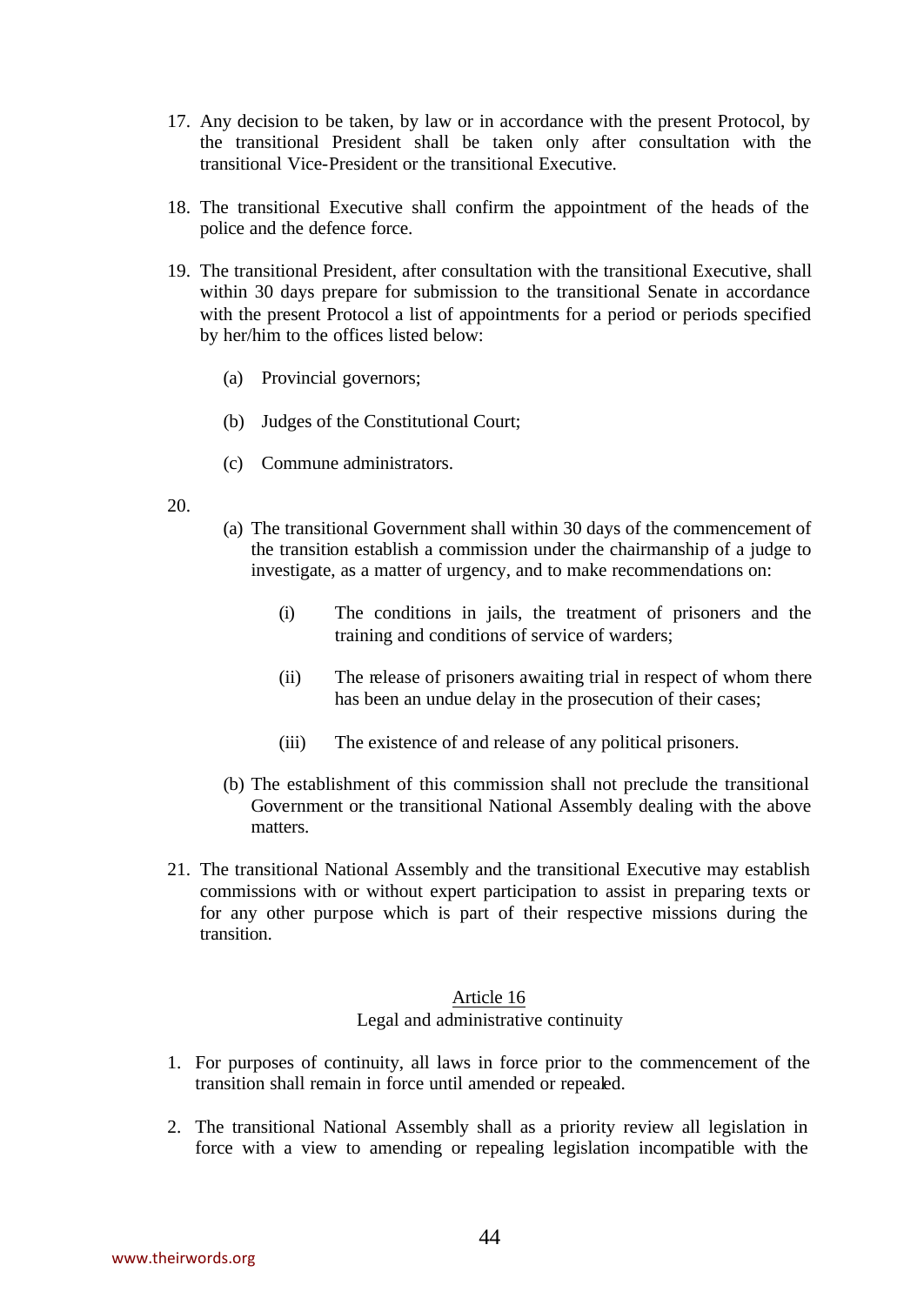objectives of the transitional arrangements and the provisions of the present Protocol.

3. The transitional National Assembly may pass laws with retrospective effect. However, no law may impose a penalty for conduct or action for which there was no penalty at the time it was committed, or provide for retrospective increase in a penalty.

#### Article 17 Judicial and administrative reforms

- 1. Within 30 days of the commencement of the transition period, a commission of the transitional National Assembly in which all the parties are represented shall be established to monitor the reforms of the public administration and of the administration of justice and to submit recommendations thereon to the transitional National Assembly and the transitional Executive.
- 2. The transitional National Assembly may for purposes of reforming the judicial sector amend by **two-thirds** majority any existing law, including the provisions of the 1992 Constitution, dealing with the structure and functioning of the Supreme Court.
- 3. For purposes of improving the judicial services in Burundi, the transitional Government shall implement the following reforms:
	- (a) The promotion of gender and ethnic balances in the Burundian judicial sector shall be undertaken, *inter alia* through recruitment and appointment;
	- (b) So as to correct the ethnic and gender imbalances in the Burundian judicial sector during and after the transition period, training colleges for employees of the judicial system shall be created, accelerated training shall be promoted, and the status and the internal promotion of magistrates shall be improved;
	- (c) Existing legislation relating to the organization of the Judiciary, the codes of criminal and civil procedure and the map of judicial jurisdiction shall be reviewed;
	- (d) All legislation shall be made available in Kirundi;
	- (e) Respect for the law shall be promoted;
	- (f) Steps shall be taken to discourage corruption, to denounce officials guilty of corruption, to enforce all legislation related to corruption, to establish effective oversight bodies, to improve working conditions in the judicial sector and to take necessary measures to require civil servants to report instances of corruption;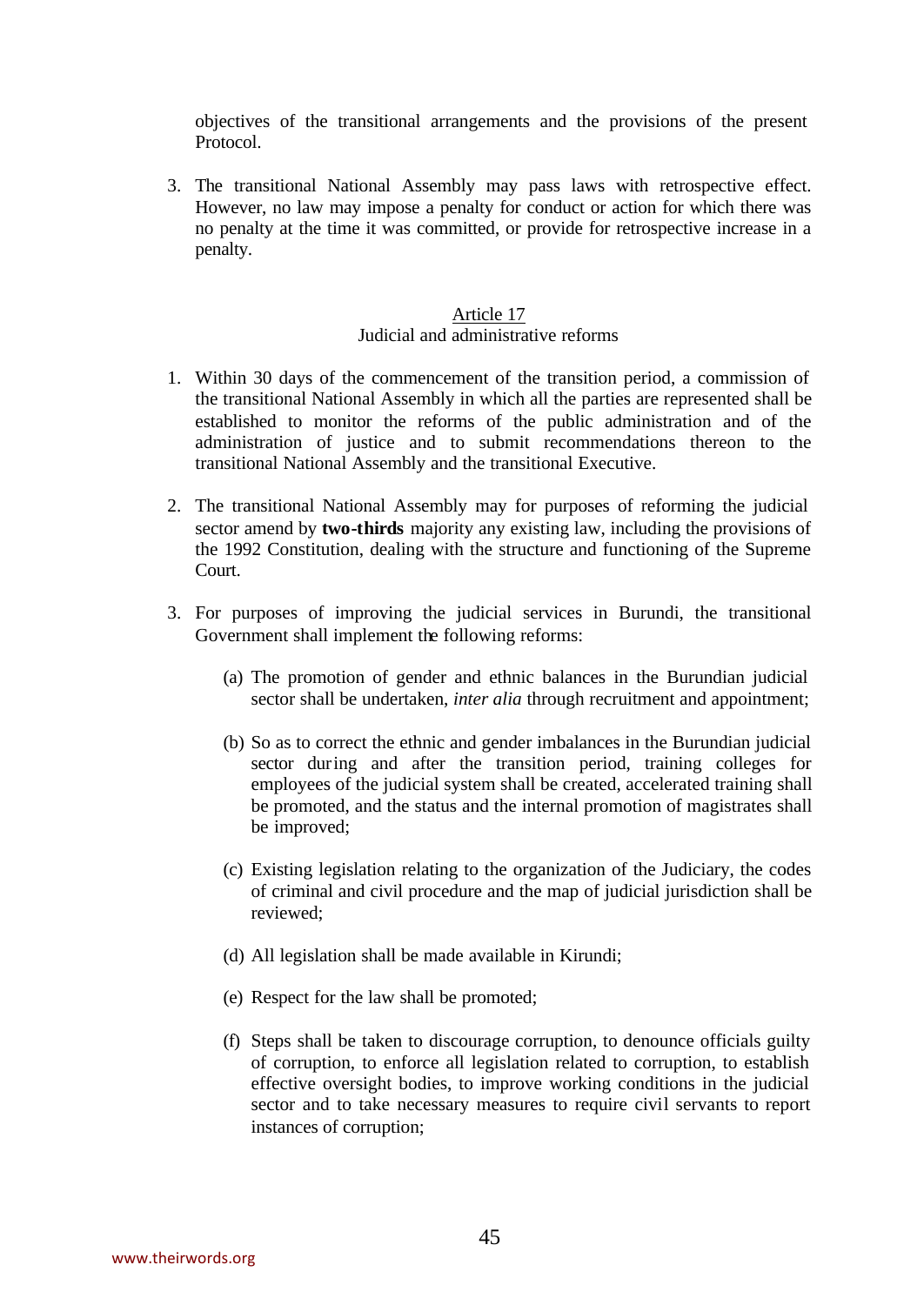- (g) The necessary measures shall be taken, including those specified in Protocol I to the Agreement, to deal with the problem of impunity and take any other steps required to ensure that any travesties of justice are dealt with or re-opened;
- (h) The judicial sector shall be given the necessary resources so as to discharge its responsibilities impartially and independently.
- 4. Any appointment to the Judiciary required by Chapter I of the present Protocol to be made by the President shall, during the transition, be made by the transitional President and Vice-President in consultation with the Minister of Justice.
- 5. Any appointment to the Judiciary required by Chapter I of the present Protocol to be submitted for approval or confirmation to the National Assembly or the Senate shall, during the transition period, be required to be approved or confirmed by the transitional National Assembly by **two-thirds** majority.
- 6. There shall be a Constitutional Court possessing the jurisdiction and functions set forth in the 1992 Constitution of the Republic of Burundi.
- 7. The Constitutional Court shall be made up of seven members, two of whom shall be permanent (the President and Vice-President). They shall be appointed by the President of the Republic, subject to confirmation by the transitional National Assembly by a majority of **two -thirds**. Three of these judges shall be appointed for a period of three years only, and shall be replaced in the manner provided for in the post-transition Constitution. The remaining four shall be appointed for six years beginning at the commencement of the transition. The appointments shall be made within one month of the commencement of the transition. Judges of the Constitutional Court shall be persons of moral integrity and shall have legal training or experience. A member of a standing court must be amongst the nominees.
- 8. The Constitutional Court may sit validly only if at least five of its members, including its President or Vice-President, are present.
- 9. Decisions of the Constitutional Court shall be taken by an absolute majority of its members, except that the President of the Court shall have a casting vote if the Court is evenly split on any matter.
- 10. International co-operation and legal assistance will be required by the transitional Government to assist it in improving and reforming the legal system. Foreign jurists, including former Burundian nationals living outside the country, shall be requested to assist in the reform of the judicial system. The transitional Government may appoint any such persons to judicial positions so as to promote confidence in the Judiciary.
- 11. Members of the public administration, including local government and the diplomatic corps, shall be so appointed by the transitional Executive as to ensure that imbalances observed in these sectors are corrected. The Government may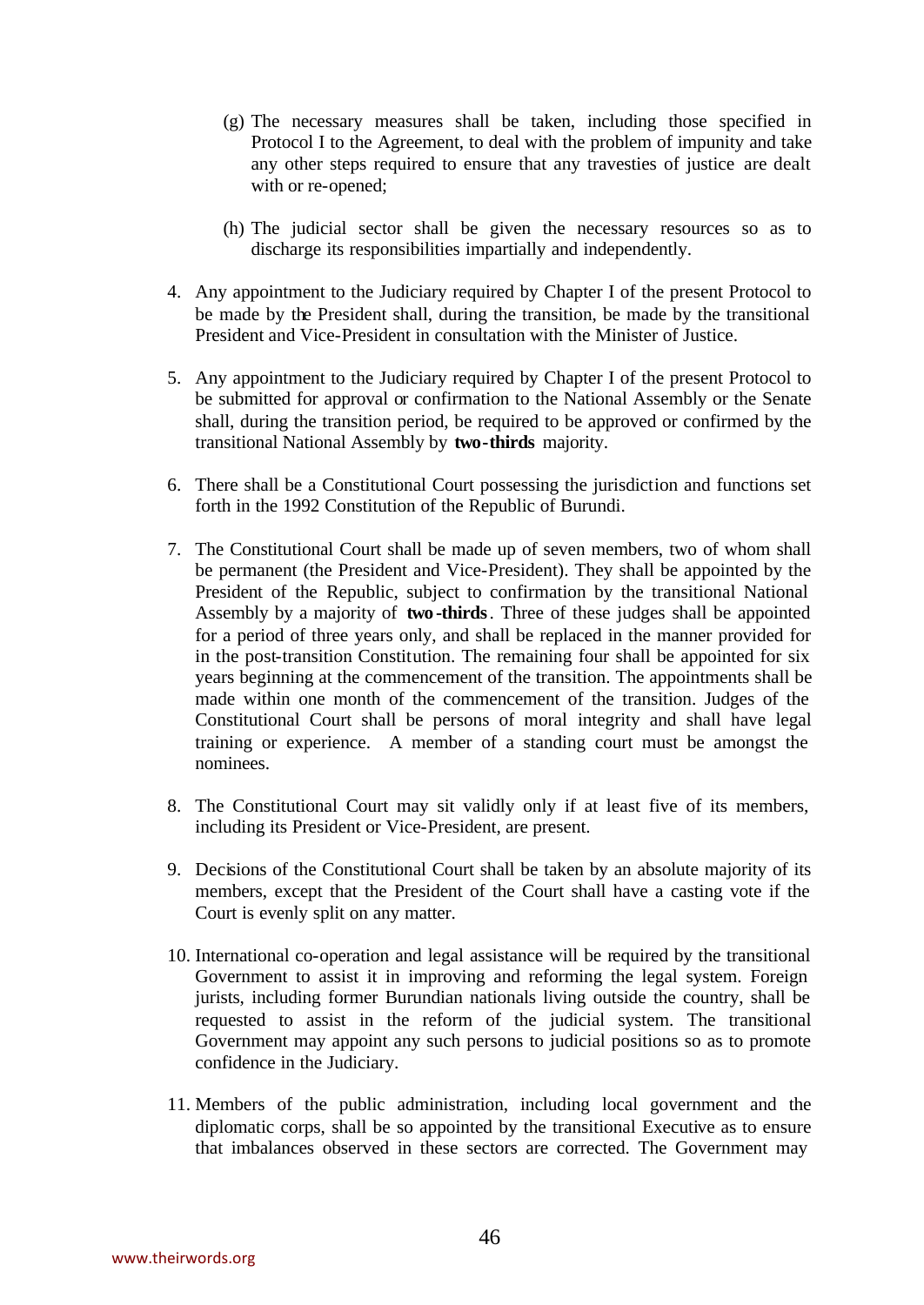appoint a commission with expert participation to assist it in making appointments.

12. Provincial governors and commune administrators shall be appointed by the President, subject to confirmation by the transitional National Assembly. They shall be natives of the territorial entity placed under their authority. They shall be civilians.

#### Article 18 Combating impunity during the transition

- 1. In accordance with Protocol I to the Agreement, the transitional Government shall request the establishment of an International Judicial Commission of Inquiry which will investigate acts of genocide, war crimes and other crimes against humanity and report thereon to the Security Counc il of the United Nations.
- 2. In accordance with Protocol I to the Agreement, a National Truth and Reconciliation Commission shall be established to investigate human rights abuses, promote reconciliation and deal with claims arising out of past practices relating to the conflict in Burundi.
- 3. The transitional Government shall scrupulously fulfil the commitments contained in Protocol IV to the Agreement concerning the repatriation and resettlement of refugees and *sinistrés* as well as the restitution of property, including land, belonging to such persons.

# Article 19

# Defence and security forces

- 1. Associations having the character of militias shall be prohibited.
- 2. The transitional arrangements regarding the defence and security forces, including the constitutional and legal framework governing such forces, shall be those set forth in Protocol III to the Agreement. Where that Protocol is silent, the provisions of the 1992 Constitution of the Republic of Burundi shall apply.

# Article 20

## **Elections**

- 1. Elections at the commune level and at the national level shall be held during the transition period in accordance with the provisions and within the time-frames set forth in the present Protocol.
- 2. An Independent National Electoral Commission shall be established by the transitional Government as set forth hereunder.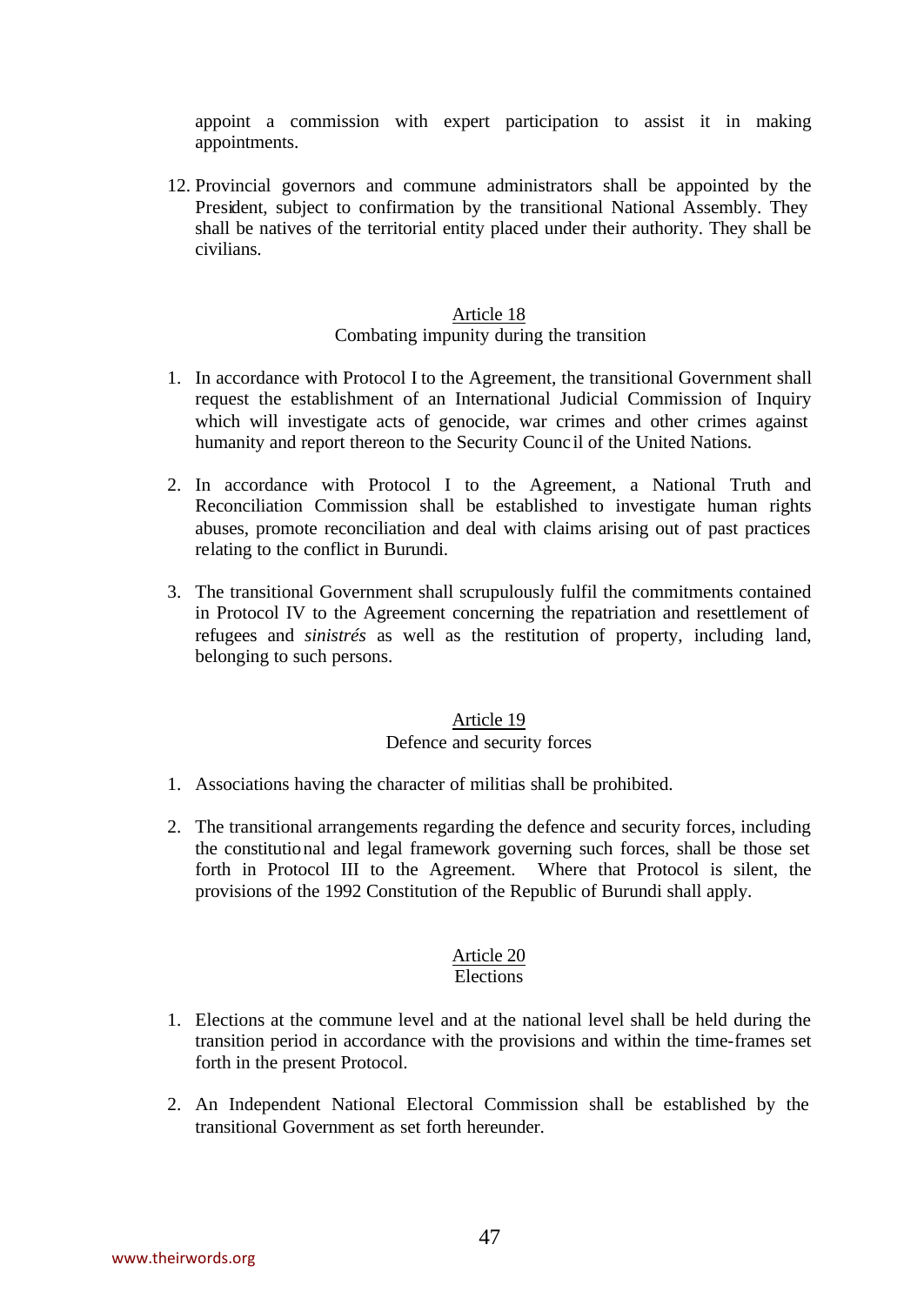- 3. The Commission shall be made up of five independent personalities and shall solicit advice from a multiparty commission of the transitional National Assembly. Its members shall be approved by a **three-fourths** majority of the transitional National Assembly, and may include non-Burundians who have expertise and integrity.
- 4. The Commission shall have as its functions:
	- (a) To organize elections at the national, commune and *colline* levels;
	- (b) To ensure that these elections are free, fair and transparent;
	- (c) To proclaim the results of the elections within a period determined by law, which shall be as short as possible;
	- (d) To promulgate the arrangements, the code of conduct, and the technical details, including the location of voting stations and times of voting;
	- (e) To hear and adjudicate on complaints regarding observance of the rules of the elections. The decisions of the commission shall be final;
	- (f) To ensure through appropriate rules that parties do not operate in a manner that incites ethnic violence or is otherwise not in conformity with the present Protocol;
	- (g) To ensure, and hear disputes regarding, compliance with the multiethnic requirements set forth in the present Protocol.
- 5. The transitional National Assembly shall within 12 months and by a **two-thirds** majority adopt a law regarding electoral rules.
- 6. The revised electoral code may set a threshold up to 2% below which no political party may be allocated seats if it has not won that percentage of the votes cast at the national level.
- 7. There shall be elections for the National Assembly, which shall take place after the commune elections and before the election of the President. The National Assembly shall have 100 directly elected members. As an exceptional measure and for the purpose of the first election only, and only if one party has received more than **three-fifths** of the directly elected seats, an additional 18 to 21 members in total shall be co-opted in equal numbers from the lists of all the parties that have obtained more than the threshold vote, or two persons per party if more than seven parties qualify.
- 8. The electoral system for the National Assembly shall be the system of blocked lists with proportional representation. The revised electoral code shall prescribe that lists be multi-ethnic in character and reflect gender representation. For each three names in sequence on a list, only two may belong to the same ethnic group, and for each five names at least one shall be a woman.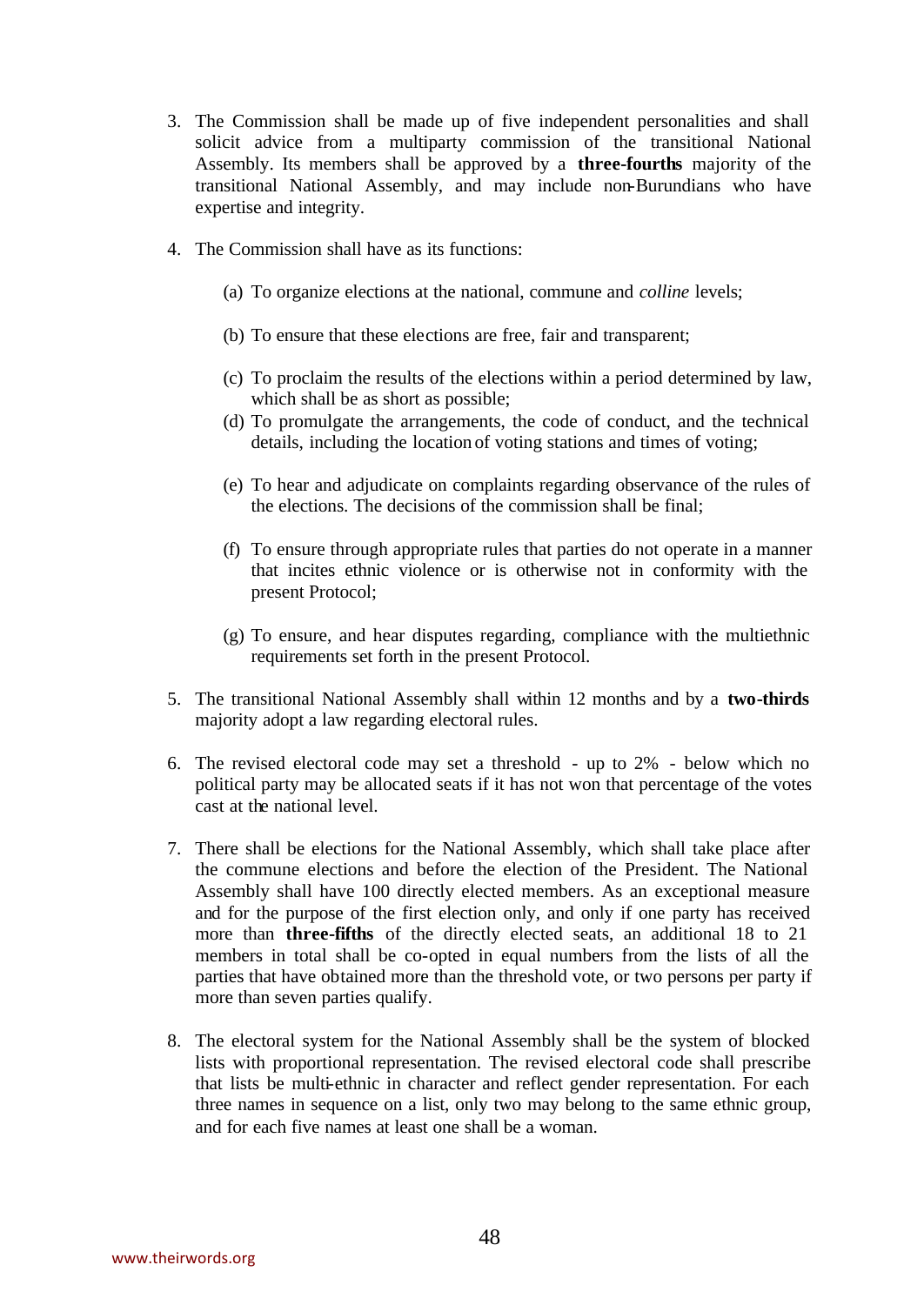- 9. The election of the President of the Republic shall take place after the National Assembly elections and before the end of the transition period.
- 10. The first post-transition President shall be elected by the National Assembly and Senate sitting together by a majority of **two-thirds** of the votes.
- 11. Any person who has served as President during the transition period shall be ineligible to stand for President in the first election. Candidates for the presidency must be Burundian citizens and over 35 years of age.
- 12. Elections at the commune level shall be held, in accordance with the procedures listed below, within eighteen months of the commencement of the transition period.
- 13.
- (a) The *collines* shall be administered by *colline* councils of five members elected by direct universal suffrage. The councillor with the greatest number of votes shall become the chief of the *colline*. Elections for the *colline* chiefs shall, for the first elections, not be based on party political lists and all candidates shall stand as independents.
- (b) The communes shall be administered by commune councils, which shall be elected by direct universal suffrage.
- (c) For purposes of the first election, each Commune Council shall appoint a Commune Administrator and may dismiss her/him for good cause, including incompetence, corruption, misconduct or embezzlement. For subsequent elections, the National Assembly and the Senate may, after evaluation, legislate for the administrators to be elected by direct universal suffrage.
- (d) At the national level, not more than 67% of commune administrators shall be from either of the two main ethnic components. The Senate shall ensure respect for this principle.

#### Amendment of the transitional arrangements

Changes may be made to the transitional arrangements and the text of the Agreement with the consent of **nine-tenths** of the members of the transitional National Assembly.

## Article 22

#### Interim period

1. The Parties agree to comply during the period between the signature of the Agreement and the installation of the transitional National Assembly with the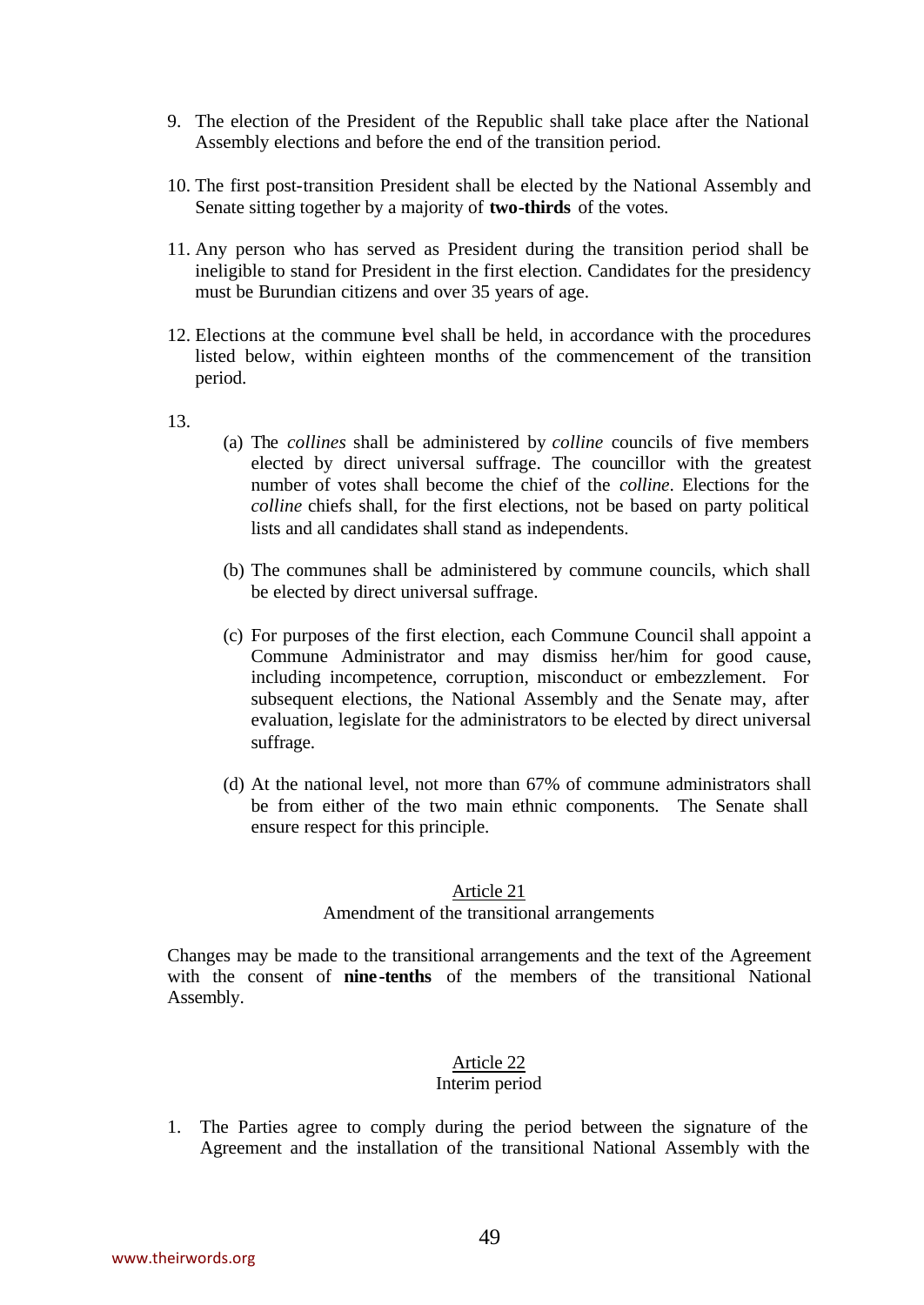obligations, arrangements and commitments set forth in Chapter II of the present Protocol.

- 2. By its signature the National Assembly agrees, within four weeks, to:
	- (a) Adopt the present Protocol as the supreme law without any amendments to the substance of the Agreement;
	- (b) Repeal the provisions of any legislation which prevent free political activity, or which would hinder the implementation of the present Protocol;
	- (c) Pending the installation of a transitional Government adopt such legislation as is necessary for the granting of temporary immunity against prosecution for politically motivated crimes committed prior to the signature of the Agreement.
- 3. The parties wishing to participate in the transitional arrangements (the "participating parties") agree to file with the Implementation Monitoring Committee the following:
	- (a) Within seven days of the signature of the Agreement, a pledge, which appears as Annex I to the Agreement, committing the participating party to observe its commitments to democracy, peace and reconciliation, to reject all forms of violence and to participate in a public programme on peace and reconciliation;
	- (b) Within 60 days of signature, a document nominating the members representing the participating party in the transitional National Assembly.
- 4. The transitional President and Vice-President shall within 60 days of the signature of the Agreement submit to the Implementation Monitoring Committee a list identifying the members of the Cabinet.
- 5. Starting one month after the signature of the Agreement, the Implementation Monitoring Committee shall continuously review whether the conditions for the installation of a transitional Government have been met, and may direct the Government or any Party or participating party to undertake any steps which would enable those conditions to be met. It alone shall fix the date on which the transitional National Assembly and transitional Government shall be installed, and may postpone such date, provided the final date is not later than six months after the signature of the Agreement.
- 6. Between the date of signature of the Agreement and the installation of the transitional Government, the Government shall:
	- (a) Provide all necessary assistance and cooperation to international agencies, the political parties and the Implementation Monitoring Committee in regard to establishing structures and facilities and issuing the necessary documentation, including travel documents for all returning exiles,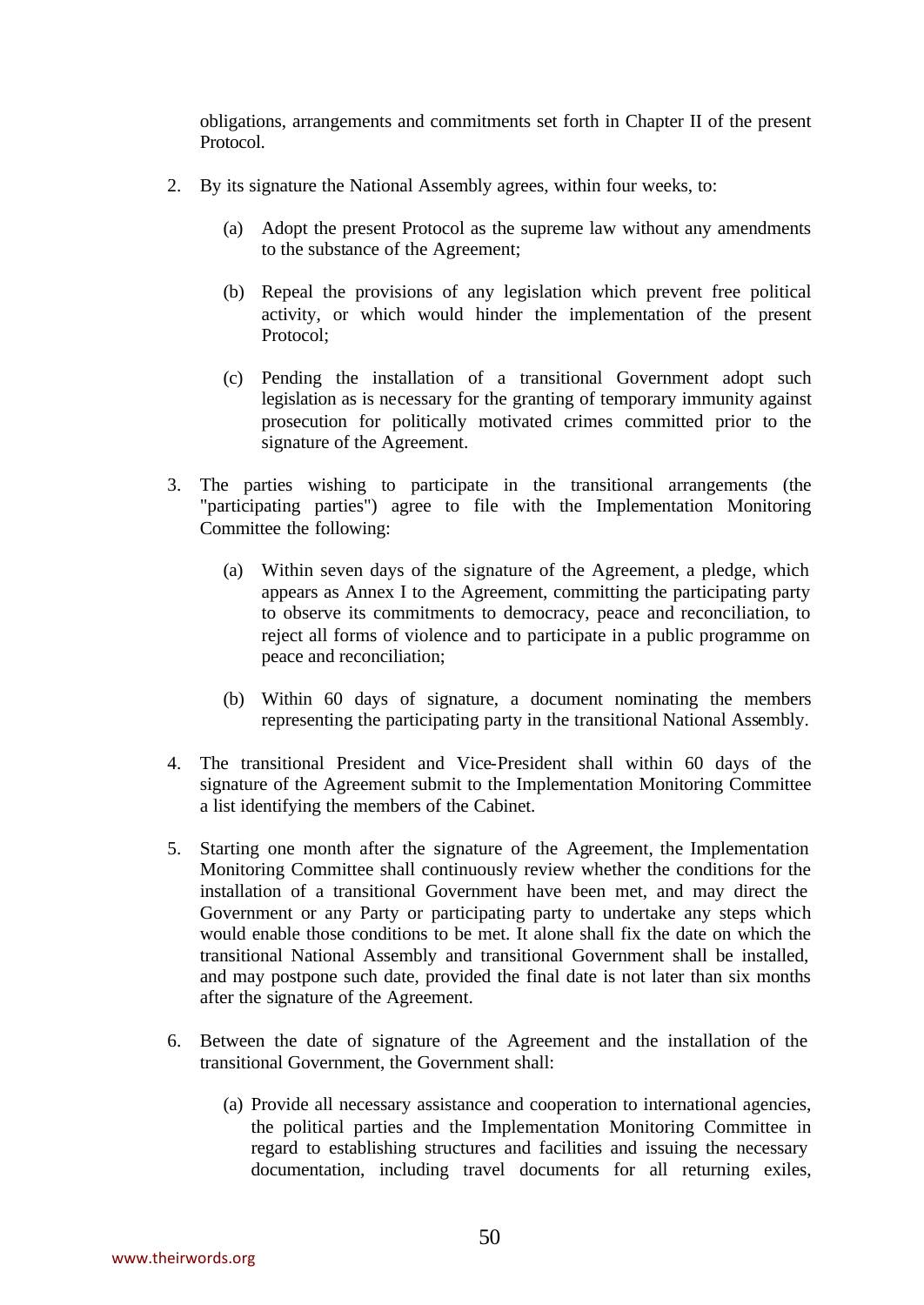refugees and members of the armed groups as provided for in this and other protocols, as required by the international agencies or as directed by the Implementation Monitoring Committee;

- (b) Compile, within 30 days of the signature of the Agreement, an inventory co-signed by the Minister of each ministry listing each of the assets owned by the State exceeding the value of US\$ 250 in the possession of such ministry, and lodge a copy of such inventory with the Implementation Monitoring Committee;
- (c) Not destroy or allow the destruction of any record, file, or information or of any building or other property held by it during this period;
- (d) Take the necessary steps, including the signing of international agreements, to facilitate the entry and deployment of observers and members of forces or security personnel as agreed in Protocol III to the Agreement.
- 7. The Minister and the chief career public servant in each ministry shall be jointly liable in law for any damage or destruction of any government property, including any record, file or any other document, held by it, for any misrepresentation in the asset inventory filed with the Implementation Monitoring Committee, or for any wasteful use of the ministry's financial resources.
- 8. The Government shall be responsible for the day-to-day government of Burundi during the interim period. If during that period the Government should, without the approval of the Implementation Monitoring Committee, take any of the actions indicated in subparagraphs (a) – (d) below, such action may subsequently be reviewed by the transitional Government and, if found not to have been in the interests of good governance, summarily cancelled or reversed:
	- (a) Alter the conditions of service or levels of remuneration of public servants;
	- (b) Make any appointment to or promotion within the public administration;
	- (c) Sell State-owned immovable property;
	- (d) Enter into any contract for the supply of goods or services or the construction of any building, or for the erection or maintenance of any Government infrastructure, which will have the effect of incurring financial obligations on the part of the transitional Government. Any such contract concluded without the approval of the Implementation Monitoring Committee may be annulled by the transitional Government.
- 9. During the interim period there shall be no deployment of the defence force or of any armed wing of a Party outside the framework of Protocol III.
- 10. No arrest of a returnee or refugee shall be permitted without notification and justification to the Implementation Monitoring Committee or a sub-committee or agency designated by it, and in any event no arrest or charging of a refugee or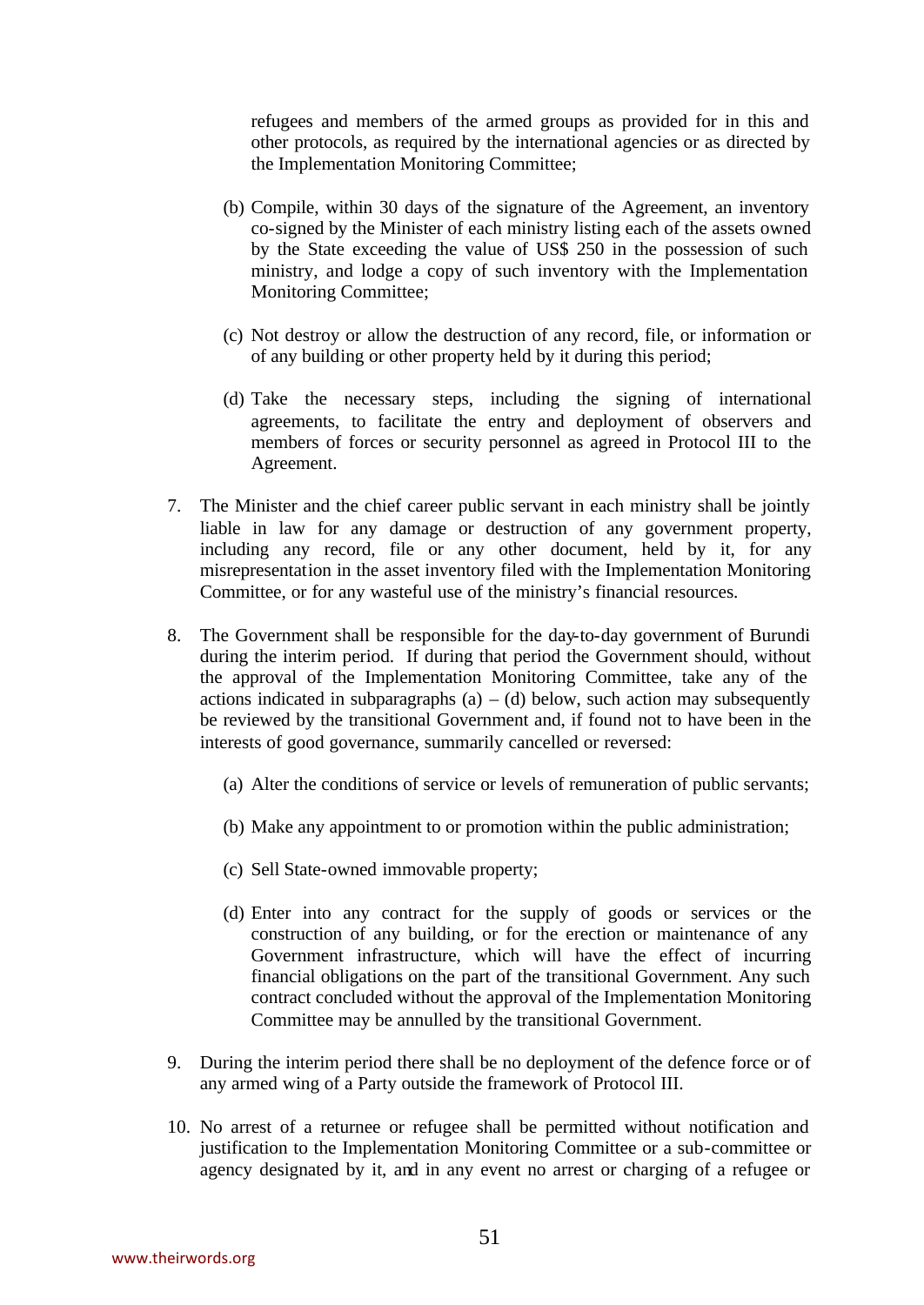returnee or holder of political public office for a crime committed for a political purpose prior to the signature of the Agreement shall be permitted until the installation of the transitional Government.

- 11. The Implementation Monitoring Committee may request and shall receive from the transitional Government any information relating to governmental activities, any relevant data regarding governance or any information relating to or required for the monitoring, supervision or implementation of the Agreement, including information relating to any international financial assistance.
- 12. The Implementation Monitoring Committee shall assist in soliciting or obtaining any international or foreign aid or assistance contemplated by the Agreement. It may generally advise any donor and suggest conditionalities in regard to any aid or assistance to be granted to, or agreements to be concluded with, the Government of Burundi. For this purpose it shall be informed of the details of any international agreements to be concluded with, or foreign aid to be donated to, the Burundian Government.
- 13. The Implementation Monitoring Committee may, at its discretion and for purposes of supervising, monitoring or ensuring the implementation of the Agreement, issue directives to any Party or participating party. All parties shall comply with such directives within the period specified in the directive.
- 14. In the event that a Party or participating party fails to comply with a directive of the Implementation Monitoring Committee, the Committee may:
	- (a) Place the party on terms to comply;
	- (b) Failing compliance with such warning, and after offering the party an opportunity to explain its non-compliance, suspend such party from participating in the transitional arrangements;
	- (c) Request the appropriate assistance of any international body or State or Party in enforcing compliance.
- 15. The participating parties shall do all in their power to ensure that their members observe the provisions of the Agreement, including, but not limited to, the prompt full and wide dissemination of the provisions of the Agreement relating to the ceasefire, disarmament, and reporting to quartering locations.
- 16. The participating Parties shall assist the Implementation Monitoring Committee and the Facilitator in an intensive public campaign to win support for the Agreement and to promote peace and reconciliation.
- 17. They shall take disciplinary measures, including expulsion, against any member who contrary to the spirit and letter of the Agreement and the pledge annexed hereto commits an act of violence or destroys or damages public or private property.

*\* \* \* \**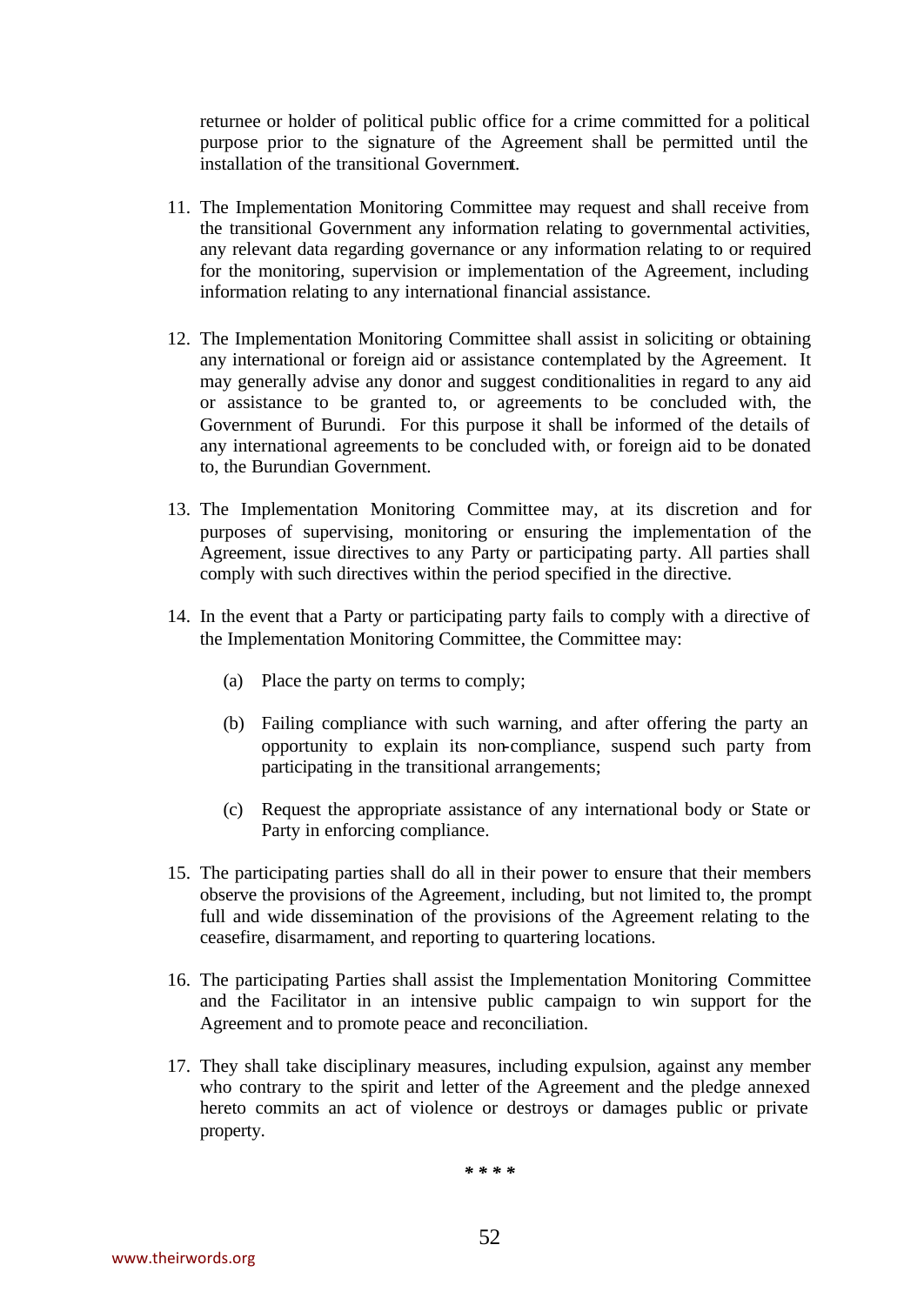# **PROTOCOL III**

## **PEACE AND SECURITY FOR ALL**

#### PREAMBLE

#### We, the Parties,

Recalling the commitments entered into in the Declaration of 21 June 1998 with a view to resolving the Burundi conflict through peaceful means and putting an end to all forms of violence,

Aware of the necessity to promote lasting peace and having analysed the questions relating to the principles of peace and security for all, to the defence and security forces and to the cessation of hostilities, and the arrangements with a view to achieving a permanent ceasefire,

Have agreed as follows:

#### **CHAPTER I**

#### **PEACE AND SECURITY FOR ALL**

#### Article 1 Principles of peace and security for all

- 1. All Burundian citizens have the right to live in peace and security without any discrimination whatsoever.
- 2. The sovereignty of the people through the Constitution and the laws that stem from it shall be respected by all.
- 3. The institutions have the primary duty to guarantee:
	- (a) The security of all citizens;
	- (b) The protection of the inalienable rights of the human person, starting with the right to life, and the rights embodied *inter alia* in the Universal Declaration of Human Rights and in the international conventions to which Burundi is a party;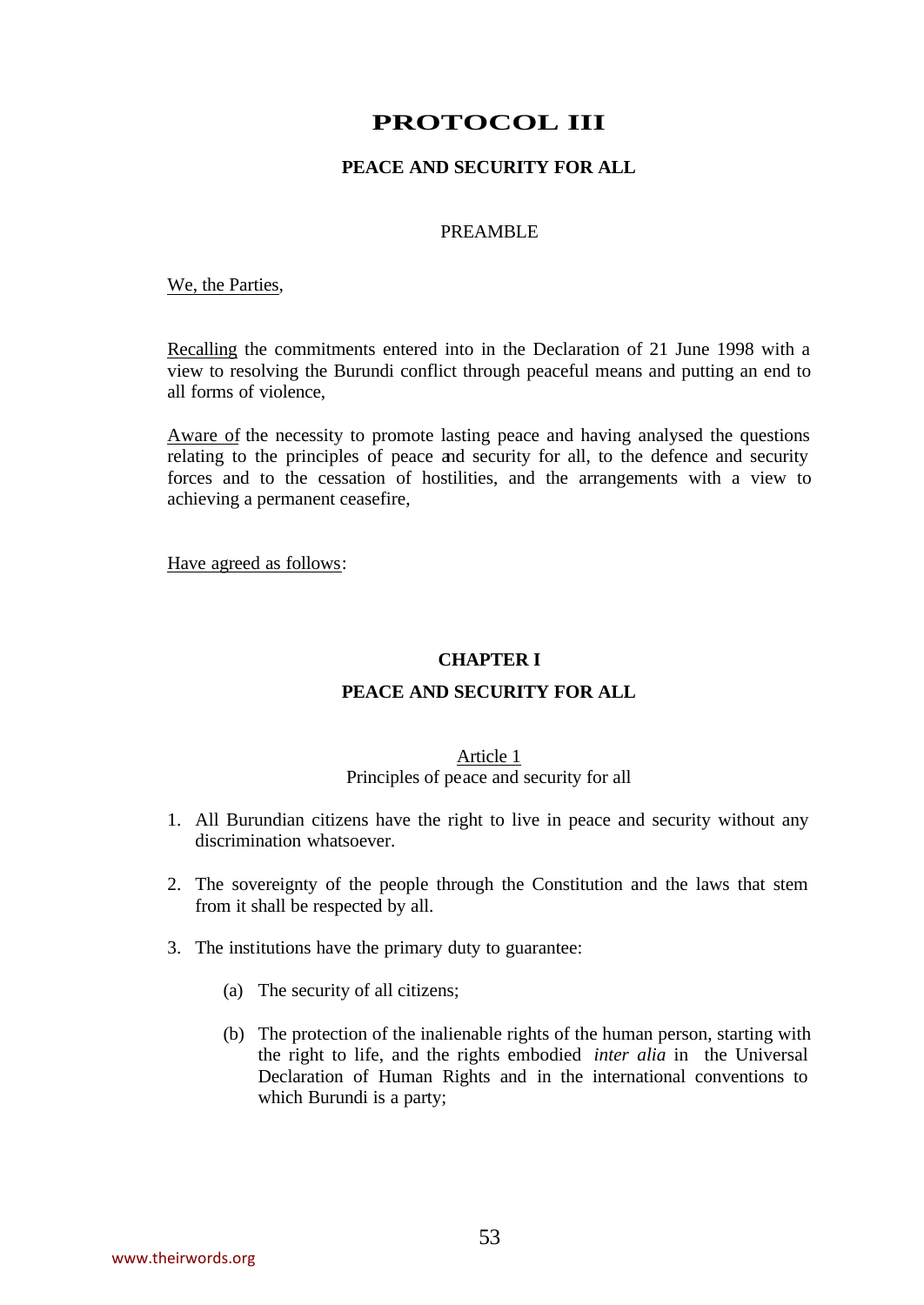- (c) The protection of all the ethnic communities of the population through specific mechanisms for the prevention of *coups d'état*, segregation and genocide;
- (d) Respect for the law and combating of impunity;
- (e) Good governance;
- (f) Sovereignty of the State and integrity of the national territory.
- 4. Any foreign intervention other than under international conventions shall be prohibited. All recourse to foreign forces shall be prohibited, except when authorized by the institutions empowered to do so.
- 5. All Burundian citizens shall be under an obligation to respect the right of their fellow citizens to peace and security, as well as to respect public order.
- 6. The prerequisites for the establishment and maintenance of peace and security are:
	- (a) Unity within the defence and security forces;
	- (b) Political neutrality of the defence and security forces;
	- (c) The professional, civic and moral qualities of the defence and security forces;
	- (d) Neutrality and independence of the magistracy;
	- (e) Control of illegal possession and use of weapons.
- 7. The use of force as a means of access to and retention of power shall be rejected.
- 8. The defence and security forces belong to all the people of Burundi. They shall be an instrument for the protection of all the people, and all the people must identify with them.
- 9. The establishment of militias and terrorist and genocidal organizations, the practice of terrorism and genocide and incitement to those practices shall be prohibited.
- 10. Political organizations shall promote inclusion; exclusion on ethnic, sexual, regional and religious grounds shall be prohibited.
- 11. The ideals of peace and national unity shall be promoted and developed within the political parties, and propagation of the ideologies of exclusion, racism and genocide shall be prohibited.
- 12. The principle of participation of all components of society in the management of all the organs of the State, as well as equality of opportunity for citizens in all sectors of national life, shall be respected.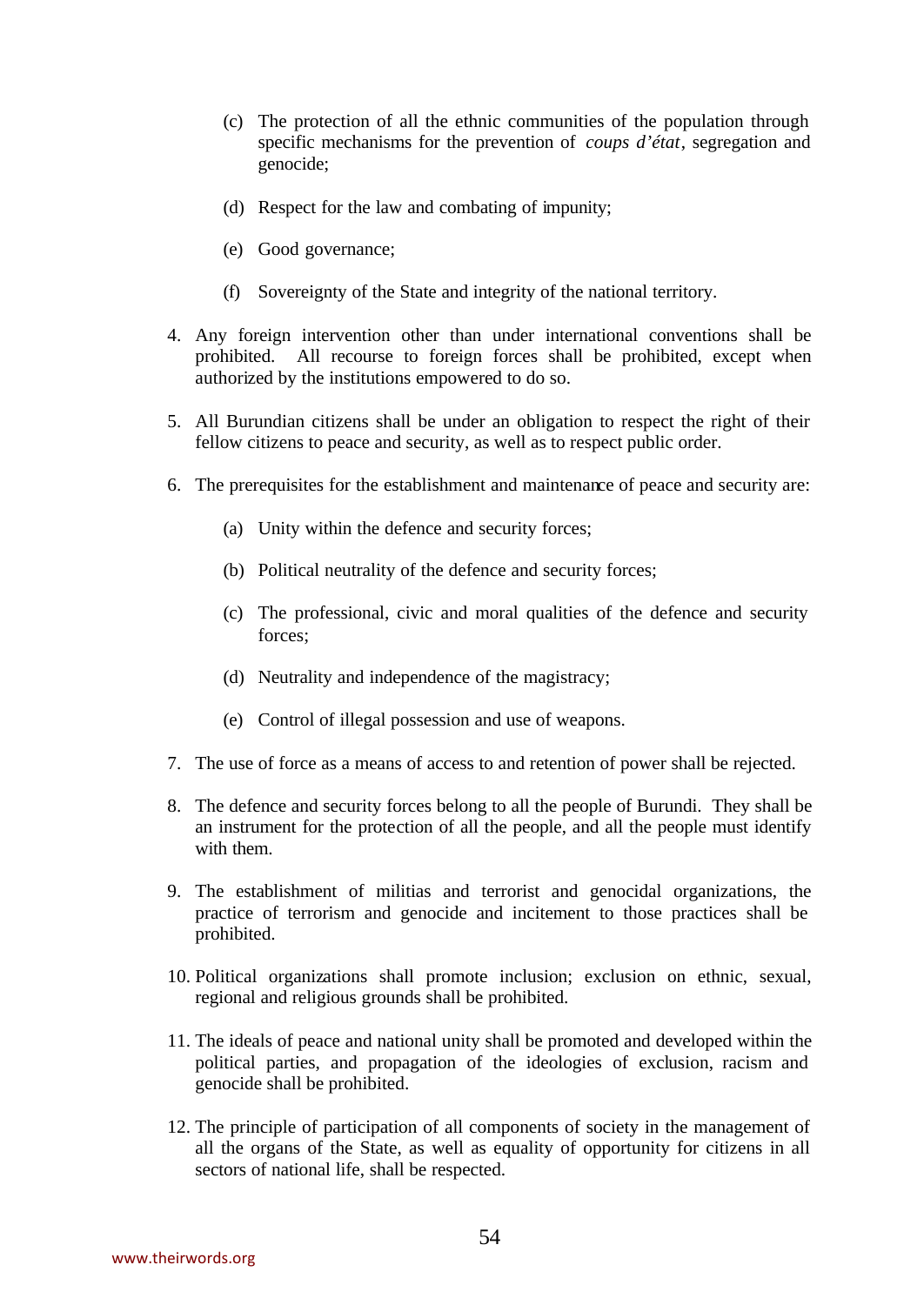- 13. An economic and social policy that ensures the harmonious and balanced development of the people and the nation, as well as a policy of harmonious resolution of social problems, shall be pursued.
- 14. A culture of peace and tolerance shall be promoted through the development of a sense of patriotism among citizens and of mutual solidarity in the event of a threat, as well as through education and training of all political and technical officials.
- 15. Provisions for penalizing the violation of these principles shall be adopted.

## Article 2 Causes of the violence and insecurity in Burundi

The causes of the violence and security in Burundi are:

### *The colonial period*

- 1. The breaking apart of the pre-colonial political and administrative equilibrium among the Baganwa, the Batutsi and the Bahutu triggered off by the implementation of the administrative reforms of the 1930s which resulted in the dismissal from their administrative positions of most of the Hutu chiefs and some of the Tutsi chiefs.
- 2. A discriminatory system which did not offer equal educational access to all Burundian youths from all ethnic groups.
- 3. The erosion of some basic traditions, cultural norms and values that had hitherto been the foundations of the unity, solidarity and cohesion of the fabric of Burundian society and of Burundians.
- 4. The disruption of the traditional socio-political system in effect under the monarchy, which led to erosion of the bonds that provided the foundations of Burundi's political stability.

### *The post-colonial period*

- 5. Political instability consequent upon the undermining of the legitimacy of the post-colonial institutions, accentuated by:
	- (a) The poor conception of power; lack of good leadership, lack of respect for the law and demonization of political opponents;
	- (b) The assassination of great Burundian leaders (Rwagasore, Ngendandumwe, Ndadaye);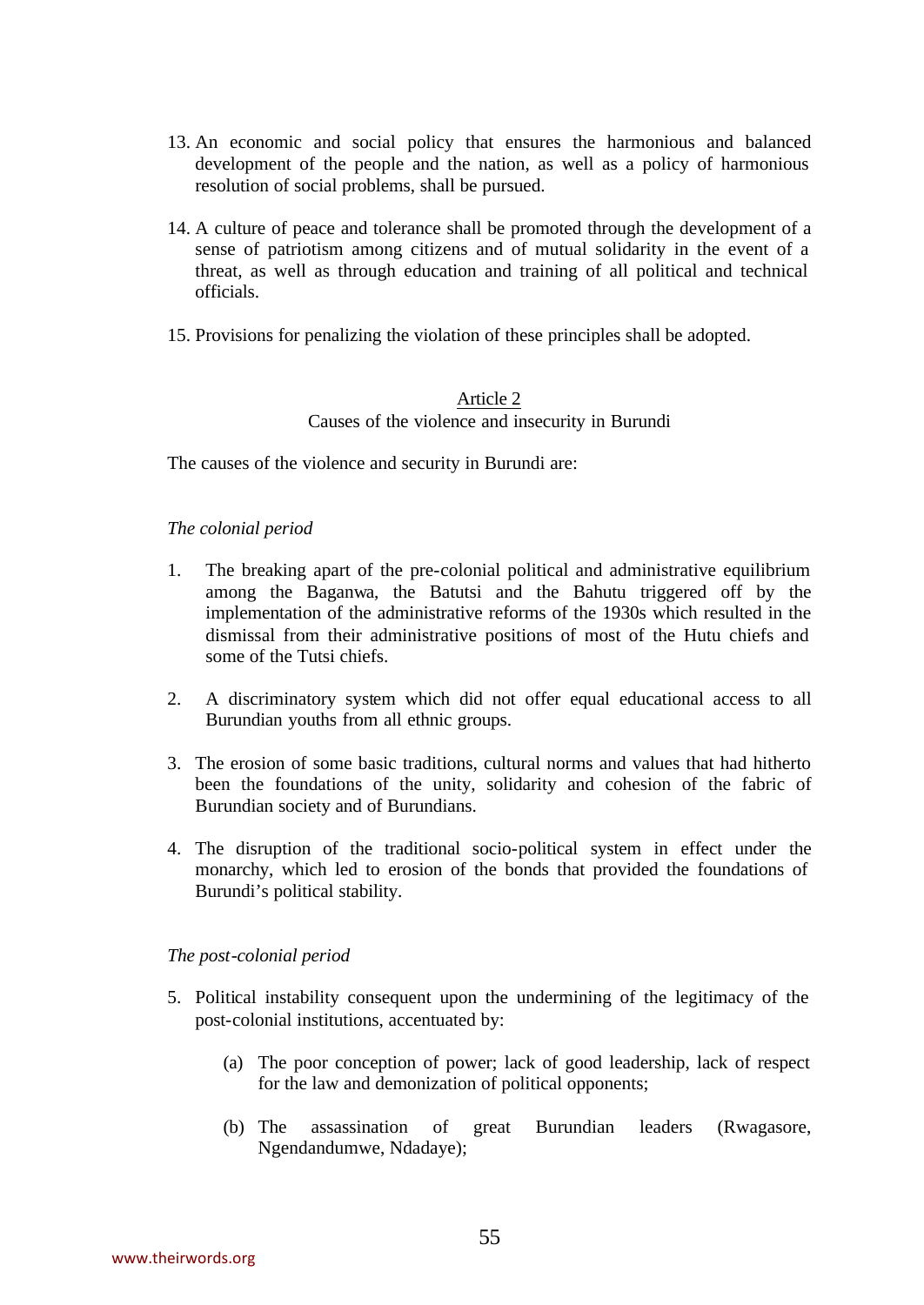- (c) Impunity of those committing political crimes and human rights violations and practising regionalism, patronage, cronyism and corruption;
- (d) The struggle for influence by the great powers, foreign interference in Burundi's internal affairs and the proliferation of arms in the region;
- (e) Failure to satisfy the basic needs of the citizens as a result of economic underdevelopment and lack of a sound economic policy that led to disillusionment and an erosion of support for the political system;
- (f) The distortion of Burundi's history;
- (g) The ideology and practice of genocide and exclusion.
- 6. The aftermath of the colonial system, the inadequacy of the basic reforms of the institutional arrangements inherited from colonization for governance, administration and the maintenance of order and security for all.
- 7. The unbridled struggle for power which, following the principle that "the end justifies the means", resulted in recourse to violence and the deliberate manipulation of ethnic sentiments as legitimate methods of access to and retention of power.
- 8. Lack of respect by certain political actors for the basic normative rules and principles of good governance, particularly those concerning separation of the legislature, the executive and the judiciary, independence of the magistracy, satisfaction of basic human needs and the maintenance of order and security for all.
- 9. Lack of respect for the traditions, norms and cardinal principles of the democratic system, including tolerance and respect for the inalienable rights of the human person, especially the right to life.
- 10. Non-acceptance of peaceful co-existence, diversity and pluralism as guiding principles of life and the basis of national cohesion, unity and solidarity.
- 11. Lack of appropriate action by the United Nations to rule on the acts of genocide perpetrated in Burundi since independence.

Persons responsible for and agents of the insecurity and violence

The following were identified as responsible for and agents of the insecurity and violence:

(a) Some foreign countries, foreign organizations, political or otherwise, and certain foreign lobbies;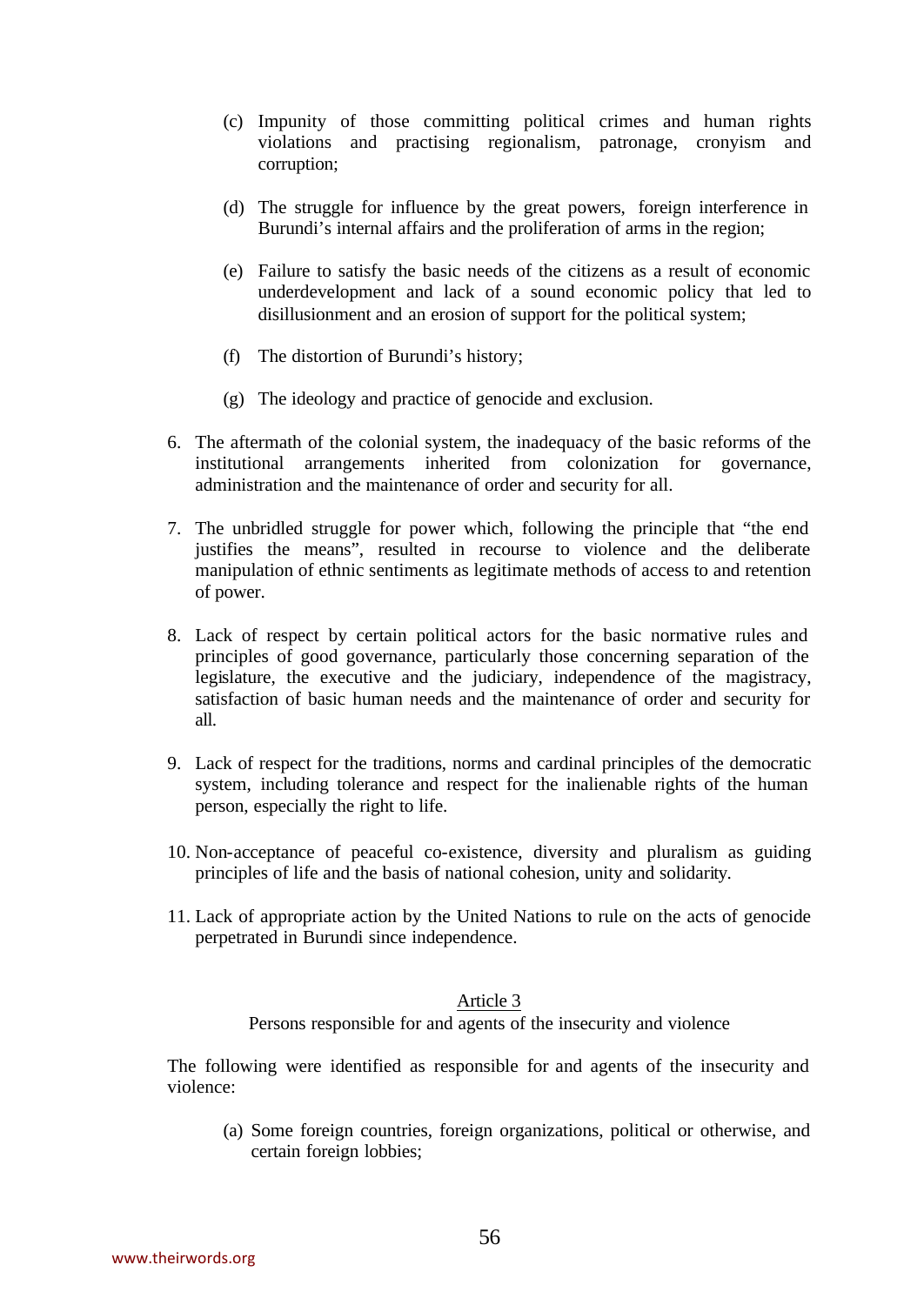- (b) National and foreign individuals and groups, as well as organizations, institutions, parties and movements, which conceived, abetted, condoned, encouraged, incited and practised divisions, violence and violent methods of access to and retention of power;
- (c) Political, administrative and religious leaders, as well as technical staff, who contributed to perpetrating the genocide;
- (d) Persons responsible for the violence perpetrated during the crises of 1965- 1969, 1972, 1988, 1991 and 1993 to date;
- (e) The members of the judicial system who have promoted and continue to promote impunity and partiality through corruption, intimidation and manipulation;
- (f) Those instruments of State power responsible for protecting the population which failed in their mission, particularly those elements of the defence and security forces guilty of excesses and violence against the innocent population;
- (g) Those elements who practise genocide and their allies.

### Nature of the insecurity and violence

The violence is political, economic and social in nature and is expressed in genocidal, criminal and terrorist form.

## Article 5 Manifestations of the insecurity and violence

The insecurity and violence are manifested in:

- (a) Civil war; the destruction of public and private property; genocide, massacres, *coups d'état*, extra-judicial executions, premeditated murders, torture, rape, arbitrary arrests and imprisonment and other inhuman and degrading forms of treatment;
- (b) Massive forcible displacements of individuals, families and groups who as a result leave their customary places of residence and become refugees outside the country or remain inside the country as displaced and regrouped persons in camps, tents, shacks and other makeshift arrangements;
- (c) Destruction of national and socio-economic infrastructures, as well as of public and private property.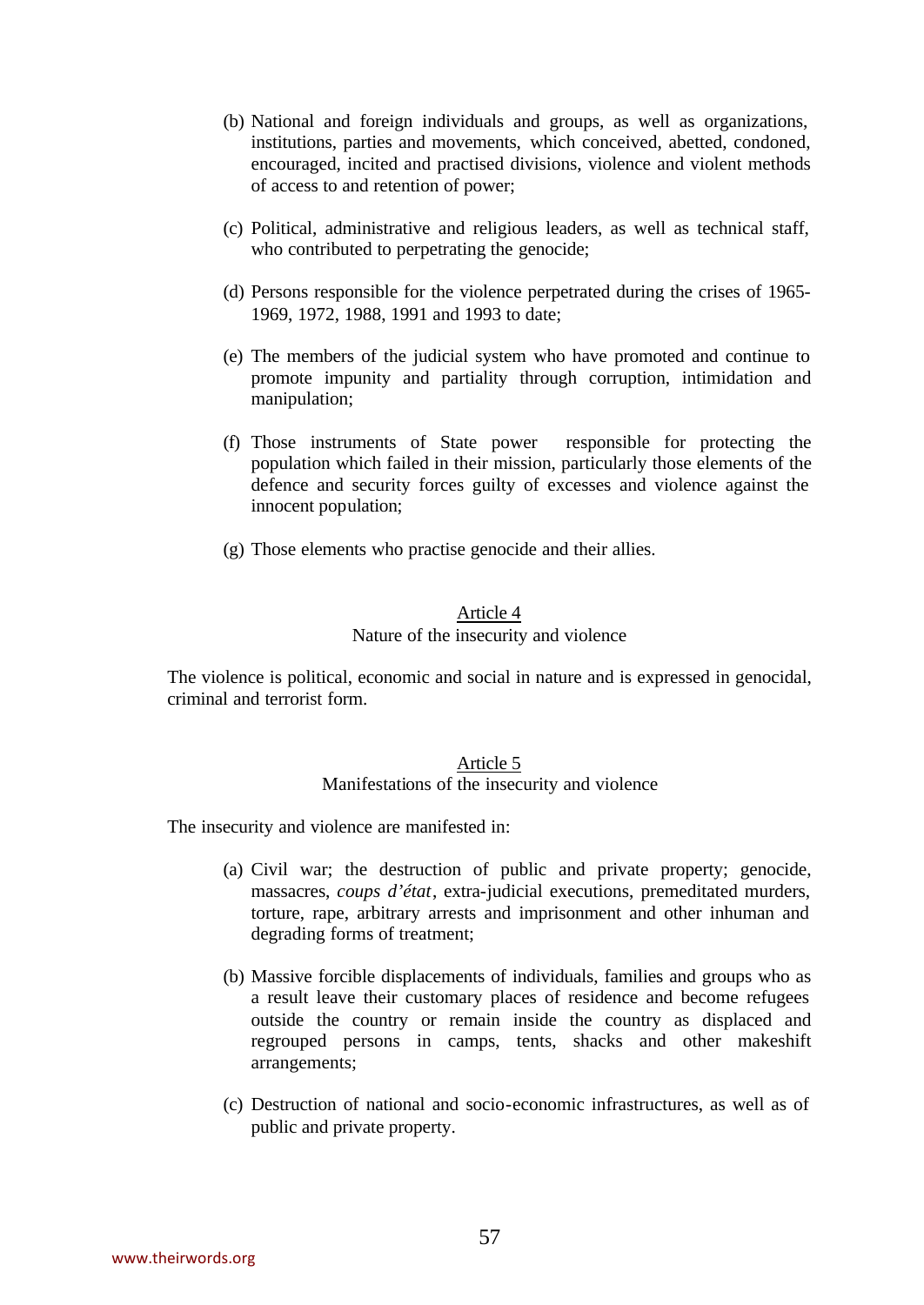## Consequences of the insecurity and violence

The most serious consequences of the insecurity and violence are:

- (a) Increase in crime, in the number of disabled persons, orphans, widows and widowers, impoverishment of the people, and all kinds of social deviation;
- (b) Lack of respect for authority and the law giving rise to anarchy, mistrust and lack of civic spirit, which lead to civil unrest and rebellion;
- (c) The spread of the culture of violence, leading to a general disdain for the sanctity of human life;
- (d) Arbitrary practices, widespread abuse of power, corruption and the plundering of national resources.

# Article 7

### Victims of the insecurity and violence

The main victims of the insecurity and violence are:

- (a) The nation, some political officials, and individuals forced to flee from their original places of residence into exile, settlements and camps;
- (b) Individuals, groups, and categories of the population, both Hutu and Tutsi, targeted on account of their beliefs or political affiliation and on the basis of their ethnic origin.

### Article 8

Protection of the inalienable rights of the human person

It is the duty of the State:

- (a) To protect the inalienable rights of the human person, starting with the right to life and including the rights to freedom, security, work, education and freedom of expression, and all other rights embodied *inter alia* in the Universal Declaration of Human Rights and in the international conventions to which Burundi is a party;
- (b) To prohibit and punish violations of the inalienable rights of the human person;
- (c) To institute a proactive policy aimed at promoting human rights through education and training of the population, including all political and technical officials.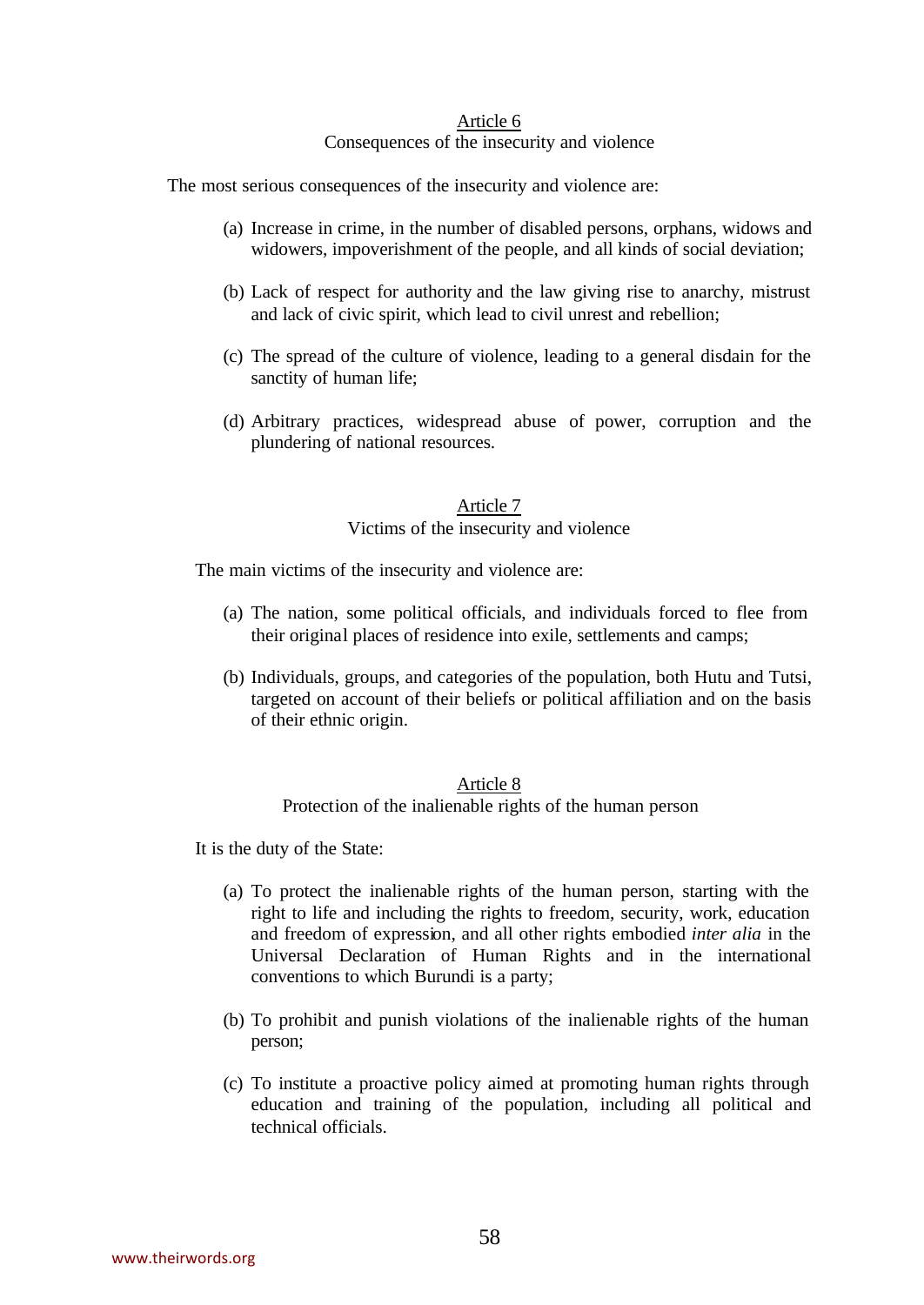#### Security-related regional and international issues

The three most pertinent security-related regional and international issues are:

- (a) The close relationship of Burundi's internal security to security in Great Lakes region and to external factors such as insecurity in the neighbouring countries, hegemonist and/or genocidal ideologies in the Great Lakes region, the arms trade and the presence of mercenaries;
- (b) The need to create conditions that encourage peaceful co-existence, foster a culture of peace and tolerance and cultivate a hospitable environment that encourages people to remain in their places of residence within their country rather than flee as refugees;
- (c) The need to promote participation in and respect for the international conventions on refugees.

## **CHAPTER II**

### **THE DEFENCE AND SECURITY FORCES**

#### Article 10

#### Principles relating to the defence and security forces

- 1. The defence and security forces shall reflect the firm resolve of Burundians, as individuals and as a nation, to live as equals, in peace and harmony, and to be free from fear.
- 2. The defence and security forces shall be established in accordance with the Constitution. Apart from the defence and security forces so established, no other armed organization may be created or raised.
- 3. The defence and security forces shall teach and require their members to abide by the Constitution and the laws in force and by the international conventions and agreements to which Burundi is a party.
- 4. The maintenance of national security and of national defence shall be subject to Government authority and parliamentary oversight.
- 5. The defence and security forces shall be accountable for their actions and work in all transparency. Parliamentary committees shall be set up to supervise the work of the defence and security forces in accordance with the legislation in force and the parliamentary rules and regulations.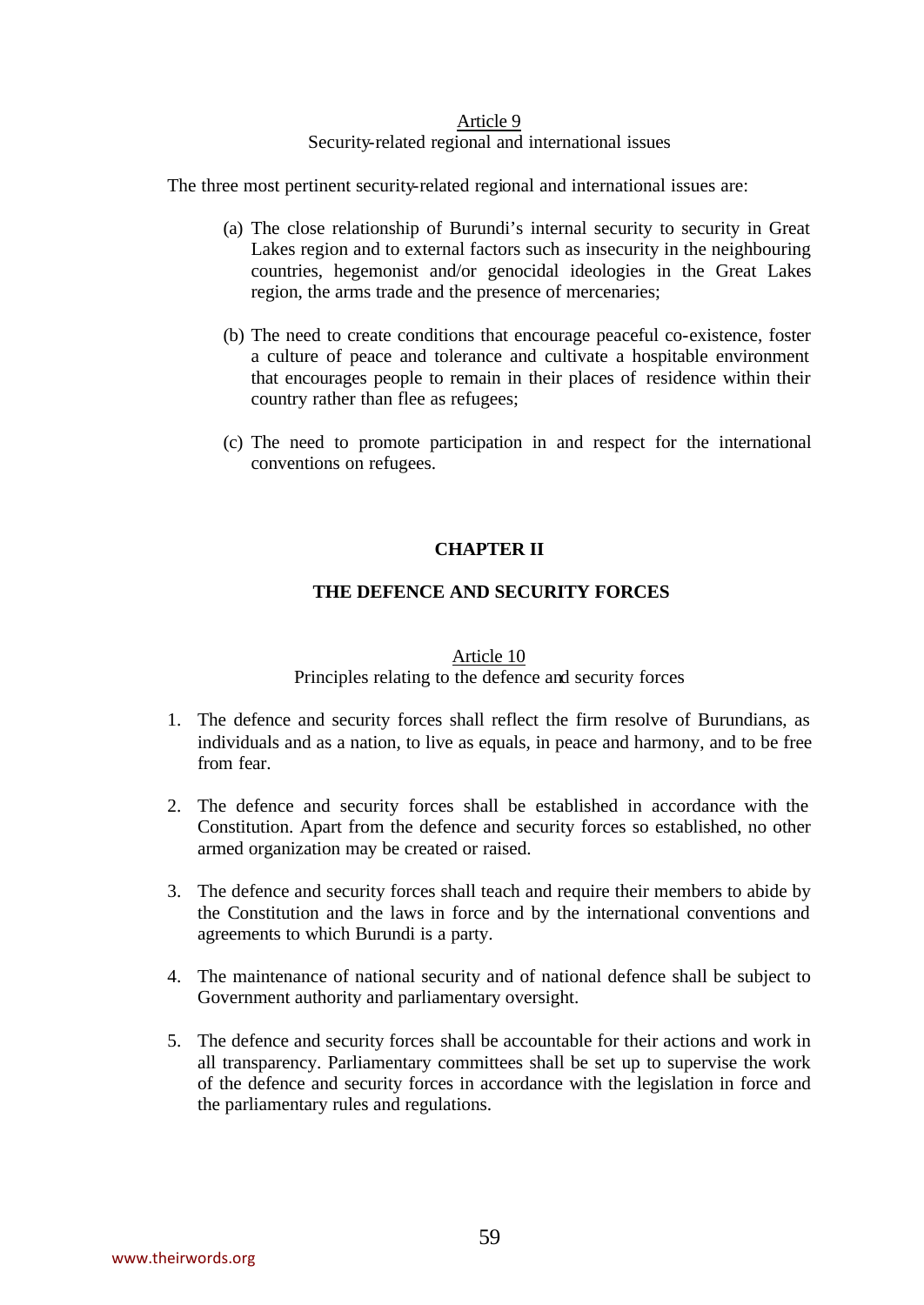- 6. Neither the defence and security forces nor any of their members shall, in the performance of their duties:
	- (a) Injure the interests of a political party which is legitimate under the Constitution;
	- (b) Manifest their political preferences;
	- (c) Favour in any manner the interests of a political party;
	- (d) Be a member of a political party or an association of a political nature;
	- (e) Take part in political activities or demonstrations.

Principles of organization of the defence and security forces

- 1. The defence and security forces shall consist of a national defence force, a national police and an intelligence service, all established in conformity with the Constitution.
- 2. The defence and security forces shall be subordinate to civilian authority in respect for the Constitution, the law and the regulations.
- 3. The defence and security forces shall be open to all Burundian citizens without discrimination.
- 4. The defence and security forces shall promote within their services a nondiscriminatory, non-ethnicist and non-sexist culture.
- 5. Organic laws shall determine the creation, organization, training, conditions of service and functioning of the defence and security forces.
- 6. Within the limits determined by the Constitution and the laws, only the President may authorize the use of armed military force:
	- (a) In defence of the State;
	- (b) In the restoration of order and public safety;
	- (c) In the discharge of international obligations and commitments.
- 7. When the national defence force is utilized in one of the cases referred to in paragraph 6 above, the President shall officially consult the authorized competent bodies and shall promptly inform the Legislature, in detail, of:
	- (a) The reason or reasons for the use of the national defence force;
	- (b) Any location where that force is deployed;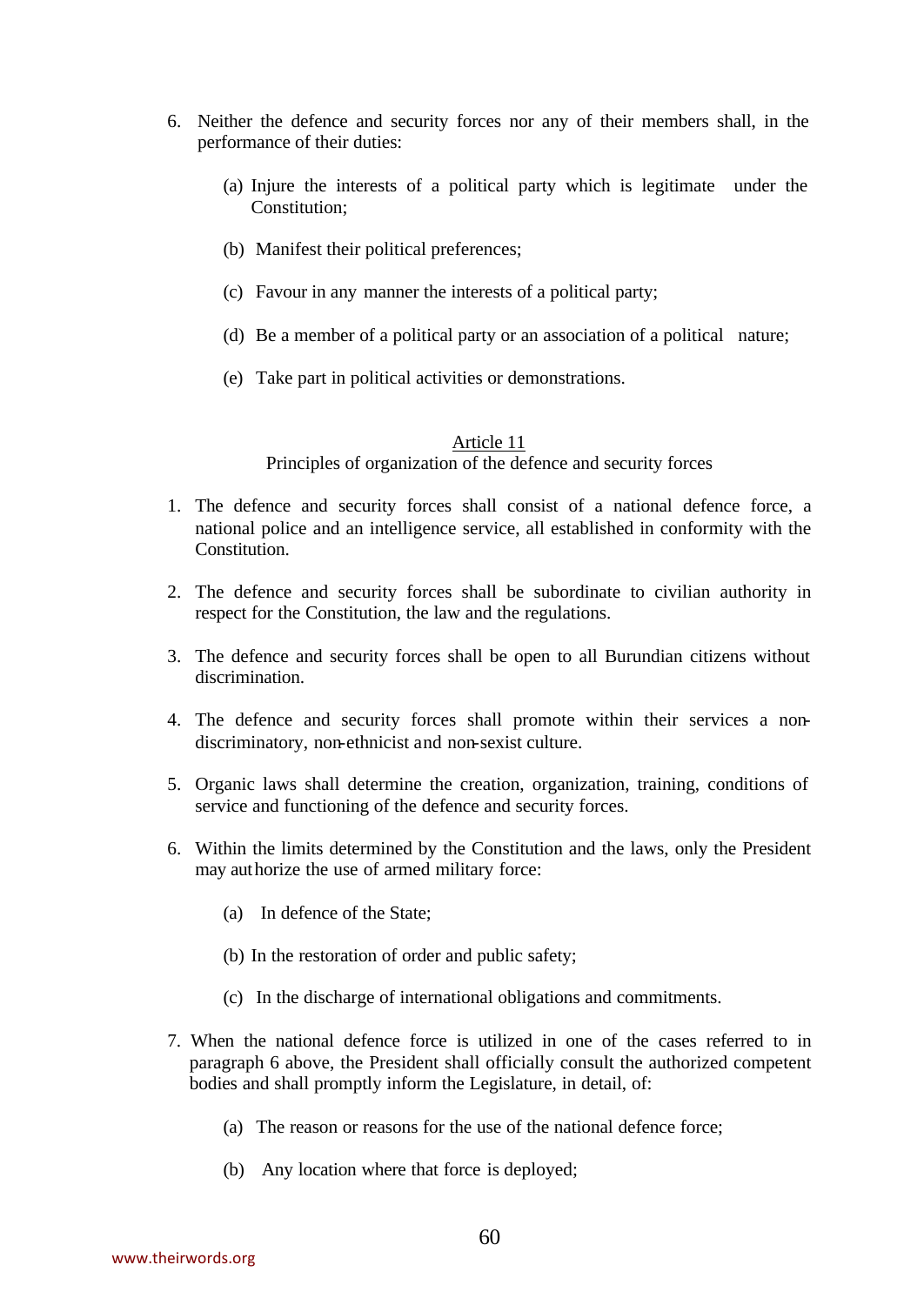- (c) The period for which that force is deployed.
- 8. If the Legislature is not in session, the President shall convene it in special session within seven days from the use of the national defence force.
- 9. The defence and security forces shall respect the rights and dignity of their members in the context of the normal constraints of discipline and training.
- 10. The members of the defence and security forces shall have the right to be informed of the socio-political life of the country and to receive civic education.

#### Article 12 Missions of the defence and security forces

1. Missions of the national defence force

The missions of the national defence force shall be:

- (a) To ensure the integrity of the national territory and the sovereignty of the country;
- (b) To combat any armed aggression against the institutions of the Republic;
- (c) To intervene exceptionally in the maintenance of public order at the formal request of the authorized civilian authority;
- (d) To participate in assistance activities in case of natural disasters;
- (e) To contribute to the development of the country through major works, production and training;
- (f) To defend the vital points.
- 2. Missions of the national police

The missions of the national police shall be:

- (a) To maintain and restore public order;
- (b) To prevent offences provided for by law, investigate and prosecute their perpetrators and make arrests in accordance with the law;
- (c) To ensure respect for the laws and other regulations for whose enforcement they are directly responsible;
- (d) To ensure the physical protection of persons and their property;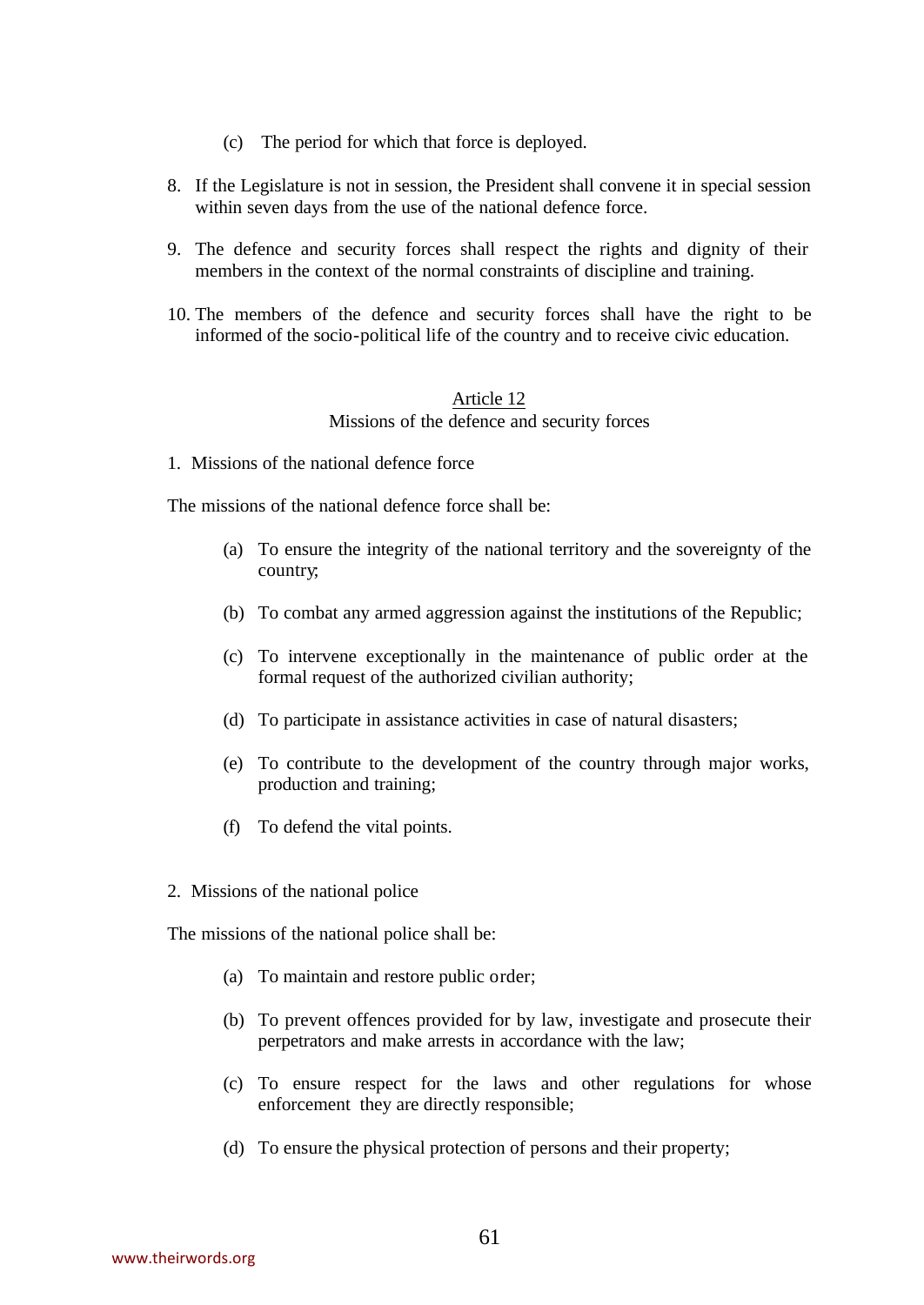- (e) To ensure the protection of infrastructures and public property;
- (f) To relieve and assist persons in danger or in distress;
- (g) To intervene in case of catastrophe or disaster;
- (h) To develop various civil defence scenarios;
- (i) To ensure road safety throughout the national territory;
- (j) To ensure protection of public gatherings at the request of those involved, on orders from the administrative authorities, or on their own initiative;
- (k) To ensure the missions of the judicial and administrative police;
- (l) To ensure protection of the courts and tribunals;
- (m) To deal with criminal cases of major importance, such as economic crimes and cases attributable to roving delinquents or groups organized at the national or international level;
- (n) To produce and make use of crime statistics;
- (o) To deal with the policing of immigration and emigration and the status of aliens;
- (p) To monitor the movements of aliens throughout the national territory;
- (q) To keep watch on the land, lake and air borders;
- (r) To issue travel documents and residence permits;
- (s) To ensure protection of the institutions.
- 3. Missions of the intelligence service

The missions of the intelligence service shall be:

- (a) To seek out, centralize and make use of all information likely to contribute to the protection of the State, its institutions and its interests at the international level, as well as to the prosperity of its economy;
- (b) To detect as early as possible activities aimed at creating insecurity and violence or at changing the institutions of the State by unlawful means;
- (c) To detect as early as possible recourse to the manipulation of ethnic or regionalist feelings as means of access to or retention of power;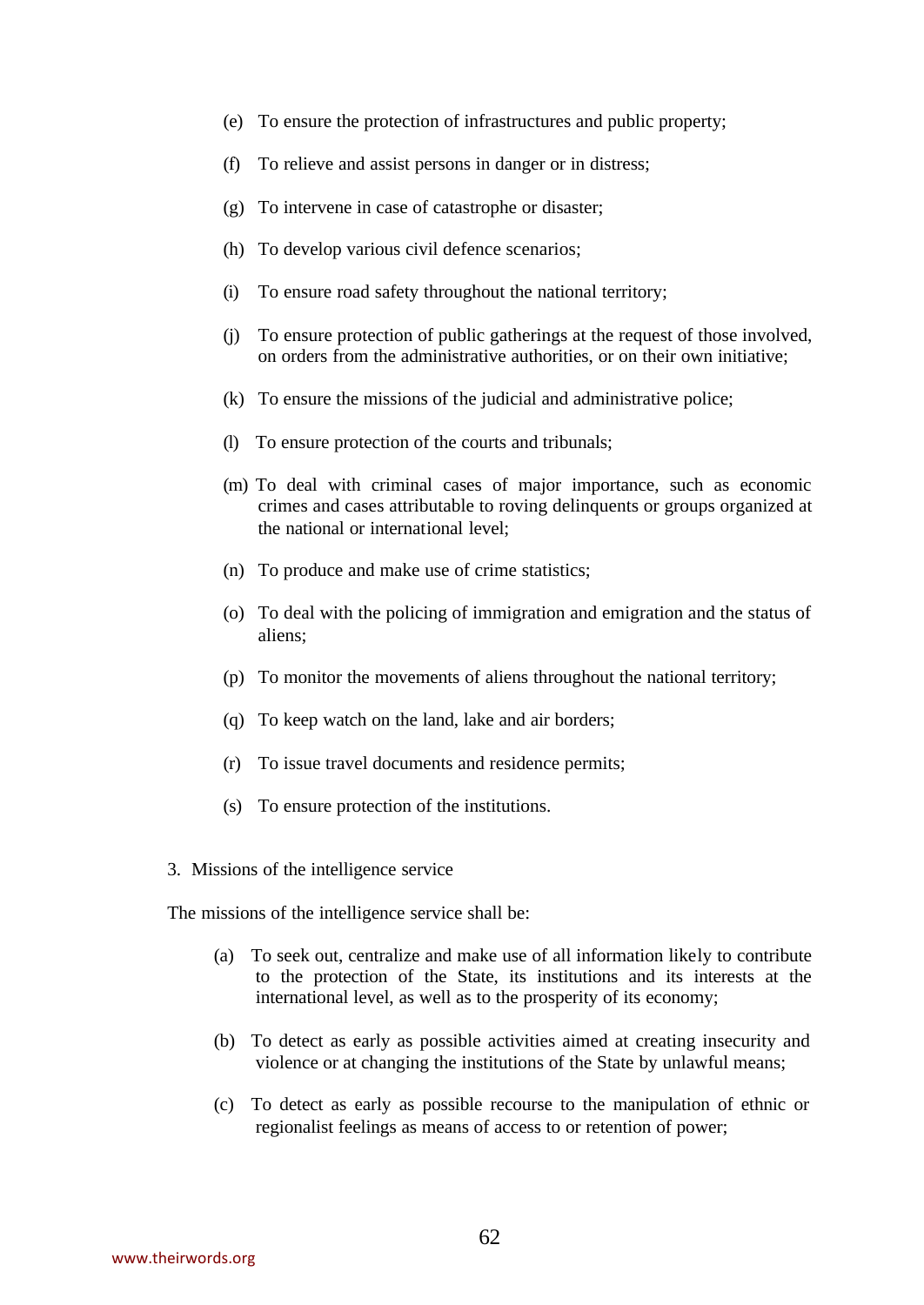- (d) To detect as early as possible any threat to the constitutional order, public safety, territorial integrity or national sovereignty;
- (e) To detect as early as possible any threat to the country's ecological environment;
- (f) To detect as early as possible terrorist intrigues, illicit drug trafficking and the formation of criminal organizations;
- (g) To detect malfunctions and cases of misappropriation of funds within the State services.

## Article 13 Structure of the defence and security forces

1. Structure of the national defence force

The transitional Government shall be responsible for deciding upon the structure of the national defence force.

- 2. Structure of the national police
- (a) The national police shall be coordinated within one Ministry, i.e., the one responsible for public security.
- (b) Its structure shall be:
	- (i) First level: Since the Ministry is responsible for public security, the head shall be a member of the Government;
	- (ii) Second level: A national police headquarters responsible for coordinating all the police forces. It shall be headed by a directorgeneral with administrative skills and knowledge of police techniques;
	- (iii) Third level: Departments: each department shall represent a specialized area of police work.

This structure is illustrated in Annex II to the Agreement.

3. Structure of the intelligence service

The structure of the intelligence service shall be such as to enable the service, given its special nature, to preserve the secrecy of its operations while allowing for control by the National Assembly, especially with regard to the budget. The intelligence service shall be placed under the responsibility of a member of government.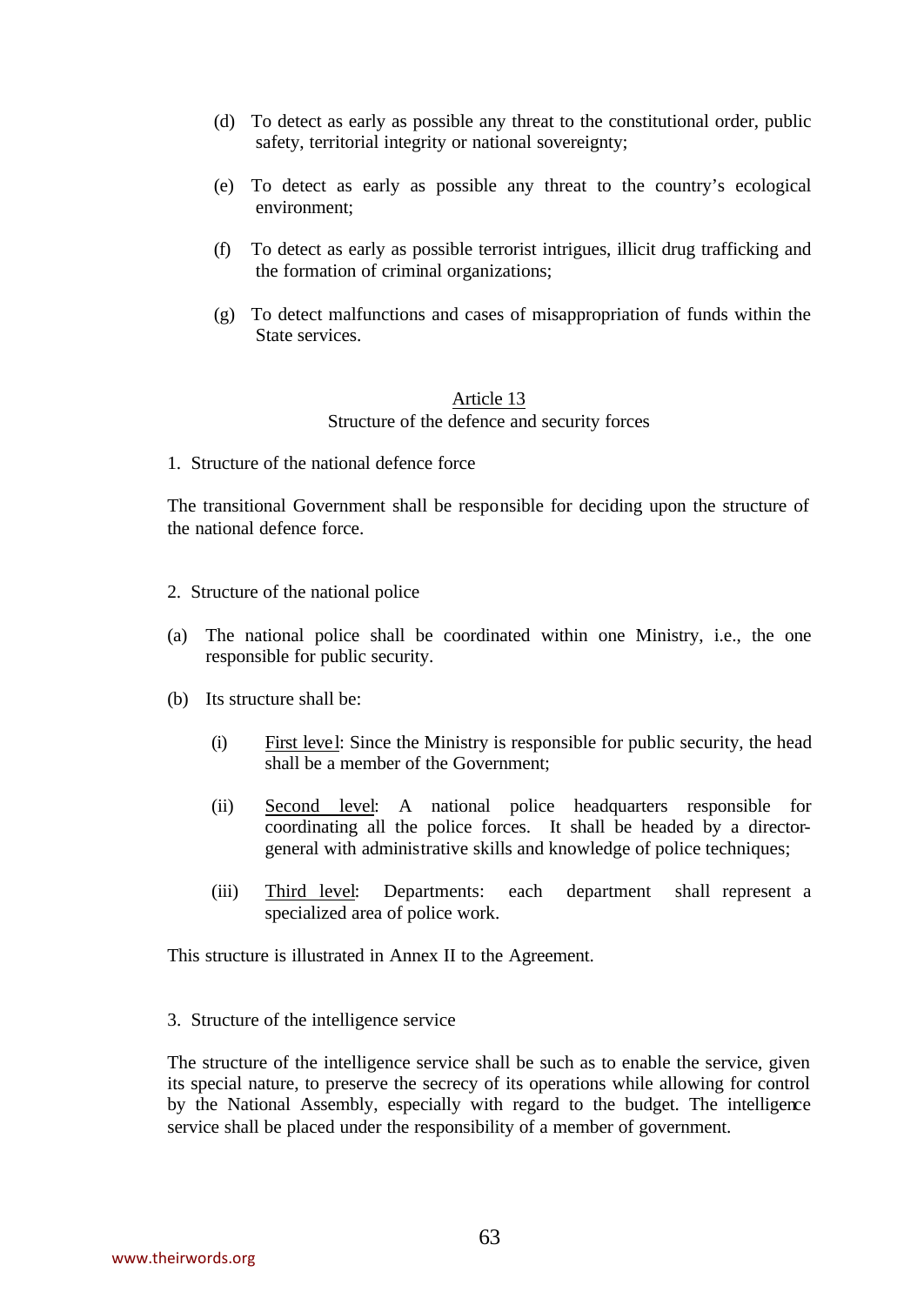4. Command of the defence and security forces

Command posts shall be distributed on the basis of competence and merit while ensuring the necessary ethnic balances.

# Article 14

## Composition of the defence and security forces

- 1. Composition of the national defence force
	- (a)There shall be a single defence force composed of all components of the Burundian nation irrespective of ethnic, regional, gender and/or social status.
	- (b) The national defence force shall include members of the Burundian armed forces and combatants of the political parties and movements in existence at the time of restructuring of the army, as well as other citizens who wish to enlist.
	- (c)After the signature of the Agreement, the combatants of the political parties and movements, as well as the existing national defence force, shall be placed under the authority of the transitional Government.
	- (d) A technical committee consisting of representatives of the Burundian armed forces and combatants of the political parties and movements, as well as of an external military advisory and training group, shall be established by decision of the transitional Government to implement the procedures for the establishment of the national defence force.
	- (e)Members of the Burundian armed forces found guilty of acts of genocide, *coups d'état*, violation of the Constitution and human rights and war crimes shall be excluded from the national defence force. Combatants of the political parties and movements found guilty of the same offences shall also not be accepted into the national defence force.
	- (f) Recruitment into the national defence force shall be conducted in a transparent manner, individually, voluntarily and on the basis of personal merit, physical fitness, moral and professional qualifications and potential.
	- (g) For a period to be determined by the Senate, not more than 50% of the national defence force shall be drawn from any one ethnic group, in view of the need to achieve ethnic balance and to prevent acts of genocide and *coups d'état*.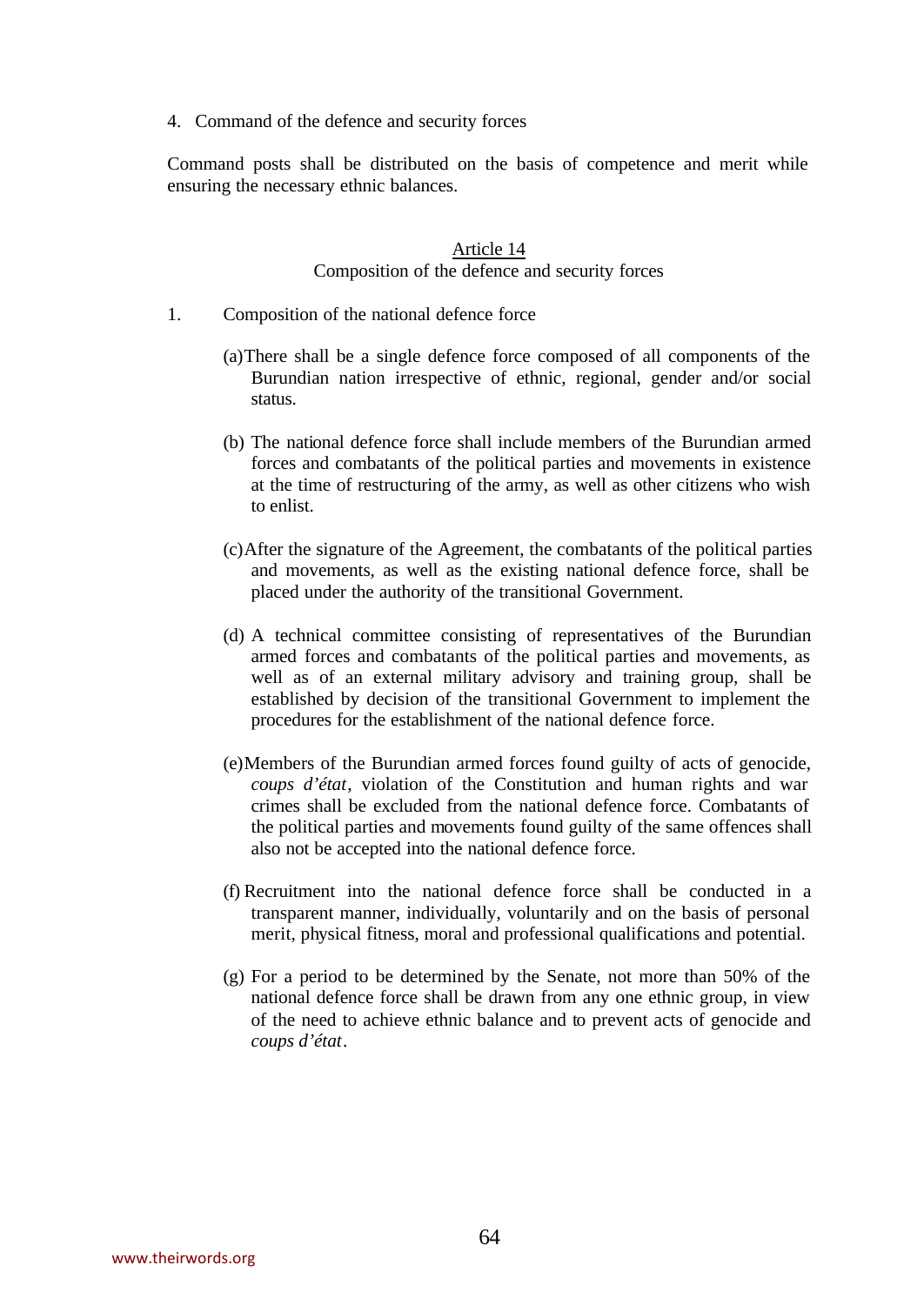- 2. Composition of the national police
	- (a) There shall be a single national police composed of all citizens of the Burundian nation wishing to form part of it, irrespective of ethnic, regional, gender and social status.
	- (b) The national police shall include members of the current national police, combatants of the political parties and movements and other citizens who meet the requirements.
	- (c) A technical committee comprising representatives of the existing police force and the political parties and movements and of external advisors and instructors on police issues shall be established by decision of the transitional Government to implement the procedures for the establishment of the national police.
	- (d) All persons, including current members of the police force and combatants of the political parties and movements, found guilty of genocide, the *coup d'état* of 21 October 1993, human rights violations or war crimes shall be excluded from the national police.
	- (e) Not more than 50% of the members of the national police shall be drawn from any one particular ethnic group, with a view to achieving the necessary balances and preventing acts of genocide or of *coup d'état*.
- 3. Composition of the intelligence service

The composition of the intelligence service shall be such as to enable the service, given its special nature, to preserve the secrecy of its operations while allowing for control by the National Assembly.

#### Article 15 Size of the defence and security forces

- 1. Size of the national defence force
	- (a) The following criteria shall be used to determine the strength of the national defence force:
		- (i) Potential internal and external threats;
		- (ii) The economic and financial resources of the country;
		- (iii) The budget allocated to the defence and security forces;
		- (iv) The defence policy of the country.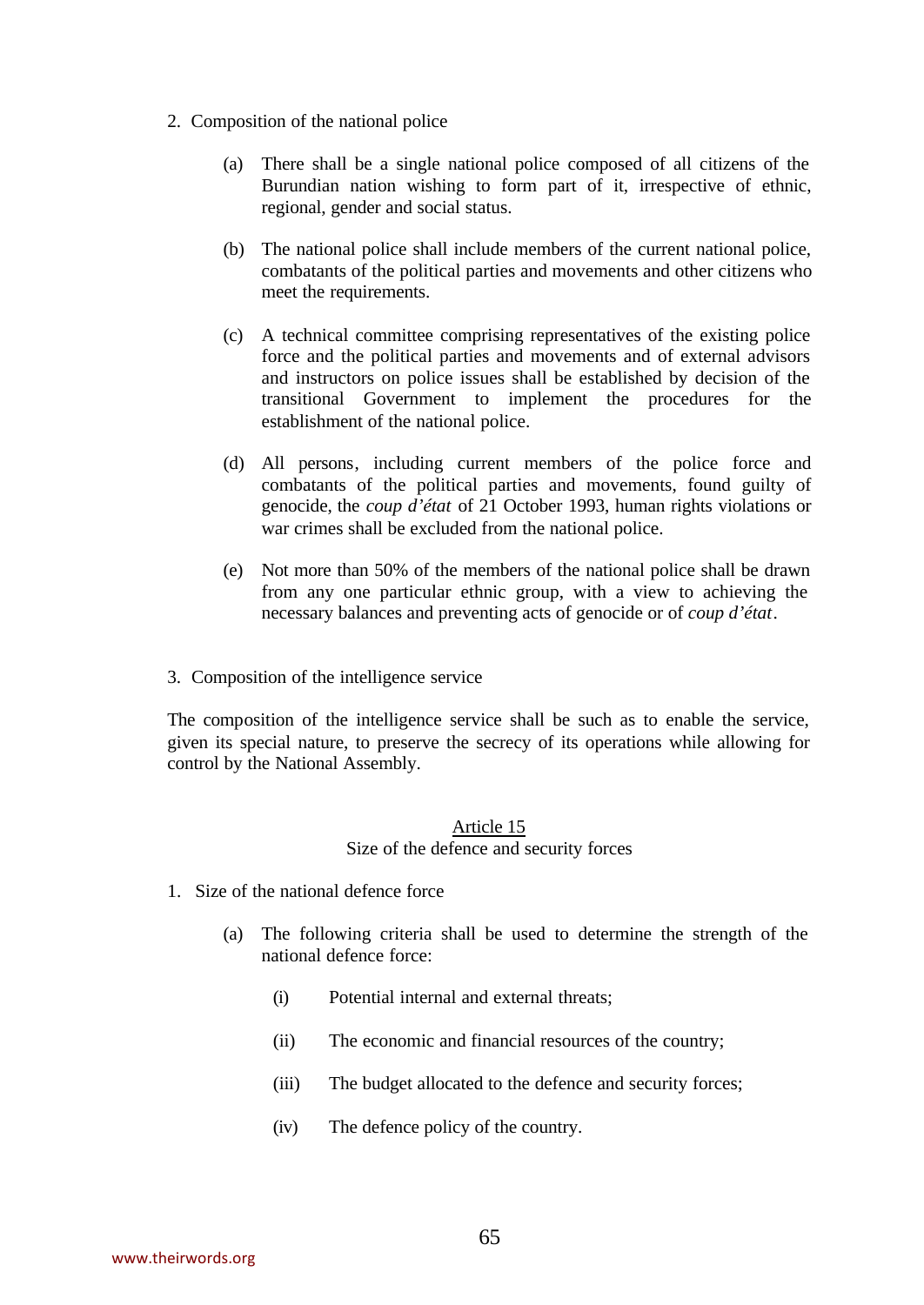- (b) The transitional Government, in consultation with the technical committee, shall determine the size of the national defence force.
- 2. Size of the national police
	- (a) The following criteria shall be used to determine the strength of the national police:
		- (i) Surface area of the country;
		- (ii) Population;
		- (iii) Population density;
		- (iv) Urbanization level;
		- (v) Economic resources;
		- (vi) Crime level;
		- (vii) Budgetary allocation.
	- (b) The transitional Government, in consultation with the technical committee, shall determine the size of the national police.
- 3. Size of the intelligence service

The size of the intelligence service shall be such as to enable the service, given its special nature, to preserve the secrecy of its operations while allowing for control by the National Assembly.

#### Article 16

Balances within the defence and security forces

- 1. The following criteria shall be used to determine the imbalances in the defence and security forces:
	- (a) Political;
	- (b) Ethnic;
	- (c) Regional;
	- (d) Gender.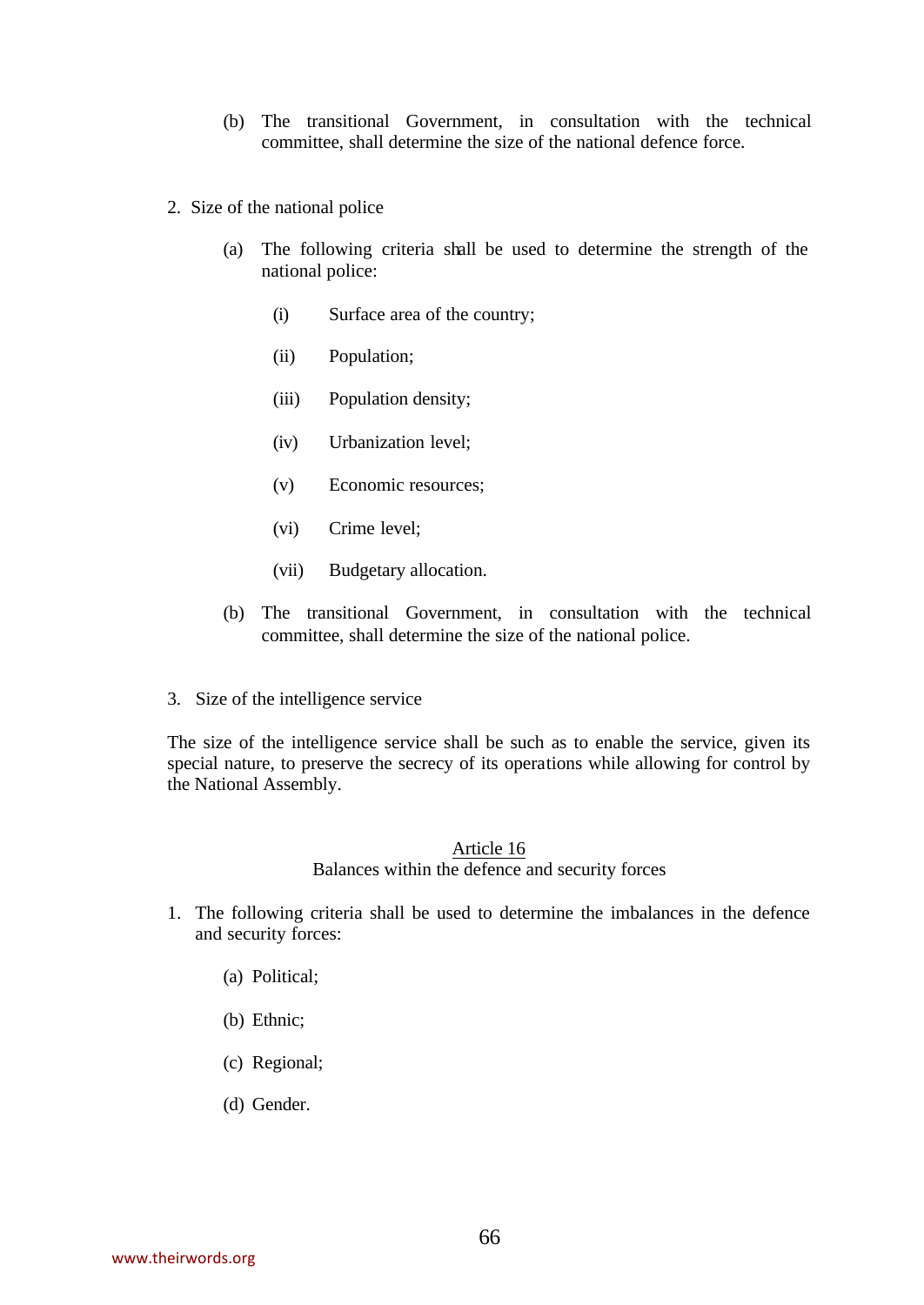- 2. Correction of the imbalances in the defence and security forces shall be approached progressively in the spirit of reconciliation and trust in order to reassure all Burundians.
- 3. Correction of the imbalances shall be achieved during the transition period through the integration into the current defence and security forces of the combatants of the political parties and movements and through the recruitment of other Burundian citizens.
- 4. For purposes of rapid reduction of the command-level imbalances, accelerated training of commissioned and non-commissioned officers from among the combatants of the political parties and movements shall be conducted in Burundi and abroad as soon as the transition period commences.

## Recruitment

- 1. Recruitment shall be conducted in accordance with the following criteria:
	- (a) Transparency;
	- (b) Voluntary service;
	- (c) Age;
	- (d) Personal record and level of training;
	- (e) Medical tests of physical and intellectual aptitude.
- 2. Recruitment criteria based on educational level shall be determined by the transitional Government.
- 3. A national commission shall be assigned responsibility for selecting candidates for all levels of the national defence force and national police, taking care to ensure the necessary ethnic balance.

# Article 18

# Training

- 1. The defence and security forces shall have technical, moral and civic training. This training shall include the culture of peace, aspects of conduct relating to the democratic multi-party political system, human rights and humanitarian law.
- 2. Decentralization of the centres for training police constables, rank and file troops and non-commissioned officers shall be undertaken.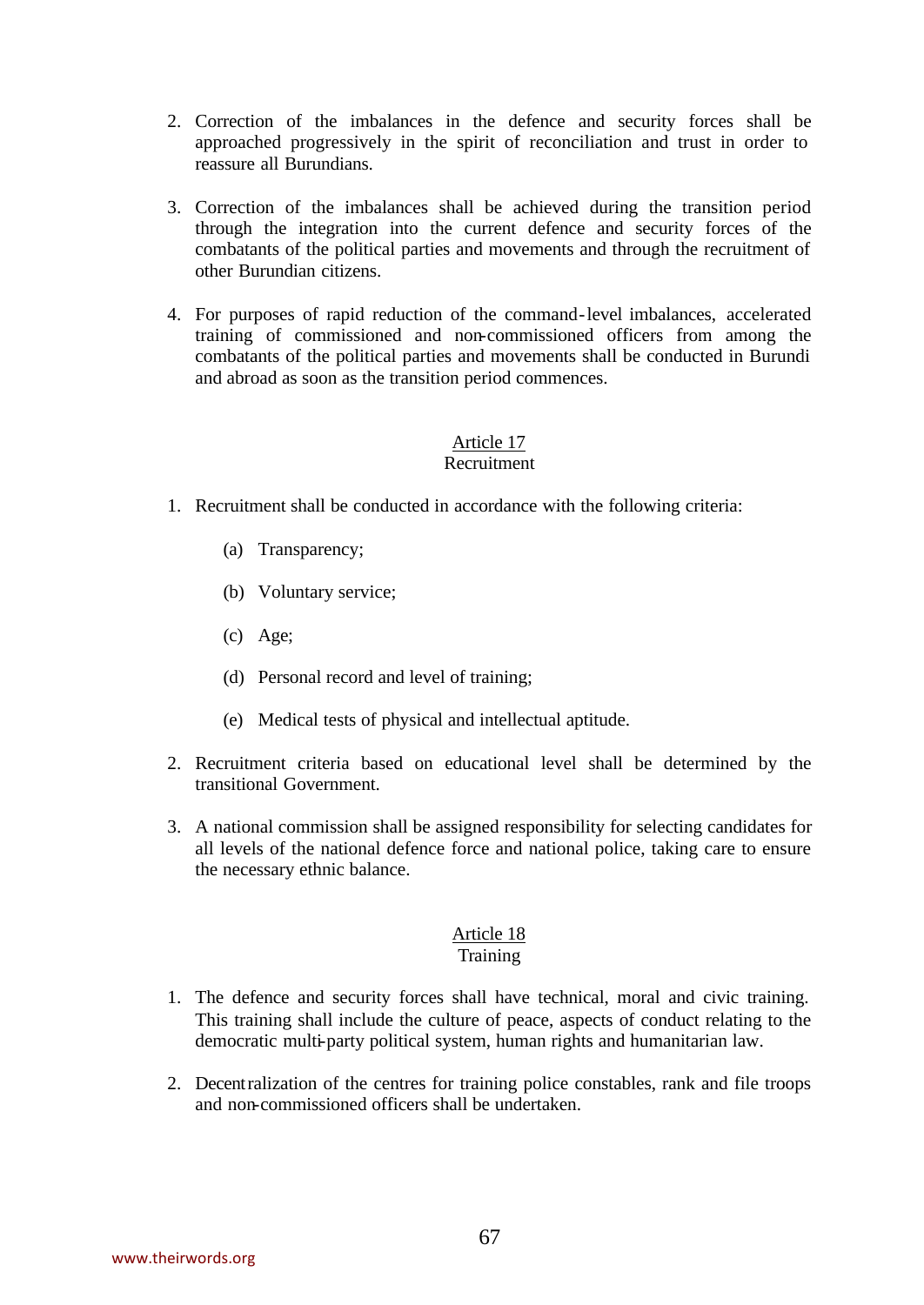#### Organic laws, regulatory texts and disciplinary system

For the defence and security forces, organic laws, regulatory texts and disciplinary rules in conformity with the relevant provisions of the Agreement shall be adopted.

#### Article 20

## Names of the defence and security forces

- 1. The name of the defence force shall be decided upon by the transitional Government.
- 2. The name of the police shall be "National Police of Burundi".
- 3. The name of the intelligence service shall be "General Intelligence Service".

# Article 21

# Demobilization

- 1. Demobilization shall begin after the signature of the Agreement in accordance with the implementation timetable (see Annex V).
- 2. To move from war to peace requires demobilization within the defence and security forces as well as for the combatants of the political parties and movements.
- 3. Demobilization shall involve both the members of the Burundian armed forces and the combatants of the political parties and movements.
- 4. Lists of people to be demobilized shall be compiled.
- 5. Members to be demobilized shall be provided with some form of appropriate identification.
- 6. Demobilization criteria and a demobilization package shall be drawn up.
- 7. The categories of people to be demobilized shall be:
	- (a) Volunteers;
	- (b) Those members who are handicapped or disabled;
	- (c) Those who do not meet the age criteria;
	- (d) Those whose discipline is such that they cannot be retained within the new defence and security forces;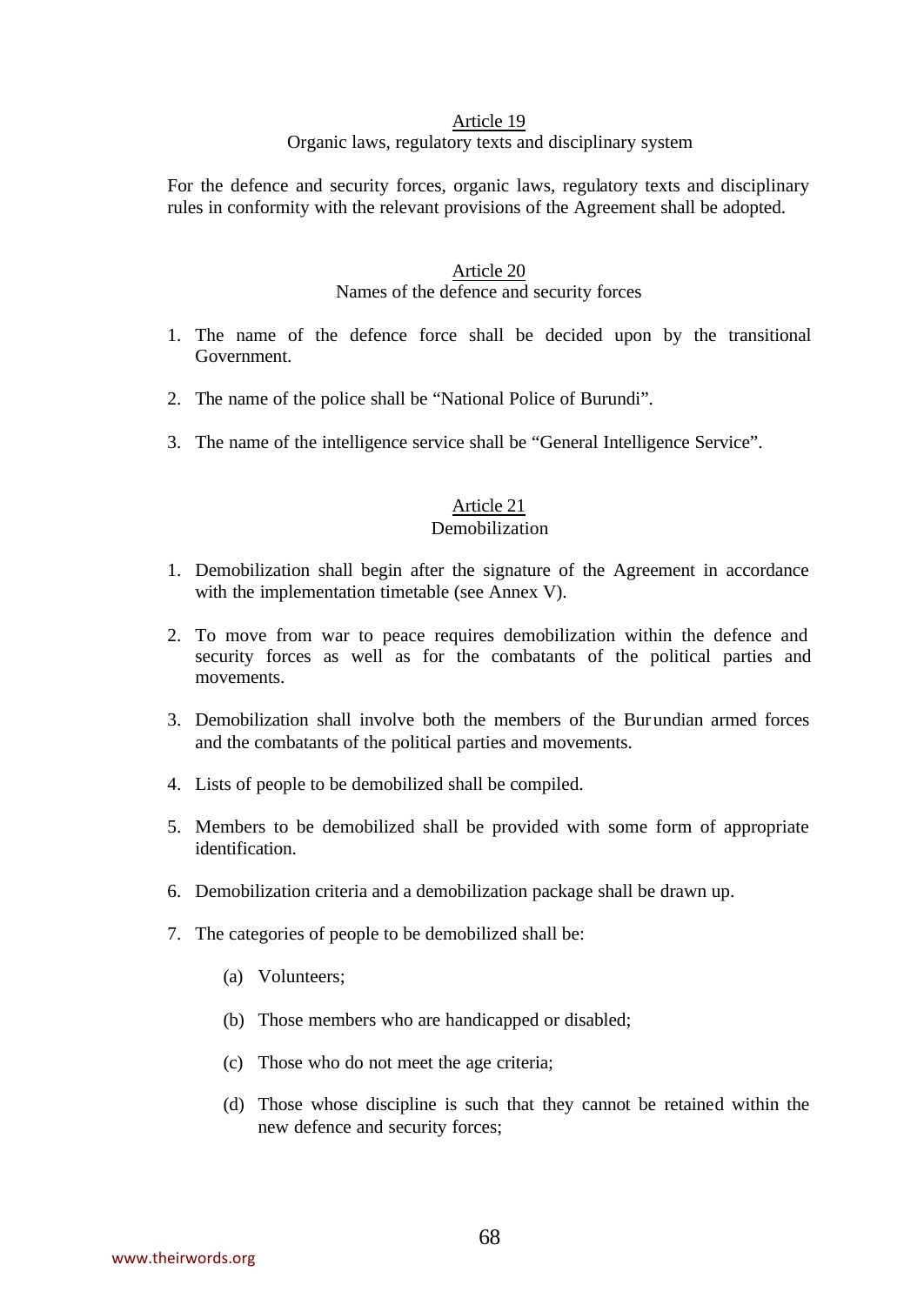- (e) Individuals whose educational level is such that they would not be able to undergo military or police training;
- (f) Members of the Burundian armed forces and combatants of the political parties and movements who will be rationalized to yield efficient and affordable defence and security forces.
- 8. An organ to deal with the socio-professional reintegration of demobilized troops shall be established.
- 9. A technical committee to work out the programme and modalities of demobilization shall be set up.
- 10. The international community shall be requested to assist in the process of demobilization.
- 11. Following the demobilization process, a certificate shall be issued to demobilized troops.
- 12. Each demobilized person shall receive a demobilization allowance.

#### Article 22 Military or compulsory civic service

The future institutions of the country shall examine the issue in the light of the needs of the time.

#### Article 23

National, regional, and international environment

- 1. Peace in Burundi requires a favourable national, regional and international environment.
- 2. Burundian politicians shall undertake to respect the political neutrality of the defence and security forces.
- 3. After the signature of the Agreement, the armed signatories to the Agreement, politicians and political leaders, religious organizations and civil society shall be called upon to address to the Burundian population signals and messages of peace, reconciliation and national unity.
- 4. National observatories shall be established on genocide, ethnic hegemony and domination, oppression and exclusion, *coups d'état*, political assassinations, arms trafficking and human rights violations in the Great Lakes region. The establishment of similar observatories at the regional and international levels shall be promoted.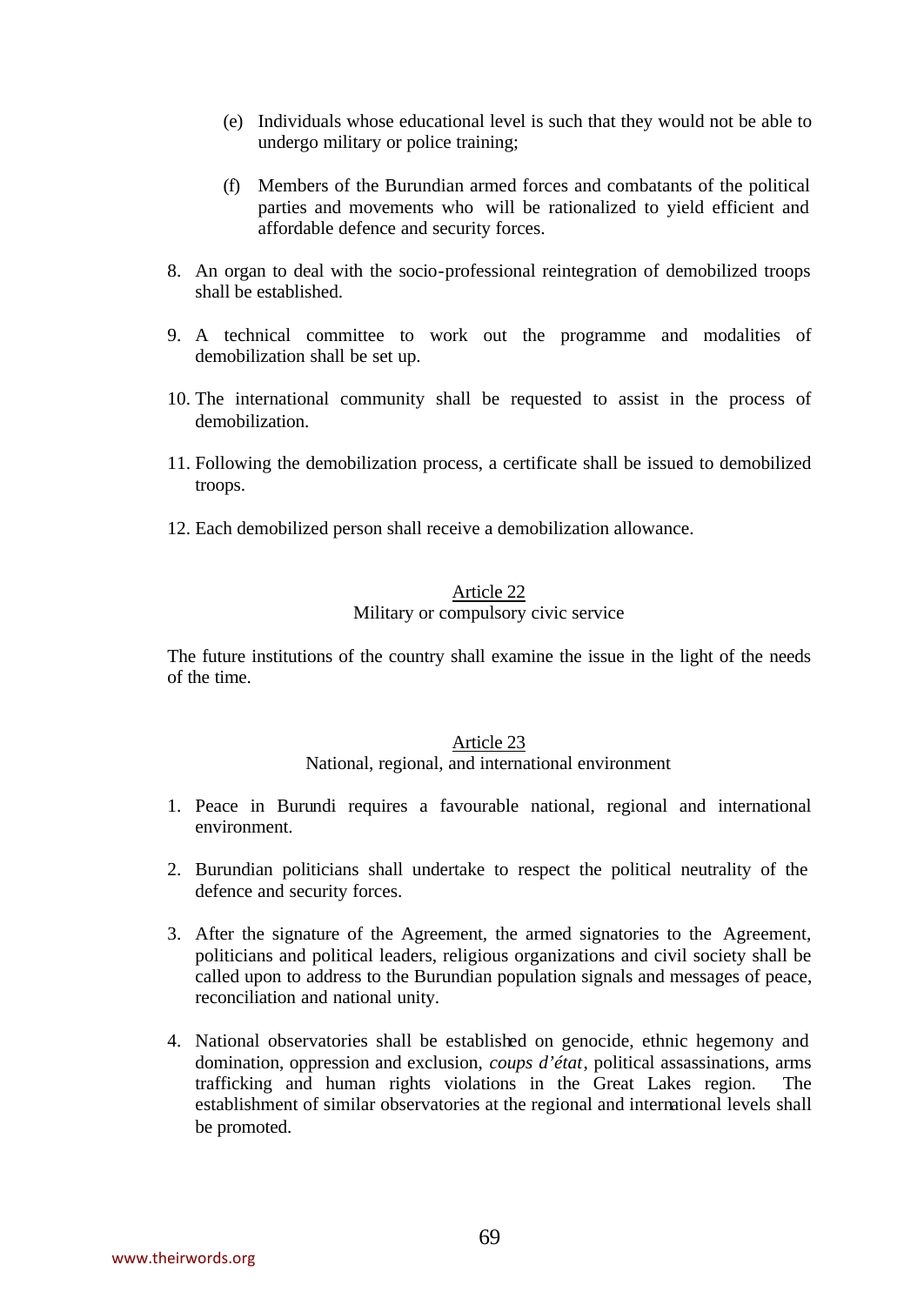5. The Parties undertake to contribute to the restoration of peace in the Great Lakes region.

#### Article 24 Security partners

The security partners are:

- 1. The Government and the defence and security forces;
- 2. State institutions including local authorities;
- 3. The population, particularly through their support and cooperation in enforcing the laws;
- 4. The countries in the region;
- 5. The international community.

### **CHAPTER III**

#### **PERMANENT CEASEFIRE AND CESSATION OF HOSTILITIES**

Definitions and general principles

#### Article 25 **Definitions**

#### 1. Ceasefire means the cessation of:

- (a) All attacks by air, land and lake, as well as all acts of sabotage;
- (b) Attempts to occupy new ground positions and movements of troops and resources from one location to another;
- (c) All acts of violence against the civilian population summary executions, torture, harassment, detention and persecution of civilians on the basis of ethnic origin, religious, beliefs and political affiliations, incitement of ethnic hatred, arming of civilians, use of child soldiers, sexual violence, training of terrorists, genocide and bombing of the civilian population;
- (d) Supply of ammunitions and weaponry and other war-related stores to the field;
- (e) All hostile propaganda between the Parties, both within and outside the country;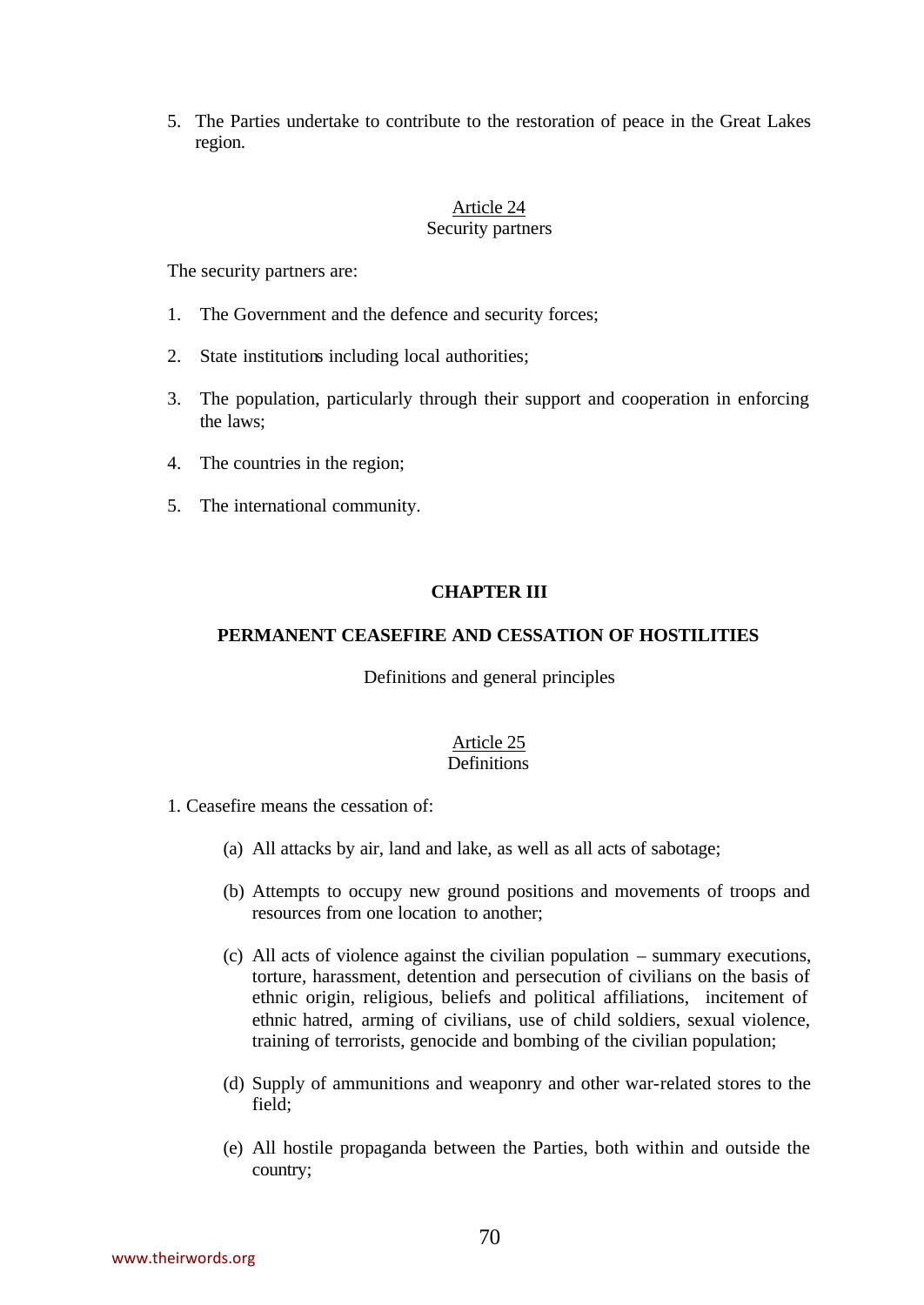- (f) Any other actions that may impede the normal evolution of the ceasefire process.
- 2. The cessation of hostilities shall involve:
	- (a) Announcement of a cessation of hostilities 48 hours after the signing of the ceasefire agreement, through command channels and print and electronic media;
	- (b) Cessation of hostilities shall be regulated and monitored through the committee to follow up, supervise, monitor and implement the Agreement (Implementation Monitoring Committee);
	- (c) Release of all the political prisoners, closure of all the forced regroupment camps and respect for civil and political rights and freedoms shall take place from the date of signature of the Agreement;
	- (d) Cessation of hostilities brought about by emergency laws, political imprisonment and arbitrary arrests shall take effect from the date of signature of the Agreement;
	- (e) Cessation of defamatory, untruthful or ethnicist statements by the media and publications shall take place from the date of signature of the Agreement.
- 3. The different types of hostilities are:
	- (a) Political hostilities:
		- (i) Verbal aggression and denigration;
		- (ii) Political imprisonment;
		- (iii) Forced regroupment camps;
		- (iv) Violation of political rights and freedoms;
	- (b) Military hostilities:
		- (i) Armed clashes between the belligerents;
		- (ii) Infiltration of armed groups from neighbouring countries;
		- (iii) Attacks on the population by the belligerents.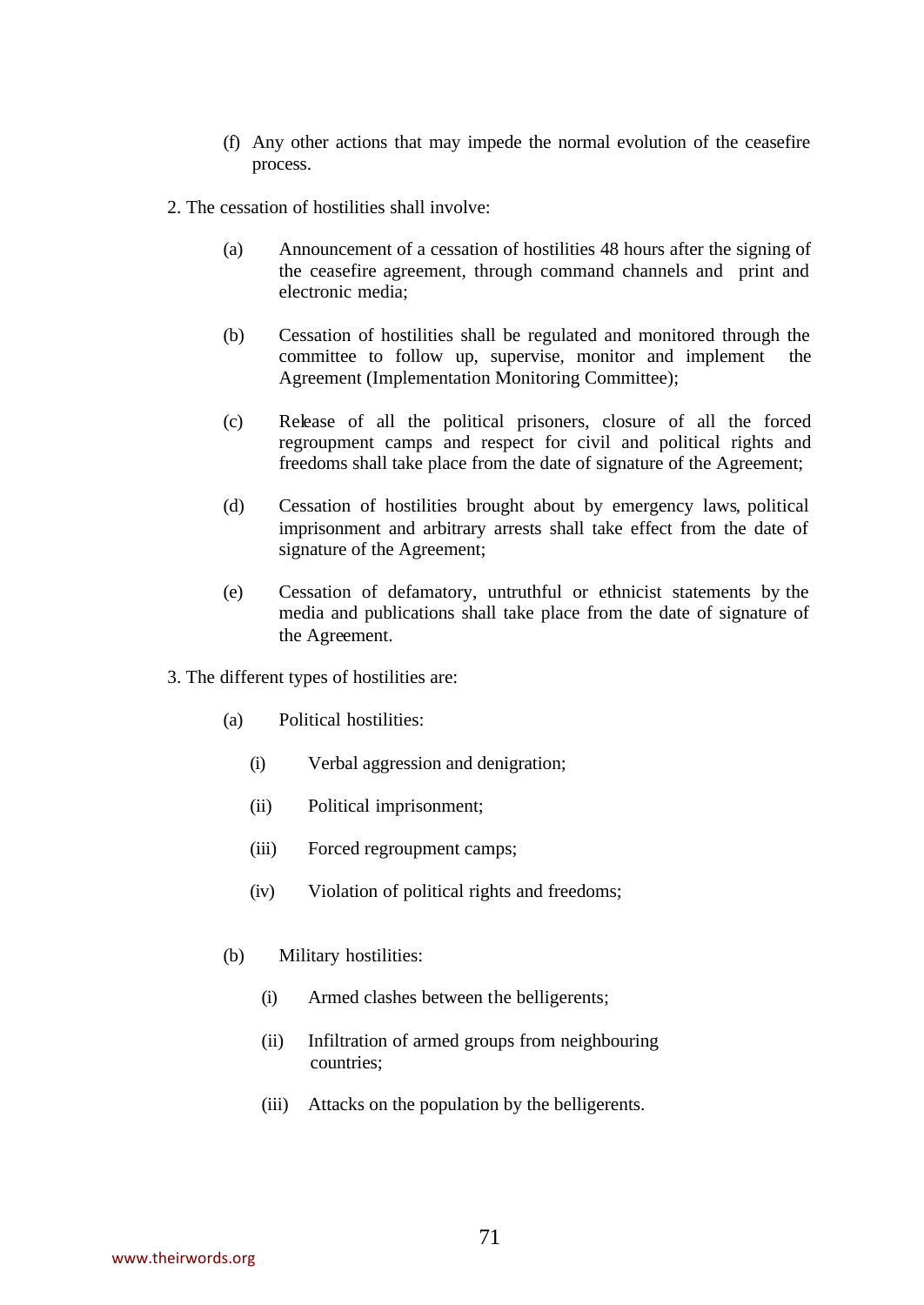#### 4. The belligerents are:

- (a) The Government forces;
- (b) The combatants of the political parties and movements which signed the Declaration of 21 June 1998;
- (c) The combatants of political parties and movements operating within the country which did not sign the Declaration of 21 June 1998;
- (d) The political and ethnic militias operating within the country.

### Article 26 General principles

- 1. The following principles are agreed upon:
	- (a) The provisions of article 25.1 (d) above shall not preclude the supply of food, clothing and medical support to forces in the field;
	- (b) Freedom of movement of persons and goods throughout the country shall be guaranteed;
	- (c) All persons detained or taken hostage on account of political belief or activities shall be released and given the latitude to relocate to anywhere within the country;
	- (d) Humanitarian assistance shall be facilitated through humanitarian corridors in order to render assistance to displaced persons, refugees and other *sinistrés*;
	- (e) The parties shall establish a Joint Commission for Peace and Security, hereinafter referred to as the Ceasefire Commission, which shall be responsible for peace and security functions and shall work in close conjunction with a peacekeeping force following the entry into force of the Agreement;
	- (f) The laying of mines of any type shall be prohibited, and all parties shall be required to undertake to mark and signpost any danger areas to be identified to peacekeeping forces;
	- (g) The forces in areas of direct contact shall proceed to an immediate disengagement;
	- (h) Illicit trafficking of arms and the infiltration of armed groups shall be controlled with the collaboration of neighbouring countries;
	- (i) The parties shall undertake to locate, identify, disarm, and assemble all armed groups in the country;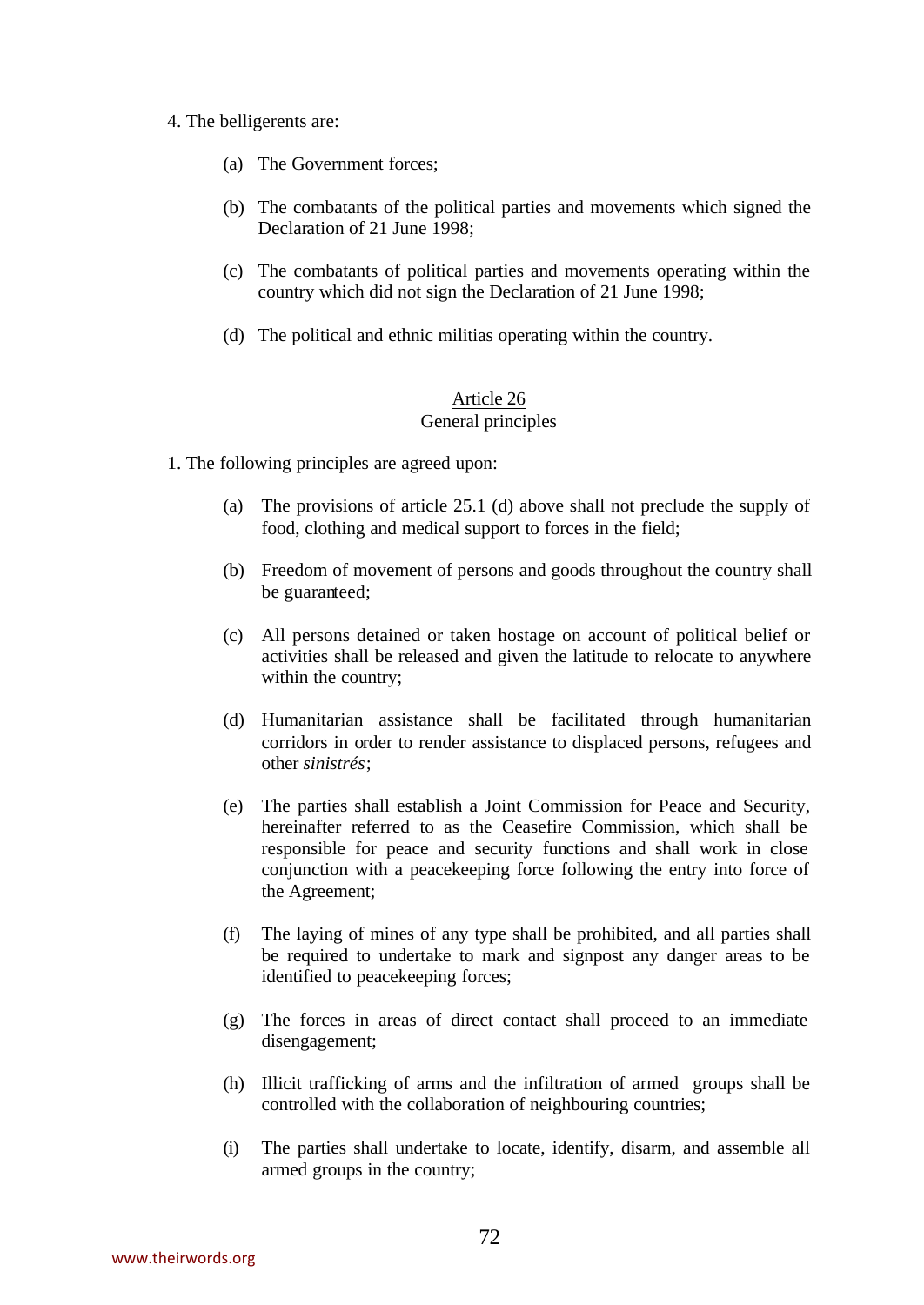- (j) The parties shall ensure that armed groups operating under their command comply with the process;
- (k) Mechanisms for dismantling and disarming all militias and disarming civilians holding arms illegally shall be established;
- (l) Amnesty shall be granted to all combatants of the political parties and movements for crimes committed as a result of their involvement in the conflict, but not for acts of genocide, crimes against humanity or war crimes, or for their participation in *coups d'état*.

#### 2. Disengagement

- (a) Disengagement shall mean the immediate breaking of contact between the opposing military forces of the Parties to the Agreement at places where they are in direct contact by the effective date and time of the ceasefire.
- (b) Immediate disengagement at the initiative of all military units shall be limited to the effective range of all weapons. Disengagement to put all weapons out of range shall be conducted under the guidance of the Ceasefire Commission established pursuant to article 27 below.
- (c) Where disengagement by a party is impossible or impractical, the Ceasefire Commission shall find an alternative solution to render the weapons safe.

#### Article 27 Verification and supervision

- 1. Ceasefire Commission
	- (a) The Ceasefire Commission shall consist of representatives of the Government, the combatants of the political parties and movements, the United Nations, the Organization of African Unity and the Regional Peace Initiative for Burundi.
	- (b) The Ceasefire Commission shall be a decision-making body.
	- (c) The Ceasefire Commission shall take its decisions by consensus.
	- (d) The Ceasefire Commission shall be responsible, among other things, for:
		- (i) Establishing the location of units at the time of the ceasefire;
		- (ii) Establishing liaison between the parties for the purpose of the ceasefire;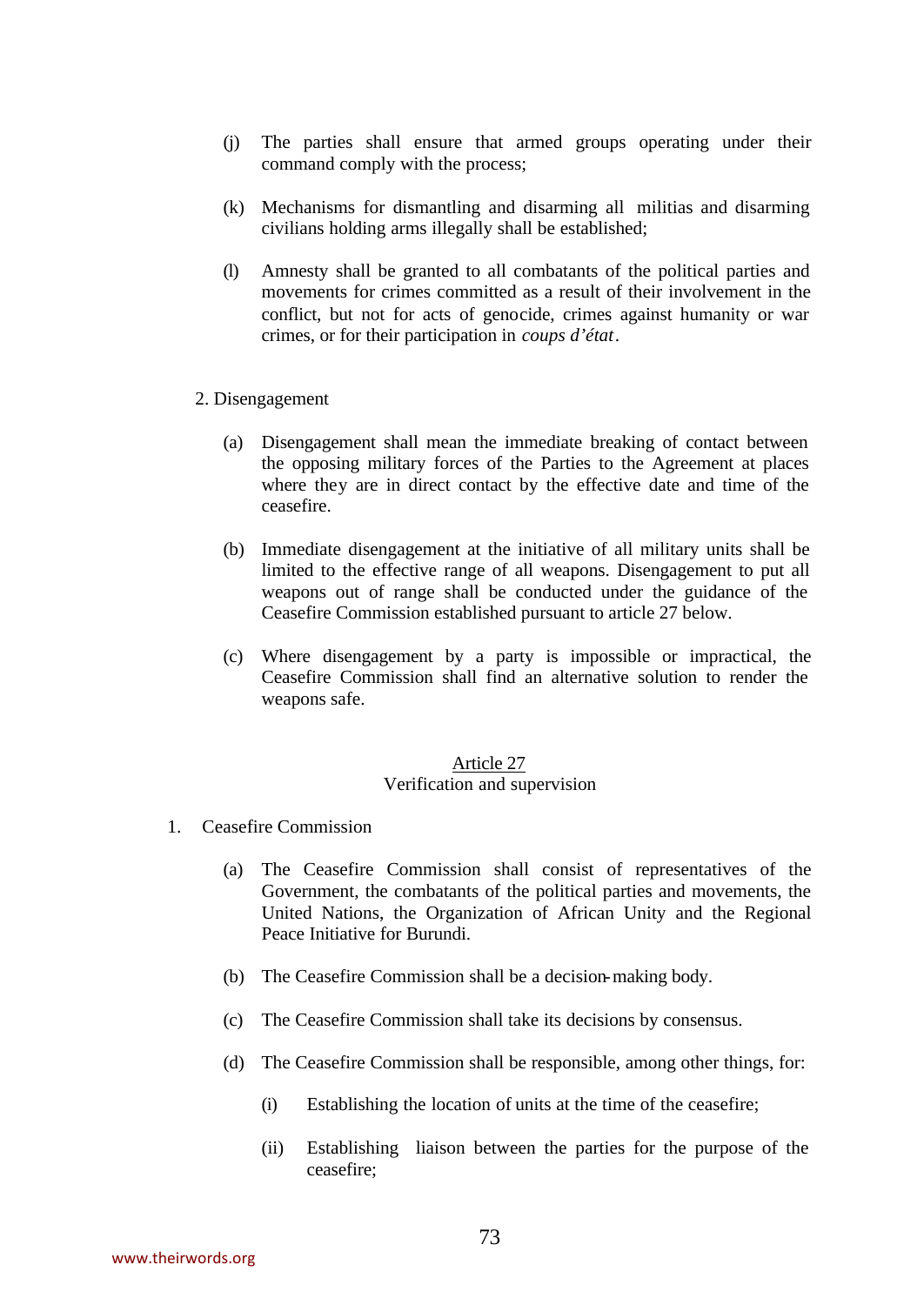- (iii) Finding appropriate solutions in the event of difficulty in disengagement ;
- (iv) Conducting investigations of any ceasefire violations;
- (v) Verifying all information, data and activities relating to military forces of the parties;
- (vi) Verifying the disengagement of the military forces of the Parties where they are in direct contact;
- (vii) Monitoring the storage of arms, munitions equipment;
- (viii) Monitoring the quartering of troops and police;
- (ix) Undertaking the disarmament of all illegally armed civilians;
- (x) Undertaking mine clearance throughout the country.
- (e) The parties undertake to provide the Ceasefire Commission immediately with all relevant information on the organization, equipment and positions of their forces, on the understanding that such information shall be held in strict confidence.
- 2. Re-deployment of all troops to quartering centres
	- (a) Following disengagement, all troops shall be re-deployed to quartering locations.
	- (b) A map identifying the military quartering locations shall be made available to the Implementation Monitoring Committee.
	- (c) Upon re-deployment, all forces shall provide relevant information to the Ceasefire Commission on troop strength, movements and weapons they hold at each location.
	- (d) All facilities customarily made available to soldiers, but which cannot be provided at the quartering locations, such as hospitals, logistics units and training facilities, shall be supervised by the Ceasefire Commission.
	- (e) The Ceasefire Commission shall verify the reported data and information. All forces shall be restricted to the declared and recorded centres and all movements shall be subject to authorization by the Ceasefire Commission. All forces shall remain in the declared and recorded centres until the integration and demobilization process is completed.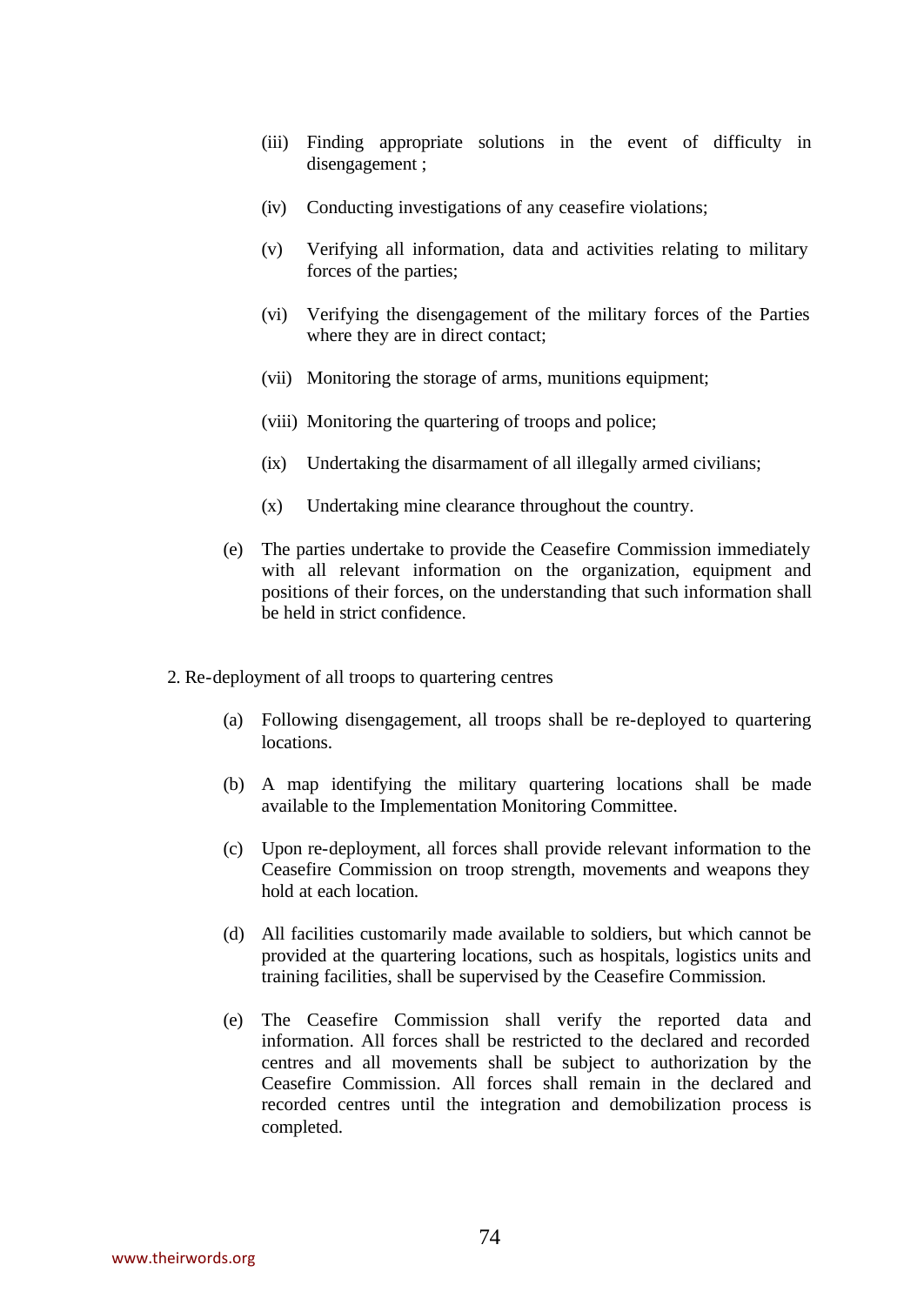- (f) Quartering shall be conducted in two stages:
	- (i) The first stage shall cover the quartering of the current Government's troops in their barracks;
	- (ii) The second stage shall cover the quartering of the other negotiating armed parties' troops at sites previously identified and prepared.
- 3. Maintenance of peace and security
	- (a) In the context of the Agreement, the Ceasefire Commission shall be responsible for the maintenance of peace and security.
	- (b) Upon the entry into force of the Agreement, each Party shall agree with the Ceasefire Commission appropriate security measures for:
		- (i) Its leading members;
		- (ii) The free movement of its members in Burundi;
	- (c) All embassies of Burundi in neighbouring and other countries providing shelter for Burundian refugees and residents shall provide them with passports, identity papers and any other requisite documents to which all Burundian citizens are entitled;
	- (d) Entry into Burundi through border posts shall be facilitated for the civilian and combatant members of the political parties and movements.
- 4. Peace and security functions
	- (a) The peace and security functions of the Ceasefire Commission shall be:
		- (i) To guarantee respect by all the parties for the definitive cessation of hostilities;
		- (ii) To guarantee the peace and security of the people;
		- (iii) To ensure the search for and recovery of all arms, the neutralization of militias throughout the country and the disarming of the civilian population;
		- (iv) To ensure the security of institutions and high-ranking political figures;
		- (v) To ensure the security of senior foreign personnel and experts;
		- (vi) To ensure the demining of the whole country;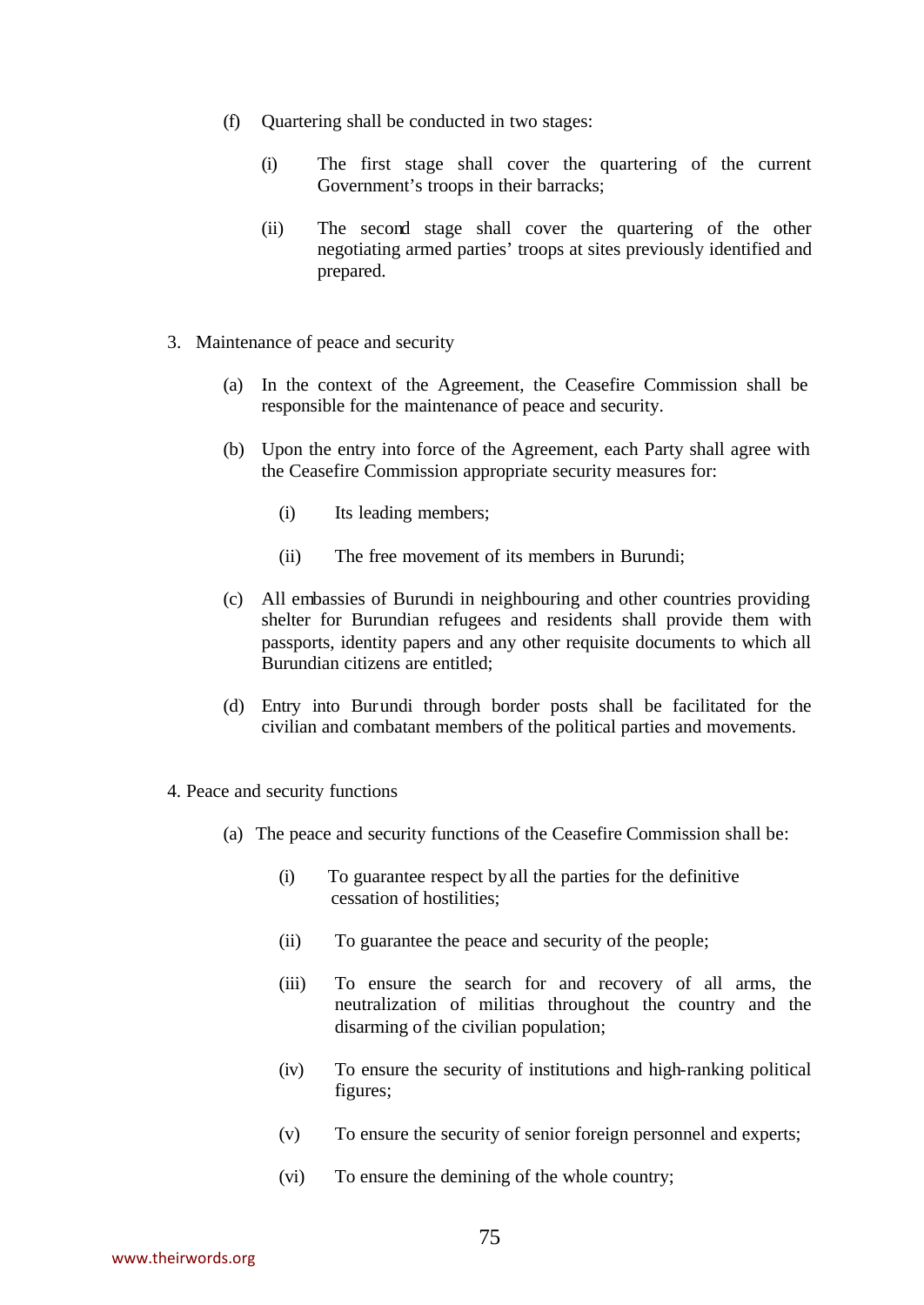- (vii) To ensure the effective quartering of the defence and security forces, arms control, and respect for disciplinary rules within and outside the camps;
- (viii) To supervise the operations for resupplying the troops.
- (b) The expert functions shall be:
	- (i) To assign the defence and security forces to their stations;
	- (ii) To conduct the identification of sites for military camps in military zones located outside the towns;
	- (iii) To supervise the operation for the demobilization of troops and police not retained within the new defence and security forces.
- 5. International peacekeeping force

The mandate of the peacekeeping force referred to in article 8 of Protocol V to the Agreement shall be to verify implementation of the provisions contained in this Chapter. In addition to its verification function, the force may be requested by the Ceasefire Commission to provide assistance and support to the implementation process, as appropriate.

## Article 28

### Ceasefire implementation timetable

The ceasefire implementation timetable shall be determined by the Ceasefire Commission.

*\* \* \* \**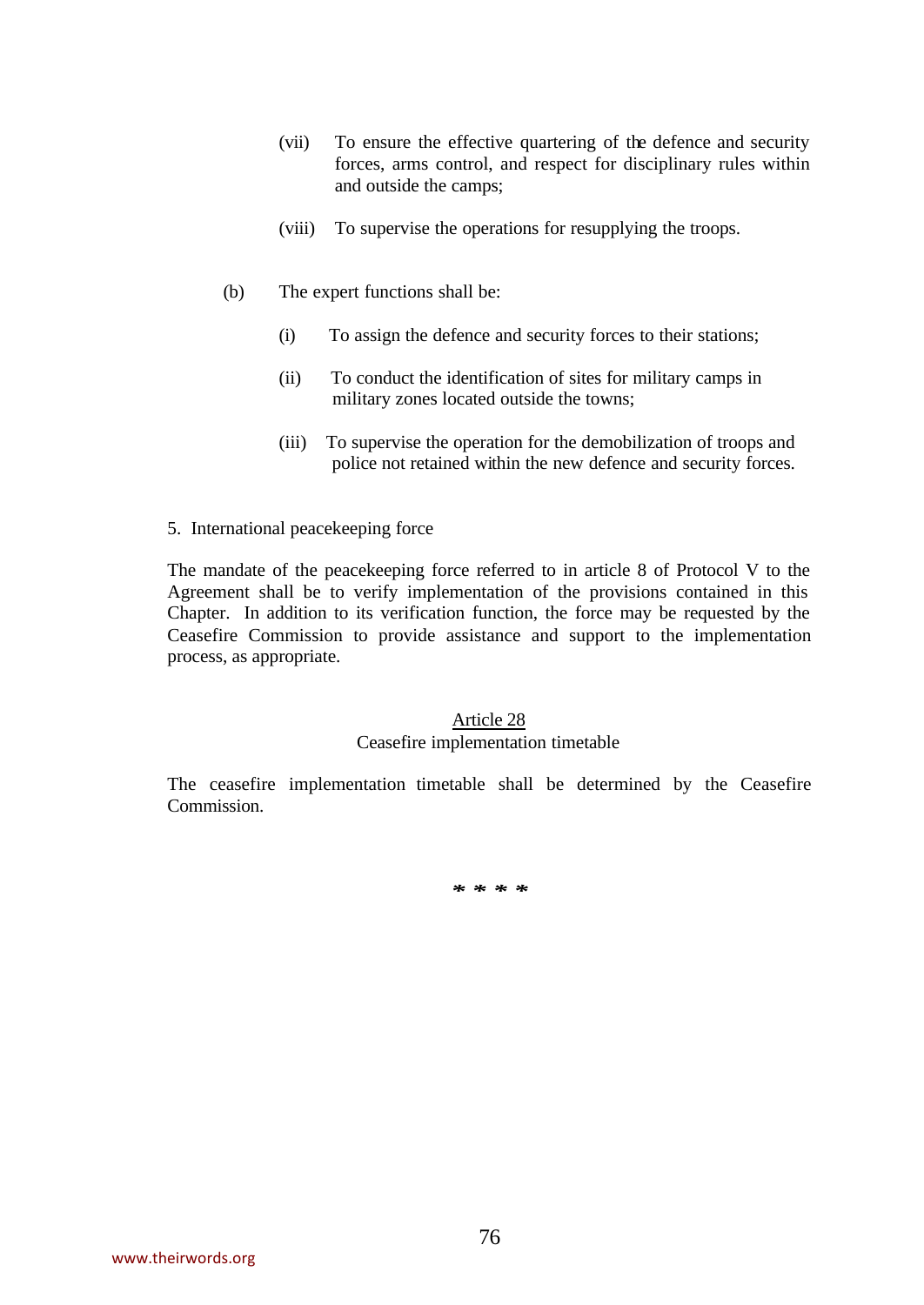# **PROTOCOL IV**

## **RECONSTRUCTION AND DEVELOPMENT**

### PREAMBLE

#### We, the Parties,

Having considered the issues relating to the overall problem of reconstruction and development, including those associated with rehabilitation and resettlement of the refugees and *sinistrés*, with physical and political reconstruction and with economic and social development,

Having identified the principles, guidelines and activities for the transitional institutions in dealing with these issues,

Having incorporated the essentials of our work, including the analysis of the origin of the specific problems and the principles, guidelines and activities required to remedy this problem, in a report of Committee IV which serves as a reference document for the present Protocol and is reproduced as Annex IV to the Agreement,

### Have agreed:

- 1. To support the rehabilitation and resettlement of the refugees and *sinistrés* by complying with the provisions of Chapter I of the present Protocol;
- 2. To work towards the country's physical and political reconstruction in conformity with the principles and measures set out in Chapter II of the present Protocol;
- 3. To strive towards the economic and social development of Burundi by following the guidelines defined in Chapter III of the present Protocol.

### **CHAPTER I**

## **REHABILITATION AND RESETTLEMENT OF REFUGEES AND** *SINISTRES*

### Article 1

### Definitions

1. For the definition of the term "refugee", reference is made to international conventions, including the 1951 Geneva Convention Relative to the Status of Refugees, the 1966 Protocol Relative to the Status of Refugees and the 1969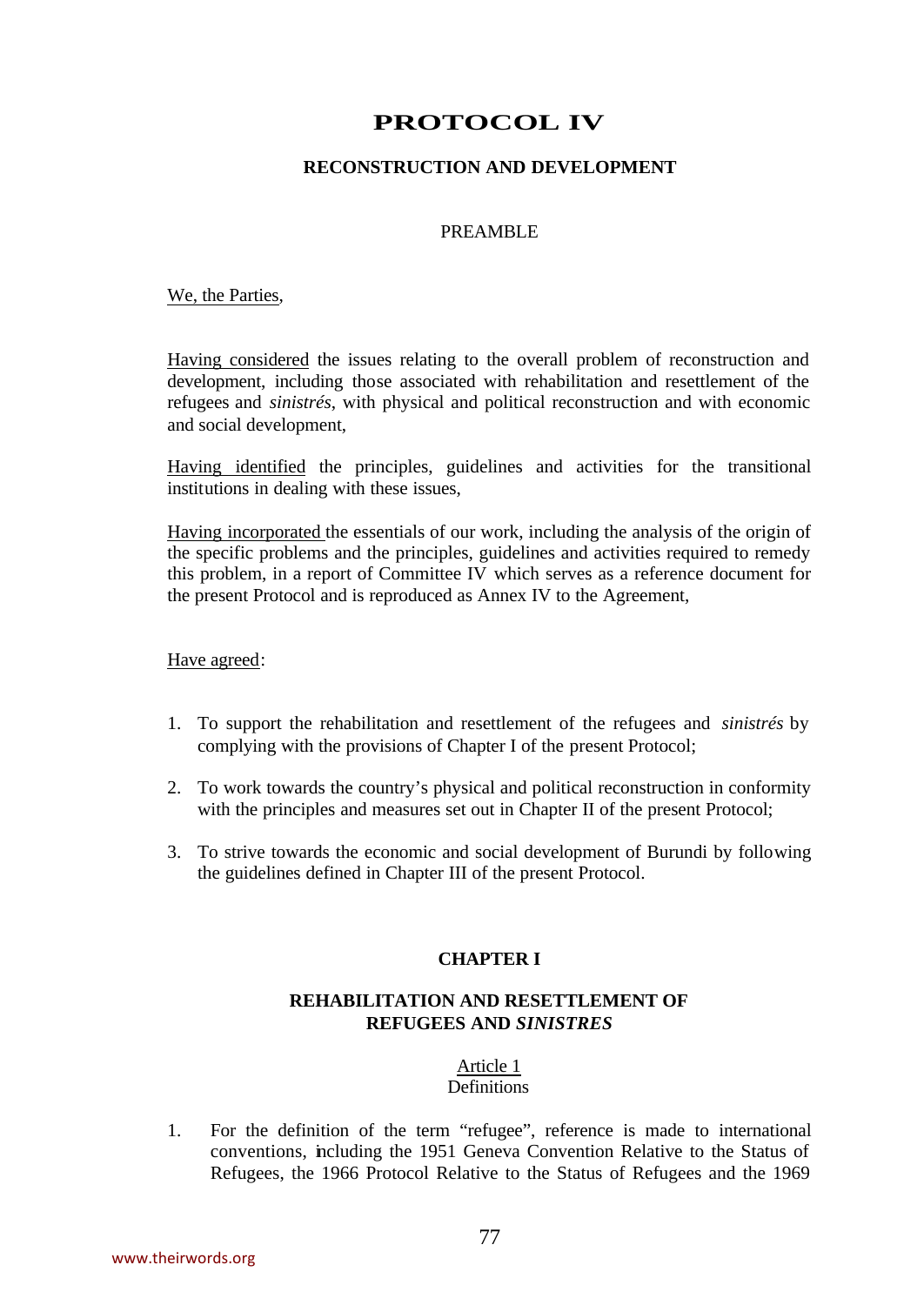Organization of African Unity Convention Governing the Specific Aspects of Refugee Problems in Africa.

2. The term "*sinistrés*" designates all displaced, regrouped and dispersed persons and returnees.

#### Article 2

Principles governing return, resettlement and reintegration

- 1. The Government of Burundi shall encourage the return of refugees and *sinistrés* and resettle and reintegrate them. It shall seek the support of other countries and international and non-governmental organizations in carrying out this responsibility.
- 2. It shall respect the following principles:
	- (a) All Burundian refugees must be able to return to their country;
	- (b) Refugees no longer in their first country of asylum are entitled to the same treatment as other returning Burundian refugees;
	- (c) Return must be voluntary and must take place in dignity with guaranteed security, and taking into account the particular vulnerability of women and children;
	- (d) The reception mechanisms must be put in place in advance of the return;
	- (e) Returnees must have their rights as citizens and their property restored to them in accordance with the laws and regulations in force in Burundi after the entry into force of the Agreement;
	- (f) All *sinistrés* wishing to do so must be able to return to their homes;
	- (g) Specific conditions must be provided for *sinistrés* who believe that they can no longer return to their property, so as to enable them to return to normal socio-professional life;
	- (h) In the return of the refugees and the resettlement and reintegration of the returnees and displaced and regrouped persons, the principle of equity, including gender equity, must be strictly applied in order to avoid any measure or treatment that discriminates against or favours any one among these categories.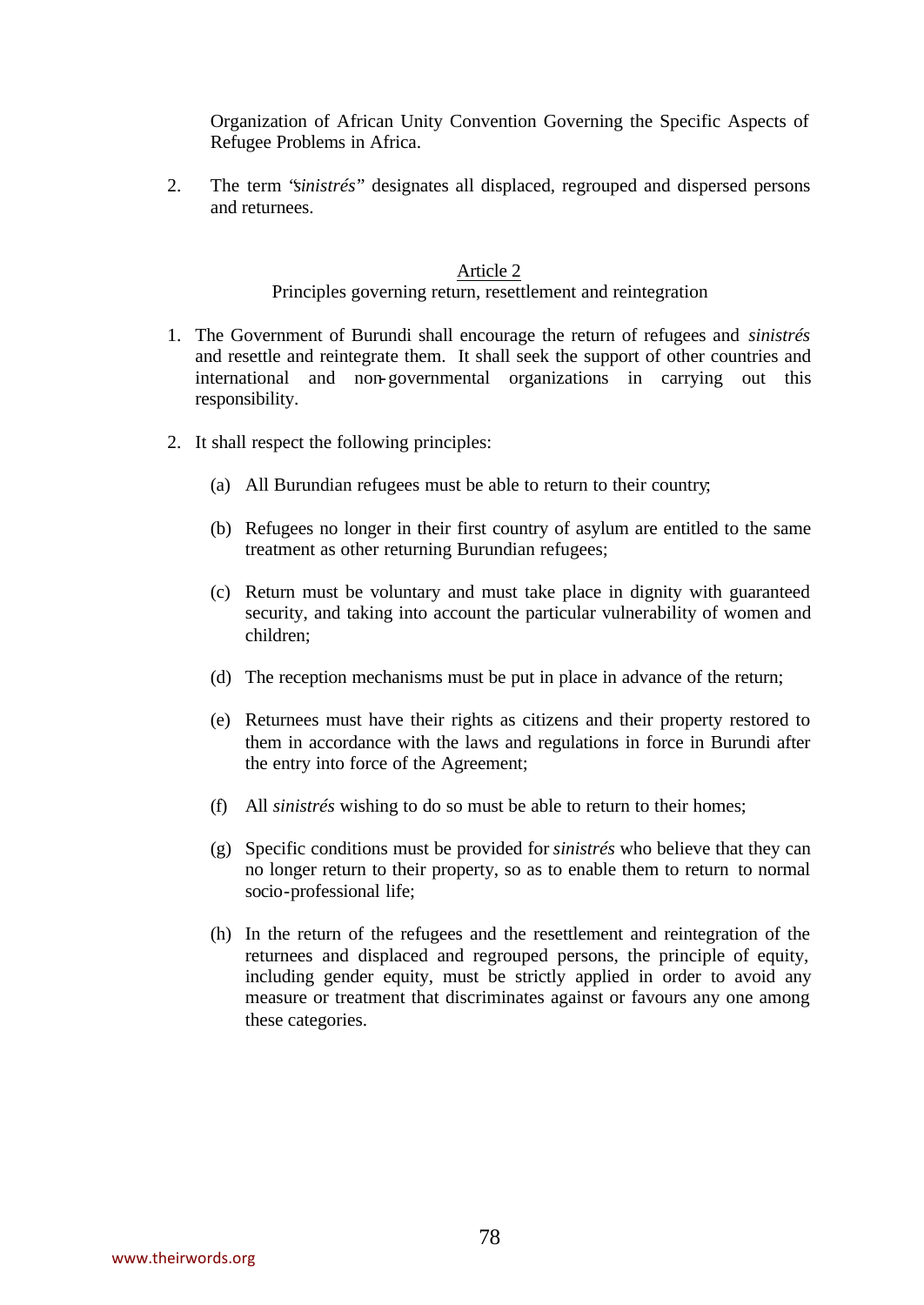## Article 3 Preparatory activities

The Government shall undertake the following preparatory activities:

- (a) Establishing and constituting a National Commission for the Rehabilitation of *Sinistrés* (CNRS), which shall have the mandate of organizing and coordinating, together with international organizations and countries of asylum, the return of refugees and *sinistrés*, assisting in their resettlement and reintegration, and dealing with all the other issues listed in the report of Committee IV. To this end, it shall draw up a plan of priorities. The members of the CNRS shall be drawn *inter alia* from the participating parties and the Government of Burundi, and shall elect the Commission's chairperson;
- (b) Establishing and constituting a Sub-Commission of the CNRS with the specific mandate of dealing with issues related to land as set out in article 8 (j) of the present Protocol;
- (c) Convening, in collaboration with the countries of asylum and the Office of the United Nations High Commissioner for Refugees, the Tripartite Commissioner, involving in it representatives of the refugees and international observers;
- (d) Requesting international organizations and the host countries concerned to conduct a gender and age disaggregated census of the refugees, including the old caseload refugees (1972);
- (e) Conducting a multi-dimensional census of the *sinistrés*;
- (f) Organizing information and awareness campaigns for refugees and *sinistrés* as well as visits to their places of origin;
- (g) Undertaking information and awareness campaigns on the mechanisms for peaceful coexistence and return to *collines* of origin;
- (h) Setting up reception committees where they do not yet exist. The role of these committees shall be to receive and provide support services for all the *sinistrés* returning to their homes, ensure their security and assist them in organizing their socio-economic reintegration.

### Article 4

Guidelines governing resettlement and integration

The CNRS shall decide on the activities for the resettlement and integration of refugees and *sinistrés* in accordance with the priority plan taking into account the availability of resources, in order to achieve the following aims and objectives: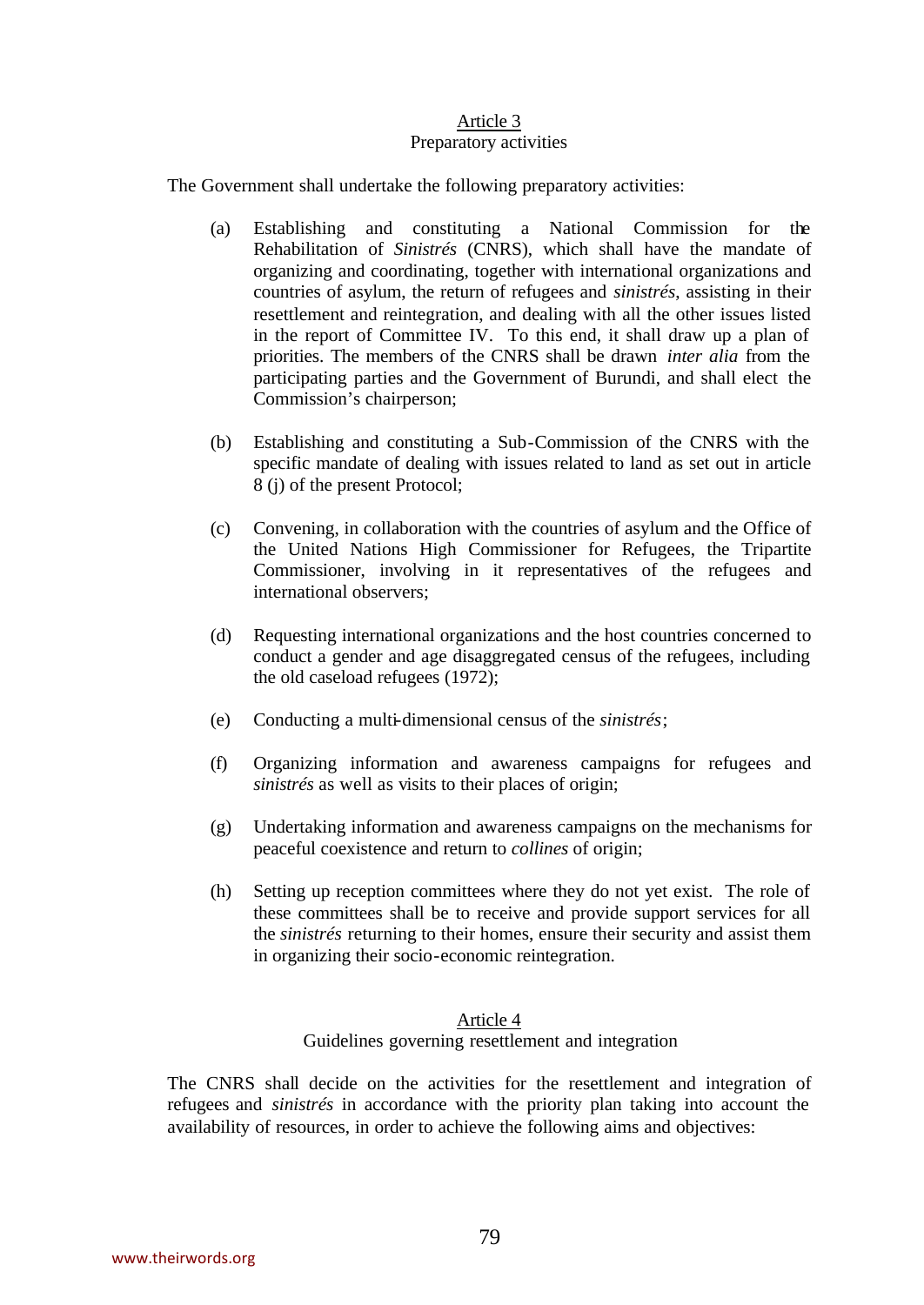- (a) To ensure the socio-economic and administrative reintegration of the *sinistrés*;
- (b) To give all returning families, including female- and child-headed families, food aid, material support and assistance with health, education, agriculture and reconstruction until they become self-sufficient;
- (c) To provide communes, villages and *collines* with assistance in the reconstruction of community infrastructures and with support for incomegenerating activities, paying special attention to women and enhancing their roles in building and sustaining families and communities;
- (d) To settle all those who believe that they cannot yet return on sites close to home, in order to enable them to go and till their fields initially and return to their land later on;
- (e) To encourage, to the extent possible, grouped housing in the reconstruction policy in order to free cultivable land;
- (f) To ensure equity in the distribution of resources between the ethnic groups on the one hand and the provinces on the other, and to avoid overlap between the various parties involved;
- (g) To promote the participation of the population in the resettlement activities;
- (h) To help returnees to recover the property and bank accounts left in Burundi before their exile and whose existence has been duly proven;
- (i) To offer intensive language courses for returnees to mitigate the language problems;
- (j) To assist returnees in other areas such as medical services, psycho-social support, social security and retirement, education of children and the equivalency of diplomas awarded outside Burundi.

Actions with regard to returnees in their country of asylum

The Government shall undertake the following actions with regard to returnees in their country of asylum:

- (a) Helping returnees settle their disputes in their country of asylum relating notably to immovable property, bank accounts, social security, etc;
- (b) In the context of agreements between countries or social security institutions, helping those who were employed in the country of asylum receive social security benefits to which they are entitled in respect of such employment;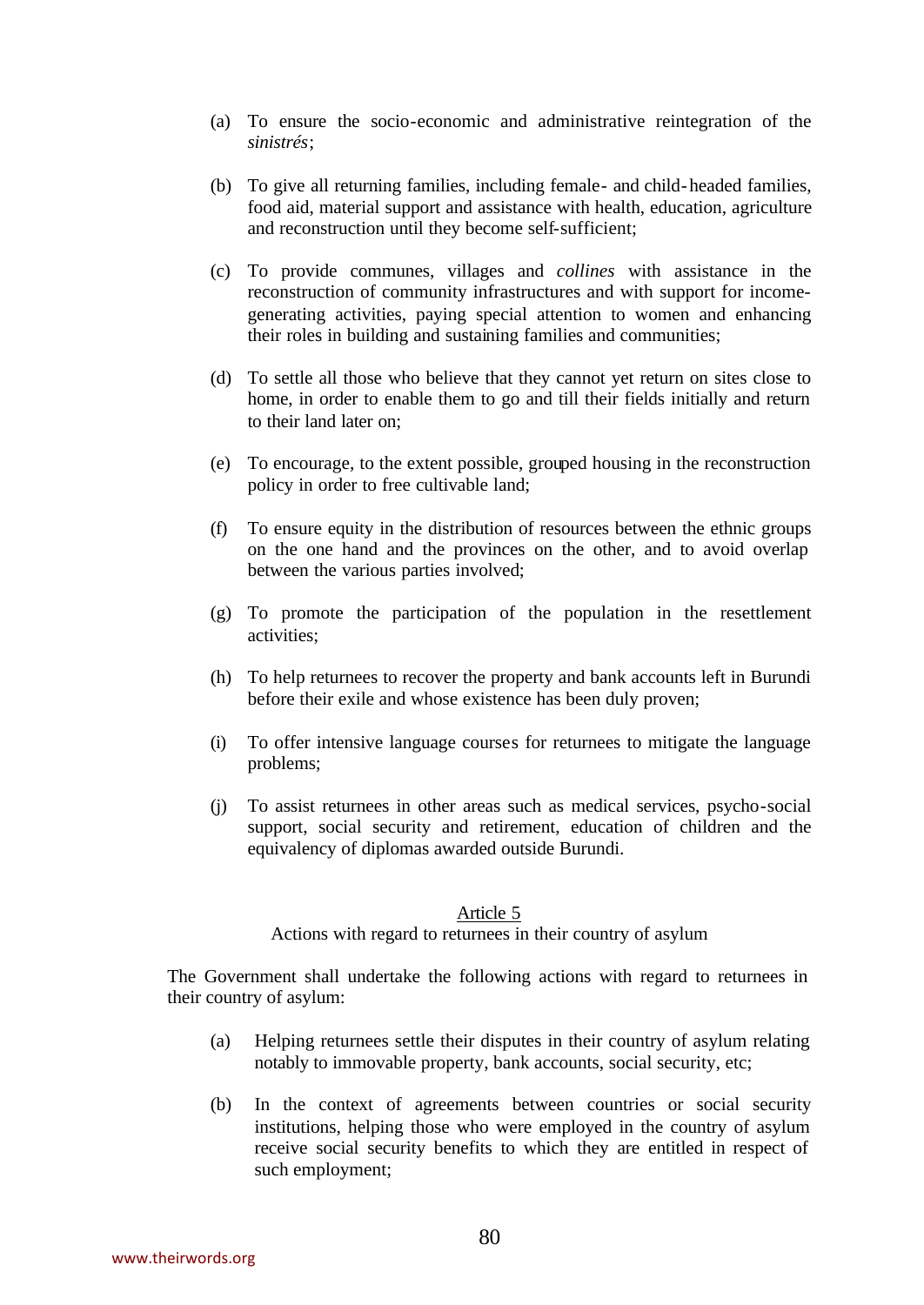- (c) Studying ways of indemnifying and compensating returnees for property in the country of asylum they are unable to take with them, profit from or sell;
- (d) Assisting pupils and students in their two final years of study in primary, secondary and higher education wishing to complete their studies in the country of asylum.

## Other actions

Any other action decided upon by the CNRS in accordance with the priority plan and in the light of available resources may be taken.

### Article 7 Access and safety of international personnel

The Government shall allow international organizations and international and local non-governmental organizations unrestricted access to returnees and other *sinistrés* for purposes of the delivery of humanitarian assistance. It must guarantee the safety of the staff of such organizations and must also facilitate the provision of short-term aid for repatriation, appropriately supervised and without discrimination.

#### Article 8

### Issues relating to land and other property

To resolve all issues relating to land and other property, the following principles and mechanisms shall be applied:

- (a) Property rights shall be guaranteed for all men, women and children. Compensation which is fair and equitable under the circumstances shall be payable in case of expropriation, which shall be allowed only in the public interest and in accordance with the law, which shall also set out the basis of compensation;
- (b) All refugees and/or *sinistrés* must be able to recover their property, especially their land;
- (c) If recovery proves impossible, everyone with an entitlement must receive fair compensation and/or indemnification;
- (d) Refugees who do not return may receive a just and equitable indemnification if their land had been expropriated without prior indemnification and in contravention of the principle set out in subparagraph (a) of the present article;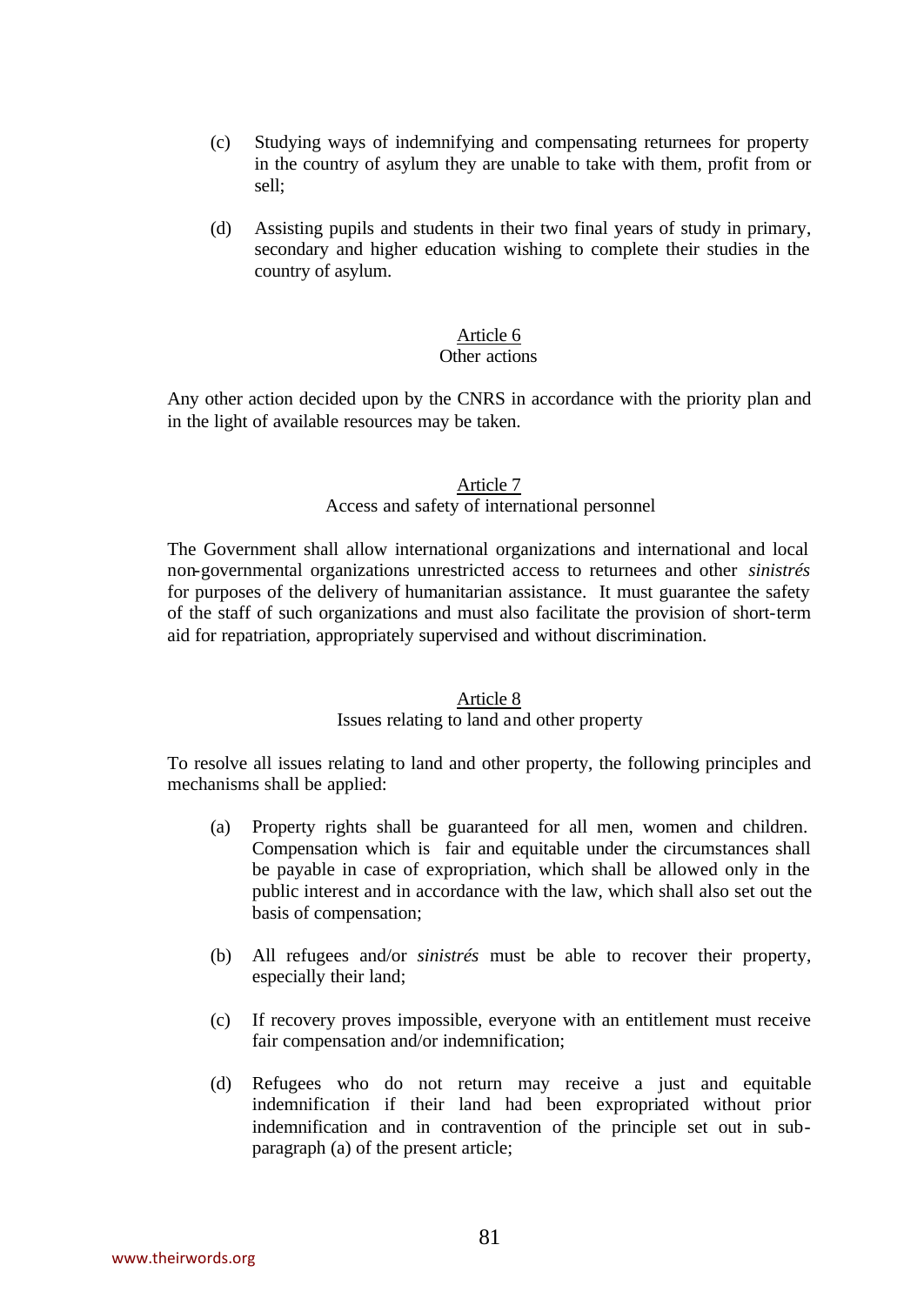- (e) The policy with respect to distribution of State-owned land shall be reviewed so that priority can be given to the resettlement of *sinistrés*;
- (f) An inventory of destroyed urban property shall be drawn up with a view to making it habitable in order to redistribute it or return it as a priority to the original owners;
- (g) A series of measures shall be taken in order to avoid subsequent disputes over land, including the establishment of a register of rural land, the promulgation of a law on succession and, in the longer term, the conduct of a cadastral survey of rural land;
- (h) The policy of distribution or allocation of new lands shall take account of the need for environmental protection and management of the country's water system through protection of forests;
- (i) Burundi's Land Act must be revised in order to adjust it to the current problems with respect to land management;
- (j) The Sub-Commission on Land established in accordance with article 3 (b) of the present Protocol shall have the specific mandate of:
	- (i) Examining all cases of land owned by old caseload refugees and state-owned land;
	- (ii) Examining disputed issues and allegations of abuse in the (re)distribution of land and ruling on each case in accordance with the above principles;
- (k) The Sub-Commission on Land must, in the performance of its functions, ensure the equity, transparency and good sense of all its decisions. It must always remain aware of the fact that the objective is not only restoration of their property to returnees, but also reconciliation between the groups as well as peace in the country.

# National Fund for *Sinistrés*

A National Fund for *Sinistrés* shall be established, and shall derive its funding from the national budget and from grants by bilateral and multilateral aid agencies or assistance from non-governmental organizations.

# Article 10

## Vulnerable groups

The Government shall ensure, through special assistance, the protection, rehabilitation and advancement of vulnerable groups, namely child heads of families, orphans, street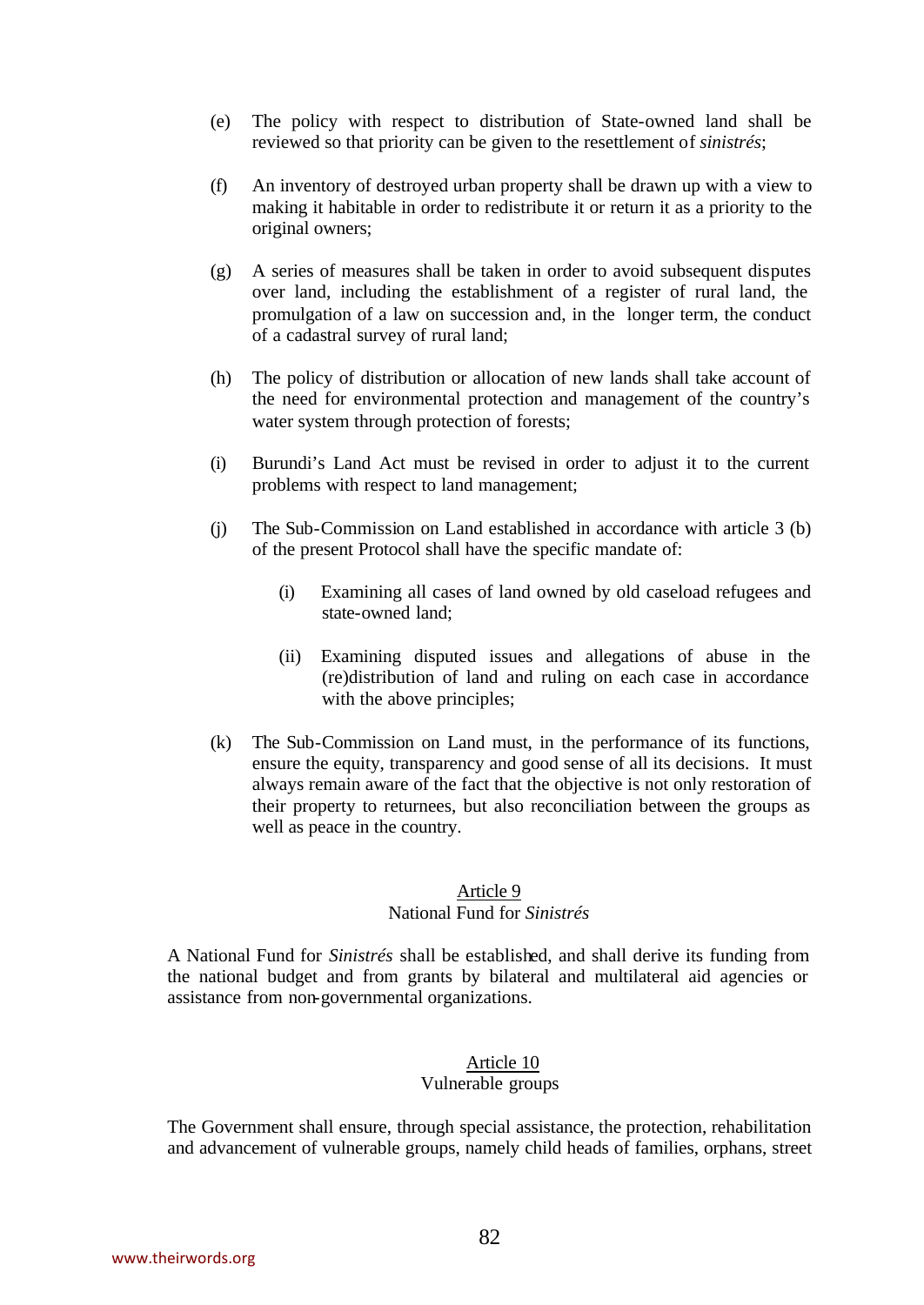children, unaccompanied minors, traumatized children, widows, women heads of families, juvenile delinquents, the physically and mentally disabled, etc.

#### **CHAPTER II**

#### **PHYSICAL AND POLITICAL RECONSTRUCTION**

#### Article 11 Reconstruction programme

- 1. The transitional Government shall initiate and finance, with the support of the international community, a programme of physical and political reconstruction that takes a comprehensive approach incorporating rehabilitation, peacebuilding, promotion of the rights and freedoms of the human person, economic growth and long-term development.
- 2. The reconstruction programme shall be conducted and carried out in accordance with a realistic timetable that takes account of local capabilities and external inputs. The programme must be designed with a view to equity so that all categories of the population may benefit from it.

## Article 12

## Physical reconstruction

Physical reconstruction aims at assisting in the return of the refugees and *sinistrés*, as well as at the rebuilding of destroyed physical property. Physical reconstruction shall be conducted, transparently and equitably, in such a way as to:

- (a) Take into account both those who are being resettled or reintegrated and the communities receiving them;
- (b) Contribute to correcting the imbalances relating to public infrastructures, including school infrastructures;
- (c) Solve the problems relating to the repayment of loans that some Burundians had borrowed from banks and financial institutions for which the object financed has been destroyed;
- (d) Ensure sound management of rebuilt infrastructures;
- (e) Make use of human capital as an essential element of reconstruction;
- (f) Create conditions conducive to reconstruction and the reactivation of production activities;
- (g) Enhance the intervention capacity of the communes;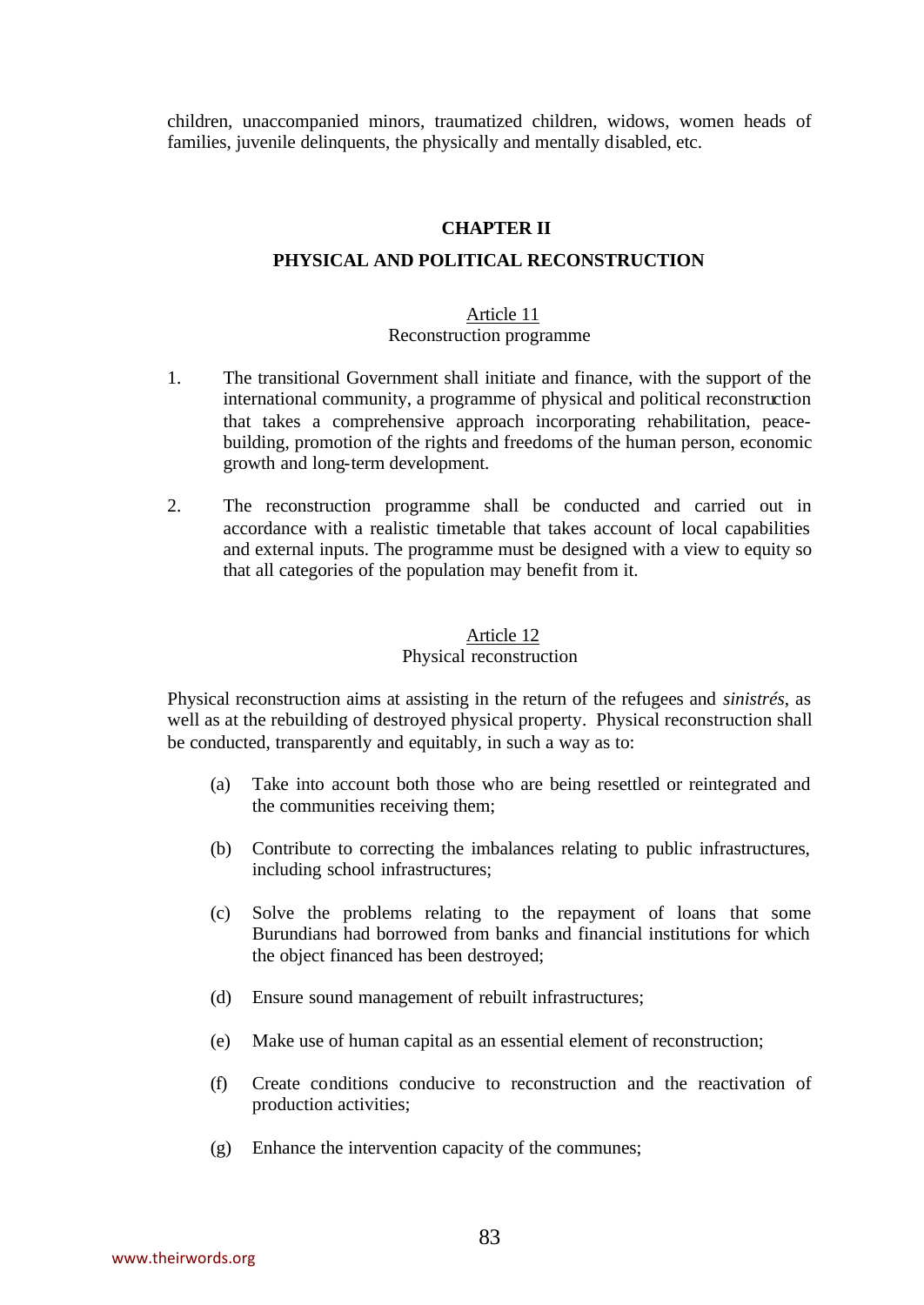(h) Draw on national solidarity.

## Article 13 Political reconstruction

Physical reconstruction and political reconstruction must be mutually supportive. Political reconstruction is aimed at making national reconciliation and peaceful coexistence possible, and must be directed towards the establishment of the rule of law. In this context, the following programmes and measures shall be undertaken:

- (a) Launching of a multi-faceted national reconciliation programme;
- (b) Promotion of the rights and freedoms of the human person;
- (c) Education of the population in the culture of peace;
- (d) Initiation of tangible actions for the advancement of women;
- (e) Reform of the judicial system;
- (f) Support of democratization, including strengthening of the parliamentary system and support for the political party system;
- (g) Support for the development and strengthening of civil society;
- (h) Provision of support for independent media.

#### **CHAPTER III**

## **ECONOMIC AND SOCIAL DEVELOPMENT**

#### Article 14

## Development programme

The transitional Government shall launch a long-term economic and social development programme. With the support of international agencies, it shall begin work on remedying the economic situation, reversing the trends resulting from the crisis, particularly the intensification of poverty, and taking up the challenges that impede economic development.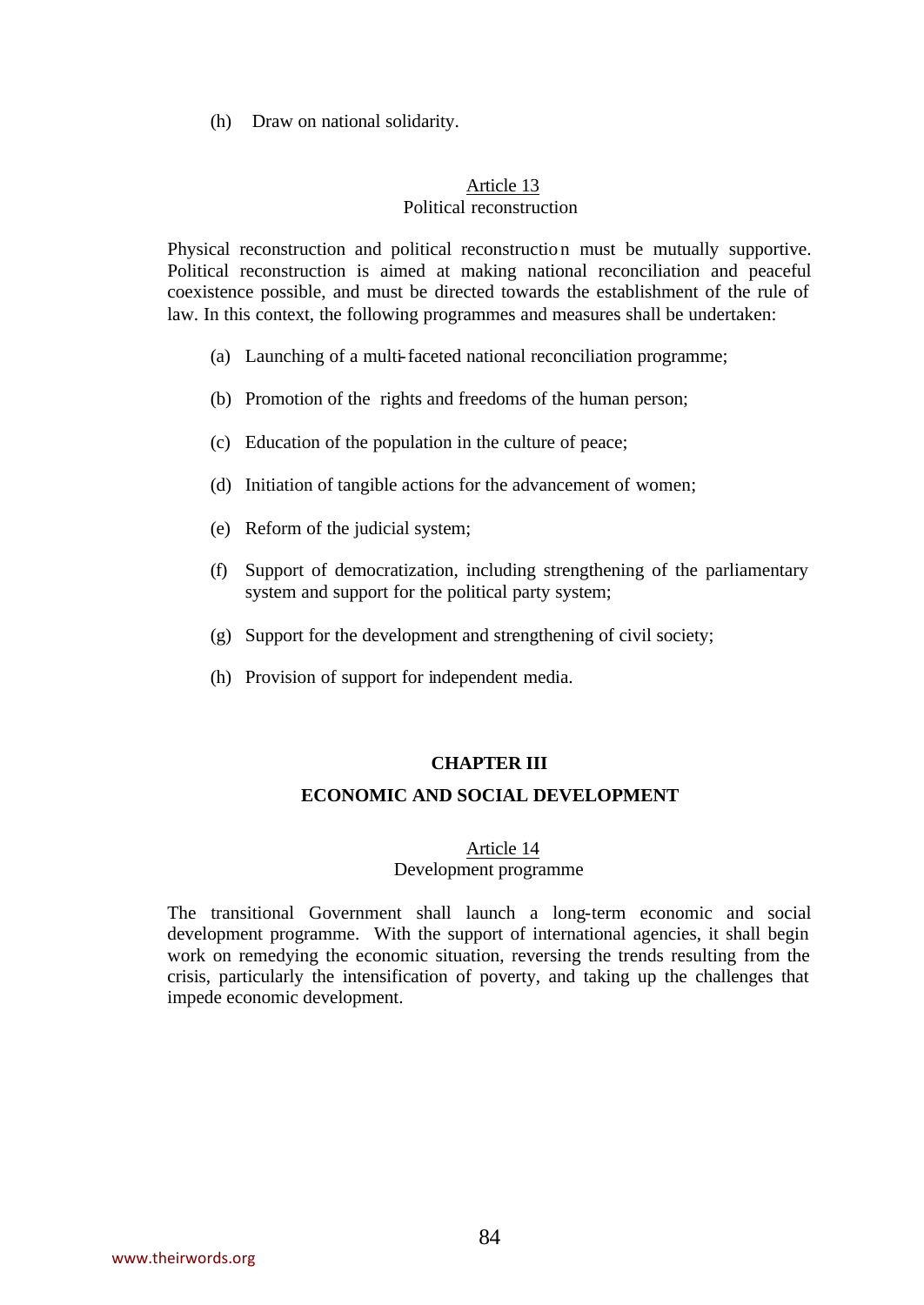## Principal objectives

The Government shall endeavour to correct the imbalances in distribution of the country's limited resources and to embark on the path of sustainable growth with equity. It shall set itself the following principal objectives:

- (a) Increasing rural and urban household income;
- (b) Providing all children with primary and secondary education at least to the age of 16;
- (c) Reducing the infant mortality rate by at least half;
- (d) Giving the entire population access to health care;
- (e) Improving the well-being of the population in all areas.

## Article 16 Guidelines governing development

In pursuit of these objectives, the Government shall follow the guidelines set out hereunder on the basis of the measures specified in the report of Committee IV (see Annex IV):

- (a) Working towards macro-economic and financial stabilization;
- (b) Attempting to solve the problem of external and domestic public debt;
- (c) Initiation of structural reforms in the social sectors;
- (d) Creation of an environment conducive to the expansion of the private sector;
- (e) Efforts to create new jobs and compliance with the criteria of equity and transparency in employment;
- (f) Ensuring good governance in the management of public affairs;
- (g) Rendering operational the Court of Audit established under the provisions of Chapter I of Protocol II to the Agreement;
- (h) Transformation of the communes into focal points for development and promotion of greater public access to State services by means of a decentralization policy;
- (i) Promotion of the role of women and youth in development, with the aid of specific measures to benefit them;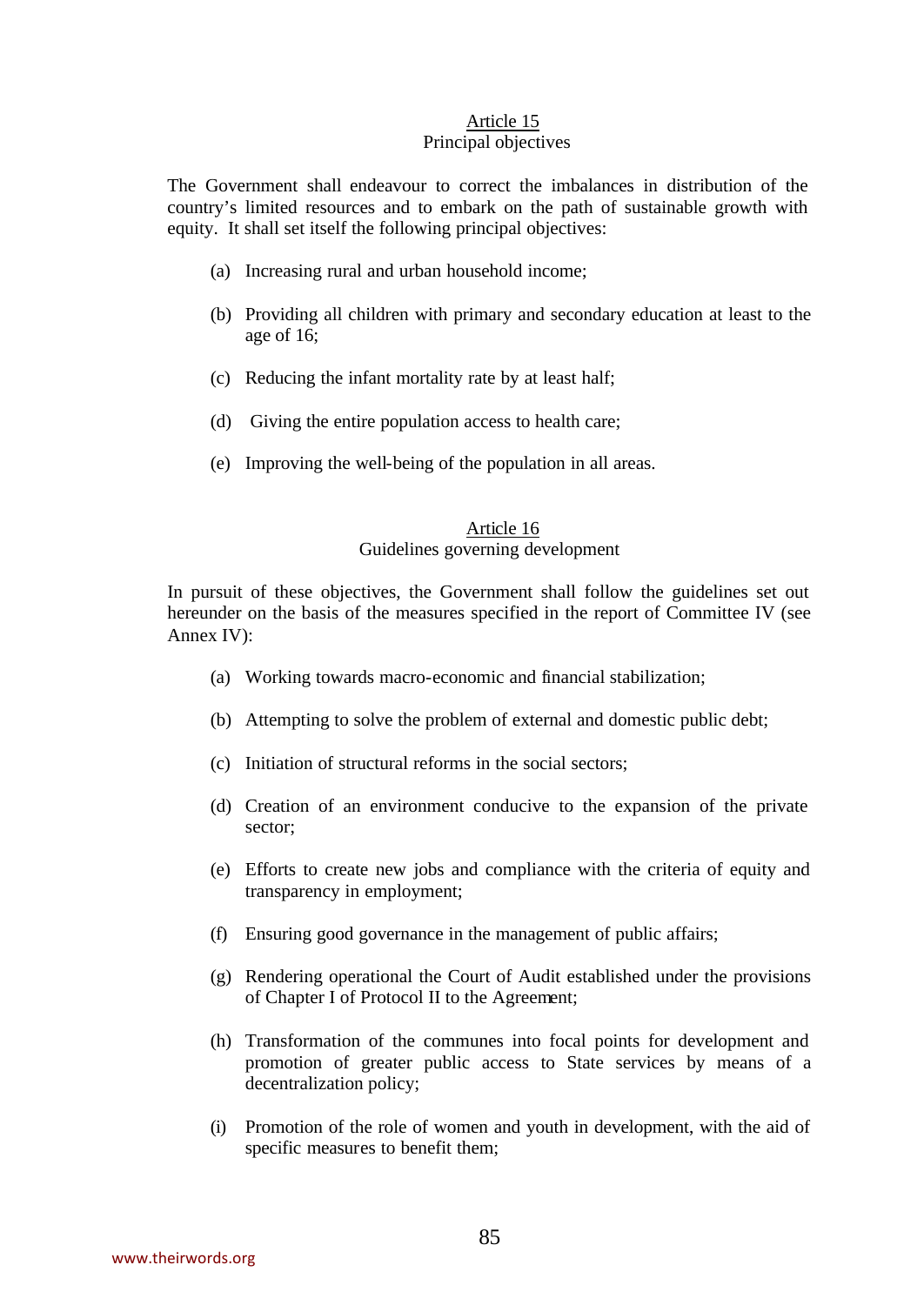- (j) Initiation of Burundi's integration into the region;
- (k) Equitable apportionment of the benefits of development.

#### Article 17 Implementation

- 1. For the implementation of the reconstruction and development measures, an Inter-Ministerial Reconstruction and Development Unit shall be created to which the Ministries of Planning, Finance and Reintegration shall second personnel. Support for this Unit shall be sought from the World Bank, the United Nations Development Programme, the Office of the United Nations High Commissioner for Refugees, the European Commission and others. It shall have the following mandate:
	- (a) Preparation, within six weeks of the signing of the peace agreement, of an emergency reconstruction plan that will set the priorities for reconstruction and provide an initial estimate of costs. In preparing this plan, the National Commission for the Rehabilitation of *Sinistrés* shall be consulted and invited to submit proposals. This emergency plan shall also serve as the basis for discussion at a donor conference;
	- (b) Subsequently, preparation of a detailed reconstruction plan covering the transition period as set forth in Chapter II of Protocol II to the Agreement;
	- (c) At the same time, preparation of a medium- and long-term development plan.
- 2. The three plans shall be submitted to the National Assembly for approval. They will be guided by the measures proposed by Committee IV (see Annex IV, chapters II and III) while adapting the priorities in response to developments in the situation and bearing in mind opportunities for financing.
- 3. Donors will be involved in the work of the Unit, and may request an international auditing company to monitor all financial operations and accounts that may be established.

*\* \* \* \**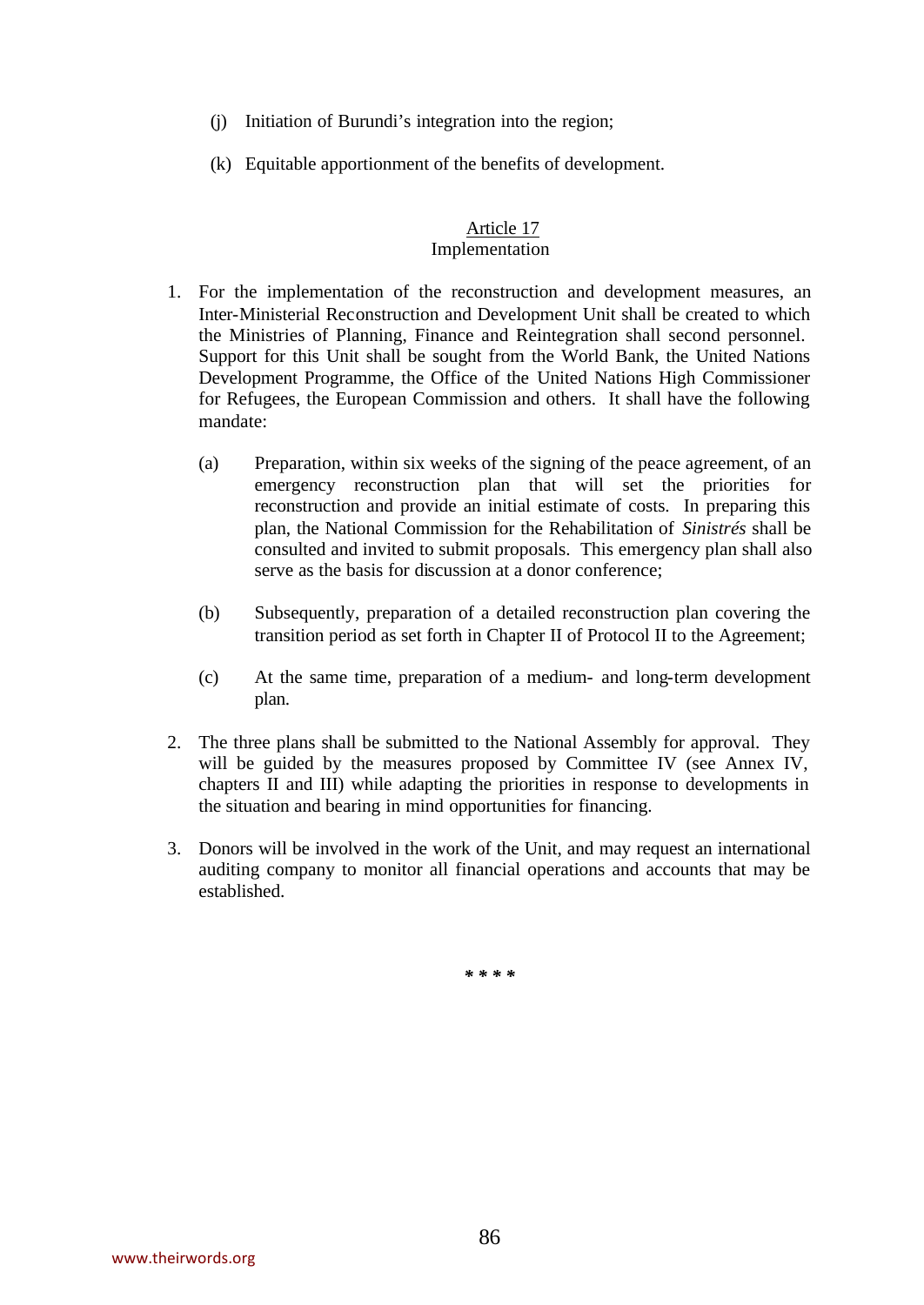# **PROTOCOL V**

## **GUARANTEES ON IMPLEMENTATION OF THE AGREEMENT**

## PREAMBLE

We, the Parties,

Aware of the importance of guarantees in any peace process, and particularly in the implementation of peace agreements,

Having learned the lessons from the failure of previous agreements in Burundi,

Desirous that peace and reconciliation should be based on an agreement that is clear, precise, specific, unequivocal, comprehensive and implementable in Burundi in accordance with the implementation timetable contained in Annex V to the Agreement,

Having expressed a solemn commitment to assume joint responsibility for the content of the Agreement,

Concerned also about the negative impact of the conflict on Burundian women and children,

Recognizing the unique potential of women to contribute to the healing, reconstruction and development of Burundian society,

Aware that the Burundian people is the focus and beneficiary of the Agreement concluded in its name,

Confident of the will and ability of Burundians to restore peace and harmony in their country, with the support of the international community,

Resolved to ensure the effective implementation of the Agreement,

Have agreed as follows: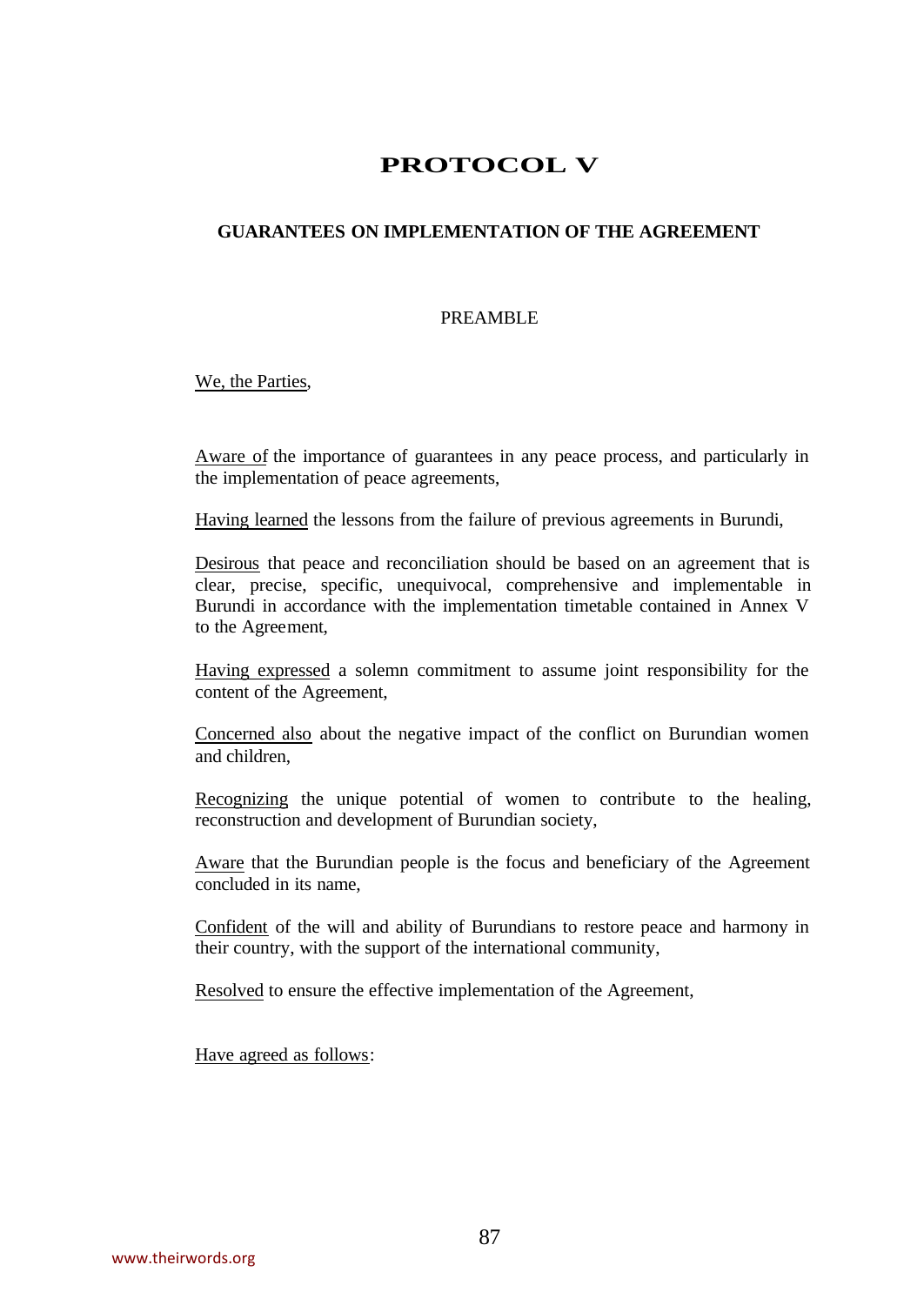## Acceptance and support of the Agreement by the Burundian people

All the Parties commit themselves to undertake a broad campaign to inform and sensitize the population about the content, spirit and letter of the Agreement.

# Article 2

## Transitional institutions

- 1. The transitional institutions shall be established and operate in accordance with the relevant provisions of Chapter II of Protocol II to the Agreement.
- 2. The men and women called upon to lead the transition must, at all times, show integrity, determination, patriotism and competence, and devote themselves to the interests of all Burundians without any discrimination. They must take a solemn oath before assuming their duties.
- 3. The duration of the transition period shall be as specified in article 13 of Protocol II to the Agreement.

## Article 3 Implementation Monitoring Committee

A committee to follow up, monitor, supervise and coordinate the implementation of the Agreement, hereinafter referred to as the Implementation Monitoring Committee, shall be established.

1. Role of the Implementation Monitoring Committee

The functions of the Implementation Monitoring Committee shall be to:

- (a) Follow up, monitor, supervise, coordinate and ensure the effective implementation of all the provisions of the Agreement;
- (b) Ensure that the implementation timetable is respected;
- (c) Ensure the accurate interpretation of the Agreement;
- (d) Reconcile points of view;
- (e) Arbitrate and rule on any dispute that may arise among the signatories;
- (f) Give guidance to and coordinate the activities of all the commissions and sub-commissions set up pursuant to each protocol for the purpose of implementing the Agreement. These commissions and subcommissions shall include the following: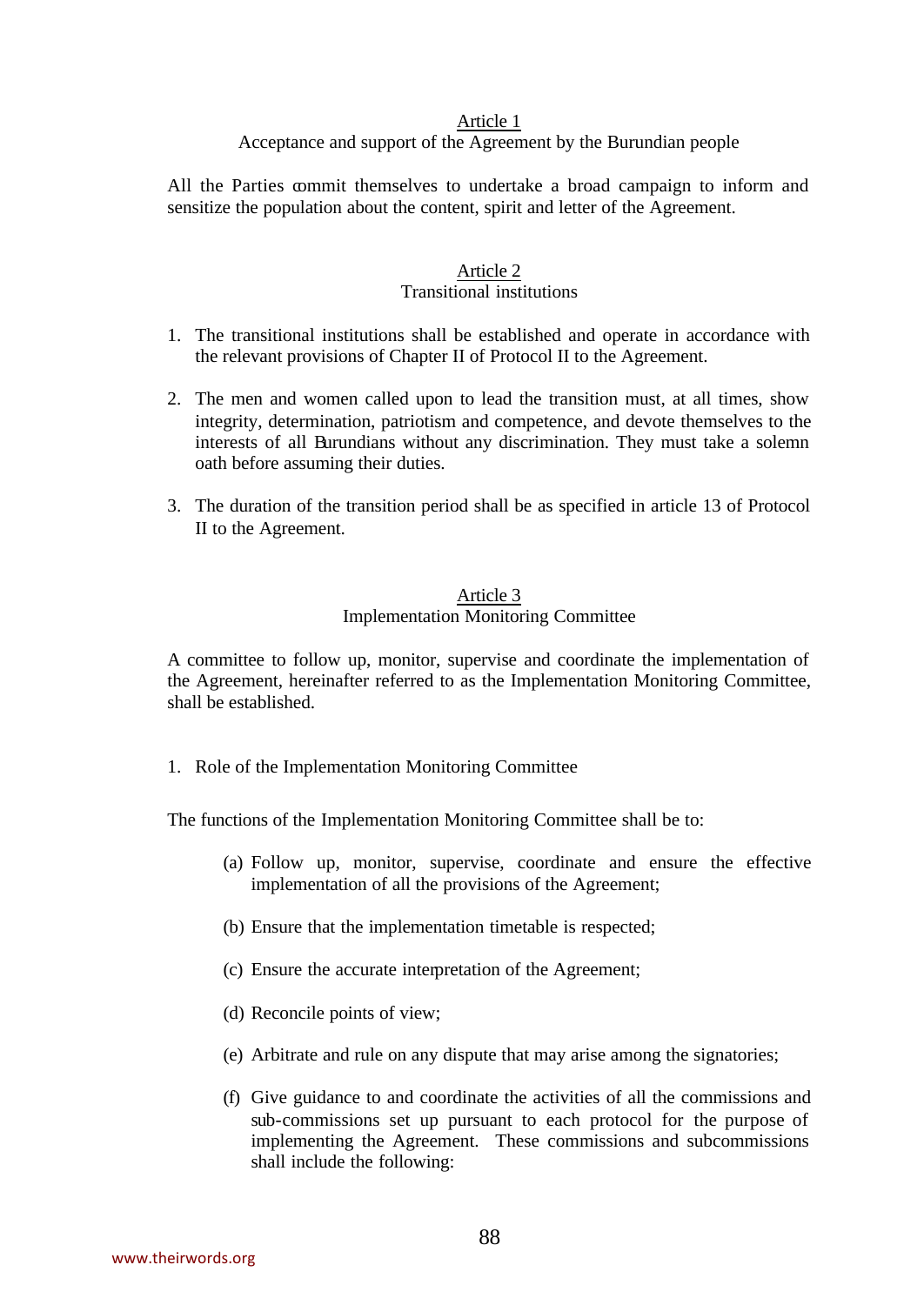- The Technical Committee to implement the procedures for the establishment of a national defence force;
- The Technical Committee to implement the procedures for the establishment of the national police;
- The Ceasefire Commission;
- The Reintegration Commission;
- The National Commission for the Rehabilitation of *Sinistrés*;
- (g) Assist and support the transitional government in the diplomatic mobilization of the financial, material, technical and human resources required for the implementation of the Agreement;
- (h) Decide on the admission of new participating parties in accordance with article 14 of Protocol II to the Agreement;
- (i) Perform any other duty specifically allocated to it by the Agreement.
- 2. Composition and structure of the Implementation Monitoring Committee
	- (a) The Implementation Monitoring Committee shall have the following composition:
		- (i) Two representatives of the Parties;
		- (ii) One representatives of the Government;
		- (iii) Six Burundians designated for their moral integrity;
		- (iv) Representatives of :
			- The United Nations;
			- The Organization of African Unity;
			- The regional Peace Initiative on Burundi;
	- (b) The Implementation Monitoring Committee shall be chaired by the representative of the United Nations, who shall act in consultation with the Government, the Organization of African Unity and the Regional Peace Initiative on Burundi;
	- (c) The Implementation Monitoring Committee shall be based in Bujumbura and shall have an Executive Council, to which it may delegate such of its powers as it deems appropriate;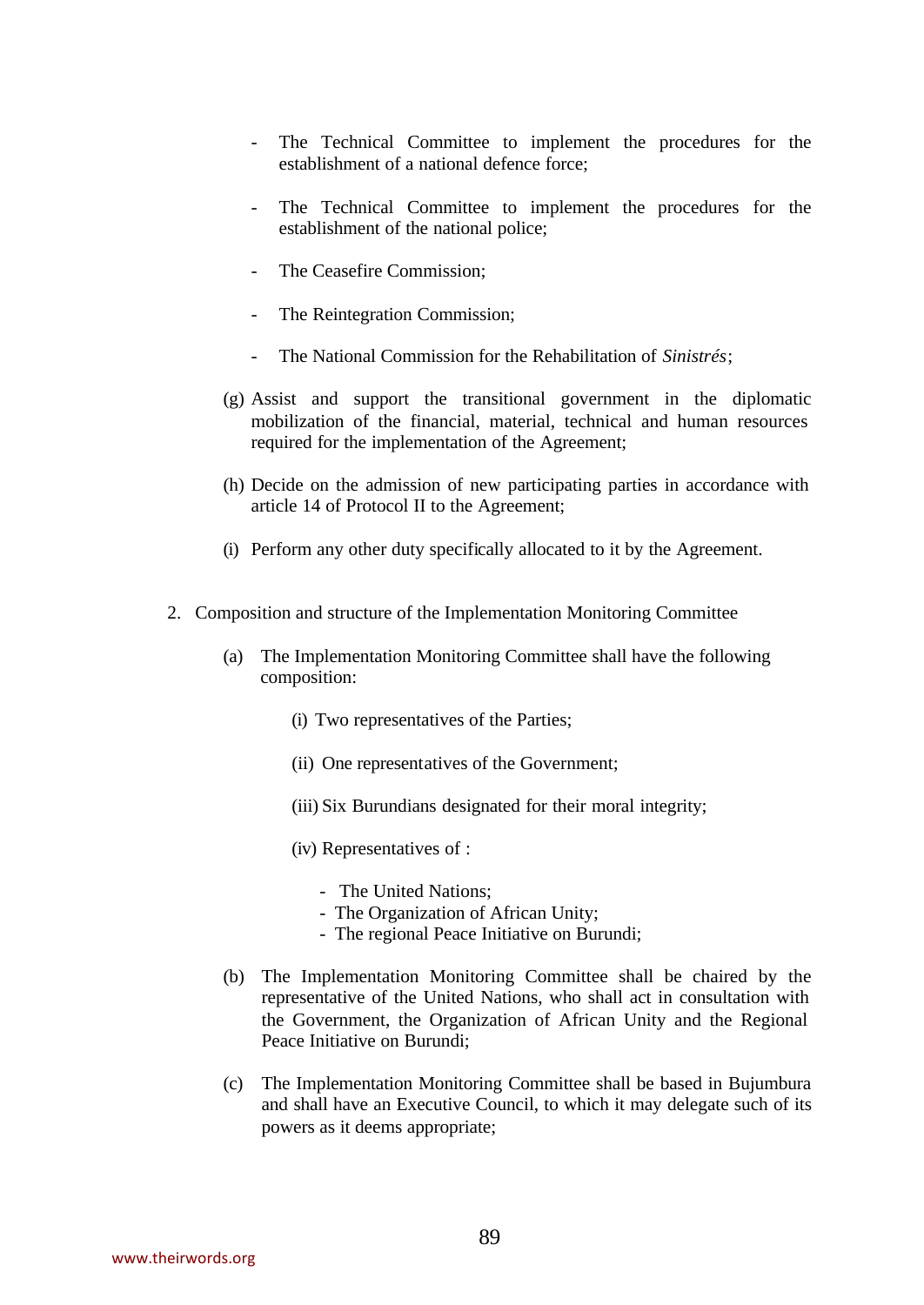- (d) There shall be a secretariat to service the Implementation Monitoring Committee and the Executive Council.
- 3. Functioning and powers of the Implementation Monitoring Committee
	- (a) The Implementation Monitoring Committee shall begin its operations upon the appointment of its chairperson, and its mandate shall end when the Government elected during the transition period takes office. It shall draw up its own rules of procedure and work programme.
	- (b) The Implementation Monitoring Committee shall possess the requisite authority and decision-making powers to perform its functions impartially, neutrally and effectively.
	- (c) Decisions of the Implementation Monitoring Committee shall be taken by the Parties, by consensus or failing that by a **four-fifths** majority.

# The Facilitator

The Facilitator shall continue in his role as moral guarantor, recourse authority and conciliation agent.

# Article 5

### Commissions

- 1. The Implementation Monitoring Committee, in collaboration with the Government, shall establish commissions and sub-commissions responsible for sectoral activities as provided for in paragraph 1 (g) of article 3. Their activities shall be coordinated by the Implementation Monitoring Committee, to which they shall report.
- 2. The Implementation Monitoring Committee shall, when setting up commissions and subcommissions, specify their composition, functions, structures, location, decision-making process and leadership, as well as the timetable for the completion of their activities.
- 3. International Judicial Commission of Inquiry
- (a) The transitional Government shall address the request referred to in article 6, paragraph 10, of Protocol I to the Agreement to the United Nations Security Council within 30 days from its installation.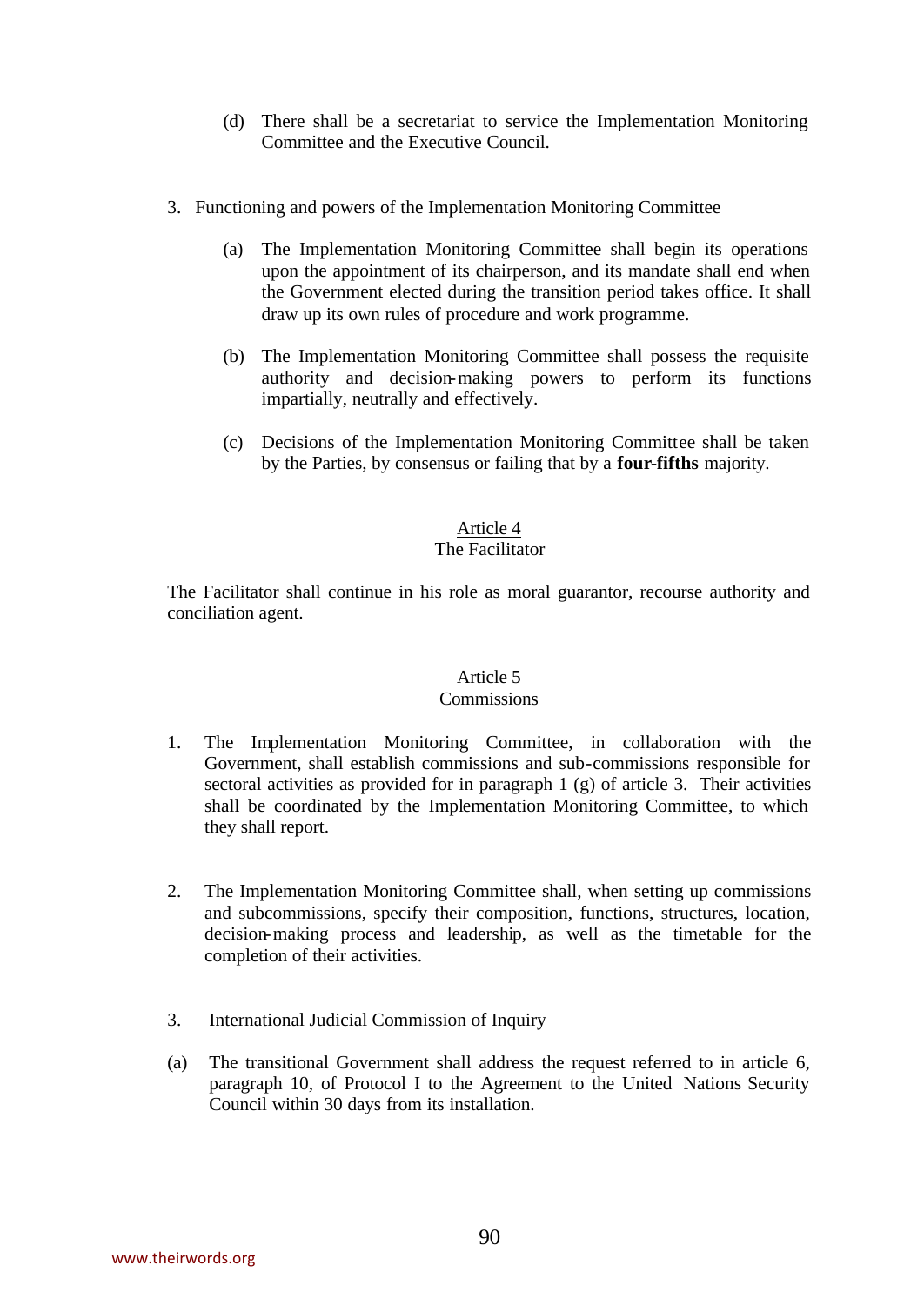(b) International criminal tribunal

The Government of Burundi shall address the request referred to in article 6, paragraph 11, of Protocol I to the Agreement to the United Nations Security Council within 15 days after publication of the report of the International Judicial Commission of Inquiry.

4. National Truth and Reconciliation Commission

The transitional Government, in consultation with the Bureau of transitional National Assembly, shall establish the National Truth and Reconciliation Commission pursuant to article 8 of Protocol I to the Agreement not later than six months after taking office. The Commission shall begin work within 15 days after its establishment.

- 5. Technical Committee to implement the procedures for the establishment of a national defence force
- (a) The establishment of the national defence force, its name, its strength, its training, its conditions of service and its functioning shall be as defined in the relevant provisions of Chapter II of Protocol III to the Agreement and in organic laws, regulatory texts and disciplinary rules adopted pursuant to article 11, paragraph 5, and article 19 of that Protocol.
- (b) The organic laws, regulatory texts and disciplinary rules referred to above shall be adopted by the appropriate transitional institutions within 30 days from the adoption of the Constitution.
- (c) The Technical Committee to implement the procedures for the establishment of a national defence force referred to in article 14, paragraph 1 (d) of Protocol III to the Agreement shall be constituted within 15 to 30 days after the adoption of the texts referred to in paragraph (b) above. Its work shall begin within seven days after its constitution, and shall be concluded before the start of the electoral process.
- 6. Technical Committee to implement the procedures for the establishment of the national police
- (a) The creation, name, missions, composition, strength, training, conditions of service and functioning of the national police shall be as defined in the relevant provisions of article 14, paragraph 2, article 15, article 17, paragraph 3, and article 20 of Protocol III to the Agreement.
- (b) The Technical Committee to implement the procedures for the establishment of the national police set up pursuant to the provisions of article 14, paragraph 2 (c) of that Protocol shall be constituted within 15 to 30 days from the date when the transitional Government takes office. Its work shall begin within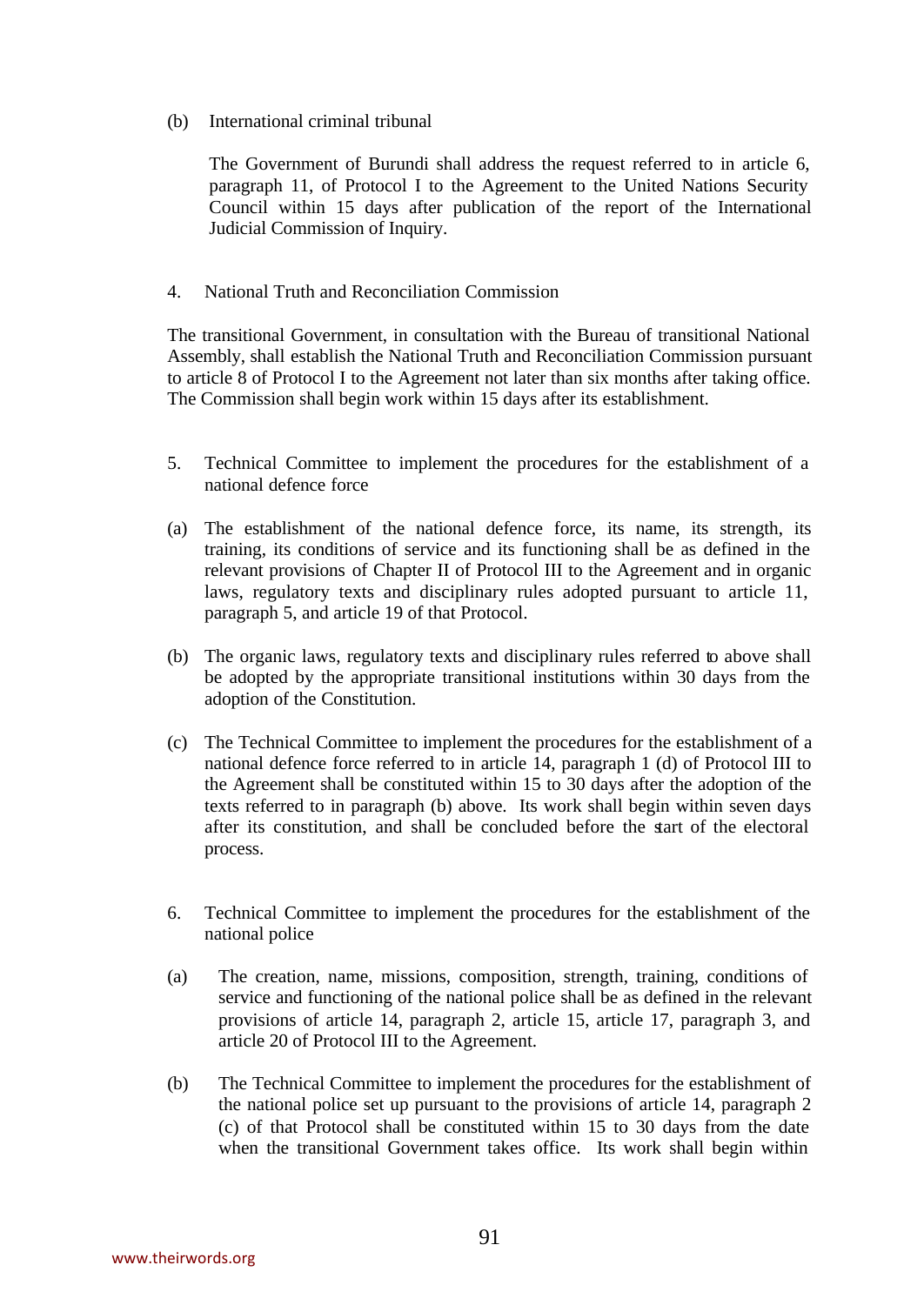seven days after its constitution, and shall be concluded before the start of the electoral process.

- 7. Ceasefire Commission
- (a) The ceasefire, as defined in article 25 of Protocol III to the Agreement, shall take place on the date of signature of the Agreement.
- (b) The Ceasefire Commission provided for in article 27, paragraph 1 of Protocol III to the Agreement shall be established by the Implementation Monitoring Committee on the day the Committee starts its activities. It shall begin its work upon the appointment of its chairperson.
- (c) In conformity with article 27, paragraph 1 of Protocol III, the Ceasefire Commission shall consist of representatives of the Government, the combatants of the political parties and movements, the United Nations, the Organization of African Unity and the Regional Peace Initiative for Burundi.
- (d) The Ceasefire Commission may establish offices in the military regions of the country, as well as in the quartering locations and at other points as its functions may require.
- (e) The functions of the Ceasefire Commission shall be as defined in article 21, article 27, paragraphs 1(d), 2, 3 and 4 and article 28 of Protocol III of the Agreement.
- (f) The operations consisting of the ceasefire, disengagement, quartering and demobilization of the forces shall be completed within six months from the commencement of the activities of the Ceasefire Commission.
- (g) Deployment and operations of the international peacekeeping force provided for in article 27, paragraph 5 of Protocol III to the Agreement shall commence as soon as possible after the establishment of the Ceasefire Commission. They shall be conducted in coordination and cooperation with the Ceasefire Commission.
- (h) In performing their duties, the members of the Ceasefire Commission as well as those of the international peacekeeping and security force shall enjoy complete freedom of movement throughout the territory of Burundi.
- (i) The amnesty provided for in article 26(l) of Protocol III to the Agreement shall go into effect on the date of signature of the Agreement.
- 8. Reintegration Commission
	- (a) The organ provided for in article 21, paragraph 8 of Protocol III to the Agreement, hereinafter referred to as the Reintegration Commission shall have the role of organizing, supervising, monitoring and ensuring the effective economic and social reintegration of the troops and combatants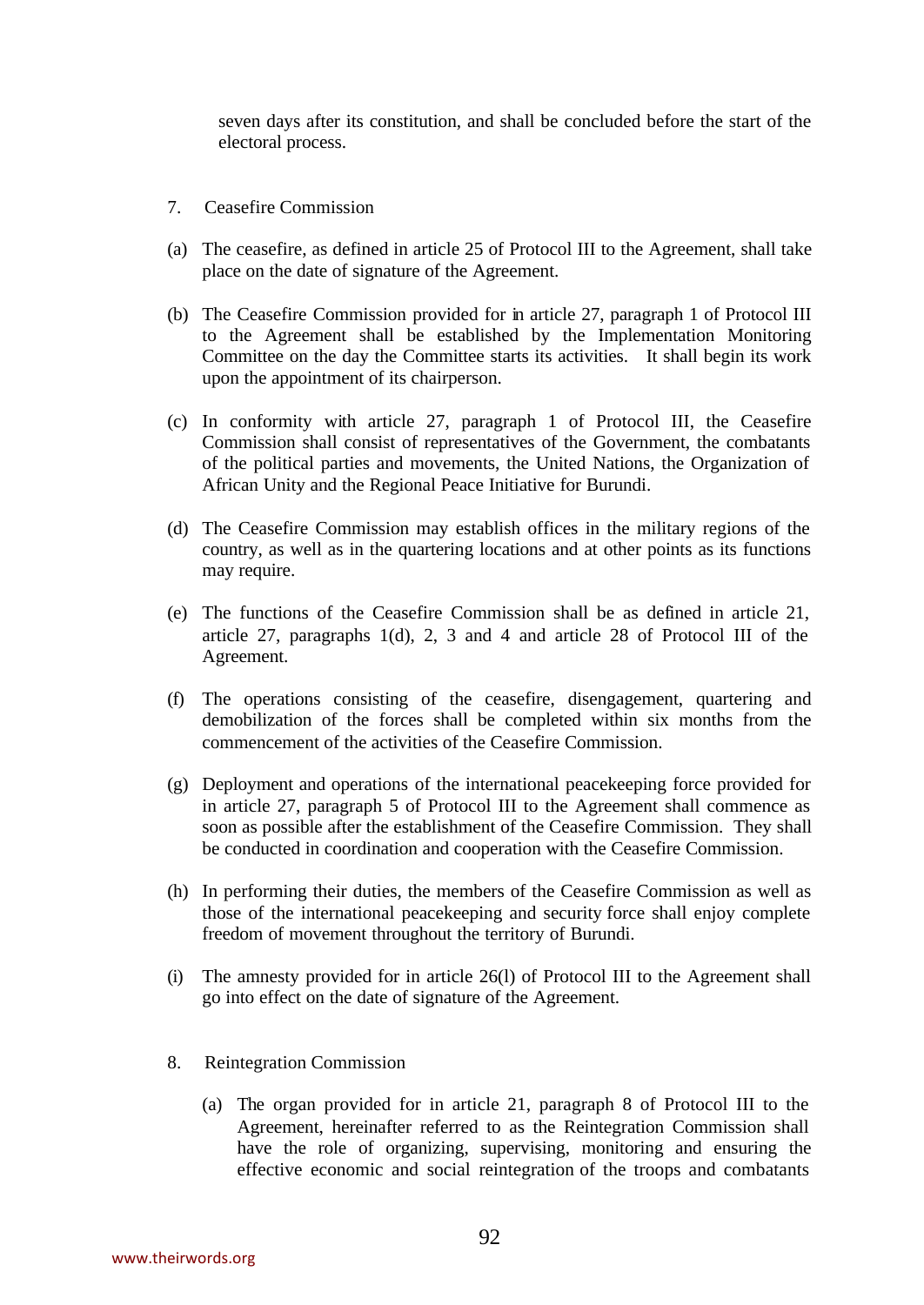who, as a result of the demobilization process carried out in conformity with article 21 of Protocol III to the Agreement, have become civilians.

- (b) The Reintegration Commission shall consist of representatives of the Government, the United Nations and the Organization of African Unity. It shall be chaired by the Government.
- (c) The Reintegration Commission shall commence its activities on the day of its establishment. These activities must be completed before the commencement of the electoral process.
- 9. National Commission for the Rehabilitation of *Sinistrés*

The organ provided for in article 3, paragraph (a) of Protocol IV to the Agreement, shall be constituted within 30 days after the signature of the Agreement. It shall begin its work upon the election of its chairperson and shall report to the Implementation Monitoring Committee. It shall be based in Bujumbura. It shall be in place until the end of the transition period.

#### Article 6

#### Genocide, war crimes and other crimes against humanity

The Implementation Monitoring Committee shall ensure implementation of the measures specified in Protocol I to the Agreement relating to the prevention, suppression and eradication of acts of genocide, war crimes and other crimes against humanity.

### Article 7

#### Role of the international community

- 1. The involvement of the international community in the implementation of the Agreement is necessary, both as a moral and diplomatic guarantee and as a provider of technical, material and financial assistance.
- 2. In this respect, the Burundian Government shall immediately following the signature of the Agreement send formal requests to the countries and organizations agreed upon by the Parties inviting them to participate in and render their financial, technical and material support to the implementation of the Agreement as provided for in the relevant provisions of the present Protocol and of Protocols I, II, III and IV.